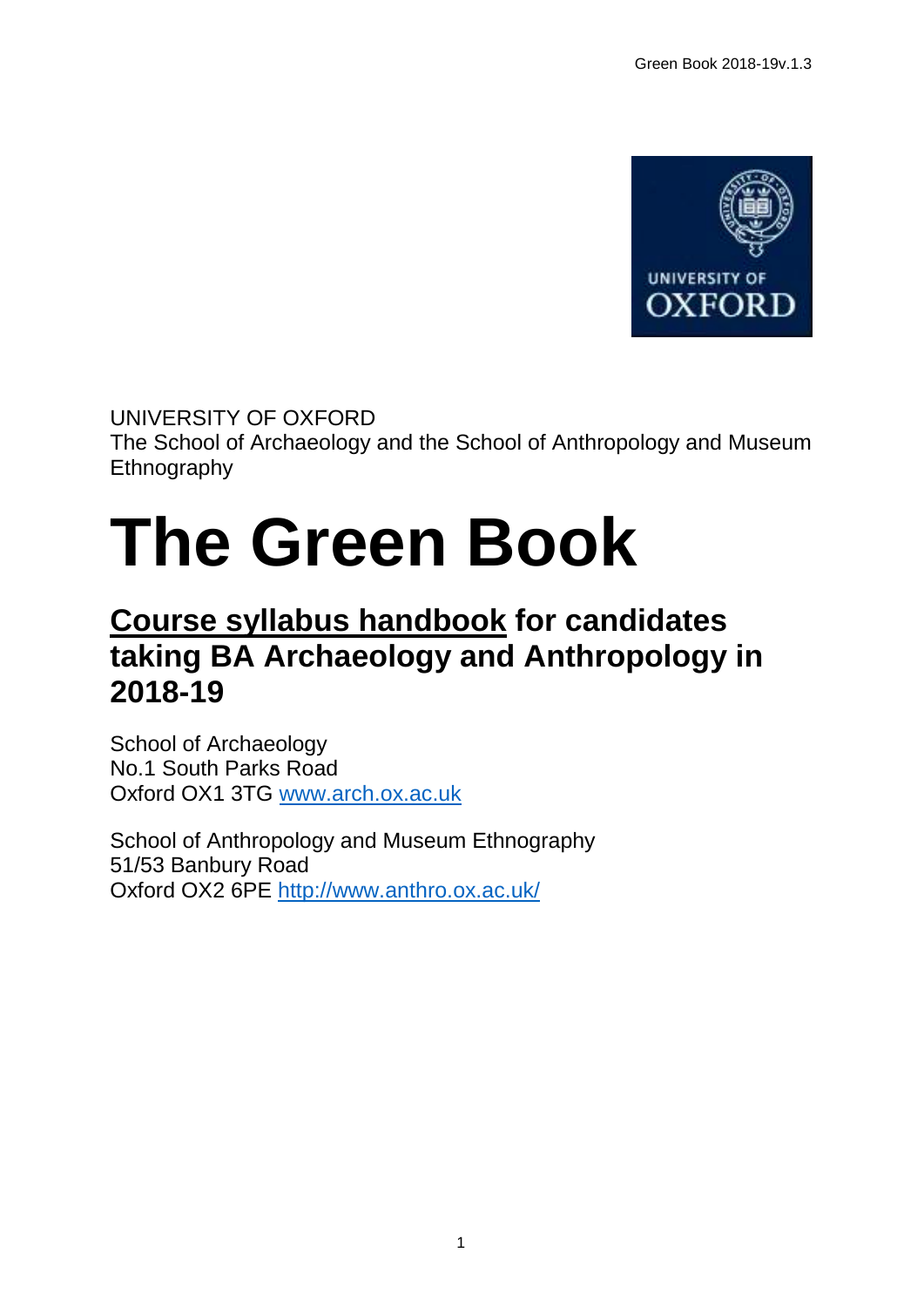#### Dear Students

As the Heads of the School for Archaeology and the School of Anthropology and Museum Ethnography, it is our pleasure to congratulate and welcome you as the newest members of our dynamic community here within the University of Oxford. We hope that the next three years will be fulfilling and enjoyable.

You have chosen to study human cultures, past and present. Our two disciplines are fundamental to gaining an understanding of who we humans are. Our BA programme in Archaeology and Anthropology is unusual in the way it combines both subjects throughout the course, offering a comprehensive and broad guide to the richness and diversity of human cultural experience through space and time. Six institutions at Oxford are involved: the Institutes of Archaeology and of Social and Cultural Anthropology, the Research Laboratory for Archaeology and the History of Art, the Ashmolean Museum, the Pitt Rivers Museum, and the Oxford University Museum of Natural History. If you haven't visited any of these museums yet, don't worry, you'll be taking lessons and practical sessions in them throughout the course and you may even get to work as an intern in one.

Whilst studying with us you will also take advantage of Oxford's world-leading libraries - the Bodleian, the Sackler, the Balfour and Tylor libraries, and of course your college libraries. But it's not all reading! At the end of your first year the world is your oyster as you undertake your own four-week archaeological or anthropological project (subject to approval, of course!).

The 'Green Book' serves as the syllabus for the course, detailing each module and option. Its sister publication 'The Yellow Book', focuses on guidelines for good practice. If you have any questions our administrative and academic staff are ready to hear from you and look forward to supporting you throughout your degree.

We wish you all the best in your studies, and for your time at Oxford!

*E Ewart* 

Dr Elizabeth Ewart and Prof Julia Lee-Thorp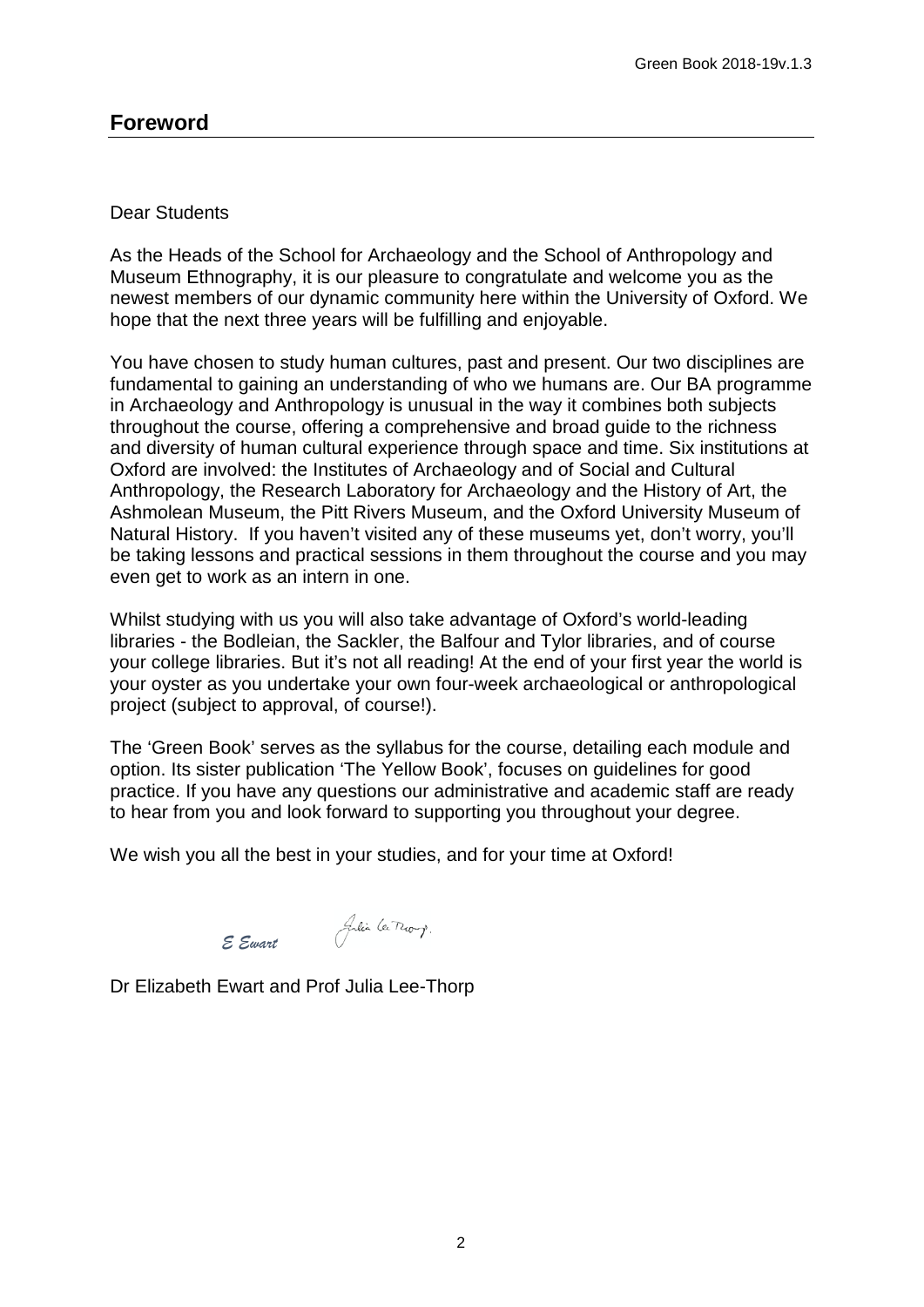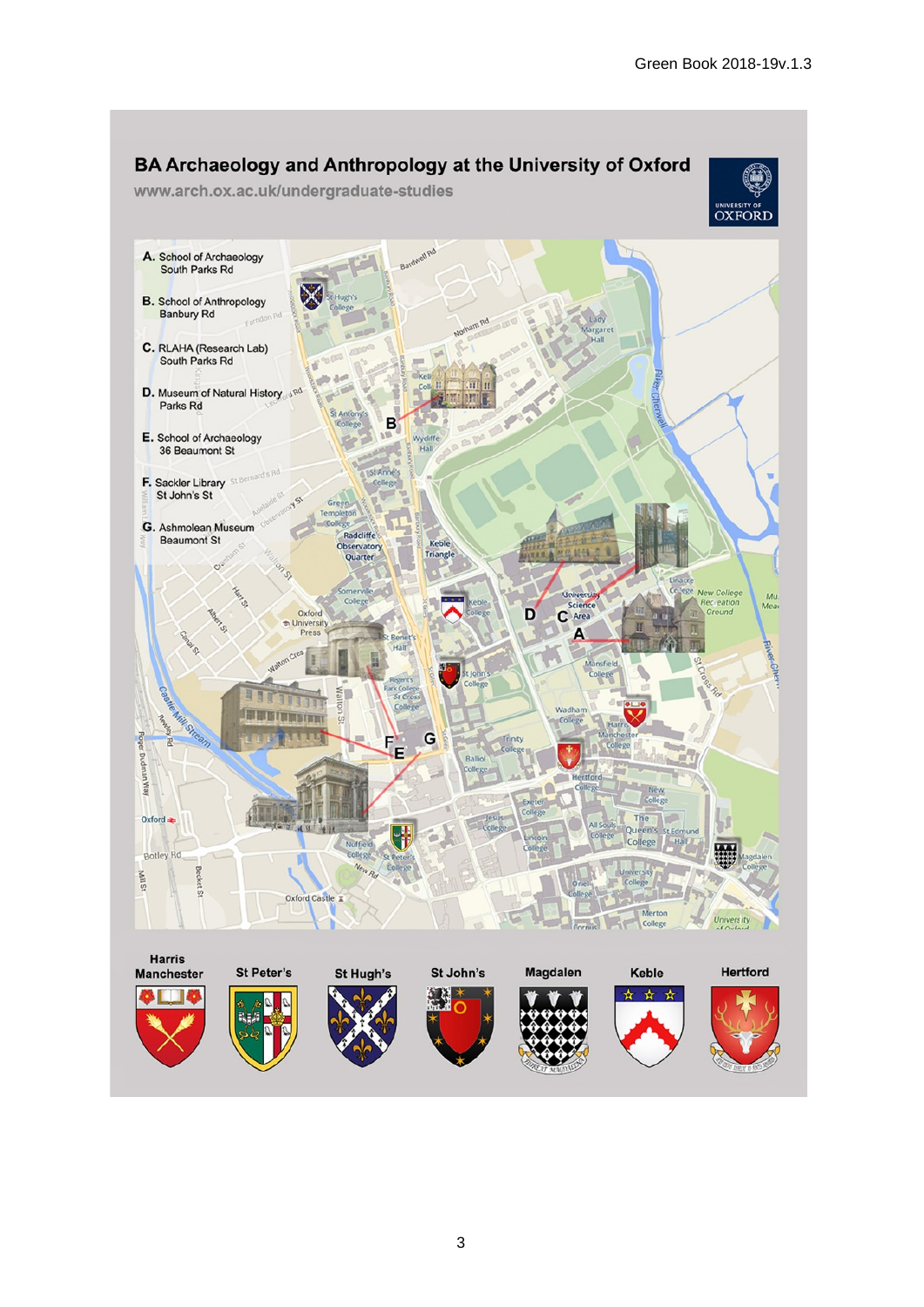# **Dates of Full Terms**

Michaelmas: 2018: Sunday 7 October – Saturday 1 December 2018

Hilary 2019: Sunday 13 January – Saturday 9 March 2019

Trinity 2019: Sunday 21 April – Saturday 15 June 2019

# **Disclaimer**

This is a guide for the convenience of students and staff. The definitive record of the course can be found in the *Examination Regulations (*[http://www.admin.ox.ac.uk/examregs/\)](http://www.admin.ox.ac.uk/examregs/). Should there be, or appear to be, any conflict between statements in this handbook and the *Examination Regulations* then the latter shall prevail.

Although the information in this handbook is accurate at the time of publication, aspects of the programme and of department practice may be subject to modification and revision. The University reserves the right to modify the programme in unforeseen circumstances, or where the process of academic development and feedback from students, quality assurance processes or external sources, such as professional bodies, requires a change to be made. In such circumstances, revised information will be issued.

# **Data Protection Act 1998**

You should have received from your College a statement regarding student personal data, including a declaration for you to sign indicating your acceptance of that statement. Please contact your College's Data Protection Officer if you have not. Further information on the Act can be obtained at [www.admin.ox.ac.uk/councilsec/dp/index.shtml.](http://www.admin.ox.ac.uk/councilsec/dp/index.shtml)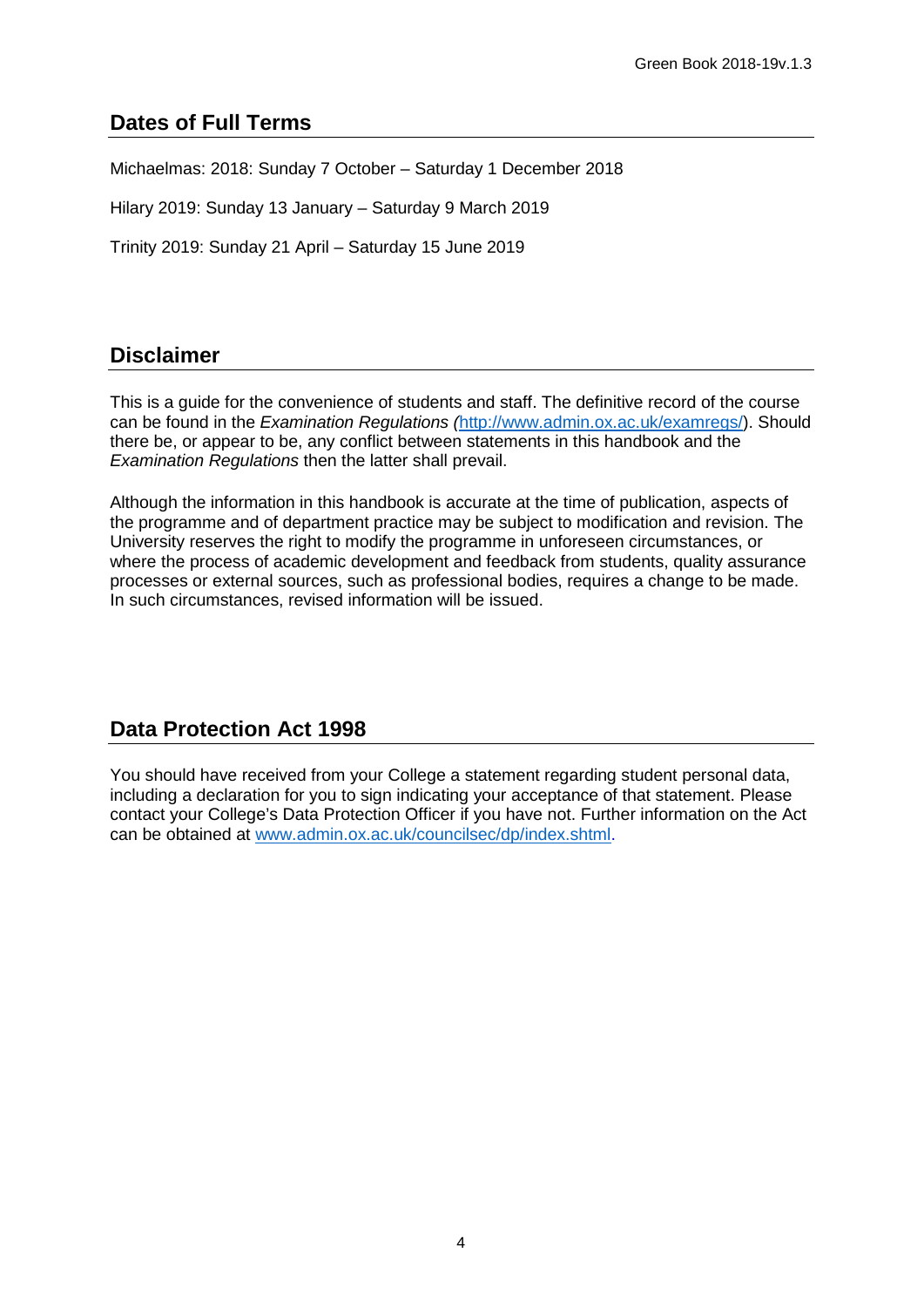# <span id="page-4-0"></span>**Contents**

#### Foreword; Dates of Full Terms; Disclaimer; Data Protection Act 1998

| <u>Introduction</u><br>1.                                             | 6              |
|-----------------------------------------------------------------------|----------------|
| 2.<br><b>Course Overview</b>                                          | $\overline{7}$ |
|                                                                       |                |
| 2.1. Honour Moderations                                               | 8              |
| 2.2. Final Honour School                                              | 9              |
| 2.3. Aims and Objectives                                              | 10             |
| 3. Honour Moderations                                                 |                |
| 3.1. Paper 1 Introduction to World Archaeology                        | 12             |
| 3.2. Paper 2 Introduction to Anthropological Theory                   | 15             |
| 3.3. Paper 3 Perspectives on Human Evolution                          | 17             |
| 3.4. Paper 4 The Nature of Archaeological and Anthropological Enquiry | 19             |
| 3.5. Practical Classes                                                | 22             |
| 4. Final Honour School                                                |                |
| 4.1. Paper 1 Social Analysis and Interpretation                       | 22             |
| 4.2. Paper 2 Cultural Representations, Beliefs and Practices          | 28             |
| 4.3. Paper 3 Landscape and Ecology                                    | 32             |
| 4.4. Paper 4 Urbanism and Society                                     | 35             |
| 5. Option Papers                                                      | 40             |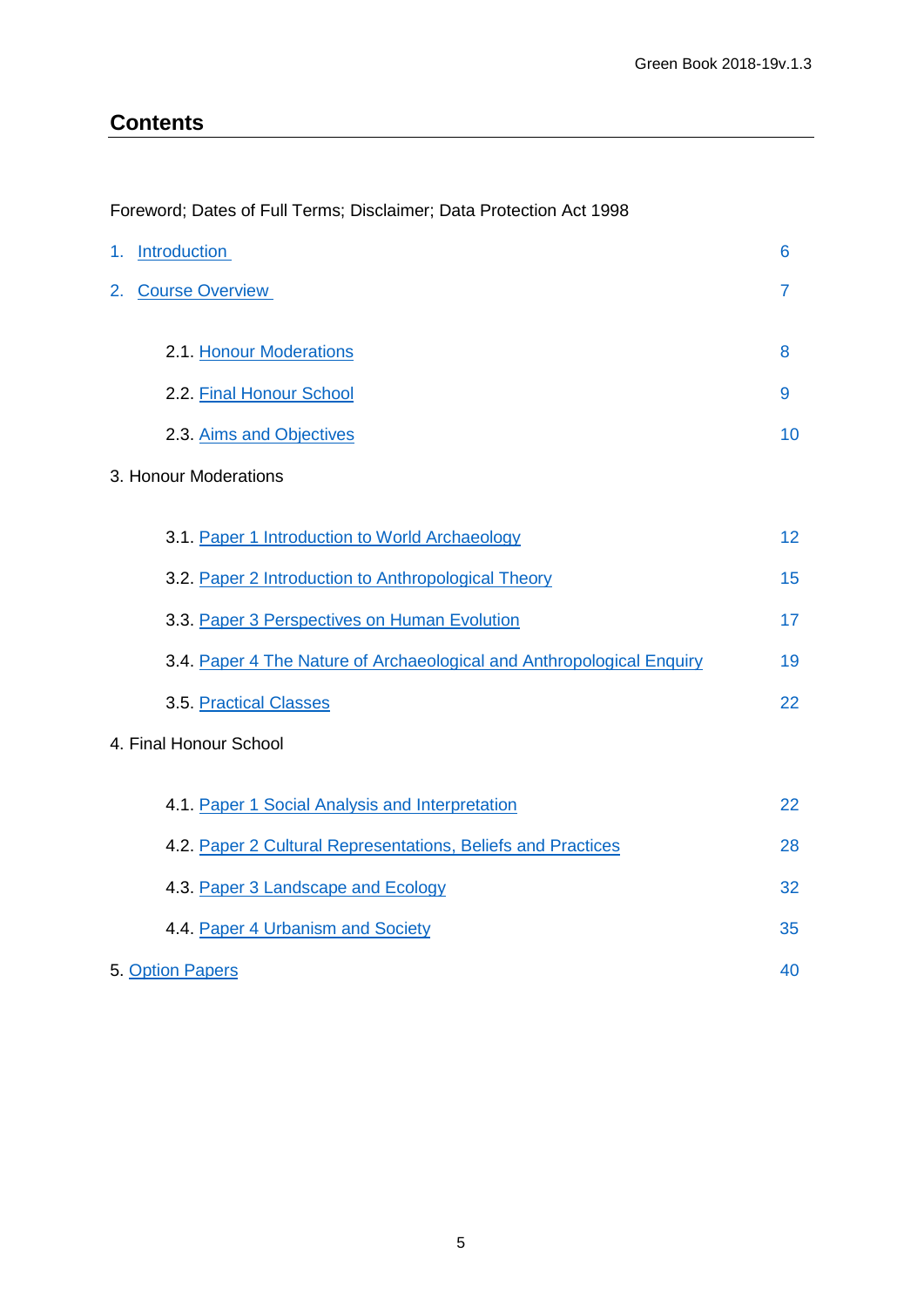# <span id="page-5-0"></span>**1. Introduction**

This Handbook is only for those taking BA Archaeology and Anthropology in 2018 - 2019. We have tried our best to make it accurate. Any corrections to this Handbook will be circulated to the Archaeology and Anthropology mailing lists and will be entered in the online version at [https://weblearn.ox.ac.uk/portal/hierarchy/socsci/archinst/ba](mailto:https://weblearn.ox.ac.uk/portal/hierarchy/socsci/archinst/ba-aa)[aa.](mailto:https://weblearn.ox.ac.uk/portal/hierarchy/socsci/archinst/ba-aa)

Comments and corrections should be addressed to [ugsupport@arch.ox.ac.uk.](mailto:ugsupport@arch.ox.ac.uk) You should also consult Essential Information for Students (Proctors' and Assessor's Memorandum), which can be found at www.admin.ox.ac.uk/proctors/pam; this covers welfare matters; safety and security; the students' union; sport, clubs, and recreations; transport; the rules for residence; disciplinary procedures; guidance on conduct; and a more general account of examinations, libraries, the Language Centre, and Computing and Careers Service.

You will find a lot of useful material on WebLearn, the main University of Oxford 'Virtual Learning Environment' (VLE). A VLE is a facility which offers in electronic, downloadable form all sorts of materials – lecture lists, handbooks, bibliographies, lecture notes, notices of papers, questionnaires, etc. To log on using your Webauth (single sign-on) username and password, go to: <https://weblearn.ox.ac.uk/portal/hierarchy/socsci/archinst/>

Bibliographies are no longer circulated in hard-copy, so you will need to get them from WebLearn. You may find you have to play about with the site in order to get used to it. More information is regularly added, so it is a good idea to become familiar with WebLearn. Also visit the Archaeology and Anthropology faculty websites for latest news and events, links to online resources for students and lecture information: [www.arch.ox.ac.uk](http://www.arch.ox.ac.uk/) and [https://www.anthro.ox.ac.uk](https://www.anthro.ox.ac.uk/)

OXAM [\(https://weblearn.ox.ac.uk/portal/hierarchy/oxam\)](https://weblearn.ox.ac.uk/portal/hierarchy/oxam) gives online examination papers for the past few years.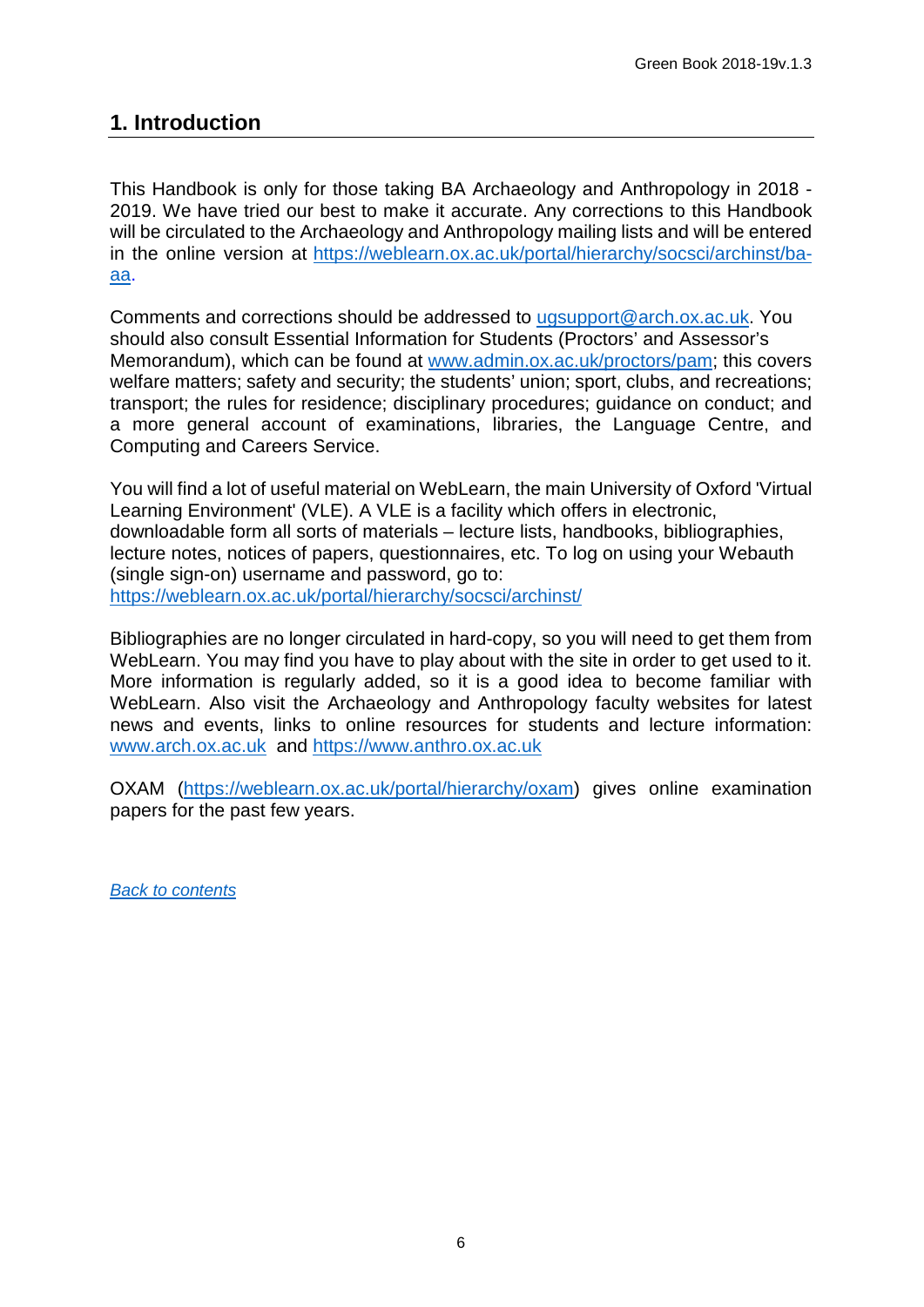# <span id="page-6-0"></span>**2. Course Overview**

The BA in Archaeology and Anthropology offers an integrated undergraduate degree in archaeology and anthropology (social, cultural and biological), sustained over the entire three years, taking advantage of the lively centres of teaching and research which Oxford maintains in each of these complementary areas. Its temporal scope extends from human origins in the Palaeolithic period down to modern society, and its geographical scope includes communities across the entire globe. Within this broad span, it offers multiple complementary perspectives on human diversity that include the biological study of the human species and the cultural interpretation of social and material life in its historical and comparative aspects. Whilst no single academic institution can offer an encyclopaedic study of all human cultures, the detailed understanding of a diverse range of ancient societies and more recent overseas communities offers a unique intellectual experience which is of direct relevance to understanding important aspects of the contemporary world.

Oxford offers two principal areas of expertise. One, centred around the Ashmolean Museum and the emerging Humanities Complex, is concerned with the cultural development of the Old World, from the beginnings of complex societies in Mesopotamia and China, through the classical civilisations and their prehistoric neighbours, down to the Islamic and early medieval period. The other, located in the science area (including the Pitt Rivers Museum and Banbury Road), covers the diversity of peoples and cultures in Africa, the New World and the Pacific region, as well as the small-scale societies of Eurasia which have survived in the interstices of larger states. Their study involves a wide variety of complementary disciplines. From genetics and radiometric dating to the study of social structures and the interpretation of many forms of artistic creativity the comparative approach adopted in this course emphasises the common principles underlying these regional and temporal manifestations. Although some of these topics can be studied as part of other subjects (such as Human Sciences or Classics), together they provide a coherent perspective on human existence which complements that of more traditional courses centred on particular cultures or periods. Their integration within a single course provides a valuable educational experience.

<span id="page-6-1"></span>It is evident, then, that this course places a premium on the ability to integrate different forms of evidence in terms of a set of biological, cultural and social principles. This combines a local understanding of the complexities of individual human groups with a comprehension of their wider setting in time and space. The course has been designed to maintain a balance between these two objectives: a broad interpretative perspective and a detailed command of how particular societies work and how they use their material environment.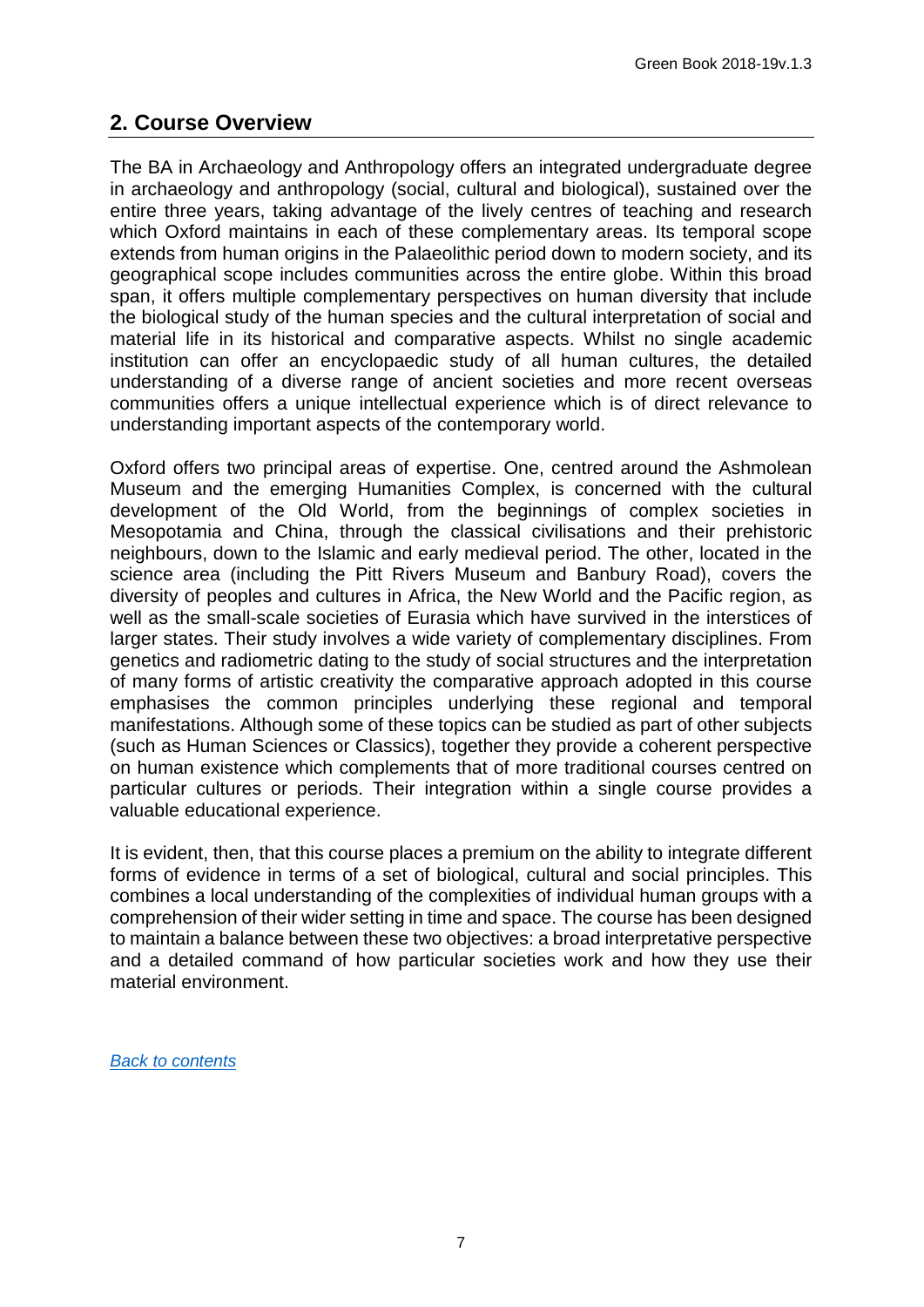#### **2.1. Honour Moderations (Mods)**

While some relevant aspects of the Honour School may have been covered in subjects studied at school, most parts of it will be largely unfamiliar. The Honour Moderations course (Mods), taken in the first year, thus offers a broad introduction which assumes no prior knowledge of the constituent disciplines.

**Paper 1 (***Introduction to World Archaeology)* offers a synoptic view of human development from the beginnings of farming in several parts of the world through the origins and spread of urban societies, and the establishment of empires and intercontinental systems of trade.

**Paper 2 (***Introduction to Anthropological Theory***)** looks at the principal approaches to understanding human societies and the role of anthropology in relation to them, and especially at ways of understanding the diversity of cultures and their symbolic structures

**Paper 3 (***Perspectives on Human Evolution***)** examines the biological basis of human existence, including human evolution, demography, nutrition and health, and the variety of human subsistence systems in a diversity of environments.

**Paper 4 (***The Nature of Archaeological and Anthropological Enquiry***)** complements Paper 1 with an account of the growth of knowledge of past cultures and a consideration of the basic principles involved in reconstructing their ways of life using material evidence.

#### **Assessment Method**

*These subjects are examined in the Trinity Term of the first year by four three-hour papers of three questions each.*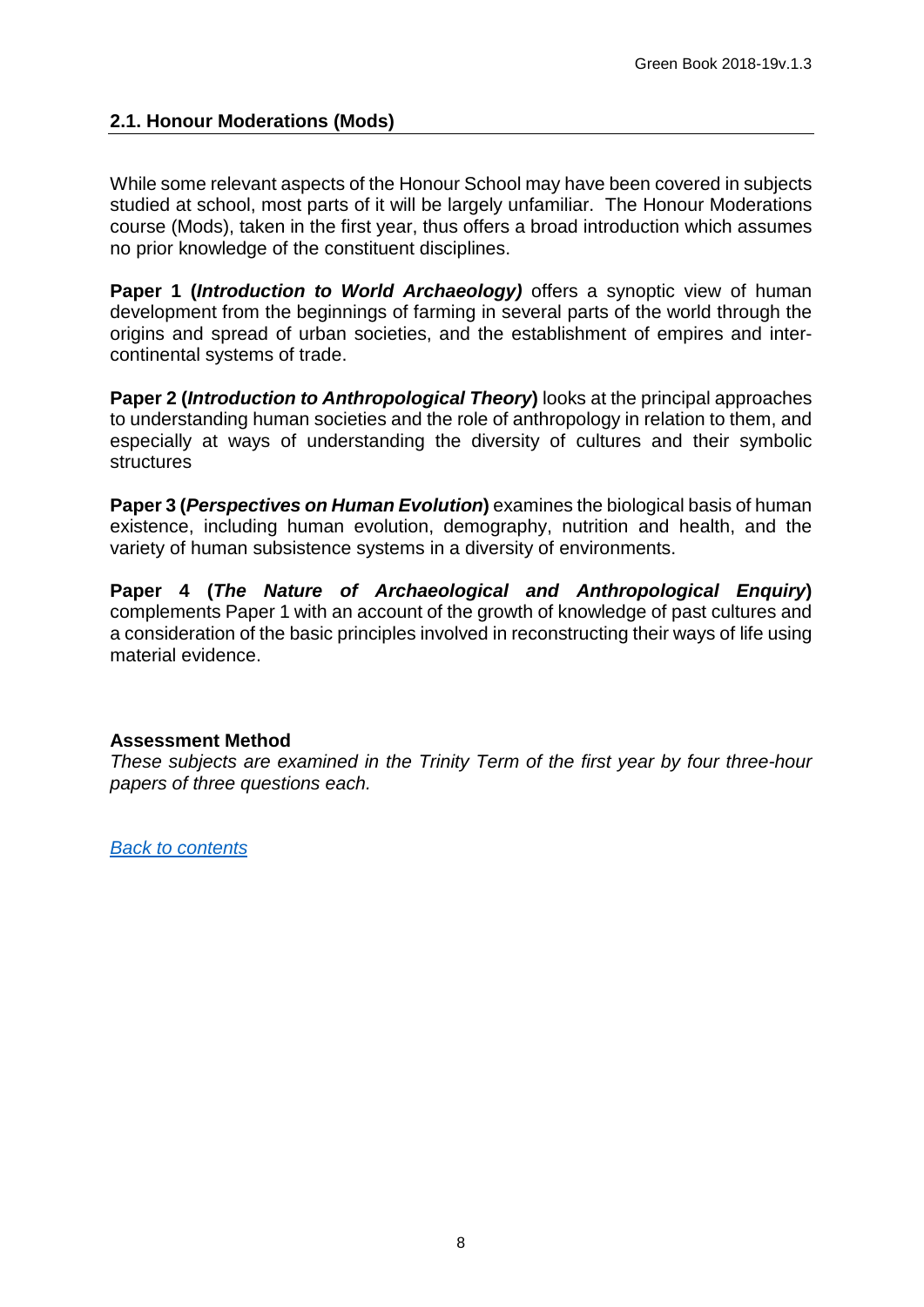<span id="page-8-0"></span>The FHS continues the principle of balancing detailed knowledge of particular periods and areas (or scientific topics), which are explored as option subjects, with broadly comparative courses which strive to integrate the insights of the different disciplines. Where possible, these include both an archaeological and an anthropological dimension, and candidates are encouraged to mobilize their knowledge of each of these disciplines in understanding the others. Material from option subjects and from the dissertation should also inform wider questions.

**Paper 1 (***Social Analysis and Interpretation***)** examines forms of social and political structure and economic transactions, within a framework which includes historical analysis and a consideration of gender-related aspects.

**Paper 2 (***Cultural Representations, Beliefs and Practices***)** considers symbolic systems, including moral and religious aspects as well as performative and aesthetic ones, and a consideration of the nature of ritual action.

**Paper 3 (***Landscape and Ecology***)** examines human cultural and biological adaptations within the related context of ecology and landscape and against a background of climatic and environmental change.

**Paper 4 (***Urbanization and Change in Complex Societies: Comparative Approaches***)** involves a historical and comparative study of the characteristics of urban networks and their economic interactions, principally in the Old World from 3500 BC to AD 1000, in the light of anthropology and historical sociology.

**Option Papers.** Three option subjects, either anthropological or archaeological, are chosen from a schedule of specified topics which give the opportunity to develop expertise in particular areas and/or periods.

It is intended that candidates should gain a broad knowledge of the organization and dynamics of human societies, their biological and subsistence bases, and the way in which symbolic systems are expressed both in ideas and in material culture. Although such topics are exemplified in the course principally in the study of ancient and smallscale societies, they can be very widely applied, and theses offer the opportunity to investigate them in sometimes unexpected contexts and combinations.

The course demands sustained effort across a wide diversity of fields, but provides rewarding insights into fundamental aspects of human existence.

# **Assessment Method**

<span id="page-8-1"></span>*The second and third years are occupied in preparation for the four core papers and three optional papers of the Final Honour School, and the writing of a 15,000-word dissertation (double weighted) on a subject approved by the Standing Committee. The first Long (i.e. summer) Vacation includes a period of compulsory fieldwork*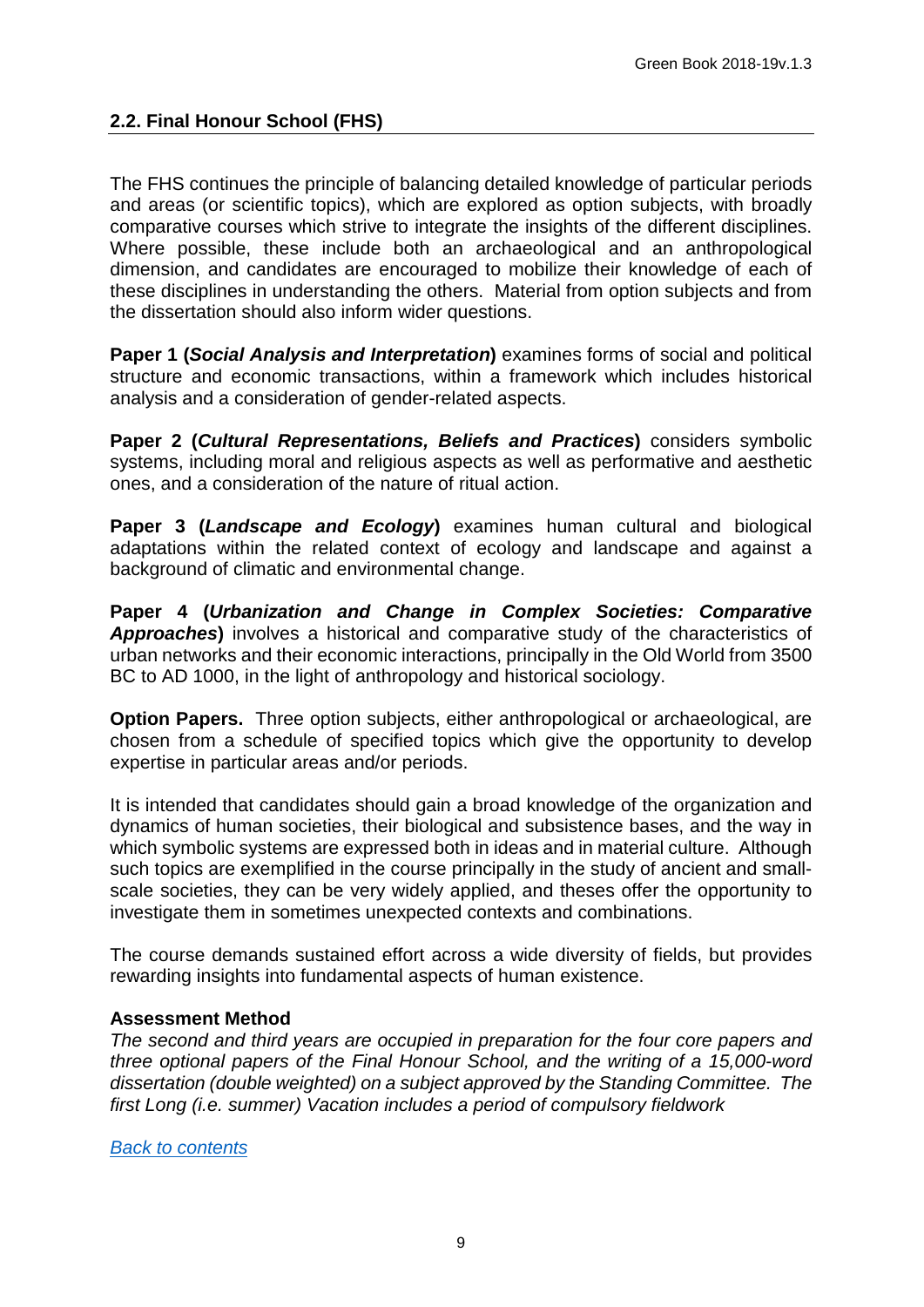#### **2.3. Aims and Objectives**

#### **Aims**

- (i) To build and encourage intellectual confidence in students, enabling them to work independently but in a well-guided framework.
- (ii) To use the study of key texts, artefacts and issues to examine systematically other cultures in a multidisciplinary way.
- (iii) To provide for students a sustained, carefully designed and progressively structured course which requires effort and rigour from them and which yields consistent intellectual reward and satisfaction.
- (iv) To train and encourage students in appropriate analytical, research and presentational skills to the highest possible standards.
- (v) To equip students to approach major issues in their own as well as other cultures with a thoughtful and critical attitude.
- (vi) To produce graduates who are able to deal with challenging intellectual problems systematically, analytically and efficiently, and who are suitable for a wide range of demanding occupations and professions, including teaching our subject in schools and higher education.

#### **Objectives**

- (i) To provide expert guidance over a very wide range of options in challenging fields of study.
- (ii) To help students to acquire the ability to read accurately and critically texts and documents.
- (iii) To help students to acquire the skills to assess considerable amounts of material of diverse types, and to select, summarise and evaluate key aspects.
- (iv) To foster in students both the skills of clear and effective communication in written and oral discourse and the organisational skills needed to plan work and meet demanding deadlines.
- (v) To provide a teaching environment in which the key features are close and regular personal attention to students, constructive criticism and evaluation of their work, and continuous monitoring of their academic progress.
- (vi) To provide effective mechanisms through which able students at different levels of experience can rapidly acquire the linguistic and other skills needed to achieve their potential in the subject.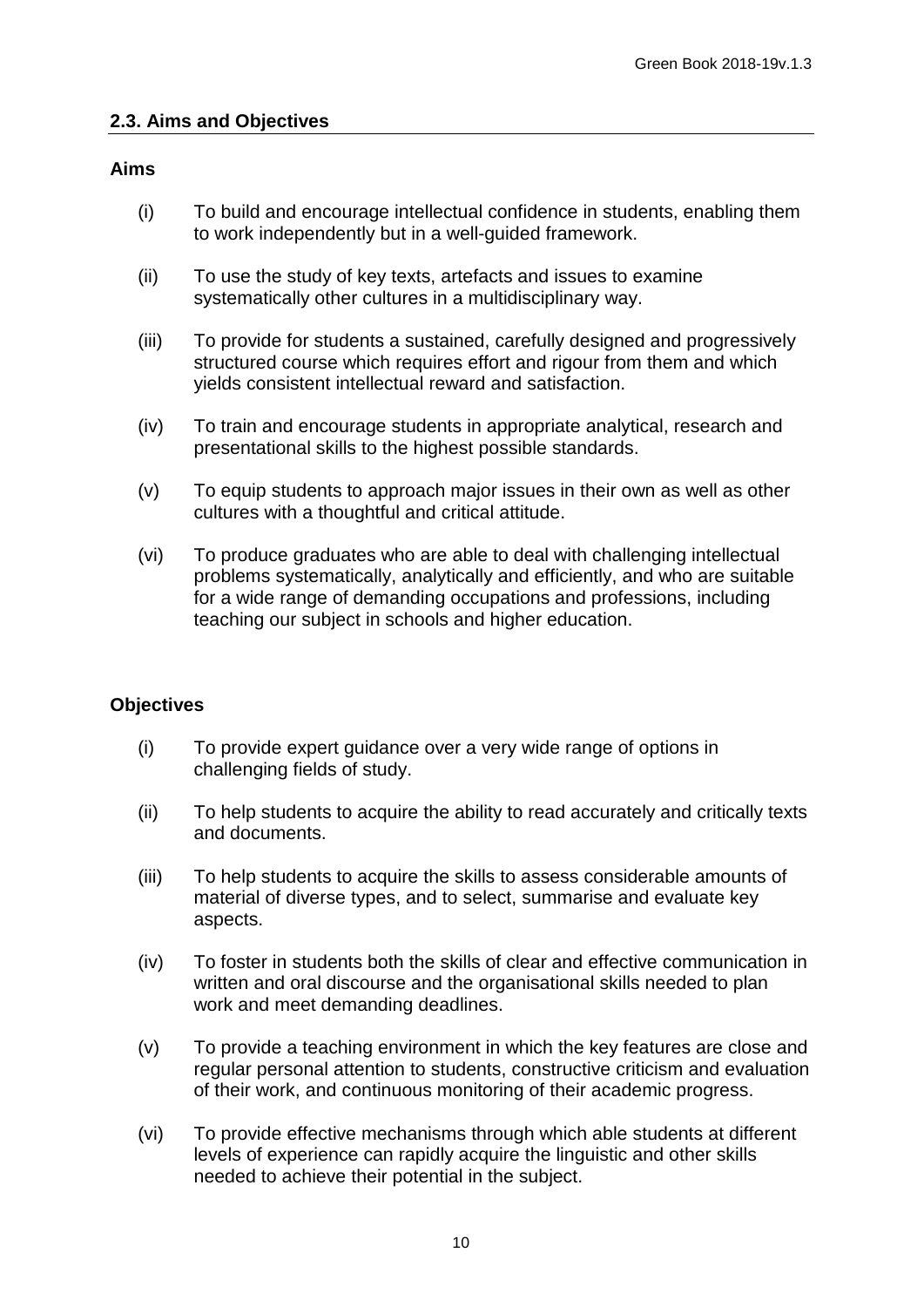- (vii) To make full and effective use in our courses of the very wide range of research expertise in our Faculty and the excellent specialist resources and collections available in the University.
- (viii) To offer courses which are kept under continuous review and scrutiny.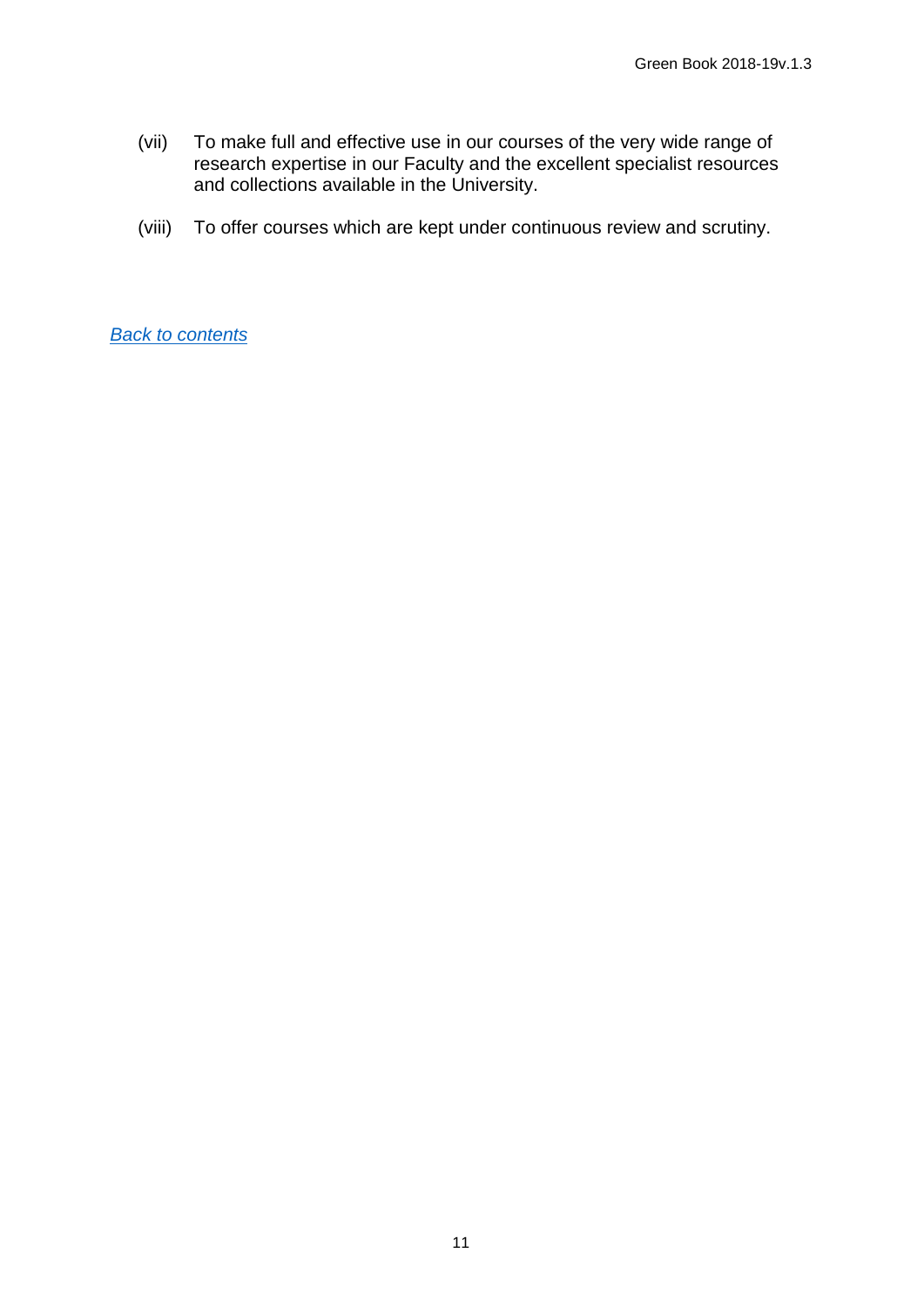# **3. Honour Moderation Papers 1-4**

# **3.1. Mods Paper 1: Introduction to World Archaeology**

<span id="page-11-0"></span>Course Co-ordinator: Prof. Peter Mitchell, (School of Archaeology) Email: [peter.mitchell@st-hughs.ox.ac.uk](mailto:Peter.mitchell@st-hughs.ox.ac.uk) Phone: 01865 (2)74951

This paper sets out to provide a basic introduction to the major cultural developments of the Holocene, roughly the last 10,000 years. It thus continues on chronologically from Paper 3. The emphasis of Paper 1 is partly chronological, ranging from the effects on human societies of post-glacial climatic amelioration to the consequences of European colonial expansion in and after the fifteenth century AD, and partly thematic, treating issues such as the relationship between environmental and cultural change and the role of trade in the emergence of social complexity. In Michaelmas Term the focus lies on the variety of food-production systems developed during the Holocene and the ways in which they evolved and spread. Then, in Hilary Term, the course examines the emergence of urban societies and the growth and collapse of early states and empires. Throughout the paper, examples are drawn from many different parts of the world in order to encourage cross-cultural comparisons. At the same time the lectures aim to provide a sense of the continuity of historical developments in key regions of both the Old and New Worlds.

Some of the analytical techniques or theoretical approaches applied to these questions are examined in greater depth in Paper 4. Students are also encouraged to develop some familiarity through tutorials and reading with the archaeology of those parts of the world not covered in lectures.

*Note – Lectures are an integral part of the examined syllabus and your attendance is expected at all of them.* You will find yourself at a severe disadvantage in Honour Moderations if you attempt to rely solely upon tutorial readings.

#### **Lectures:**

#### **Michaelmas Term** [16 lectures]

*Lecturers: Prof. A. Bogaard, Dr A. Hein, Prof. P. Mitchell, Prof. R. Schulting* 

- **1.** Coping with the Pleistocene-Holocene transition (PM)
- **2.** Alternatives to farming: intensification in northwestern North America (RS)
- **3.** Farming and its alternatives: Holocene Sahul (PM)<br>**4.** Understanding agricultural origins (PM)
- **4.** Understanding agricultural origins (PM)<br>**5.** The origins of farming in Western Asia (
- **5.** The origins of farming in Western Asia (AB)
- **6.** Çatal Höyük: a Neolithic village of Western Asia (AB)
- **7.** Established farming communities of Western Asia AB)
- **8.** The spread of farming in Europe (AB)
- **9.** Established farming communities in Europe (AB)
- **10.** Transformations to farming in Southeast Asia (PM)<br>**11.** Origins of agriculture and sedentism in China (AH)
- **11.** Origins of agriculture and sedentism in China (AH)
- **12.** Early food-production in Africa (PM)
- **13.** Early farming communities in southern Africa (PM)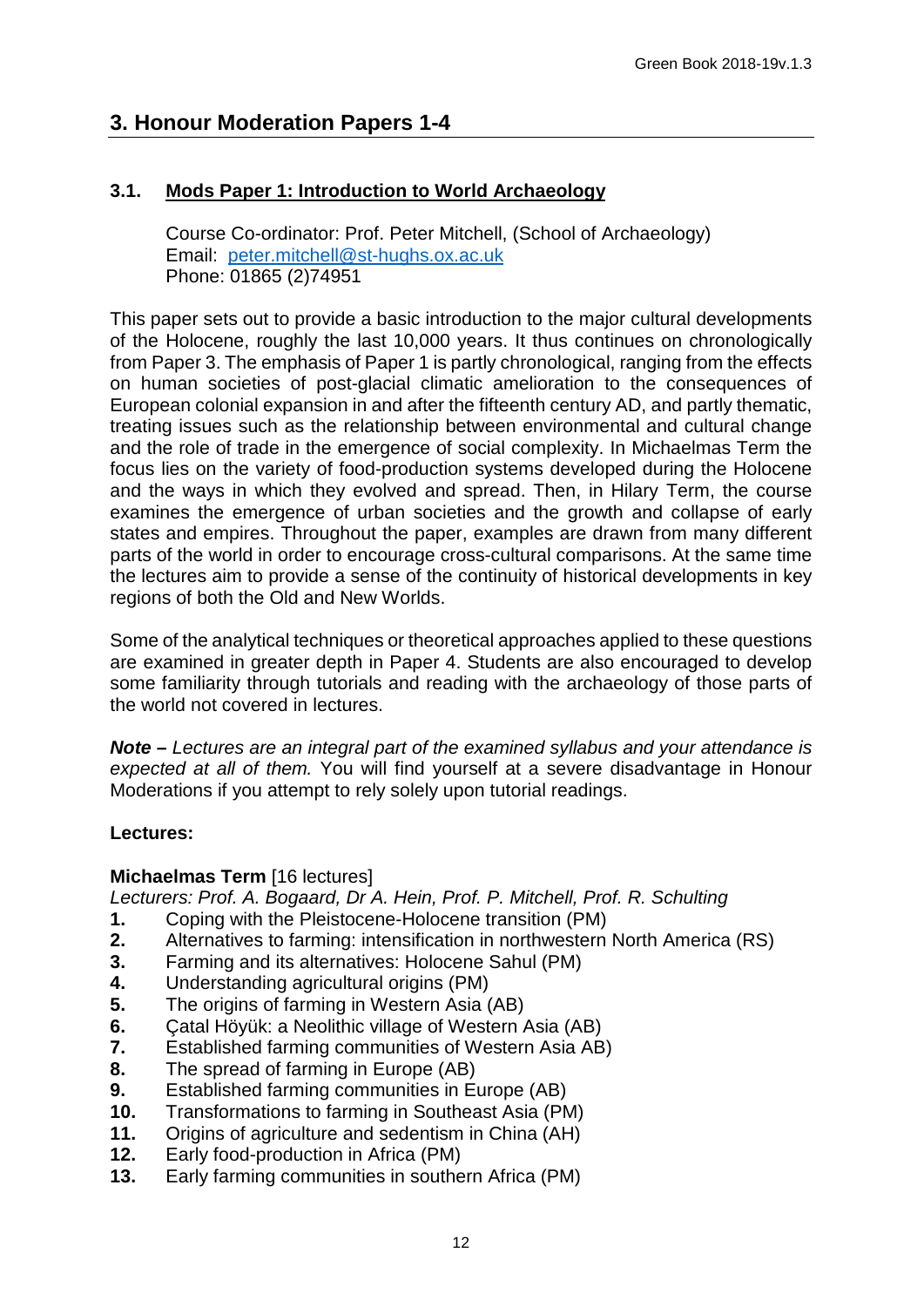- **14.** Early farming communities in Mesoamerica (PM)
- **15.** Pathways to food-production in South America (PM)
- **16.** Pathways to food-production in North America (PM)

#### **Hilary Term** [16 lectures]

*Lecturers: Dr Lisa Bendall, Dr P. Collins, Prof. C. Gosden, Prof. H. Hamerow, Dr A. Hein, Dr L. Hulin, Dr L. Lodwick, Dr L. MacNamara, Prof. P. Mitchell*

- **17.** Understanding state formation and urban origins (LH)
- **18.** The emergence of complex societies in Egypt (LM)<br>**19.** The emergence of complex societies in Mesopotam
- **19.** The emergence of complex societies in Mesopotamia (PC)<br>**20.** The emergence of social complexity in early China (AH)
- **20.** The emergence of social complexity in early China (AH)
- **21.** The emergence of complex societies in the Aegean (LB)
- **22.** Bronze to Iron in the Mediterranean and continental Europe 1100-500 BC (CG)<br>**23.** Core, periphery and the coming of Rome 500 BC AD 100 (CG)
- 23. Core, periphery and the coming of Rome 500 BC AD 100 (CG)<br>24. Rome and the archaeology of Empire (LL)
- 24. Rome and the archaeology of Empire (LL)<br>25. Themes in Roman archaeology (LL)
- **25.** Themes in Roman archaeology (LL)
- **26.** Towns and trade in Early Medieval Europe (HH)
- **27.** Sub-Saharan Africa's first states: Kerma and Meroë (Sudan) (PM)
- **28.** Heterarchy, trade and world religions: Africa's Sahel (PM)
- **29.** Cores and peripheries: the case of Great Zimbabwe (PM)
- **30.** Complex societies in the Americas: the rise and fall of the Classic Maya (PM)<br>**31.** Complex societies in the Americas: the Inka and the archaeology of empire
- **31.** Complex societies in the Americas: the Inka and the archaeology of empire (PM)
- **32.** Europe and the world: an archaeological perspective (PM)

#### **Suggested tutorial topics:**

Tutorials for Paper 1 should focus on the key questions tackled by the various case studies presented in the lectures. A primary aim should be developing an understanding of general processes of sociocultural development and it may be helpful for at least some tutorials to be framed in comparative terms (e.g. between Old World and New World or temperate and tropical examples, or between other selected case studies). Key themes that may be suitable for discussion include:

- Coping with the environmental opportunities of the Pleistocene/Holocene transition.
- The development and expansion of systems of food production.
- Competing explanations for agricultural and non-agricultural pathways to intensification during the Holocene.
- The emergence of social stratification in early farming communities.
- The archaeological identification of civilization, urbanism and the state and the processes leading to the development of urban and state-level societies.
- The usefulness and limitations of core-periphery models.
- The roles of monumental architecture, iconography, writing, prestige goods and other forms of material culture in the establishment and maintenance of elite power.
- Civilizational collapse and strategies for the growth and survival of imperial systems.
- The role of archaeology in understanding European colonial expansion.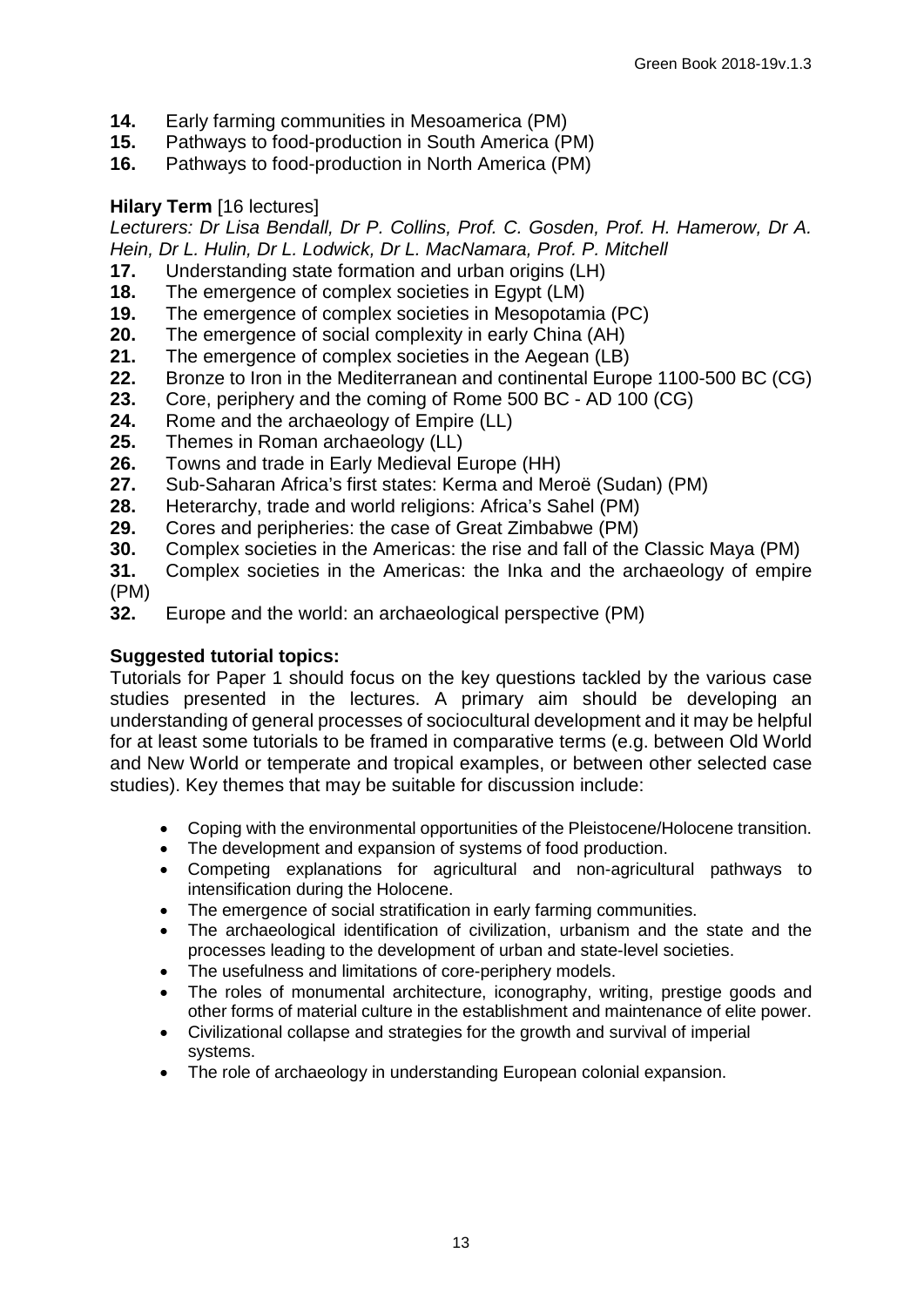#### **Recommended reading - general texts**

Cunliffe, B., 2008, *Europe between the Oceans,* New Haven: Yale University Press.

Cunliffe, B., Gosden, C. & Joyce, R. (eds), 2009, *The Oxford Handbook of Archaeology*, Oxford: OUP.

Fagan, B., Durrani, N. 2013, *People of the Earth* (fourteenth edition), London: Collins. Scarre. C. (ed.), 2013, *The Human Past* (third edition), Thames & Hudson

For the full reading list please go to the relevant Weblearn page: <https://weblearn.ox.ac.uk/portal/site/:socsci:archinst:ba-aa>

[/BA Archaeology and Anthropology/Honour Mods/Paper 1 – Introduction to world Archaeology/Reading List]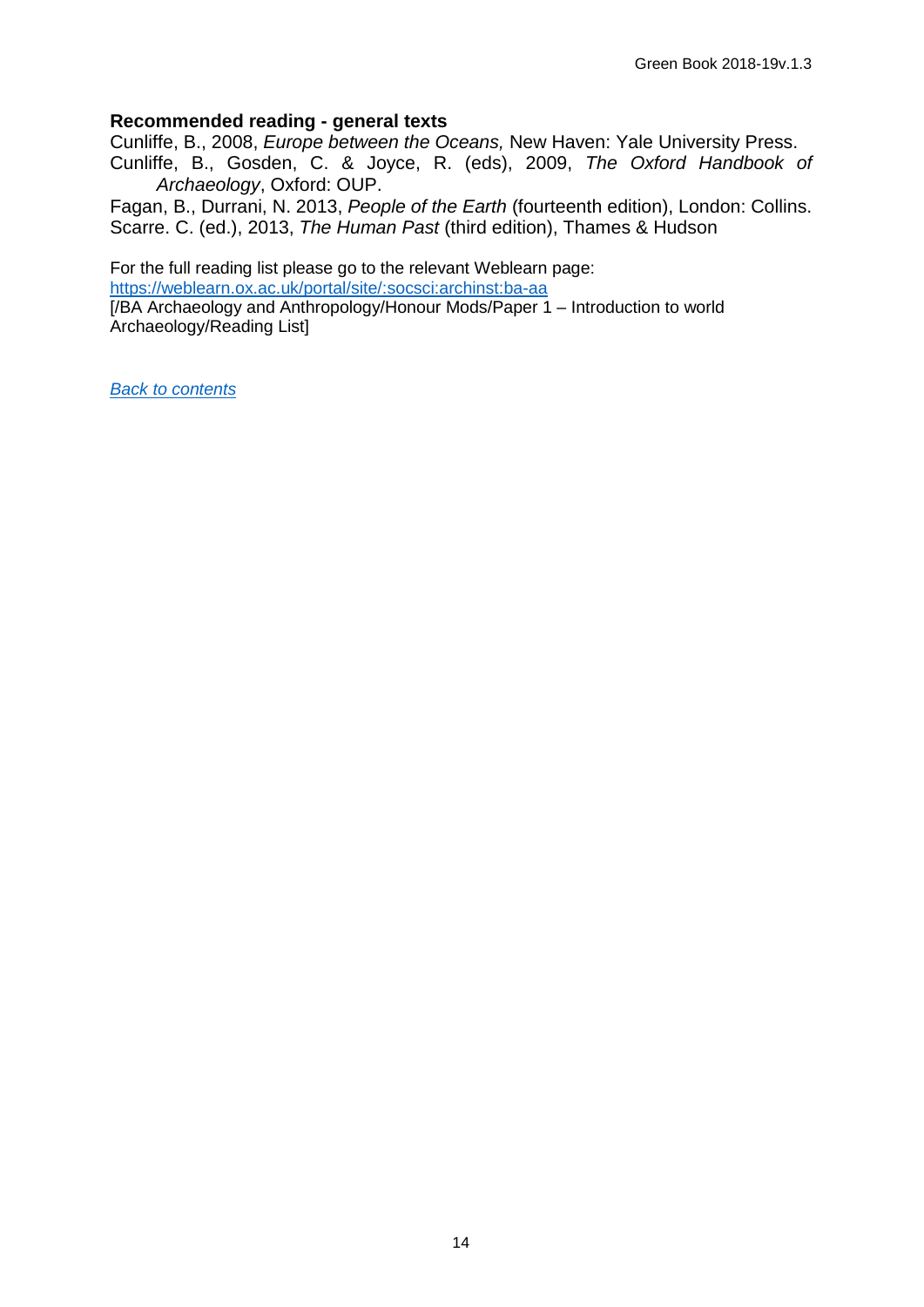# **3.2. Mods Paper 2 Introduction to Anthropological Theory**

<span id="page-14-0"></span>Course Co-ordinator: Dr, Ramon Sarró (SAME) Email: [ramon.sarro@anthro.ox.ac.uk](mailto:ramon.sarro@anthro.ox.ac.uk) Phone: 01865 (2)74676

This paper sets out to provide a broad introduction to the field of social and cultural anthropology, covering both the organization of society, and the relationship between society, culture and environment. The emphasis is primarily on theory and method: thus the course focuses on the sorts of questions anthropologists ask, and how they go about answering them. Such issues can only be tackled by reference to ethnography – the detailed description of actual social relationships in the world, from urban Indians, to East African pastoralists, to North American gatherer-hunters. However, the main aim is to help students towards an ability to think anthropologically; since styles of anthropological thought have varied over the last century and a half, some awareness is required of the history of the discipline. The course is taught through a series of 16 lectures and 8 tutorials; students should also make use in their own time of the ethnographic films in the ISCA Video Library (housed at the Pitt Rivers Museum). Catalogues are available in the Tylor and Balfour Libraries. The Video Library also contains copies of the Central Television Series, "Strangers Abroad", detailing the life and work of Baldwin Spencer, Rivers, Boas, Mead, Malinowski, and Evans-Pritchard, which may prove useful in giving an overview of the history of the discipline.

#### **Learning outcomes**

By the end of the paper students will:

- have a basic understanding of the development of anthropological theory;
- be familiar with the ethnography of a broad range of contemporary human societies, with reference both to human social relationships and human environmental relationships;
- have acquired a conception of society as a unit of analysis.

#### **Transferable skills**

Students should have learned to guard against making ethnocentric assumptions in assessing the life courses of non-Euro-American peoples.

#### **Lectures:**

*Note – Lectures are an integral part of the examined syllabus and your attendance is expected at all of them.*

#### **Michaelmas Term** (8 lectures)

*Lecturers: Prof. Marcus Banks, Dr. Ramon Sarró*

- 1. Introduction: what anthropology is and is not (MB)
- 2. Where did anthropology come from? (MB)
- 3. What is anthropology today? (MB)
- 4. Kinship (RS)
- 5. Personhood and gender (RS)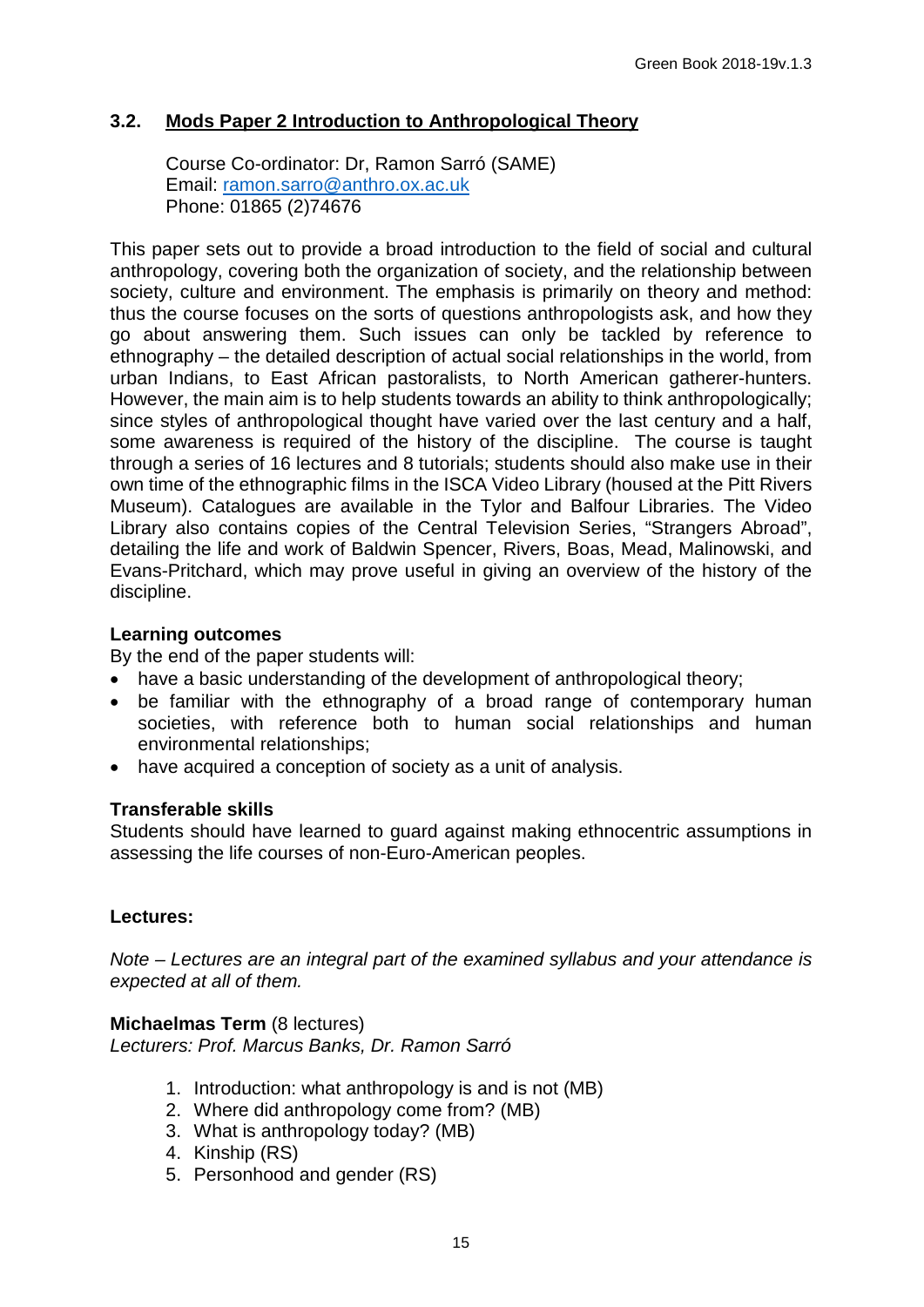- 6. Ritual and religion (RS)
- 7. Rationality and witchcraft (RS)
- 8. Classification (RS)

#### **Hilary Term (8 lectures)**

*Lecturers: Prof M Banks, Dr I Daniels, Dr E Ewart, Dr G Angel, Dr R Sarró*

- 1. Anthropology of art (RS)<br>2. Of People and things: an
- 2. Of People and things: an introduction to material culture (GA)
- 3. Gift and exchange (ID)
- 4. Economic anthropology (ID)
- 5. Egalitarian Societies (EE)<br>6. Landscape and natural su
- Landscape and natural surroundings (EE)
- 7. Ethnography in urban environments (MB)
- 8. Ethnography in digital environmental (MB)

#### **Suggest tutorial topics:**

- In what sense can it be said that people in different cultures 'think differently'?
- How is the notion of 'transition' useful in analysing ritual?
- What do studies of contemporary gatherer-hunter peoples tell us about the past?
- How can ethnographic museum collections be brought alive?
- How has colonialism affected peoples' relationship with the landscape?
- Explore the contrast between 'conflict' and 'consensus' models of society.
- Beauty in art is just a matter of personal opinion.
- Are landscapes natural?
- How can accusations of witchcraft possibly promote social order?
- The differences between giving/receiving gifts and buying/selling commodities.
- Evaluate biology versus sociology in the study of gender.
- Is the study of kinship important for societies or just for anthropologists?

These are just suggestions, to provoke ideas following lectures and to aid tutors in devising a tutorial scheme. *Students should also consult recent past examination papers on OXAM.*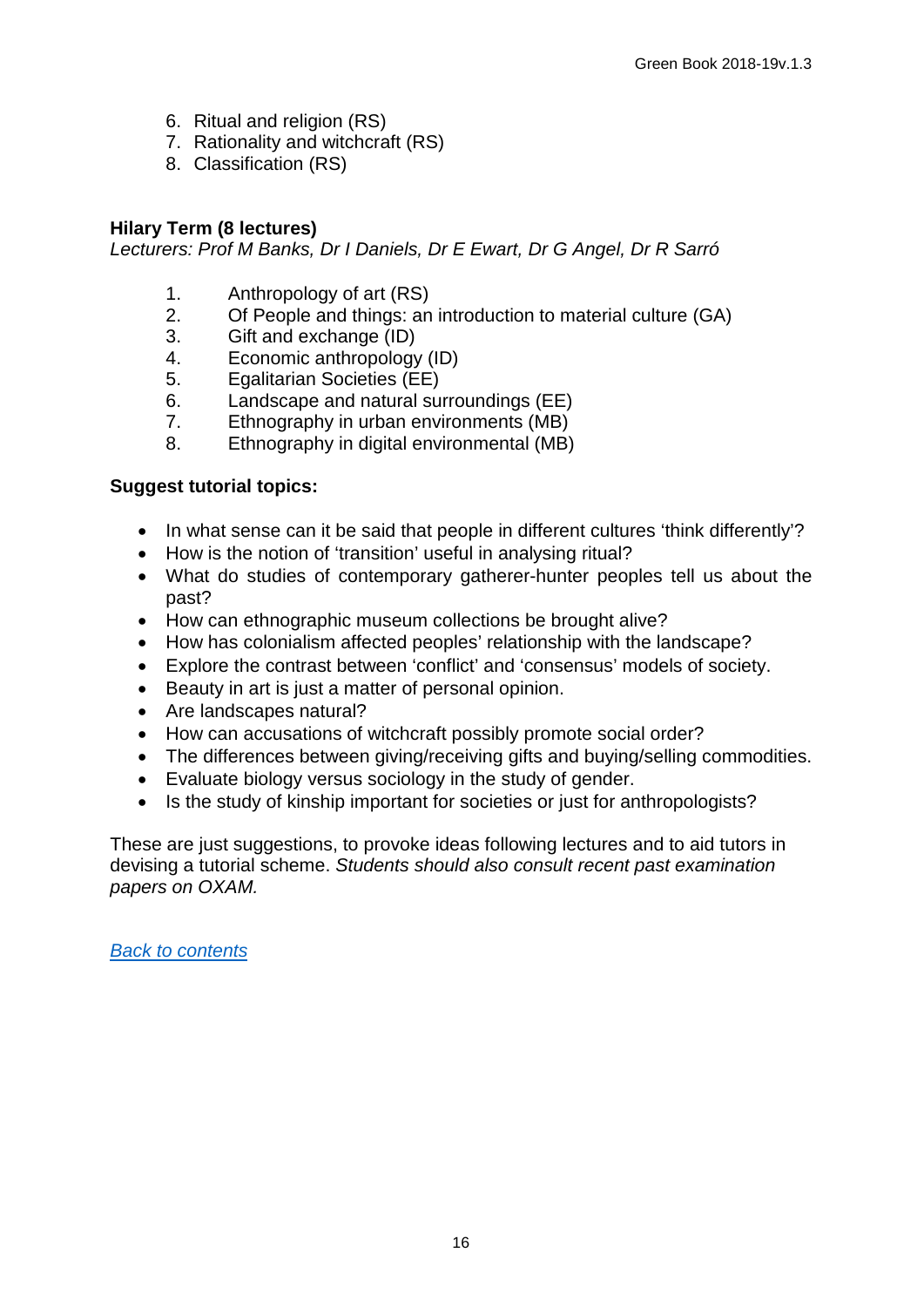## **3.3. Mods Paper 3 Perspectives on Human Evolution**

<span id="page-16-0"></span>Course Co-ordinator: Prof. Nick Barton (School of Archaeology) Email: [nick.barton@arch.ox.ac.uk](mailto:marcus.banks@anthro.ox.ac.uk) Phone: 01865 (2)78240

This is an interdisciplinary course that offers archaeological, biological and palaeoanthropological perspectives on the evolution of the human species. Beginning in Africa the lectures will consider biological and cultural variation in early African hominins leading to the emergence of our own genus *Homo*. Themes to be considered include notions of 'culture' and tool use, as well as ideas concerning brain size expansion over the last 2.0 million years and the great regional diversity in early hominin behaviour. Topics relating to the successive human dispersals from Africa into Asia and Europe will also be explored as well as the origins of language and the appearance of symbolic and artistic expression in *Homo sapiens*. Emphasis will likewise be placed on examining the variability of humans across the globe and how some forms such as the Neanderthals became extinct. The adaptation of humans to new environments at the end of the last ice age will form the final part of this lecture series.

Students are encouraged to visit the University Museum, which displays material relating to human evolution.

#### **Learning outcomes**

The aim of this paper is to provide an understanding of the broad outlines of hominin evolution using the combined perspectives of fossil and archaeological data, as well as the genetics and ecology of modern human populations. At the end of the course you should have acquired a knowledge of the major contemporary debates in these fields, have an appreciation of the potential of archaeology and biological anthropology for answering the questions raised and have developed an awareness of the ways in which these different, but related, disciplines complement each other.

#### **Transferable skills**

Critical assessment and evaluation of the potential and limitations of archaeological and anthropological evidence.

#### **Lectures:**

*Note – Lectures are an integral part of the examined syllabus and attendance at all of them is essential*

#### **Michaelmas Term** (8 lectures)

*Lecturers: Prof N Barton, Prof J Lee-Thorp, Dr R Bobe*

- 1. Hominoids and Miocene hominin origins
- 2. Culture across species
- 3. Pliocene hominin diversity
- 4. Australopithecines and early *Homo*
- 5. Hominin lifeways and site formation
- 6. Interpreting Oldowan tool users
- 7. *Homo* moves out of Africa: early dispersals towards Eastern Asia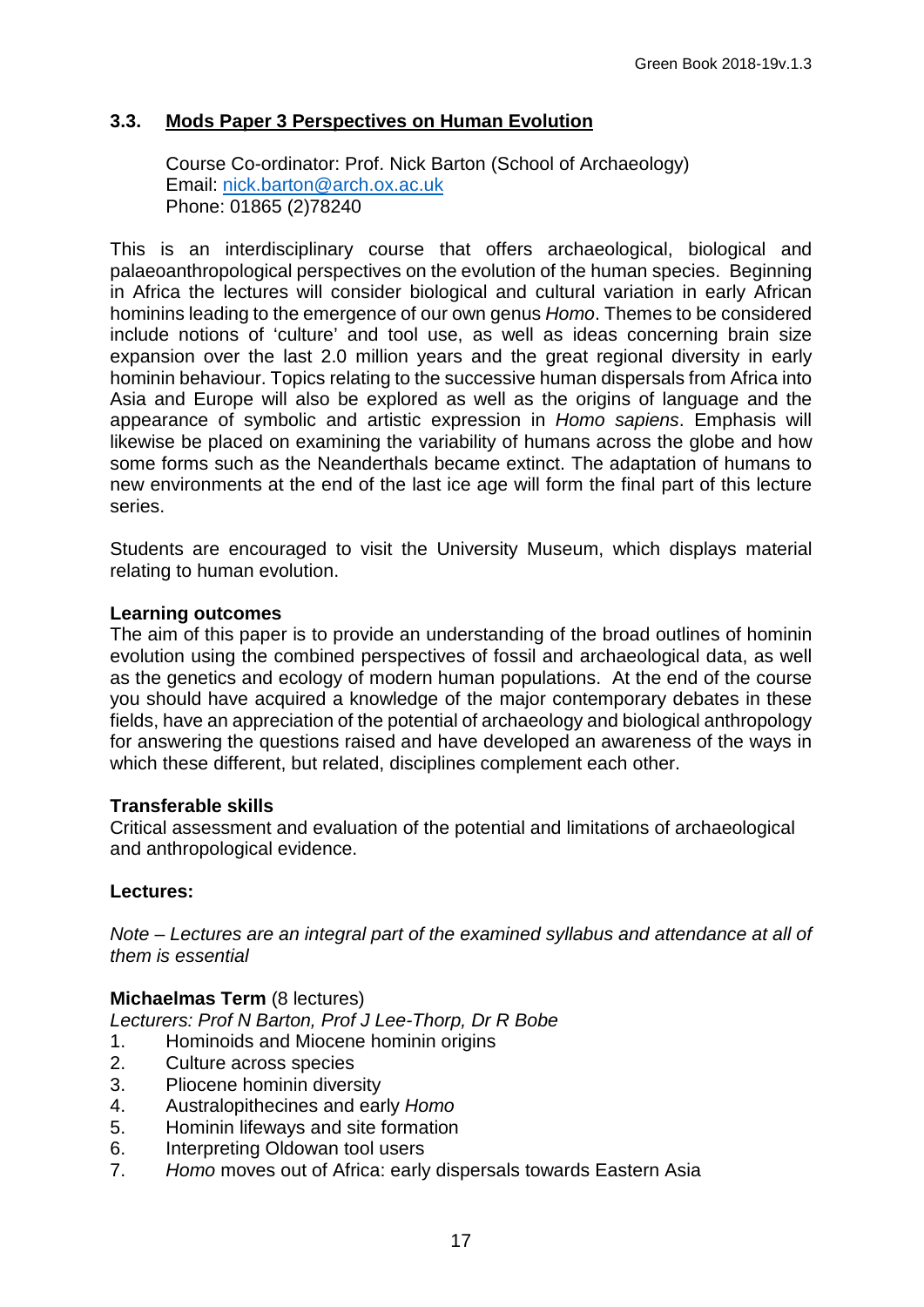8. Origin and dispersal of Anatomically Modern Humans

# **Hilary Term** (8 lectures)

*Lecturers: Prof N. Barton, Dr R. Schulting & Prof A Bogaard*

- 9. Populating Europe: early *Homo* in middle and northern latitudes (NB)
- 10. The emergence of Neanderthals and adaptations (NB)<br>11. Homo and concepts of behavioural modernity (NB)
- Homo and concepts of behavioural modernity (NB)
- 12. The demise of the Neanderthals (NB)
- 13. Cultural transitions and climatic change during the Upper Palaeolithic (NB)<br>14. Art and ideology in modern humans (NB)
- Art and ideology in modern humans (NB)
- 15. Human adaptations into the Holocene of Europe (RS)<br>16. Evolution and the Holocene (AB)
- Evolution and the Holocene (AB)

#### **Suggested tutorial topics:**

- What can animal culture tell us about the human past?
- Archaeology is not the only tool for understanding human evolution. Discuss.
- Who were the earliest hominins?
- What are the dietary niches of early hominins?
- Were Oldowan hominins like chimpanzees?
- When did hominins first colonise Asia?
- When did hominins first colonise Europe?
- Did early hominins hunt?
- What can stone tools tell us about past hominin societies?
- How do we best explain Upper Palaeolithic art?
- How did humans cope with the changing environments of northern Europe at the end of the Last Ice Age?
- What is the place of Neanderthals in human evolution?
- Regional continuity or replacement –which model best explains modern human origins?
- How do we explain the origins of language?
- What is the most convincing evidence for the movement of modern humans along the Indian Ocean rim?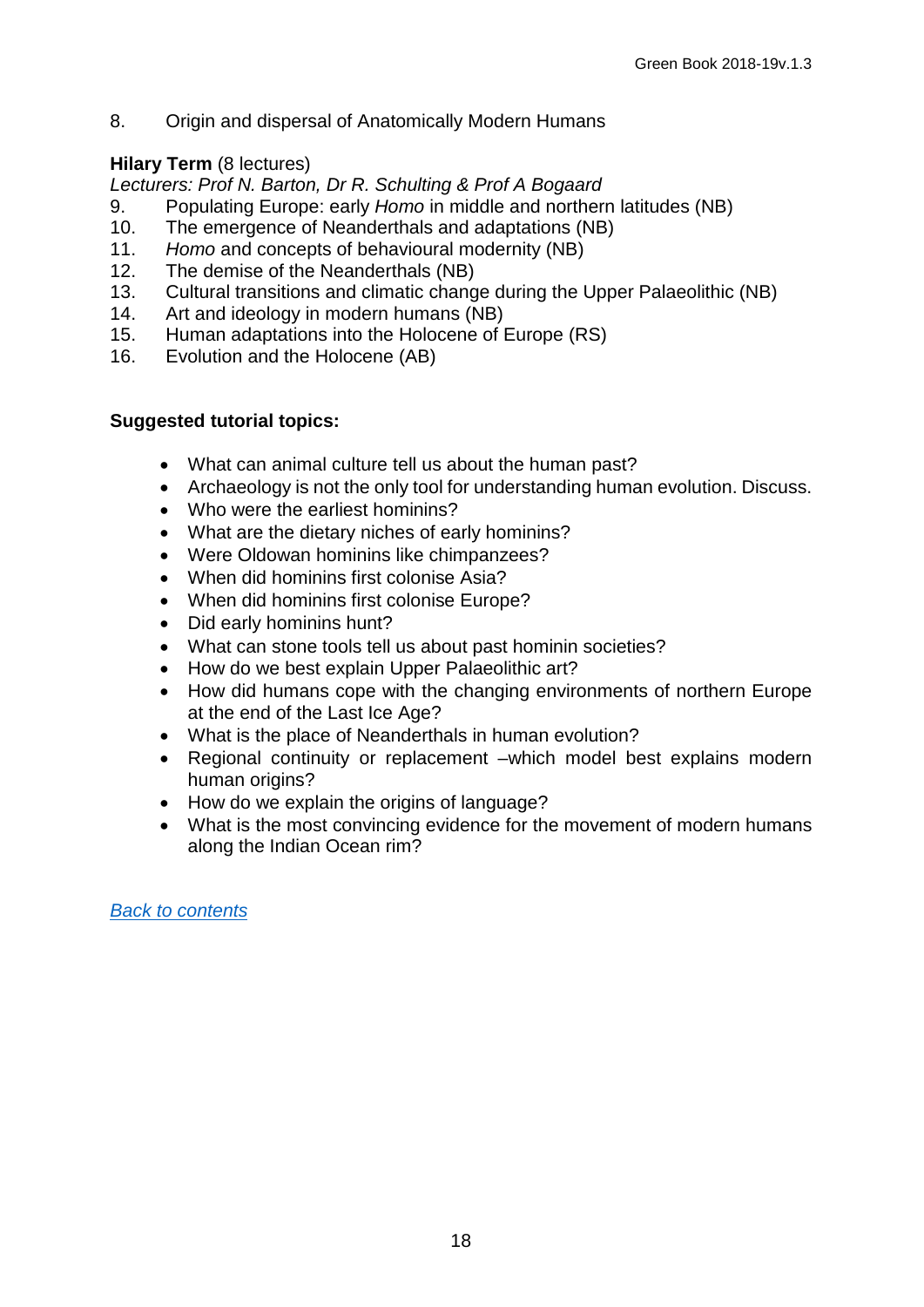## **3.4. Mods Paper 4 The Nature of Archaeological and Anthropological Enquiry**

<span id="page-18-0"></span>Paper Co-ordinator: Prof. Amy Bogaard (School of Archaeology) Email: [amy.bogaard@arch.ox.ac.uk](mailto:amy.bogaard@arch.ox.ac.uk) Phone: 01865 (2)78281

The aim of this paper is to introduce students to key methods of enquiry in archaeology and anthropology. Lectures in Michaelmas Term typically take a historical perspective to show how disciplinary questions and methodologies have built up and changed over time. In Hilary Term lectures explicitly survey underlying conceptual developments, particularly over the last 250 years. Historical and present links between archaeology, anthropology and cognate disciplines (such as geology and history) are explored.

The aim of the course is to provide an understanding of the practice and possibilities of these disciplines, past and present; the main methodologies practitioners use; the strengths and weaknesses of different approaches and an overview of some of the main questions addressed by archaeologists and anthropologists today.

The paper complements both *Introduction to World Archaeology*, which covers the results of archaeological fieldwork and the pictures we can build of world prehistory, and *Introduction to Anthropological Theory*, which focuses on understandings of society from ethnography.

The course is also linked with a series of practicals running in Hilary and Trinity Terms (see *Practical classes* for Honours Moderations) that build on archaeological topics and methodologies introduced in the Michaelmas term lectures.

#### **Learning Outcomes**

Students will gain a good understanding of the major issues confronting contemporary archaeology and anthropology, and how the history of these disciplines has shaped the questions asked; they should also gain an appreciation of the methods available to the practitioner and their genesis, including both field and analytical methods.

#### **Transferable Skills**

Students will develop their powers of critical thought when evaluating competing approaches to archaeological and anthropological enquiry; they should also start to develop some practical appreciation of the disciplines and their methodologies.

#### **Lectures:**

*Note – Lectures are an integral part of the examined syllabus and attendance at all of them is strongly recommended.*

#### **Michaelmas Term** (16 lectures)

*Lecturers: Dr A. Alvergne, Dr G. Angel, Prof. A. Bogaard, Prof. C. Bronk Ramsey, Dr E. Ewart, Dr L. Fortunato, Prof. G. Larson, Dr Dolly Owen, Prof. M. Pollard, Dr Laura van Broekhoven*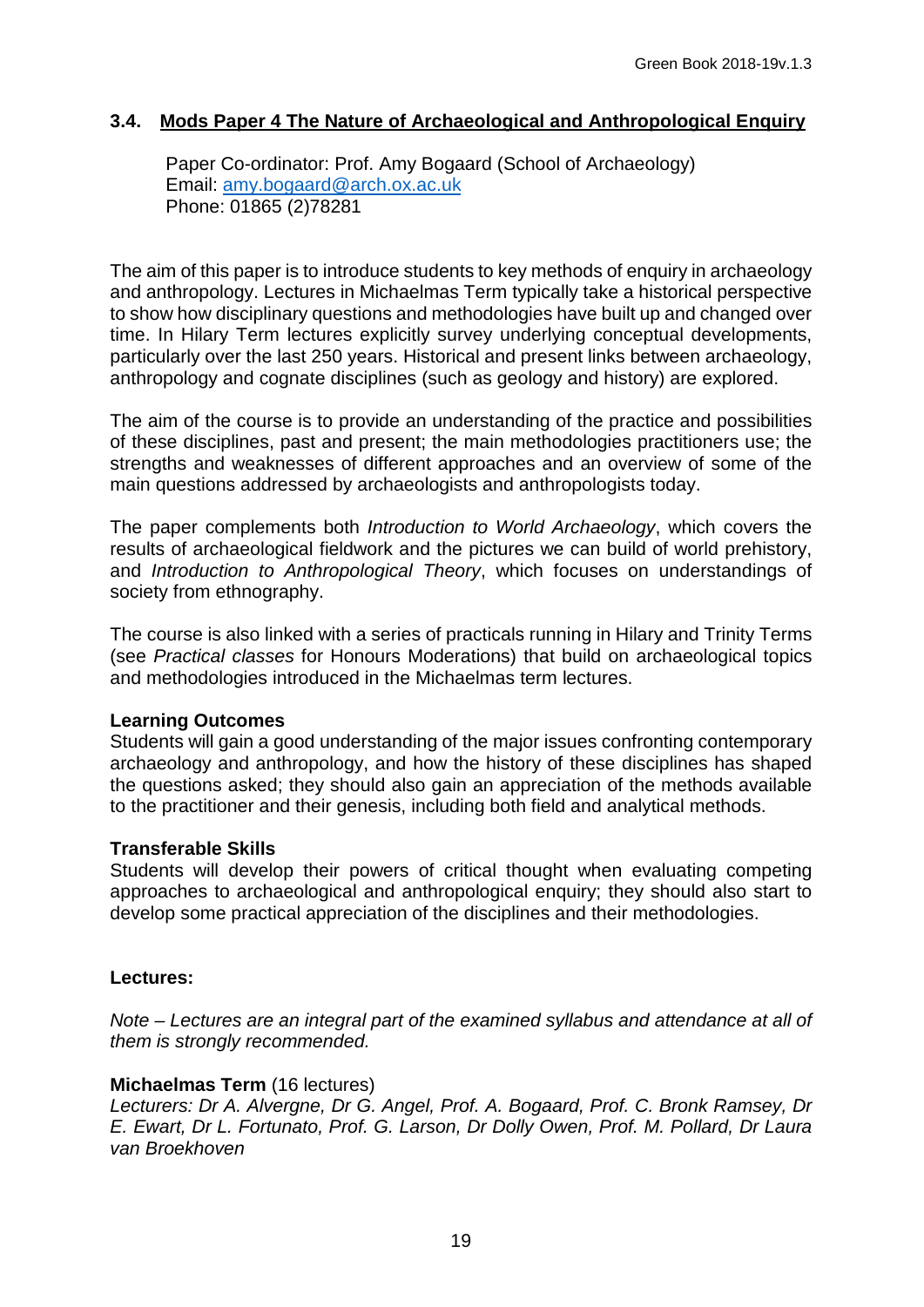- 1. Introduction to archaeology, part 1: emergence of the discipline (AB)
- 2. Introduction to archaeology, part 2: excavation to interpretation (AB)<br>3. Relative chronology (AB)
- 3. Relative chronology (AB)<br>4. Absolute chronology (CB)
- 4. Absolute chronology (CBR)
- 5. Approaches to the production and exchange of objects (AB)
- 6. Scientific analysis of materials (MP)<br>7. Bioarchaeology, part 1: plants, fauna
- Bioarchaeology, part 1: plants, fauna, humans, diet (AB)
- 8. Bioarchaeology, part 2: ancient DNA (GL)
- 9. Introduction: what is anthropology and what are its methods? Fieldwork (EE)<br>10. Approaches to research on and with visual and material culture: the role of th
- Approaches to research on and with visual and material culture: the role of the museum (LvB)<br>Participant-observation.
- 11. Participant-observation, including the role of note-taking, interviews, unstructured conversations and participation (EE/DO)
- 12. Continued
- 13. Is anthropology a science? (AA)<br>14. Systematic comparison in anthro
- Systematic comparison in anthropology and archaeology (LF)
- 15. The ethics of anthropology (EE)<br>16. Researching material culture in t
- Researching material culture in the field (GA)

# **Hilary Term** (8 lectures)

*Lecturer: Prof. D. Hicks*

- 17. Archaeology and anthropology before 1850<br>18. Evolution and Victorian conceptions of past
- Evolution and Victorian conceptions of past and present
- 19. The invention of fieldwork
- 
- 20. Culture history<br>21. From structural From structural-functionalism to processualism
- 22. Structuralism
- 23. Post-structuralism
- 24. Post-humanism

**Key readings** (additional readings will be given in lecture handouts):

Ellen, R. (ed.) 1984. *Ethnographic research: a guide to general conduct.*

Johnson, M.H., 2010, *Archaeological Theory: an introduction* (second edition). Oxford: **Blackwell** 

- Monaghan, J. and P. Just. 2000. *Social and cultural anthropology: a very short introduction*.
- Renfrew, C., & Bahn, P. 2016, *Archaeology: theories, methods and practice* (seventh edition). London: Thames and Hudson

Trigger, B.G., 2006, *A History of Archaeological Thought*, Cambridge: CUP

# **Suggested tutorial topics – archaeology:**

- Using case studies, consider how preservation conditions and site formation processes both constrain and inform interpretation of archaeological evidence.
- Compare and contrast the historical relationship between geology and archaeology, on the one hand, and anthropology and archaeology, on the other.
- Problematise the definition and conceptualisation of archaeological 'cultures'.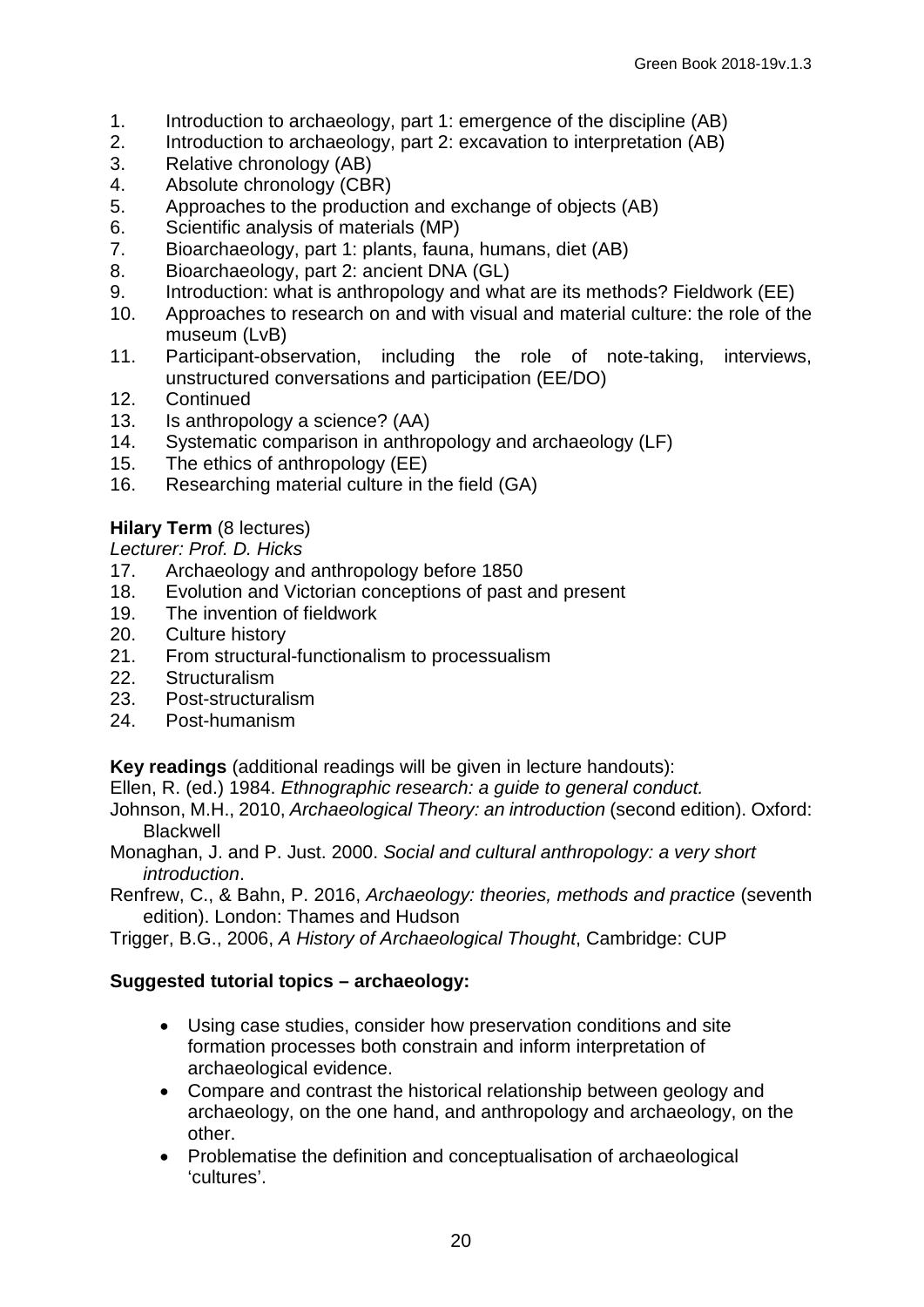- What are the different ways in which we might approach landscape archaeology? How do these approaches challenge the traditional notion of 'archaeological sites'?
- Assess the potential and limitations of different methodologies for reconstructing production techniques and movement of objects.
- Using case studies, assess how new dating techniques and applications have led to re-interpretation in archaeology.
- Why is food important in archaeological accounts of the past, and how can we infer the nature of diet and food-related practices?

#### **Suggested tutorial topics – anthropology:**

It would be advisable to undertake at least two anthropological tutorial topics, one focusing on ethnographic methods, the other on the place of material culture in anthropological enquiry. Examples include:

- What is ethnography and what are its strengths and weaknesses as a source of anthropological data?
- What role does material culture have in anthropological analysis?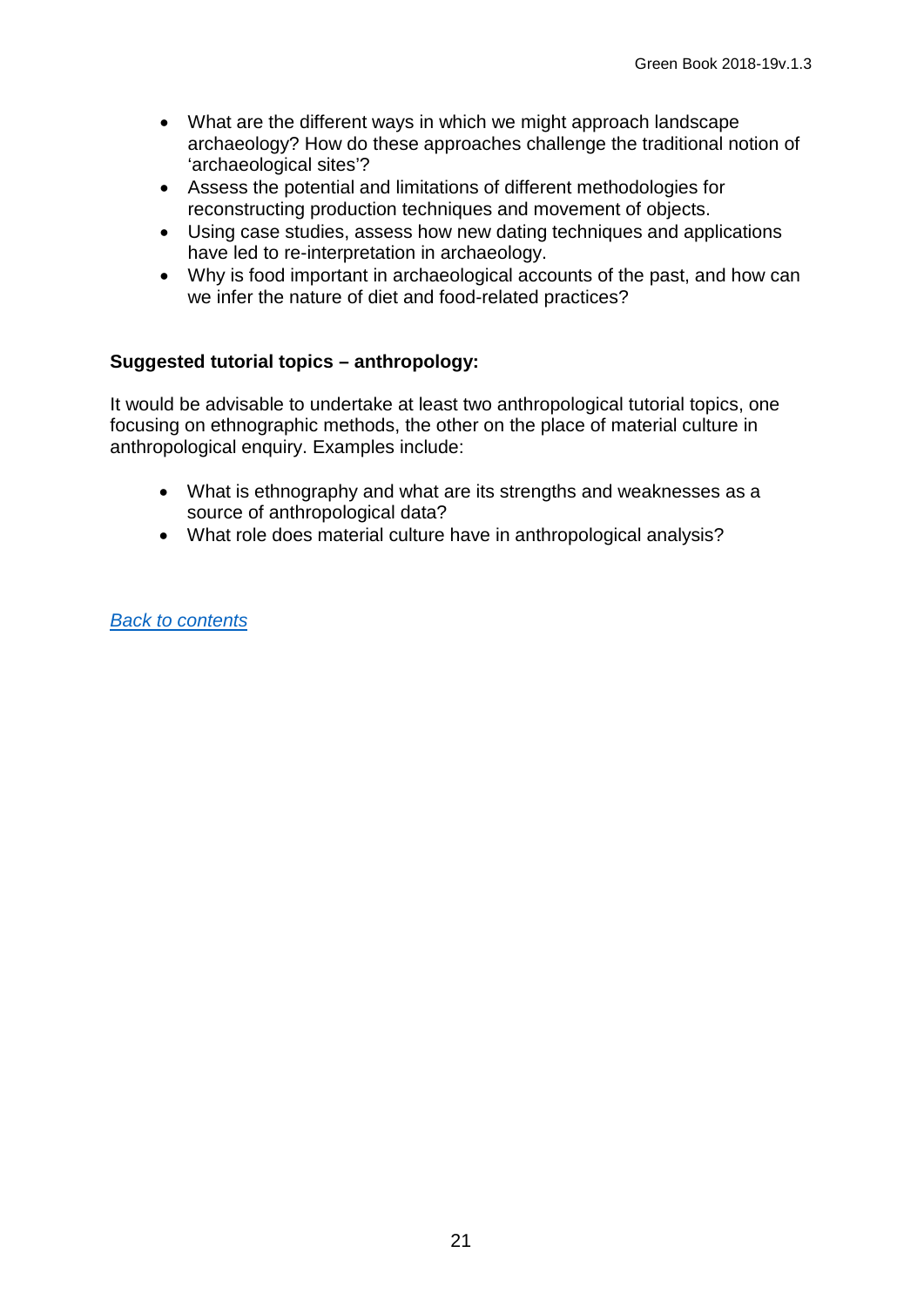#### <span id="page-21-0"></span>**3.5 Practical Classes**

Paper Co-ordinator: Prof. Amy Bogaard (School of Archaeology) Email: [amy.bogaard@arch.ox.ac.uk](mailto:amy.bogaard@arch.ox.ac.uk) Phone: 01865 (2)78281

#### **Students are required to attend all practical classes, including laboratory work.**

*Lecturers: Prof. T Higham, Dr Peter Ditchfield, Dr. N Erb-Satullo, and Dr L Lodwick* 

These classes provide a practical aspect to some of the teaching for Paper 4.

#### **Chronometric Dating**

The class will be based mainly around radiocarbon and luminescence dating. Students will be shown the main laboratories and instruments used in these two techniques.

#### **Diet and Bioarchaeology**

Students will cover the basic practical aspects of studying past diets through isotopic measurements. Students will be able to analyse their own diet by examining strands of their hair.

#### **Environmental Archaeology**

An introduction is given to environmental archaeology including soils and sediments, preservation of biological remains and interpretation of the evidence. Students will have the opportunity to handle specimens and sort samples for biological remains.

#### **Materials and Technology**

Students will be introduced to the main approaches to analysing archaeological materials. The students will be given a short, hands-on, introduction to the classification of specific materials using microscopic and chemical techniques.

#### **Animal Bones** (Dr. Angela Trentacoste)

This practical introduces students to the types of archaeological information that can be gleaned through the study of animal bones and to the basic principles of animal bone identification. Handling of animal bones is an important component of the course. The aim of the class is to help students make connections between the animal bones and other aspects of their archaeological course, and to provide an introduction to the field of zooarchaeology, its relevance and potential, should they wish to pursue it further.

#### **Human Bones for Archaeologists** (Dr Nicholas Marquez-Grant)

This class provides the opportunity to explore and consider the great plasticity found within and between modern human population groups. The two-hour class allows a fully ecological approach to an understanding the variation and similarities found between different hominins as well as members of the same species.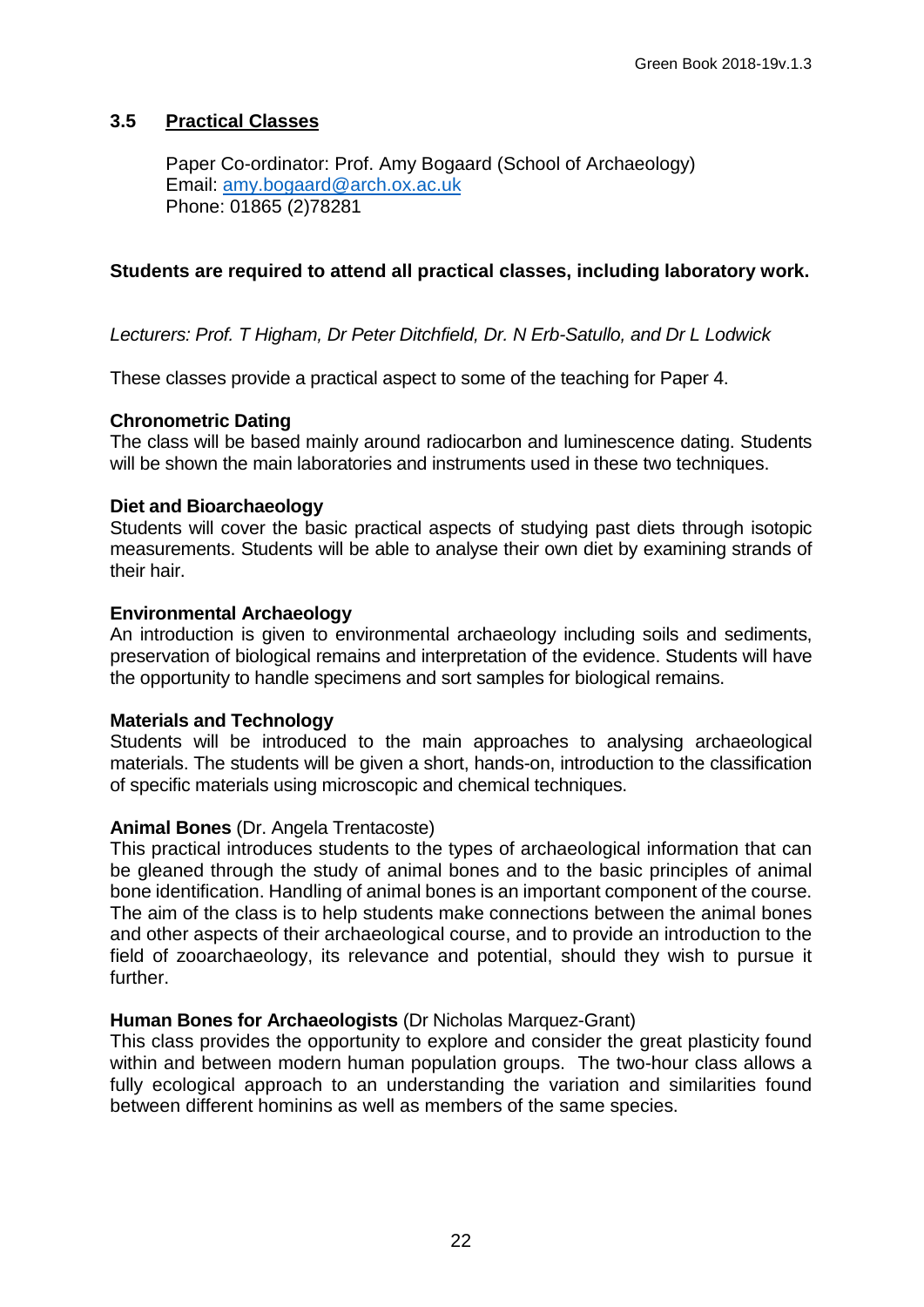#### **Learning Outcomes**

- **1.** To obtain direct experience of the skills involved in the acquisition and interpretation of scientific data relating to archaeology.
- **2.** To extend understanding gained from lectures on archaeological science.

#### **Transferable skills**

The ability to interpret and support an argument with a range of experimental scientific data.

#### **Recommended reading:**

Aitken, M., 1990, *Science-based dating in archaeology*, London: Longman.

Brothwell, D.R. & Pollard, A.M. (eds), 2001, *Handbook of Archaeological Sciences*, Chichester: John Wiley & Sons.

Davis,S.J.M. 1987. *The Archaeology of animals.* London: B.T. Batsford Ltd.

Dimbleby, G.W., 1977, *Ecology and archaeology*, London: Arnold.

Henderson, J. (ed), *Scientific analysis in archaeology*, Oxford: Committee for Archaeology.

- O'Connor,T.P. 2000. *The archaeology of animal bones*. Stroud: Sutton.Hodges, H., 1989, *Artefacts*, London: Duckworth.
- Pollard, A.M. and Heron, C. (2008). *Archaeological Chemistry* (2nd edn). Royal Society of Chemistry, Cambridge.
- Wilkinson, K. and Stevens, C., 2003, *Environmental archaeology. Approaches, techniques and applications*, Stroud: Tempus.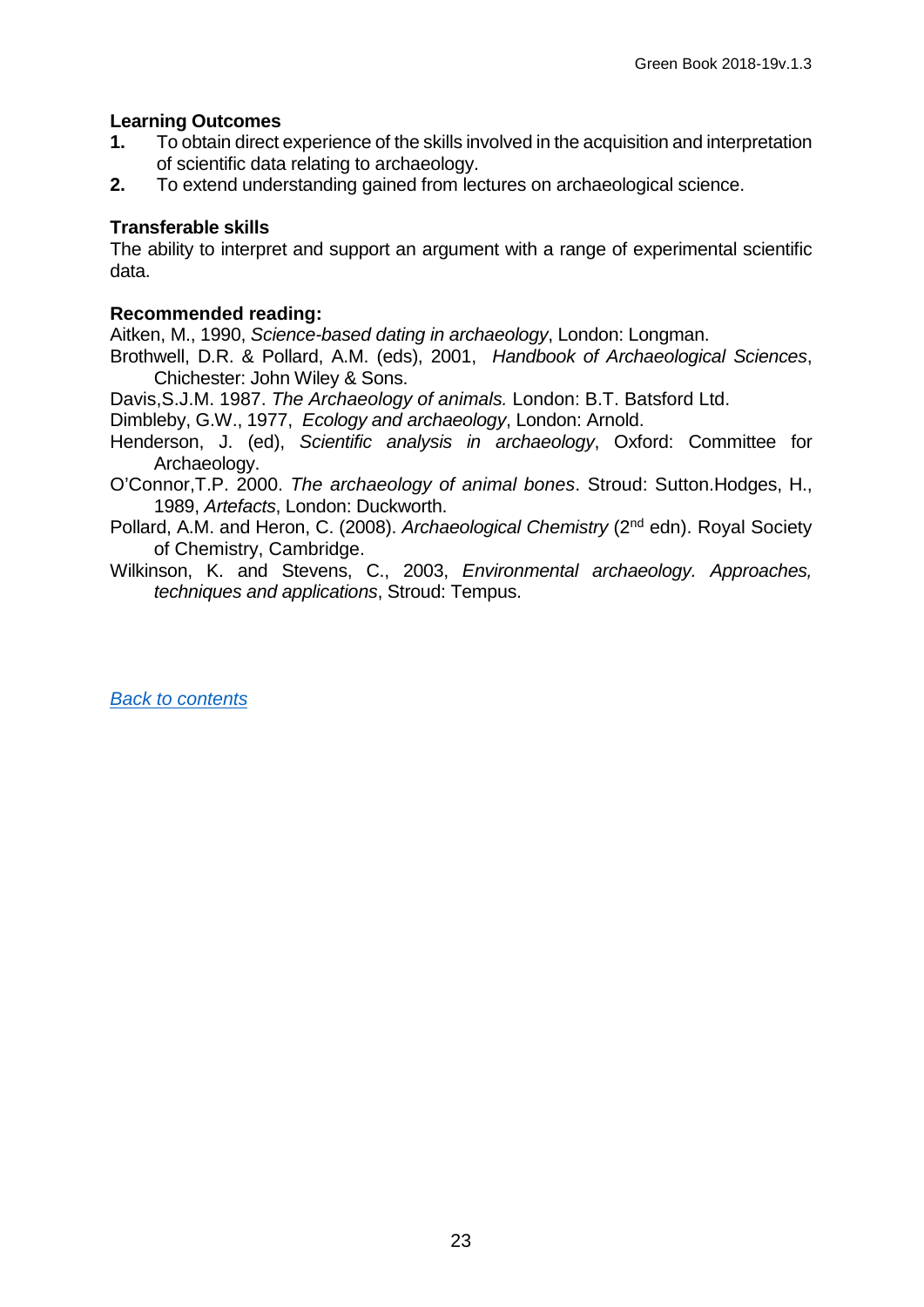# **4. Final Honour School Papers 1-4**

# <span id="page-23-0"></span>**4.1 FHS Paper 1 Social Analysis and Interpretation**

Course Co-ordinator: Prof. David Gellner (SAME) Email: [david.gellner@anthro.ox.ac.uk](mailto:amy.bogaard@arch.ox.ac.uk) Phone: 01865 (2)74674

This paper is intended to introduce students to principal issues in understanding social relations and identity. It aims to review major archaeological and anthropological approaches to these issues and to show the links between them. The main topics covered include domestic structures and their reproduction, kinship, sex and gender, personhood, economic systems, exchange, social and political systems, forms of community and identity, law and warfare, ethics, heritage and the relevance of the past in the present. There is a considerable overlap with FHS2; all the readings for one paper are highly relevant to the other.

The bulk of the teaching for this course should take place in the student's second year and this is therefore the most appropriate time for the relevant tutorials. The lectures will refer to the readings in the accompanying lists, which can be found on Weblearn and will be handed out at the start of each lecture. Tutorial readings should ideally include some titles from this list. The accompanying list of tutorial topics indicates appropriate topics, although tutors and students will need to make their own selections and modifications. Students should prepare up to eight tutorials for this course.

#### **Students are reminded that the examined syllabus for this paper covers both lectures as well as tutorials.**

#### **Learning outcomes**

To acquire a sociological appreciation of the forms and meanings of social organization and domestic arrangements as they relate to personal and collective identity and to understandings of biology and the environment. To gain an understanding of the mutually intertwined nature of ethnography and theory, both in contemporary contexts as well as in the history of social anthropology. To gain an appreciation of different perspectives on the past and the relevance of heritage in the contemporary world.

#### **Transferable skills**

Social and cultural anthropological knowledge of social variation. Critical reading and analytical skills. The ability to evaluate and deploy ethnographic evidence in pursuit of particular arguments.

#### **Lectures:**

Note – Lectures are an integral part of the examined syllabus and attendance at all of them is strongly recommended.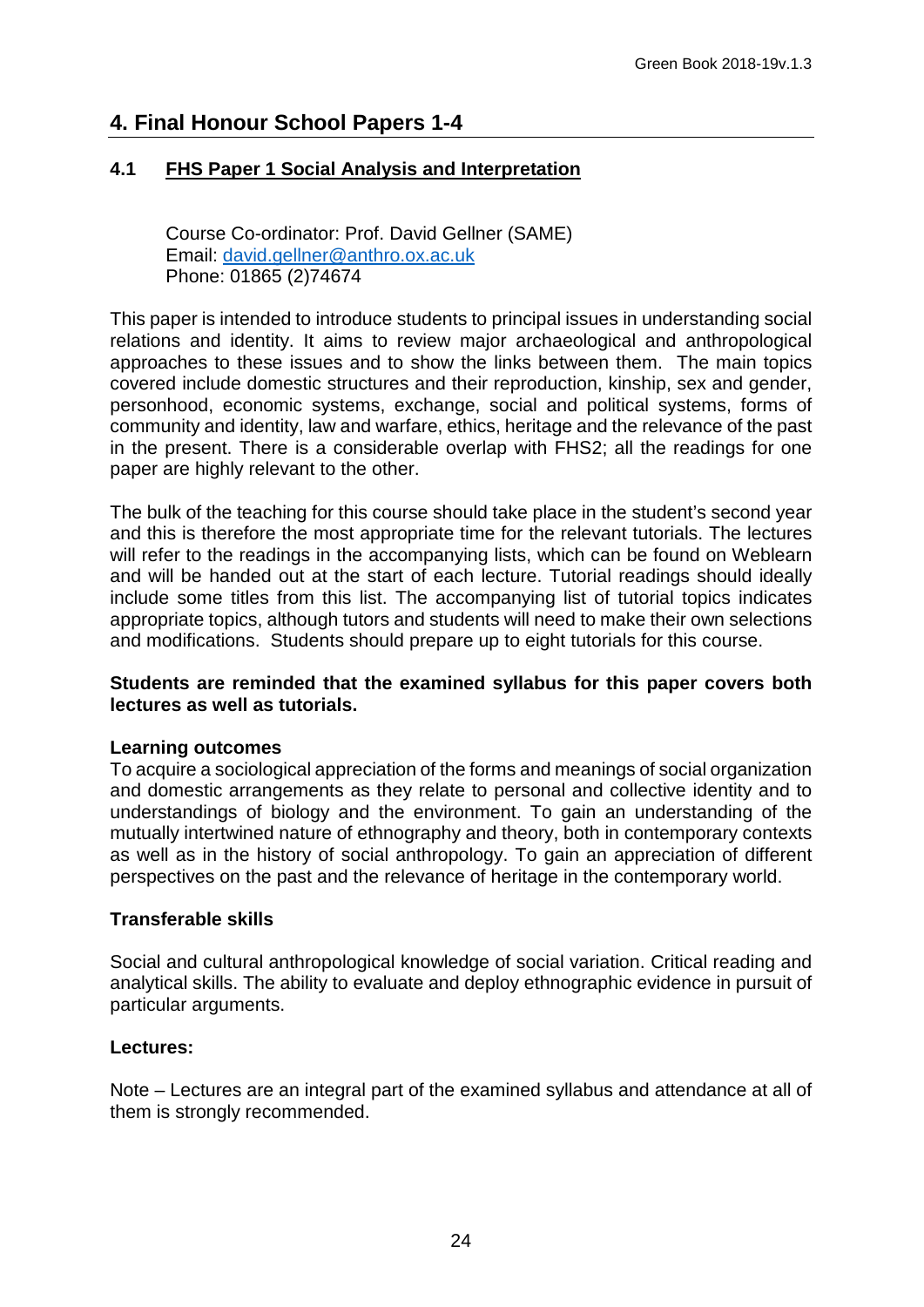# **Michaelmas Term** [13 lectures]

# **Key Themes in Social Anthropology (FHS1 topics are covered in Weeks 1, 2, 6, 7, and 8; weeks 3, 4, 5 will deal with FHS2 topics)**

*Lecturers: Dr Elizabeth Ewart, Dr Ana Gutierrez, Dr O. Owen, and Dr T. Cousins*

- 1. Comparing Cultures (EE)<br>2. Gender (EE)
- Gender (EE)
- 3. Economic anthropology (AG)
- 4. Anthropology of states (OO)
- 5. Environment, humans, animals, and globalisation (TC)

# **Theories and Approaches in Social Anthropology**

*Lecturers: Prof. David Gellner and Dr David Pratten*

- 6. Evolutionism (DG)
- 7. Functionalism (DG)
- 8. Structuralism (DG)
- 9. Orthodoxy unsettled (DG)<br>10. History (DP)
- History (DP)
- 11. Practice (DP)
- 12. Power (DP)
- 13**.** Theory (DP)

**Hilary Term** [10 lectures]

# **Kinship and Social Reproduction**

*Lecturers: Dr T. Cousins, Dr E. Ewart, Dr O. Owens, Dr A Gutierrez, & Dr R. Sarro*

- 14. Descent, filiation, and alliance (RS)
- 15. Kinship and gender (AG)
- 16. Persons and the body (EE)
- 17. Uncles and nephews: Approaches to avuncular relations (RS)
- 18. Matrilineal kinship: The debate (RS)
- 19. New kinship and the new reproductive technologies (TC)<br>20. Marriage, the family, and labour (OO)
- Marriage, the family, and labour (OO)
- 21. Romantic love and companionate marriage (AG)

# **Current Themes (Part 1)**

*Lecturer: Dr T. Cousins*

- 22. Animals and anthropology 1
- 23. Animals and anthropology 2

**Trinity Term** [6 lectures]

# **Ethnicity and Nationalism**

*Lecturer: Prof. M. Banks*

- 24. Ethnicity: Theories and concepts
- 25. Nationalism and neo-nationalism
- 26. 'Race' and racism
- 27. Migration, ethnicity, and 'superdiversity'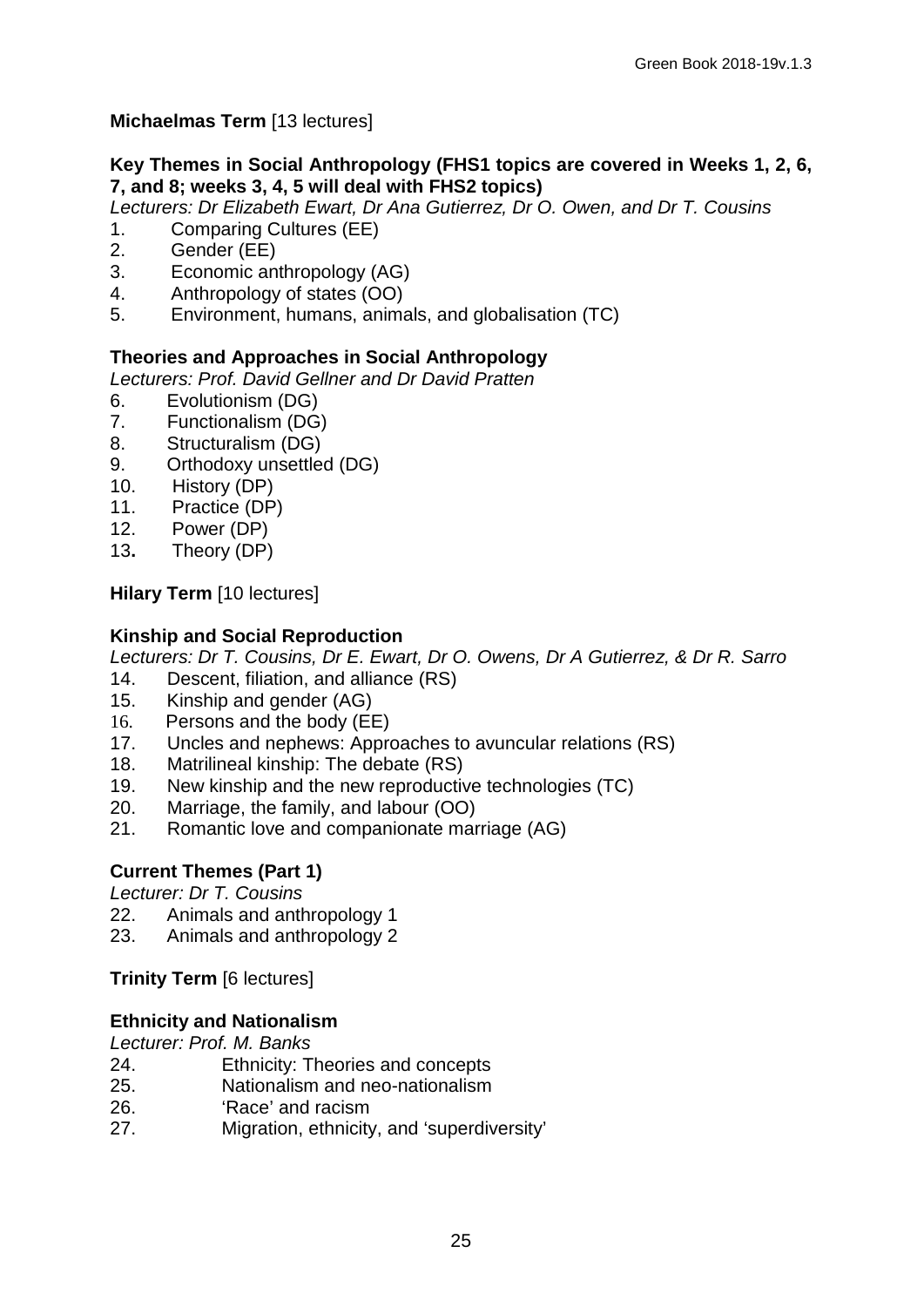# **Current Themes (Part 2)**

*Lecturer: Dr I. Daniels*

- 28. Anthropology, architecture, and infrastructure 1<br>29. Anthropology, architecture, and infrastructure 2
- Anthropology, architecture, and infrastructure 2

# **Suggested tutorial topics:**

- How does anthropology distinguish the biological and social in kinship?
- What is the relative importance of rules of descent in the world's societies?
- What are the forms of marriage alliance and how are they best understood?
- How do relationship terminologies relate to social structure?
- What can anthropology contribute to understanding new reproductive technologies?
- Is a consideration of gender relations important to the analysis of kinship?
- In some societies each individual belongs to their father's natal group, which is not their mother's, while in others it is vice versa. What significance do you attach to the difference?
- Consider with the aid of examples what difference the increase in gender awareness over recent decades has made to archaeology and/or anthropology.
- Economics is sometimes called 'the dismal science'. Using empirical data argue the case that economic anthropology is an exciting and attractive field.
- How helpful is it to think of human behaviour in terms of individual maximisation?
- Identities come in many forms, ranging from member of the human race down to spouse (or the like). Choose some intermediate level of identity and consider how it can best be conceptualised.
- 'The nation-state is an idea that transcends politics.' Discuss.
- What differences would you expect to find between the views of the past held by lay members of a society and those held by an archaeologist/anthropologist studying the same society?
- What attitude should we nowadays adopt towards 'evolutionism'?
- How would you set about constructing a typology of modes of social organisation?
- Can people ever hope to escape the power structures that govern society?
- Select one theory or theoretical approach that relates to the analysis of society and that you either particularly favour, or particularly dislike, and justify your attitude.
- Discuss some ways in which male and female patterns of discourse may vary.
- To what extent is sexuality, like gender, a social construct?
- How may the moral implications of exchange vary from society to society?
- What links may there be between ideas of parenthood and social structure?
- Discuss some common metaphors of community other than that of the 'house'.
- Discuss the relevance of boundaries for maintaining ethnic identity.
- What utility is the notion of 'ethnicity'?
- Who owns the past?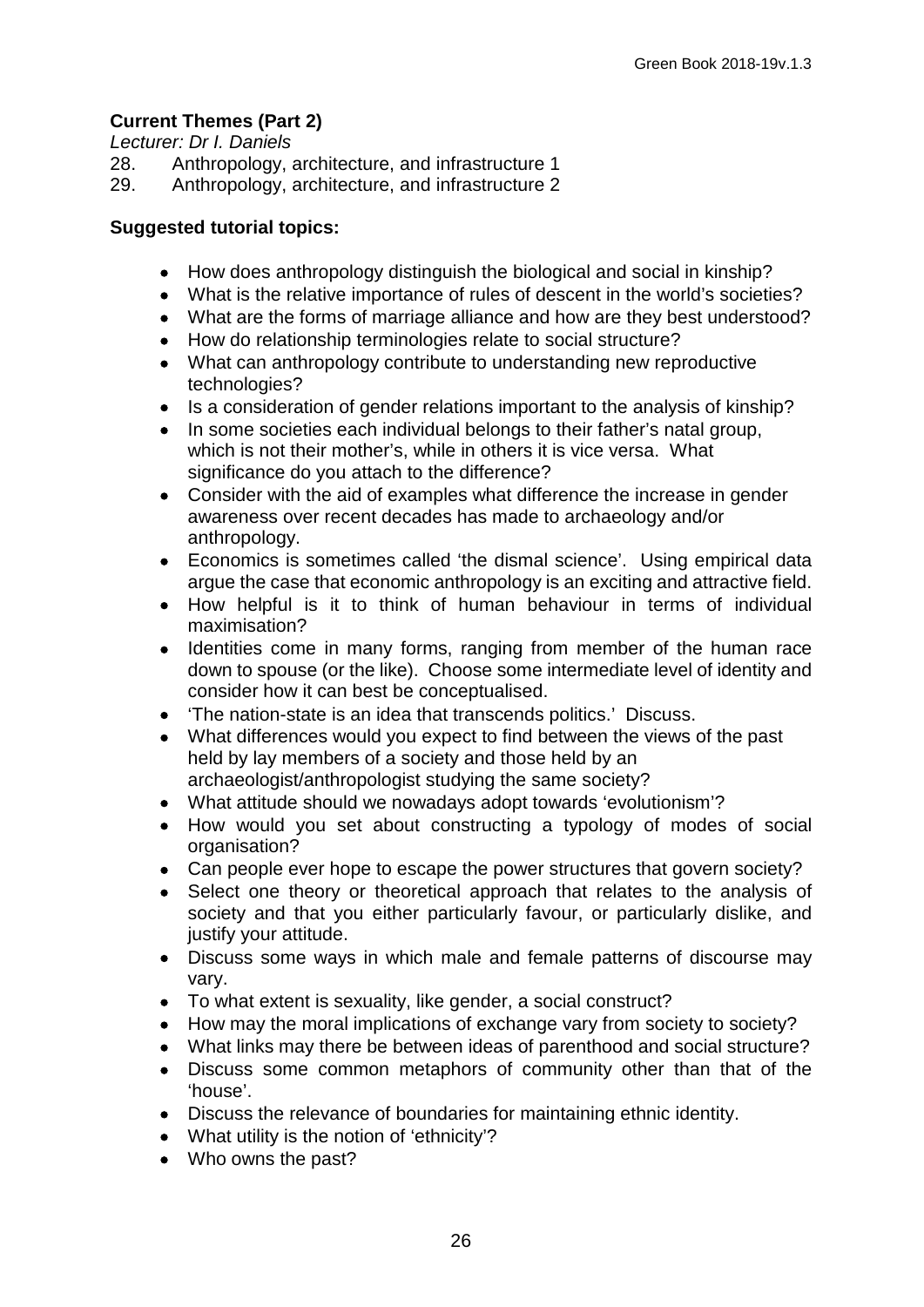- What challenges does globalisation introduce to archaeology and/or anthropology?
- How do notions of the human person vary?
- In order to understand the present you need to know about the past. How true is this with regards to our understanding of anthropology?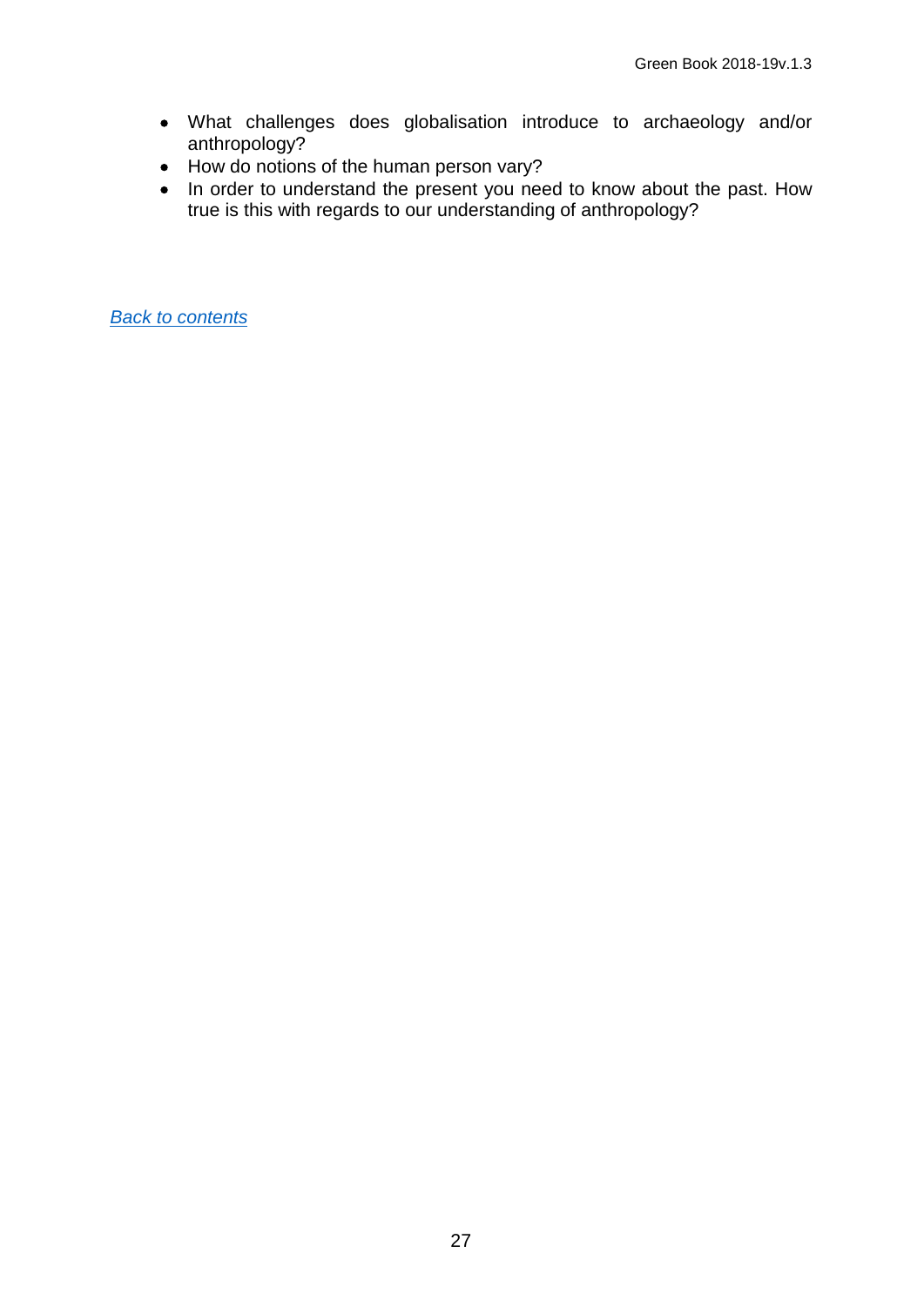# <span id="page-27-0"></span>**4.2 FHS Paper 2 Cultural Representations, Beliefs and Practices**

Course Co-ordinator: Prof David Gellner (SAME) Email: david.gellner@anthro.ox.ac.uk Phone: 01865 (2)81402

The aim of the course is to give students a qualitative understanding of how social and cultural anthropologists approach the study of knowledge, values and beliefs, made manifest in artistic and religious practice and other embodied realms, both through field investigation and in analysis. While there is a primary focus on religion and representation, the paper also explores topics such as classification (of space, time and person); conceptions of the past; ritual practice and religious experience; the transformations wrought by literacy and other communication technologies (or perhaps not); moral ideas and values, aesthetics and symbolism; arguments over how to represent 'a culture'; language, translation problems, truth claims and relativism. The course combines ethnography and theory, building on exemplary first-hand studies from different parts of the world. It also presents some archaeological approaches to history and representation, suggesting how the disciplines can interact in this area.

The course is generally followed in the second year of the BA. Most of the recommended lectures are given each year, but some may only be available within a two-year cycle, so students should check the lists carefully in their third year for new lectures. Some of the lectures, and much of the reading, is also relevant to FHS Paper 1, and *vice versa*. Anthropology is an inherently holistic discipline, and students should expect material and arguments to flow across the Paper borders! The Paper is normally supported by eight tutorials with a socio-cultural anthropologist in the course of the second or, occasionally, third year, but – again – expect to benefit from tutorials for Paper 1.

#### **Learning outcomes**

To gain a critical appreciation of the variations in human culture as expressed in forms of knowledge, values and beliefs, as well as artistic and religious practice.

#### **Transferable skills**

Awareness of the possibilities and limitations of social and cultural anthropological explanation of these topics.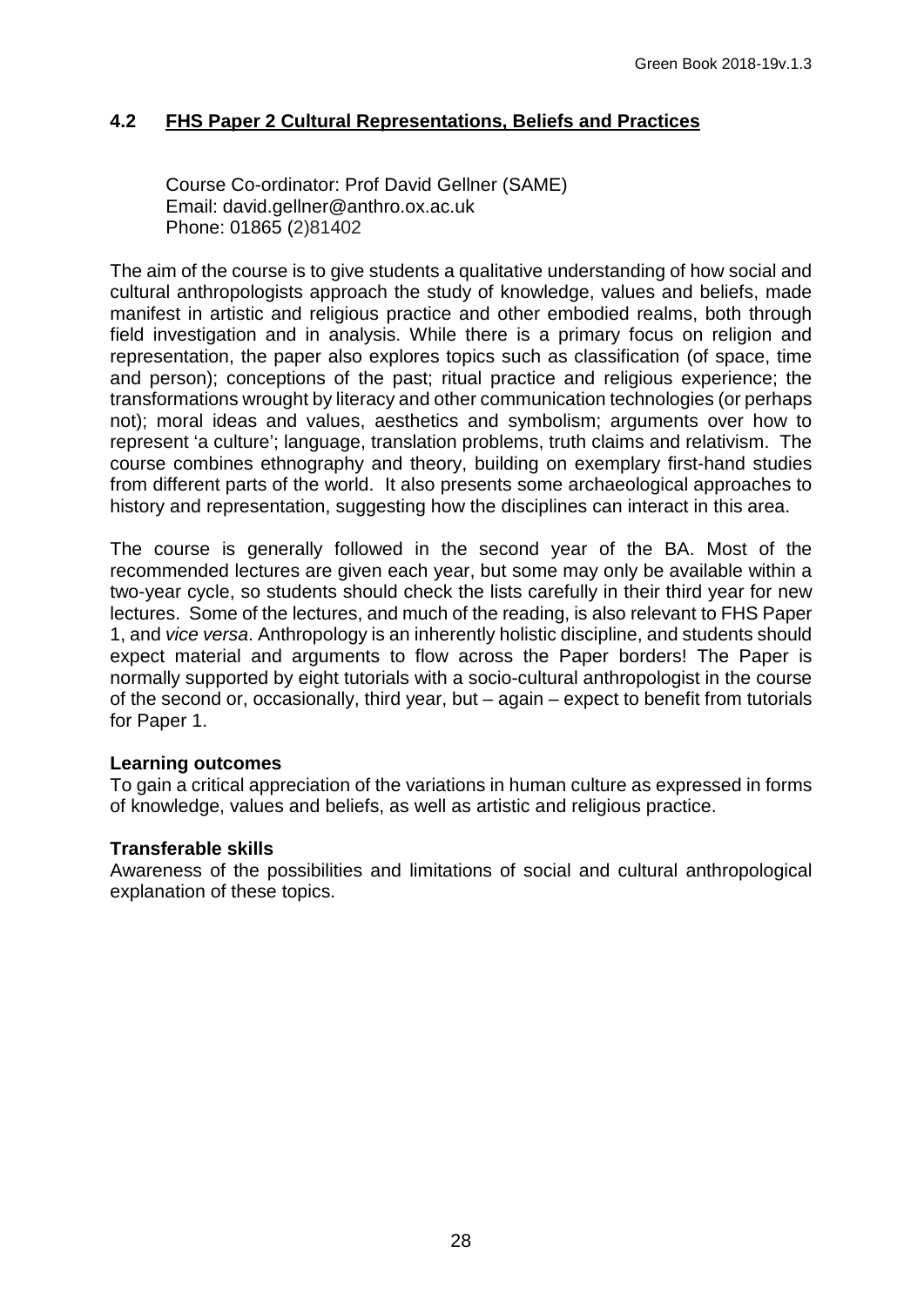# **Lectures:**

*Note - Lectures are an integral part of the examined syllabus and attendance at all of them is strongly recommended*

#### **Michaelmas Term** (12 lectures)

#### **Cultural Representations** (8 lectures)

*Lecturers: Prof. Marcus Banks, Prof. Clare Harris, Dr Gemma Angel*

- 1. Introduction (MB)<br>2. Anthropology. mu
- 2. Anthropology, museums, and material culture (CH)<br>3. The social life of things (GA)
- The social life of things (GA)
- 4. Objects and representation (GA)
- 5. Approaches to the anthropology of the body (MB)
- 6. Anthropology, art, and agency (CH)
- 7. Photography and representation (MB)
- 8. Film and representation (MB)

**Key Themes in Social Anthropology** [NB. FHS 2 topics are covered in Weeks 3-5] *Lecturers: Dr Ramon Sarró and Dr Ina Zharkevich*

- 9. Language, orality, and literacy (RS)
- 10. Space and time (RS)<br>11. History and memory (
- History and memory  $(IZ)$

# **Hilary Term** (16 lectures)

# **The Anthropology of Religion** (8 lectures)

*Lecturers: Dr. R. Sarró, Dr I. Angelova, Dr I. Zharkevich, Dr I. Daniels, and Prof. H. Whitehouse*

- 12. Community and ritual 1: Durkheim (RS)
- 13. Community and ritual 2: Initiation in Africa (RS)
- 14. Soteriology and social change: Weber (RS)<br>15. Soteriology and social change 2: Towards a
- Soteriology and social change 2: Towards an anthropology of Christianity (IA)
- 16. The anthropology of Muslim settings (MT)
- 17. Shamanisms old and new (IZ)
- 18. Beyond belief: On the materiality of religion (ID)
- 19. Cognitive approaches to ritual (HW)

#### **Cultural Representations** (8 lectures)

*Lecturers: Dr Gemma Angel, Prof. Clare Harris, Dr. Inge Daniels, Prof. Elisabeth Hsu, and Prof. Marcus Banks*

- 20. Museum representations (GA)
- 21. Transnational artworlds (CH)
- 22. Consumption (ID)
- 23. Tourism and authenticity (ID)
- 24. The textual and the visual (EH)
- 25. Identity and visual representation (MB)
- 26. Media worlds (MB)<br>27. The digital museum
- The digital museum (CH)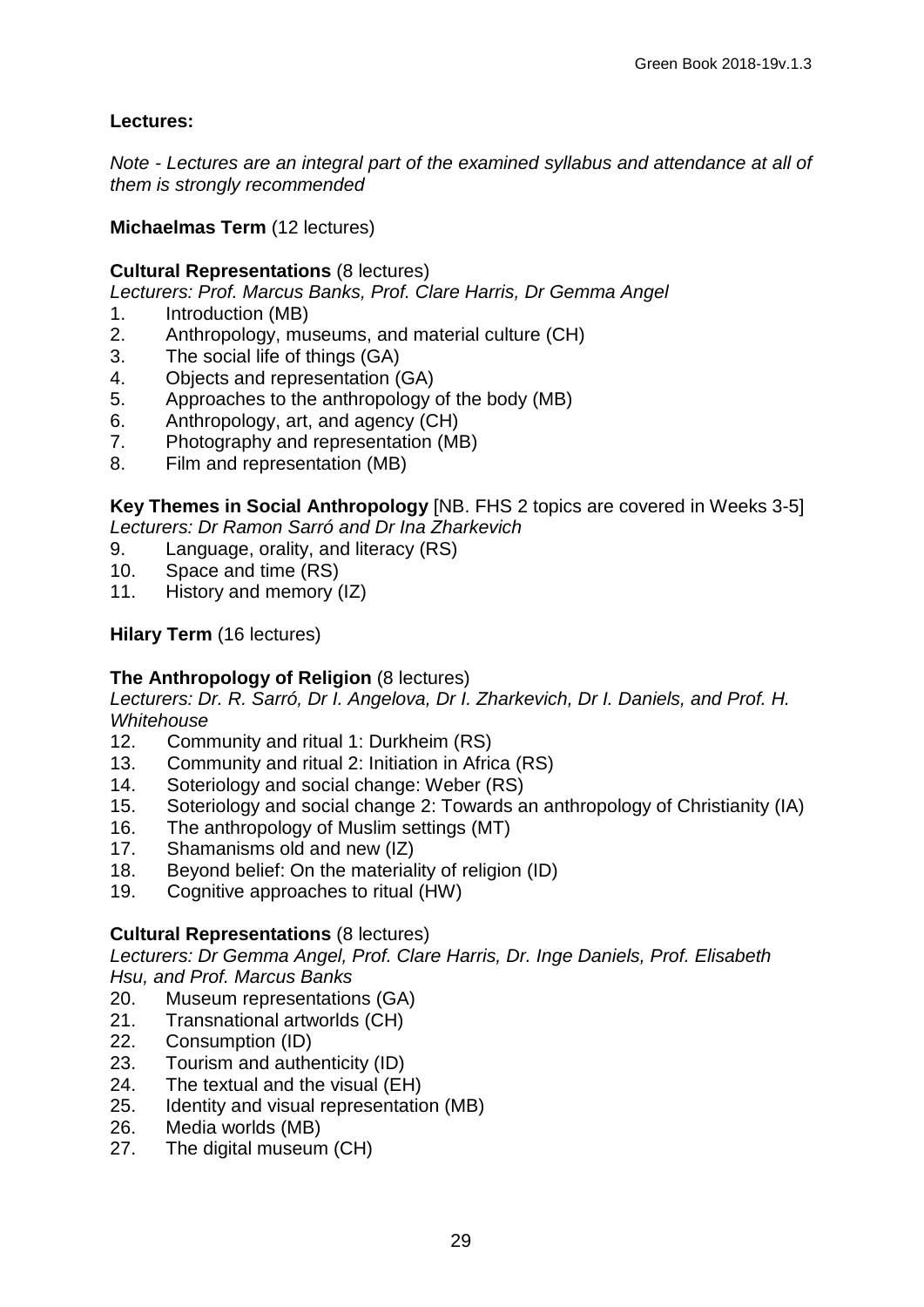# **Trinity Term** (4 lectures)

**Perspectives on the Past** *[This course is relevant to all the subjects covered in FHS] Lecturer: Prof. C. Gosden* (4 lectures)

- 28. The early tangled history of archaeology and anthropology
- 29. Understanding time in archaeology and anthropology<br>30. Understanding human relations in archaeology and ar
- Understanding human relations in archaeology and anthropology
- 31. Human relations with the material world

#### **Essential readings:**

- Durkheim, Emile. 1915. *The elementary forms of the religious life.*
- Lévi-Strauss, Claude. 1978. *Myth and meaning*. London: Routledge & Kegan Paul.
- Miller, Daniel. 1987. *Material culture and mass consumption*. Oxford: Blackwell.
- Lambek, Michael. 2008. *A Reader in the Anthropology of Religion*. 2nd ed. Malden: Blackwell.
- Banks, Marcus and Jay Ruby (eds). 2011. *Made to be seen: perspectives on the history of visual anthropology*. Chicago: University of Chicago Press.
- Bouquet, Mary. 2012. *Museums: a visual anthropology*. London: Berg.
- Sansi, Roger. 2014. *Art, Anthropology and the Gift*, London: Bloomsbury.

#### **Suggested tutorial topics:**

- What defines a 'world' religion?
- Does 'protestantism' have an 'elective affinity' with modernity?
- What are the essential differences between oral and written discourse?
- What are the benefits of seeing literacy as simply one among many communication technologies that humanity has developed?
- In your reading on the ethnography of religion, why is it important to pay attention to problems of translation?
- Are rituals conservative?
- Compare two representations of the 'spirit world' noting in each case how it impinges on human affairs. How have anthropologists interpreted such phenomena?
- Write an assessment of theoretical approaches to one of the following: myth, genealogies, oral history, social memory.
- Examine the connection between religious/medical ideas and therapeutic practice in one or two societies of your choice.
- Are photographic technologies socially neutral?
- What advantage does one enjoy when studying the arts of a living culture as distinct from those of a past civilization?
- Is aesthetics a cross-cultural category?
- How do the visual and material properties of things exchanged influence the nature of exchange?
- What role do images and objects play in maintaining social memory?
- How can collaborations between anthropologists and artists, filmmakers or photographers advance anthropological theory?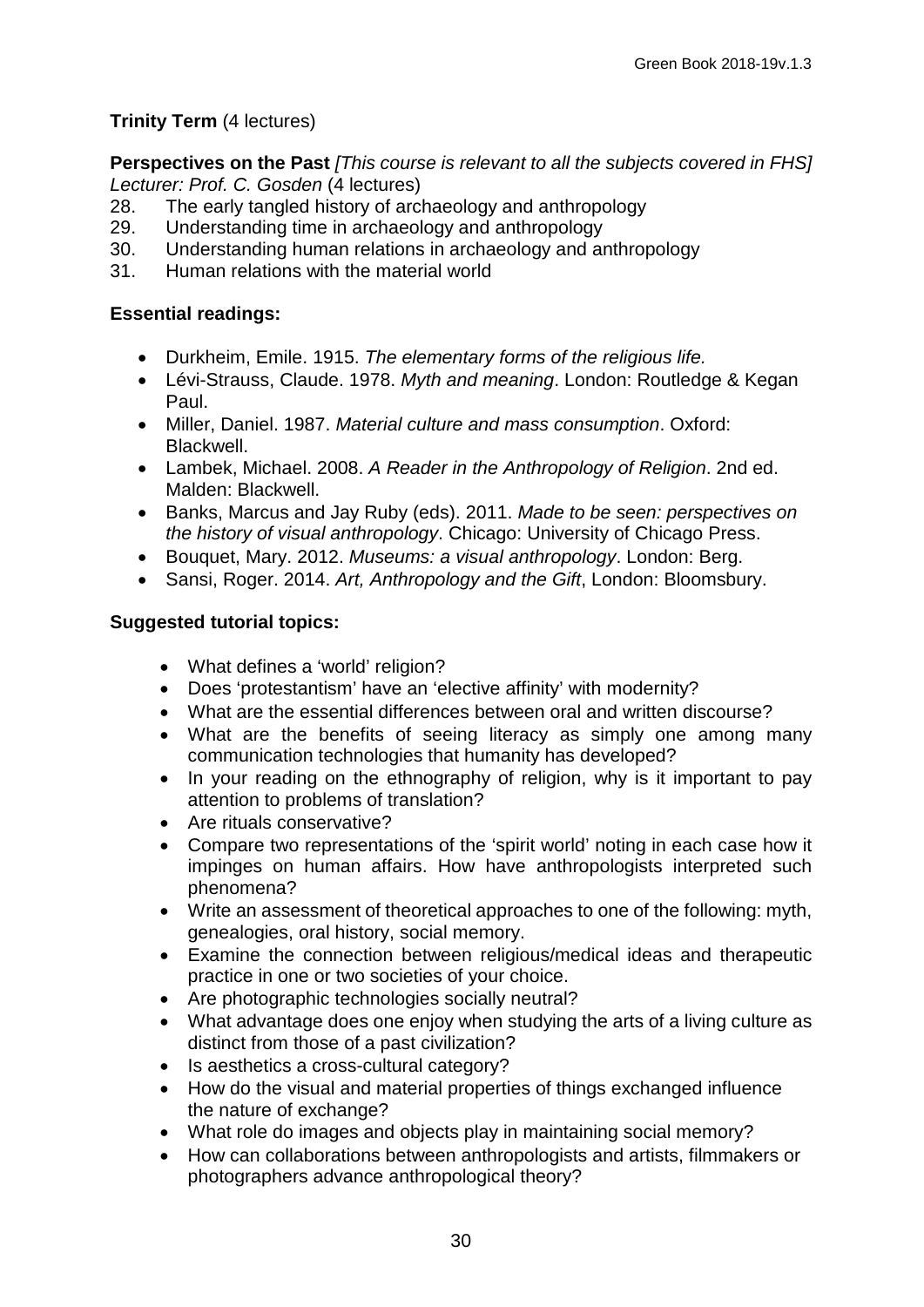- What approaches have anthropologists taken to understanding the built environment?
- Is there an ethnographic future for objects and images in the world of social media?
- Compare and contrast Bird David's and Descola's theories of animism.
- Are ethnographic museums inherently museums of colonial history?
- What do sacred landscapes reveal about human/nature interactions?
- Explore the similarities and differences between archaeological and anthropological approaches to material culture.
- How far do religions offer alternatives for women and how far do they constrain or oppress them?
- What can an anthropologist learn from a society's classification of space and/or time?
- The language we speak entirely determines our experience of the world. Discuss.

These are just suggestions, to provoke ideas following lectures and to aid tutors in devising a tutorial scheme. Students should also consult recent past examination papers on OXAM.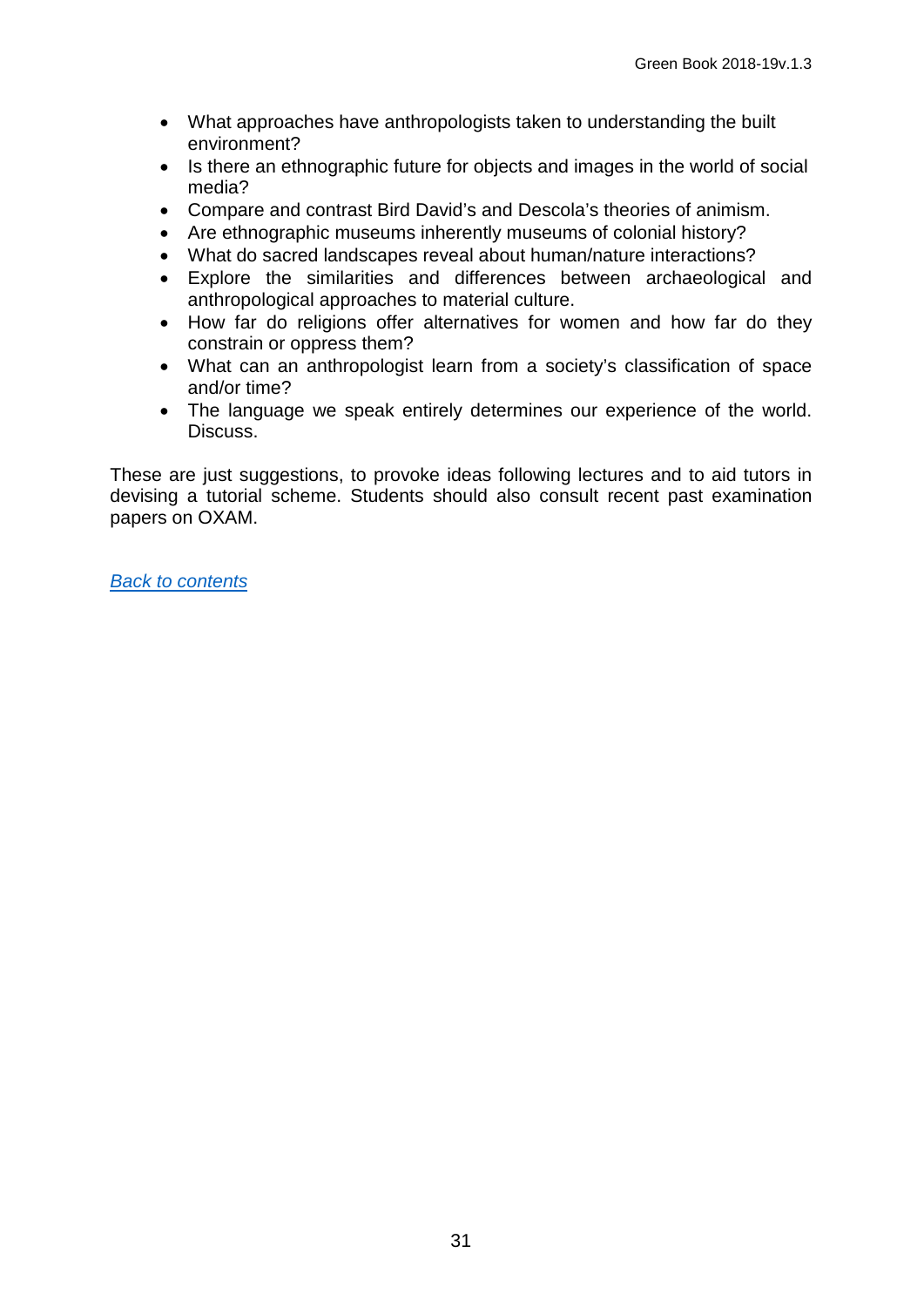# <span id="page-31-0"></span>**4.3 FHS Paper 3 Landscape and Ecology**

Course Co-ordinator: Dr. Rick Schulting (School of Archaeology) Email: [rick.schulting@arch.ox.ac.uk](mailto:rick.schulting@arch.ox.ac.uk) Phone: 01865 (2)78309

The aim of this paper is to examine human cultural adaptations within the related contexts of ecology and landscape and against a background of climatic and environmental change. Themes running through the course consider theoretical and practical aspects of how we consider people, landscapes, and the environment in archaeology. You will be able to explore the methods of collecting field data and how this information is integrated and used, for example, to construct models of social and cognitive landscapes, as tools for understanding life in prehistoric and early historic societies. The colonisation of new landscapes, and its effects on people, as well as flora and fauna, provides a series of case studies. Finally, the last part of the course considers funerary archaeology, with an emphasis on the placing of the dead in the landscape.

#### **Learning outcomes**

Primary learning outcomes are:

- to understand the principles and procedures of landscape studies and environmental archaeology;
- and thus, to gain an appreciation of the potential and limitations of these methods

Secondary learning outcomes are to be able:

- to apply the results of landscape and environmental studies to real world archaeological projects;
- and to assess realistically the usefulness of their contributions

#### **Transferable skills**

To be able to assimilate diverse information sources; to write about complex issues associated with them and to discuss them; to be able to use and assess quantitative data.

#### **Lectures:**

*Note – Lectures are an integral part of the examined syllabus and attendance at all of them is strongly recommended.*

#### **Michaelmas Term** (16 lectures)

*Lecturers: Prof C. Gosden, Mr J. Pouncett, & Dr R. Schulting* 

#### *Section 1.* **Landscape, Material Culture and Society**

The section is designed to demonstrate how archaeological data is generated and how it is used to build up a picture of the systems at work in society. Stress will be placed on structured data gathering within carefully formulated research designs and upon the importance of understanding (and accepting) the limitations of archaeological evidence. Examples will be chosen largely, but not exclusively, from prehistoric Europe.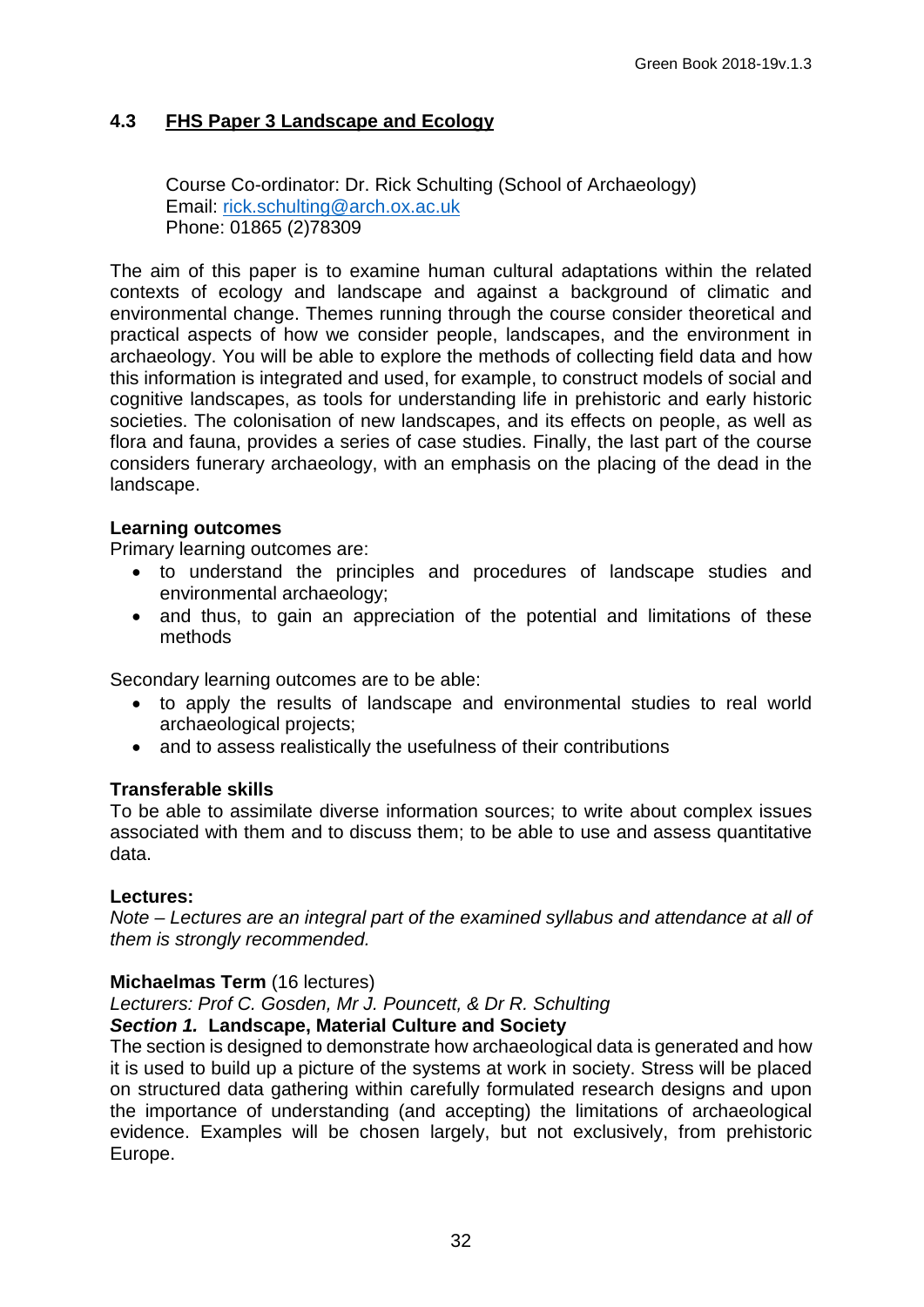- **1.** Approaches to landscapes and landscape archaeology. (TBC)
- **2.** Sites, non-sites and sampling. (RS)<br>**3.** Landscape archaeology: the Hillforts
- **3.** Landscape archaeology: the Hillforts of the Ridgeway. (RS) Full day field trip to the Ridgeway. (RS, JP) [Saturday of wk 3]<br>4-5 Material culture studies and spatial distributions.
- **4-5** Material culture studies and spatial distributions. These lectures outline different approaches to material culture studies, including spatial patterning, the use and abuse of distribution maps, and the nature of trade and means of its detection in the archaeological record. (CG)
- **6.** Contested landscapes: anthropological approaches' (TBC)<br>**7-8**. Landscape and GIS.
- **7-8.** Landscape and GIS**.**

Spatial technologies and building a spatial database, types of data. History of GIS in archaeology. Theoretical approaches, representing space and time, social and economic models, landscape perception, case studies. (JP)

*Lecturers: Dr M. Charles, Dr L. Lodwick, Dr A. Trentacoste*

#### *Section 2.* **Environmental archaeology of sites and landscapes**

- **9.** Historical and theoretical background to environmental archaeology (MC)<br>**10.** Environmental methods 1: sediments and soils (MC)
- **10.** Environmental methods 1: sediments and soils (MC)
- 11. Environmental methods 2: plants (MC)<br>**12.** Environmental methods 3: faunal rema
- **12.** Environmental methods 3: faunal remains (AT)
- **13.** Glacial to postglacial Britain and Ireland (MC)<br>**14.** Britain and Ireland from the 4<sup>th</sup> to 1<sup>st</sup> millennia
- **14.** Britain and Ireland from the 4<sup>th</sup> to 1<sup>st</sup> millennia BC (MC)<br>**15.** Roman Britain (LL)
- **15.** Roman Britain (LL)
- **16.** Britain and Ireland until the Little Ice Age (MC)

#### **Hilary Term** (8 lectures)

*Lecturers: Dr E. Ewart and Dr E. Stroud*

#### *Section 3.* **Food in anthropological perspective**

- **17.** What is food? (EE)
- **18.** Food and identity (EE)
- **19.** Identifying food archaeologically (ES)<br>**20.** Archaeological case studies in food ar
- **20.** Archaeological case studies in food and identity (ES)

#### *Lecturers: Prof P. Mitchell*

# *Section 4.* **Colonisation of new landscapes**

- **21.** Colonising Australasia
- **22.** Colonising the New World
- 23. The colonisation of islands<br>24. Uncolonising landscapes: t
- **24.** Uncolonising landscapes: the Norse North Atlantic

#### **Trinity Term** (8 lectures)

#### *Lecturers: Prof. N. Barton, Dr R. Schulting and Prof H. Hamerow*

#### *Section 5.* **Placing the dead in the landscape: funerary archaeology**

- **25.** An introduction to funerary archaeology (RS)
- **26.** The dead do tell tales (RS)<br>**27.** Gathering the dead: the oric
- **27.** Gathering the dead: the origins of cemeteries (NB)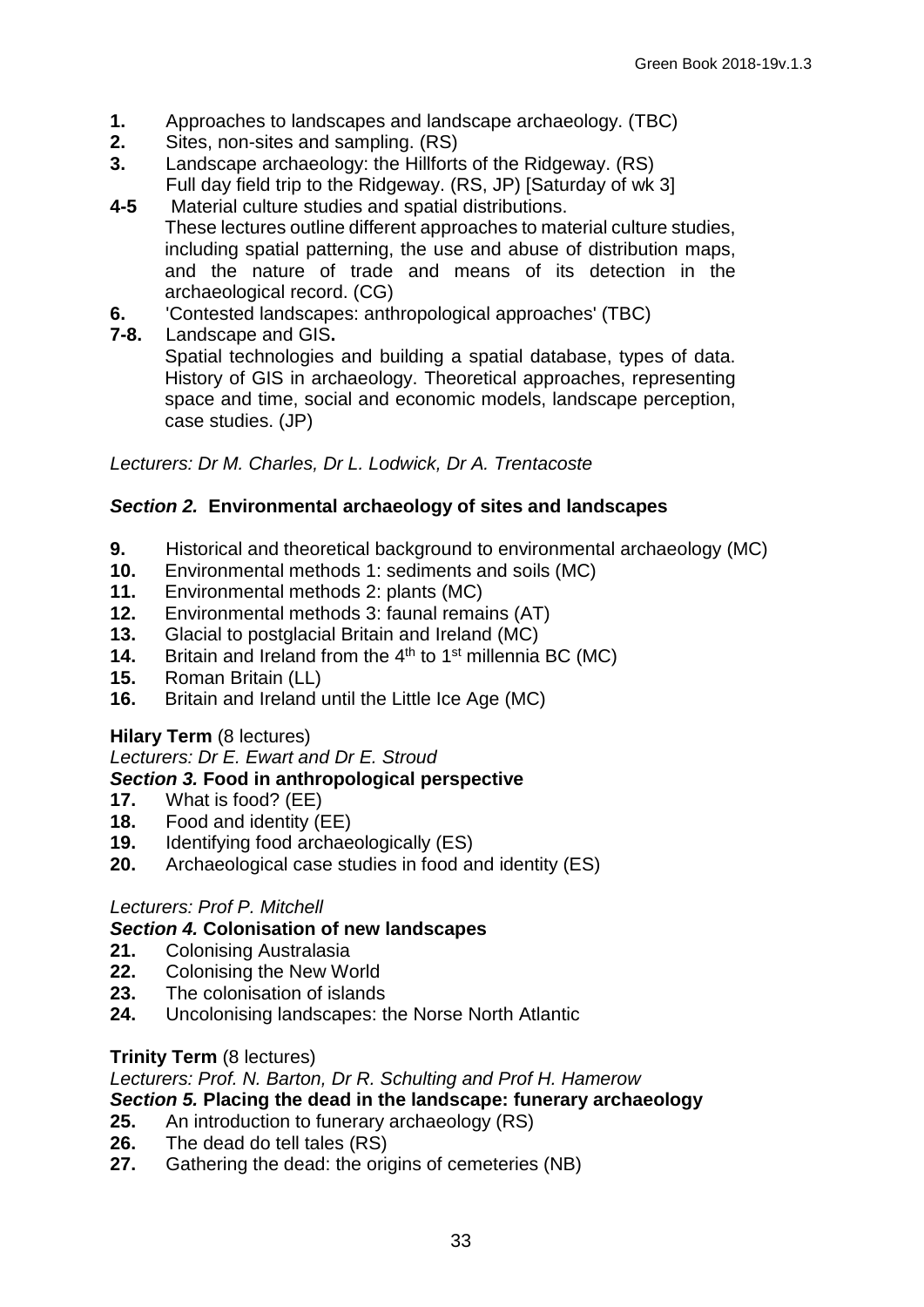- 28. Monumentalising the landscape: the British Neolithic funerary record (RS)<br>29. Landscape and Identity (RS)
- **29.** Landscape and Identity (RS)<br>**30.** From many to one: the shift to
- **30.** From many to one: the shift to individual burial (RS)<br>**31.** Contested landscapes: battlefield archaeology (RS)
- **31.** Contested landscapes: battlefield archaeology (RS)
- **32.** Placing the dead in the Anglo-Saxon landscape (HH)

#### **Suggested tutorial topics:**

- What *is* an archaeological site? Discuss how best to approach and study a 'virgin' archaeological landscape.
- Are distribution maps of artefacts of any value? Discuss with fully presented examples.
- Compare GIS models of site location with recent phenomenological approaches to landscape.
- How is long-term history emeshed in the landscape around Uffington Castle?
- Contrast the different types of environmental information that can be obtained from, for example, well-drained calcareous, well-drained acidic and waterlogged sites.
- Compare the environmental archaeology of rural settlements and towns.
- What happens when humans first arrive in a new landscape?
- In what ways did the Greenland Norse adapt to their environment, and how can their eventual failure be explained?
- What caused Late Pleistocene mammalian extinctions?
- Traditional peoples live in harmony with nature. Discuss.
- How can studies of landscape history become politicised?
- How can the origins of cemeteries be explained?
- What does the change from communal burial in the British Neolithic to individual burial in the Early Bronze Age signify?
- What does a landscape approach have to contribute to the study of both ancient and modern battlefields?
- How do earlier prehistoric or early historic cemeteries and funerary monuments reference the landscape, and how does this change over time?
- How does landscape link with identity? What can scientific approaches to 'identity' contribute to this discussion?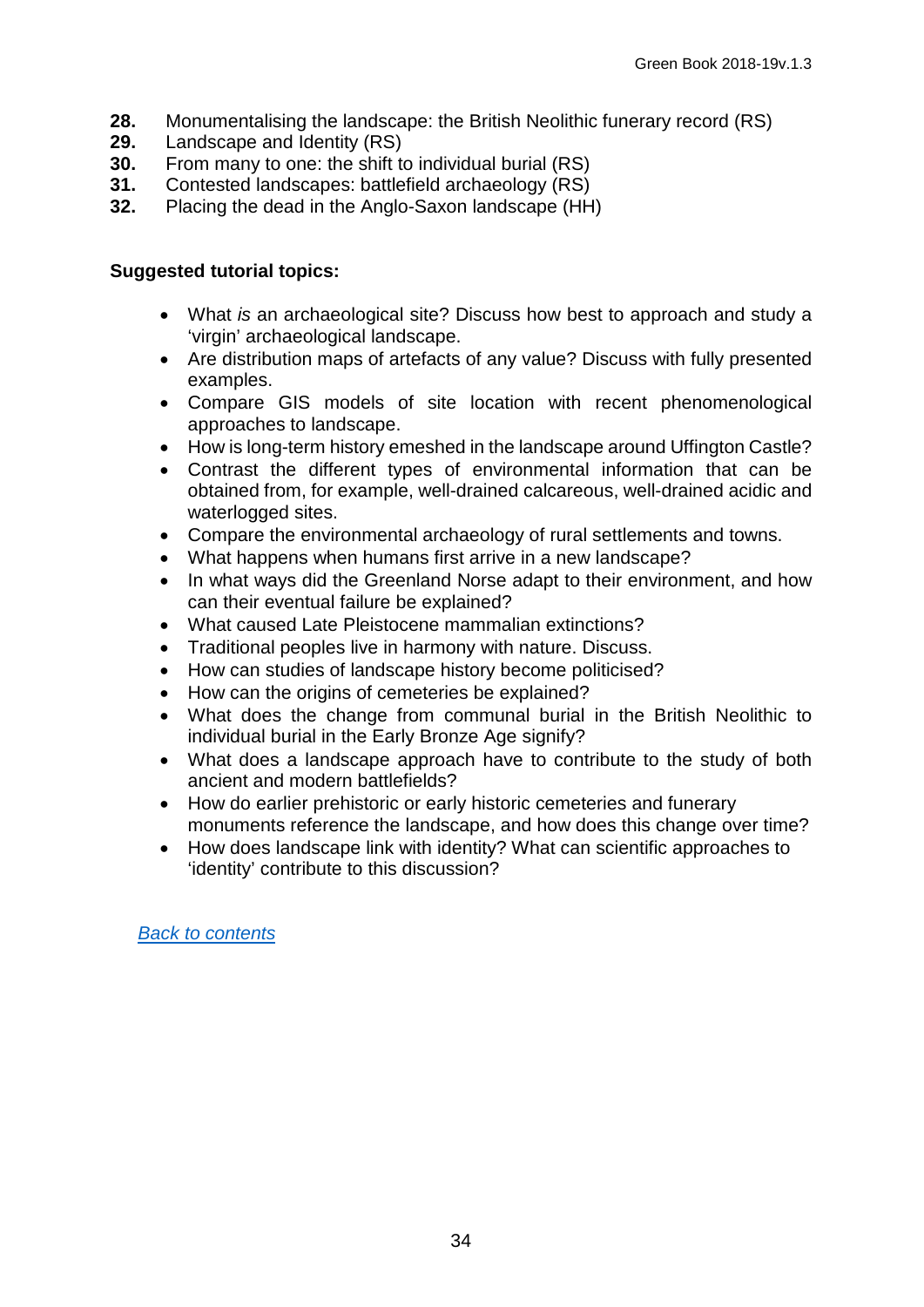# <span id="page-34-0"></span>**4.4 FHS Paper 4 Urbanism and Society**

Course Co-ordinator: Dr. Lisa Bendall (School of Archaeology) Email: lisa.bendall@arch.ox.ac.uk Phone: 01865 278244

This paper offers the opportunity to make a comparative study of urban or stateorganized) pre-industrial societies, using archaeological evidence for their origins and patterns of development, and anthropological insights into their character. It investigates the character and organisation of these societies and asks in what ways power structures of power and inequality have been maintained across a range of early states. The paper explores state formation and political geography; production, consumption, trade and their roles in the working of state economies; power, political exploitation, and how elite and non-elite identities are established and maintained. There is an emphasis on the common characteristics of towns and cities, such as their role in local and long-distance trading networks and as centres of cultural life. Particular emphasis is paid to certain periods and regions, such as early Mesopotamia, the eastern Mediterranean in the Bronze Age, the Roman Empire, Late Antique and Medieval Europe, and China, but the questions asked are of general relevance to all pre-industrial societies, and indeed have resonance for societies of today.

#### **Learning outcomes**

- To acquire a broad overview of societies in the Old World and of the social, economic and political systems which underlay them;
- To understand the processes leading to the emergence and spread of urban centres and networks;
- To develop a sufficient knowledge of urban morphology to allow comparative studies to be undertaken diachronically and cross-culturally;

#### **Transferable skills**

Students will develop their critical ability when assessing archaeological evidence of 'urban' development and the use of definitions in the discipline. Students will also learn to evaluate and analyse material culture evidence within the practical sessions.

#### **Recommended reading - general texts**

- Bang, P. F. and Scheidel, W. 2013. *The Oxford Handbook of the State in the Near East and Mediterranean.* Oxford.
- Broodbank, C. 2013. *The Making of the Middle Sea: A History of the Mediterranean from the Beginning to the Formation of the Classical World (2 million to 500 BC).* London.

Clark, P. (ed.) 2013. *The Oxford Handbook of Cities in World History*. Oxford: OUP.

Gates, C. 2003. *Ancient Cities: The Archaeology of Urban Life in the Ancient Near East and Egypt, Greece, and Rome*. London: Routledge.

Reader, J., 2005. *Cities*. London: Vintage.

Trigger, B. G. 2003*. Understanding Early Civilisations*. Cambridge.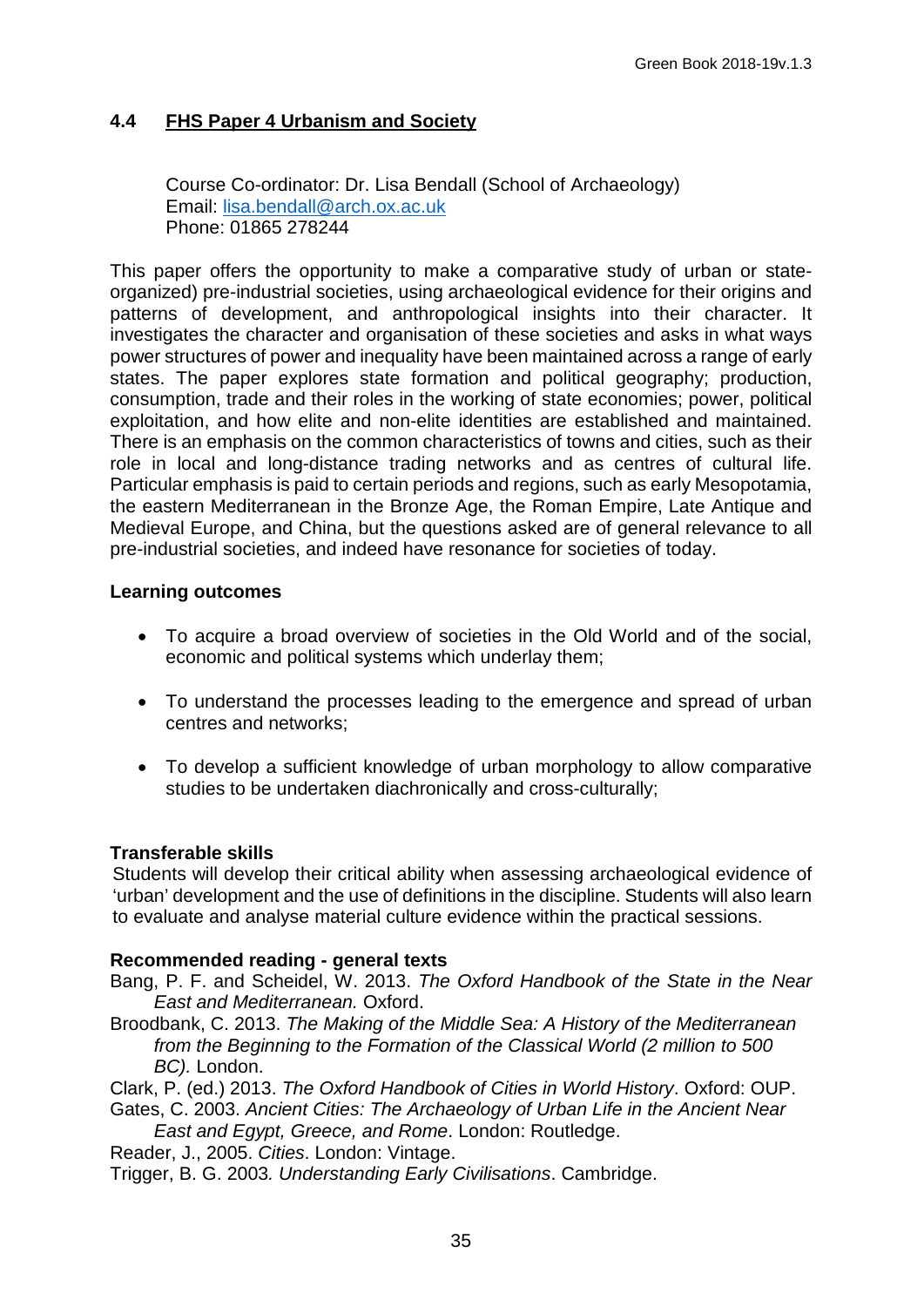Nichols, D.L. & Charlton, T.H. (eds) 1997. *The Archaeology of City-States*. Smithsonian Institution Press.

- Renfrew, C. & Cherry, J.F. (eds) 1986. *Peer Polity Interaction and Socio-Political Change*. Cambridge.
- Sherratt, A., 1993., What would a Bronze-Age world system look like? Relations between temperate Europe and the Mediterranean in later prehistory. *Journal of European Archaeology* 1:1-57.
- Wallerstein, I. 2011*. The Modern World-System I: Capitalist Agriculture and the Origins of the European World-Economy in the Sixteenth Century, with a new prologue*. University of California Press.

Wolf, E.A., 1982. *Europe and the People without History*. London and Berkeley.

# **Lectures:**

#### **Michaelmas Term (**8 lectures)

#### **The role of urbanization in state formation**

*Lecturers: Dr. L. Bendall, Dr. C. Bachhuber, Dr. L. Hulin, Prof. P. Mitchell* 

- 1. Defining urbanism, defining the state? (LB)
- 2. The political economy of the world's first city-states in Iraq (CB)
- 3. Secondary state formation: the case of Cyprus (LH)
- 4. African challenges to neoevolutionary models (PM)

# **Ancient urban landscapes – scales, planning, density, demography**

*Lecturers: Dr. C. Bachhuber, Dr. A. Hein, Dr. L. Bendall, Prof. P. Mitchell*

- 5. A question of scale: archaeological approaches to ancient urban landscapes (CB)
- 6. Urbanism in pre-imperial China –'cities' or 'walled sites'? (AH)
- 7. Political geography in Bronze Age Crete (LB)
- 8. Mobile capitals and walls in sub-Saharan Africa (PM)

# **Hilary Term** (8 lectures)

# **Transport and Trade**

*Lecturers: Prof. P. Mitchell, Dr. L. Hulin, Dr. D. Robinson, Prof. H. Hamerow* 9. The donkey revolution: trade and transport in the ancient world (PM) 10. The maritime revolution: technology and transport in the Bronze Age eastern Mediterranean and Egypt (LH)

11. Maritime trade in and beyond the Roman world (DR)

12. Early medieval emporia and the revival of long-distance trade (HH)

# **Production and Consumption**

*Lecturers: Dr. A. Hein, Dr. P. Collins, Dr. L. Hulin, Dr. D. Robinson*

13. Ceramic production, usage, and exchange: painted pottery in Northern China (AH)

14. Production, consumption and disposal in northern Mesopotamia, 3800-3500 BC (PC)

15. Economic production and social consumption of goods across the Late Bronze Age eastern Mediterranean (LH)

16. Producing and consuming things in the Roman Empire (DR)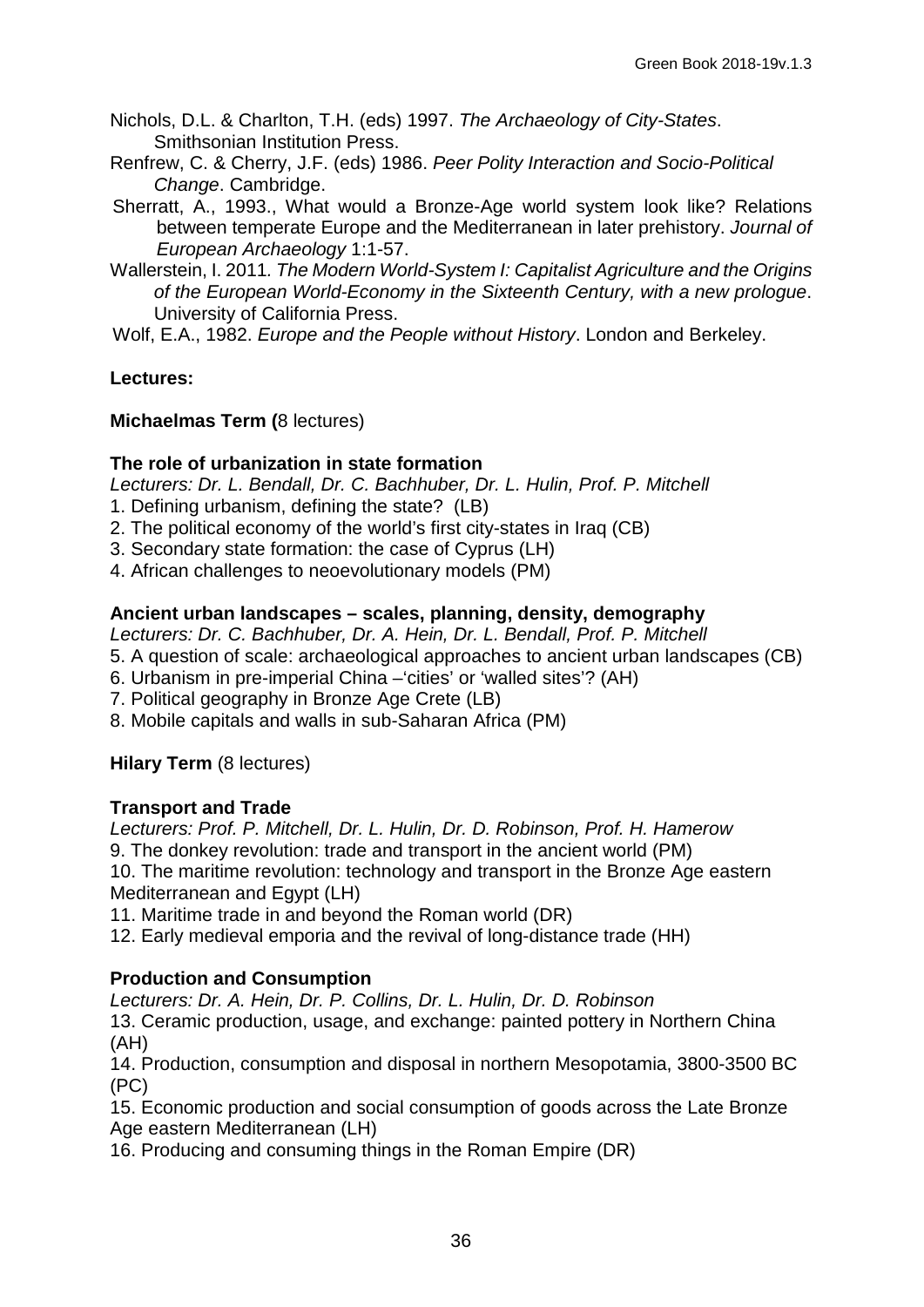## **Trinity Term** (8 lectures)

## **Urban Identities**

*Lecturers: Dr. P. Collins. Dr. D. Robinson, Dr. I. Jacobs, Dr. E. Standley*

- 17. Sumerian communities of the living and the dead (PC)
- 18. Roman urban identities (DR)
- 19. Urban architecture and civic pride (IJ)

20. Later medieval urban identities in Europe: religion, consumption and households (ES)

## **Power and Performance**

*Dr. C. Bachhuber, Dr. L. Bendall, Dr. D. Robinson, Dr. I. Jacobs, Prof. H. Hamerow, Dr. E. Standley*

21. Monuments and spectacle in the ancient Near East (CB)

- 22. Feasting and festivals in the Mycenaean World (LB)
- 23. Public performance and the expression of power in the Roman city (DR)
- 24. Imperial power and urban foundations in Late Antiquity (IJ)
- 25. Medieval power and performance in Roman towns (HH)
- 26. Performance, piety and place in later medieval urban settlements (ES)

#### **Museum Classes:**

Three artefact handling classes will be held in the Ashmolean Museum. They are intended to underpin students' understanding of the material culture of select key areas covered by the syllabus.

## **Michaelmas Term**

The Ancient Near East (*Dr P. Collins*)

## **Hilary Term**

The Aegean Bronze Age (*Dr L. Bendall*)

#### **Trinity Term**

Medieval Europe (*Dr. E. Standley)*

#### **Suggested tutorial topics:**

- What sort of significance should we attach to a long-distance exchange in the Bronze Age of the Near East and Eastern Mediterranean?
- How much did Roman towns in temperate Europe owe to pre-Roman traditions of settlement?
- What kinds of economic activity were associated with the Roman urban system?
- What do changes in urban form and function between 200 and 700 AD contribute to understanding the transformation of ancient society?
- Assess the importance of religion in influencing the forms, functions and development of towns in at least two different societies.
- Critically assess the definition of Urban.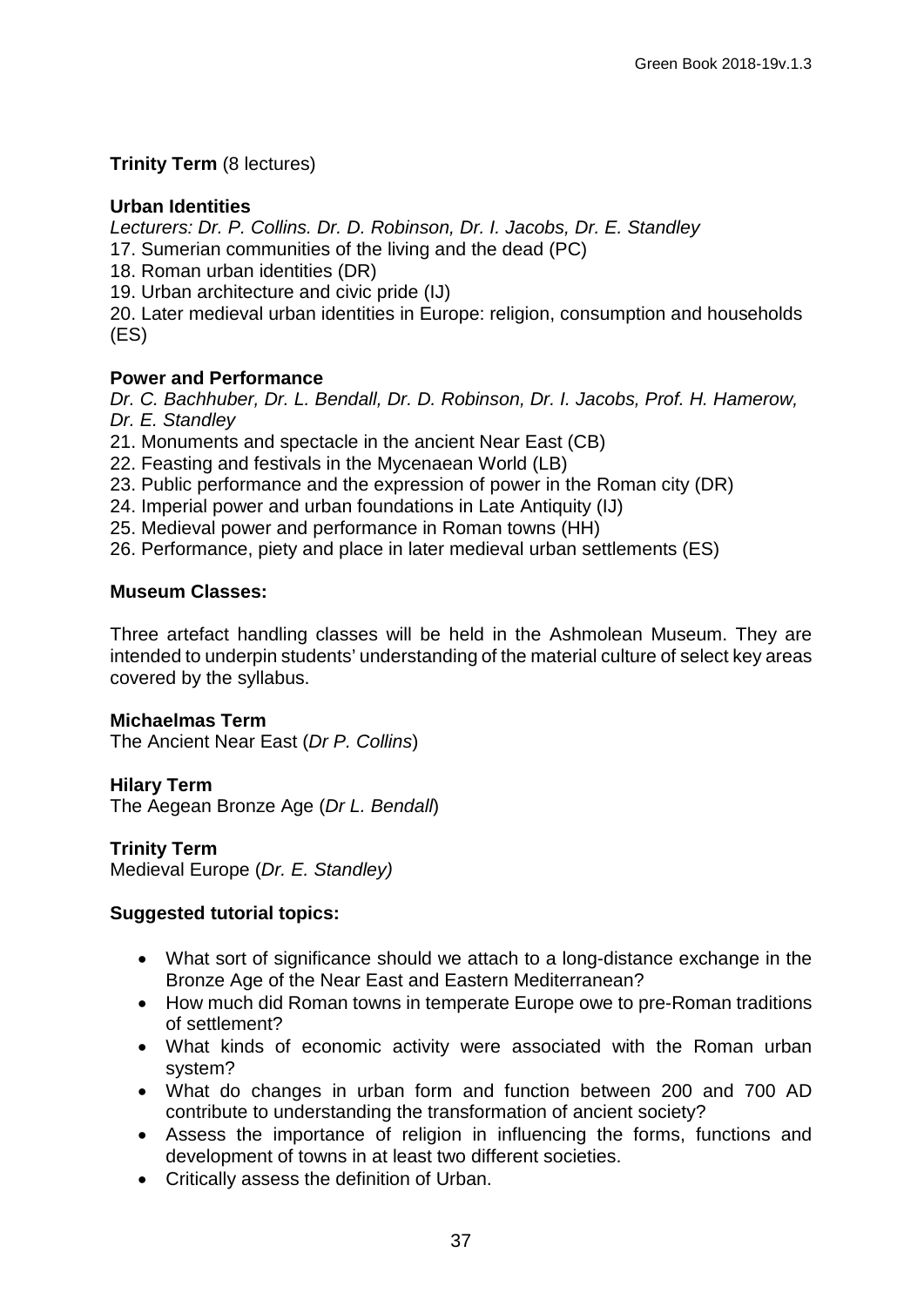- What is a state? What is a city? What is the relationship between state societies and urbanisation? Is there a necessary link?
- Secondary state formation: can the emergence of towns in Cyprus be linked to a single commodity?
- Was there a distinctly sub-Saharan path to urbanism?
- How are the methodologies of landscape archaeology being developed to study ancient urban landscapes?
- Use at least two case studies to explain differences and overlaps between economic, phenomenological and spatial (remote) approaches to ancient urban landscapes.
- Urban planning in early China: fiction or reality?
- What were the roles and functions of a Minoan palace?
- How were Minoan palaces and settlements different from or similar to Sumerian city-states? [or Chinese, or Roman]
- How did patterns of long-distance trade shape ancient cities?
- Why do rulers move?
- How did donkeys transform the scale of Bronze Age trade?
- How did changes in shipbuilding impact upon sailing routes?
- How are terrestrial trade routes and maritime sea lanes related?
- Cultures, identities, technologies: what can the distribution of painted pottery in China tell us?
- Critique the methodologies being used to reconstruct systems of production in early Mesopotamian cities.
- How far can the evidence for discard and waste management be used to reconstruct aspects of the social, economic, and political life of early Mesopotamian cities?
- How does diplomacy regulate trade in the Late Bronze Age Eastern Mediterranean?
- How do we identify taste in the material record?
- Discuss the factors that led to the Roman consumer revolution.
- Urban production was aimed at a local market: Discuss.
- To what extent were the inhabitants of towns and the countryside consumers as well as producers?
- Do the patterns of production and consumption suggest that the Roman world was 'globalised'?
- Use case studies from two Iron Age cities (and relevant plans and images) to explain the spatial and ideological relationship between monumentality, visual culture, and the performance of power.
- What role did ceremonial banqueting play in the legitimization of political power in the Mycenaean world?
- In what ways were feasting and festivals involved in the development of Mycenaean identity?
- Use case studies from two cities (and relevant plans and images) to explain the spatial and ideological relationship between monumentality, visual culture, and the performance of power.
- To what extent was the 'performance of power' in the towns of Late Antiquity in the East AND West merely an imitation of Roman practices?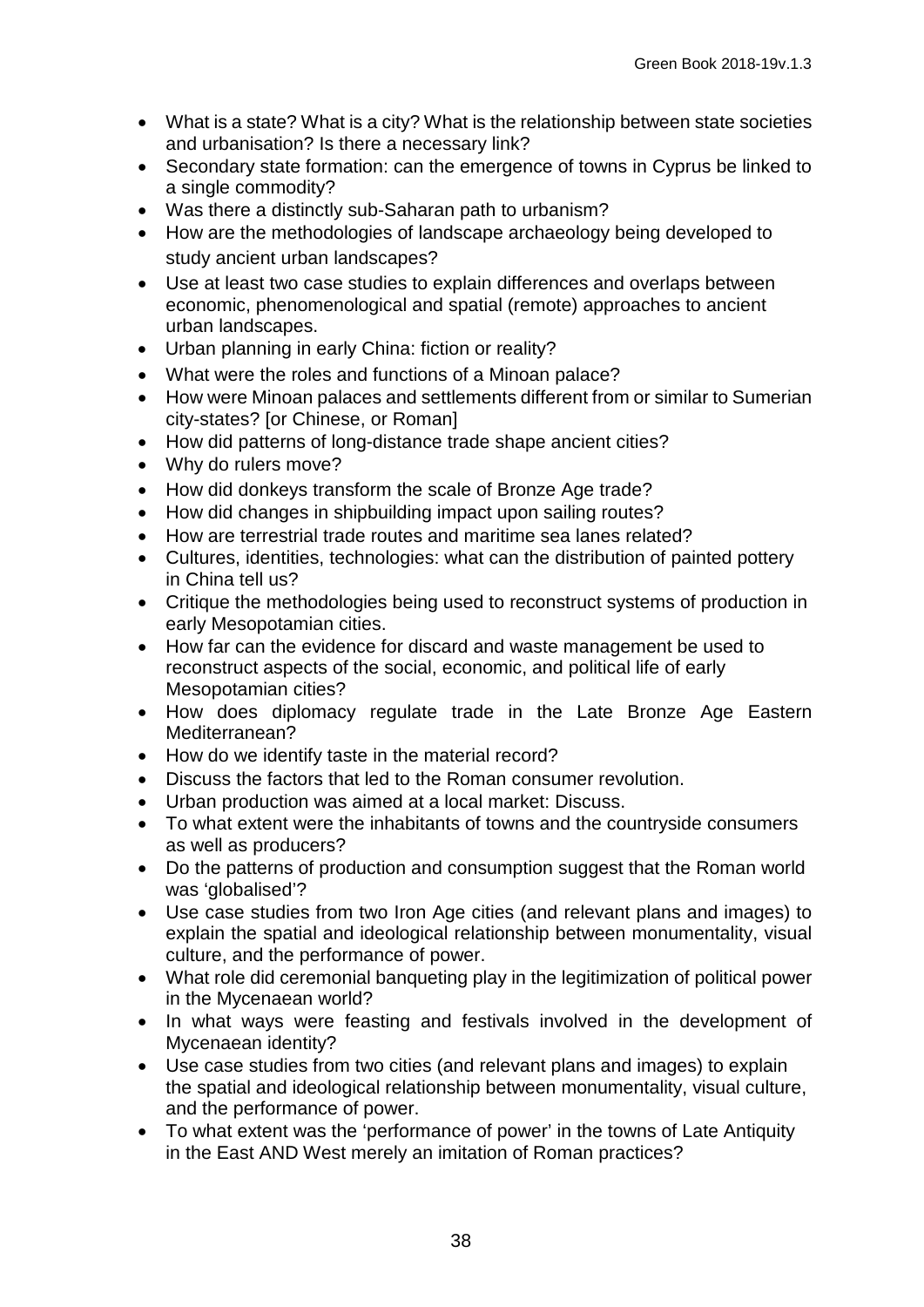- To what extent was the layout of urban spaces designed to accommodate the performance of religious and/or secular power? Discuss with reference to 3 case studies.
- Compare and contrast the nature of elite housing with reference to towns from three different regions or time periods.

*[Back to contents](#page-4-0)*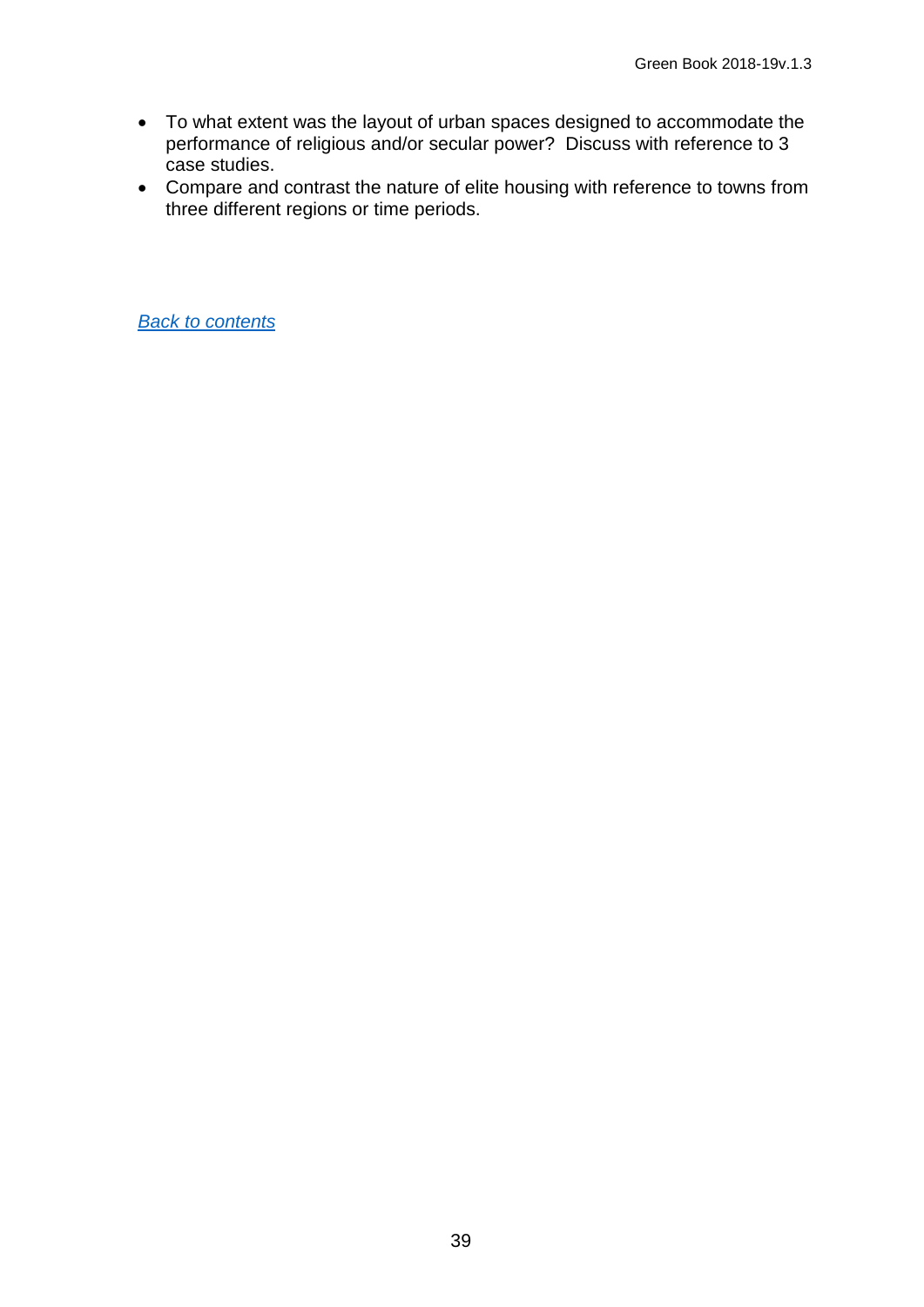# <span id="page-39-1"></span>**5. Option Papers**

In Hillary Term of their first & second year students must choose (in discussion with their tutors) **three** of the following alphabetically listed options to study. One option is studied in the second year and two in the third year. The selected options shall be chosen in such a way that they constitute three independent, non-overlapping subjects to encourage a wide-ranging understanding of archaeology and anthropology.

- [Anglo-Saxon Society & Economy in the Early](#page-39-0) Christian Period.
- [The Archaeology of Minoan Crete, 3200-1000 BC.](#page-40-0)
- [Archaeology of Modern Human Origins.](#page-43-0)
- [The Archaeology of Southern African Hunter-gatherers.](#page-44-0)
- [Art under the Roman Empire, AD 14-336.](#page-46-0)
- [Byzantium: the Transition from Antiquity to the Middle Ages AD 500-1100](#page-47-0)
- Chinese Archaeology
- [The Emergence of Medieval Europe, AD 400-900.](#page-49-0)
- [Evolution in Health & Medicine.](#page-53-0)
- [Farming & Early States in Sub-Saharan Africa.](#page-54-0)
- [From Hunting & Gathering to States & Empires in Southwest Asia.](#page-55-0)
- [Gender Theories & Realities: Cross-cultural Perspectives.](#page-55-1)
- [Greek Archaeology & Art, c. 500-323 BC.](#page-56-0)
- [The Greeks & the Mediterranean World, c. 950-500 BC.](#page-58-0)
- [Hellenistic Art & Archaeology, 330-30 BC.](#page-59-0)
- [Japanese Society.](#page-60-0)
- [Language and Anthropology](#page-61-0)
- [The Late Bronze Age & Early Iron Age Aegean.](#page-62-0)
- The Later Prehistory of Europe.
- [Lowland South America.](#page-65-0)
- Medical Anthropology: Sensory Experience, the Sentient Body and [Therapeutics.](#page-67-0)
- [Mediterranean Maritime Archaeology.](#page-69-0)
- [Mesopotamia & Egypt from the Emergence of Complex Society to c. 2000](#page-71-0)  [BC.](#page-71-0)
- [Physical Anthropology & Human Osteoarchaeology.](#page-72-0)
- [Roman Archaeology: Cities & Settlements under the Empire.](#page-73-0)
- [Science-Based Methods in Archaeology.](#page-76-0)
- [South Asia.](#page-79-0)
- [Themes in African Anthropology](#page-80-0)
- [Understanding Museums & Collections.](#page-80-0)

*Detailed bibliographies for options will be provided during teaching.*

<span id="page-39-0"></span>*[Back to contents](#page-4-0)*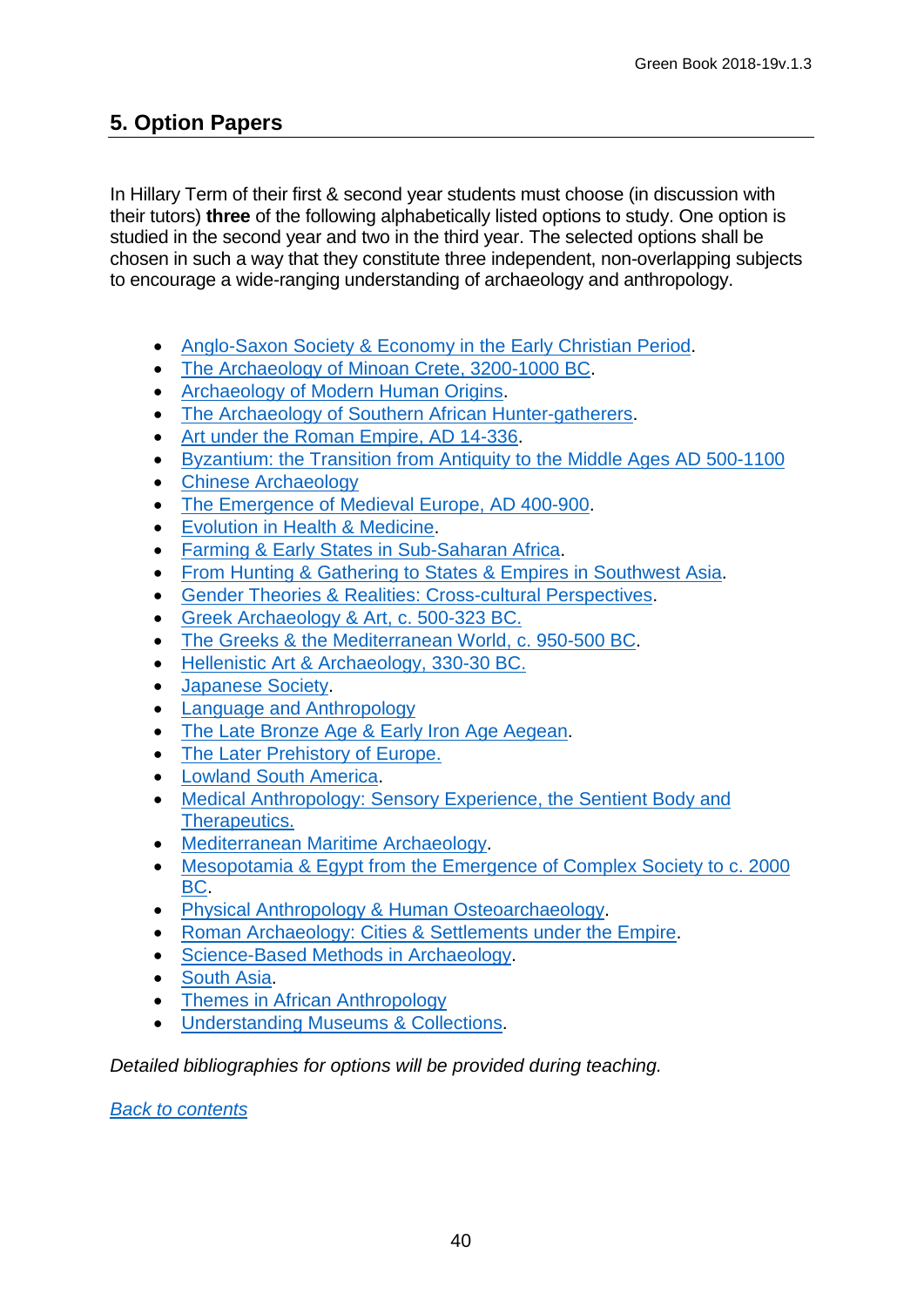# **Anglo-Saxon Society & Economy in the Early Christian Period**

**Option Co-ordinator:** Prof Helena Hamerow (School of Archaeology) **Schedule:** lectures in HT, tutorials in HT and TT **Available**: 2018-19 and 2019-20 **Restriction**: 5 students only per class

## **Course Description**

In AD 600 the peoples who came to be known collectively as 'the Anglo-Saxons' were ethnically diverse, politically fragmented and essentially pagan. By 750, they had emerged as one of the major cultures of post-Roman Europe, with towns, a complex and monetized economy and a network of richly-endowed churches. The fusion of Germanic, Celtic and Mediterranean traditions produced a material culture of astonishing richness and originality, including the Sutton Hoo grave goods, the Staffordshire Hoard, the Ruthwell and Bewcastle crosses and the Lindisfarne Gospels. In this course, 'material culture' is defined in its widest sense, to include standing buildings, coinage, manuscripts and sculpture, as well as excavated sites and artefacts. A central theme of the course is the rapid transformation of 'English' society and culture in response to renewed ties with the rest of Europe, following the conversion to Christianity.

The course consists of 8 lectures and 8 tutorials and normally includes handling sessions of Anglo-Saxon coinage and other artefacts in the Ashmolean Museum.

## **Learning outcomes**

The primary learning outcomes for this paper are:

- to understand the key developments in the economy and society of the period c.600-750 (in particular long-distance trade, kingship, towns, the conversion)
- to explore the relationship between the archaeological and written sources pertaining to these topics.

The secondary learning outcomes are:

• the development of skills of source-criticism, writing, and synthesizing primary archaeological data.

## **Transferable skills**

<span id="page-40-0"></span>These include the ability to evaluate primary sources and to synthesize wide-ranging issues within the framework of a short essay.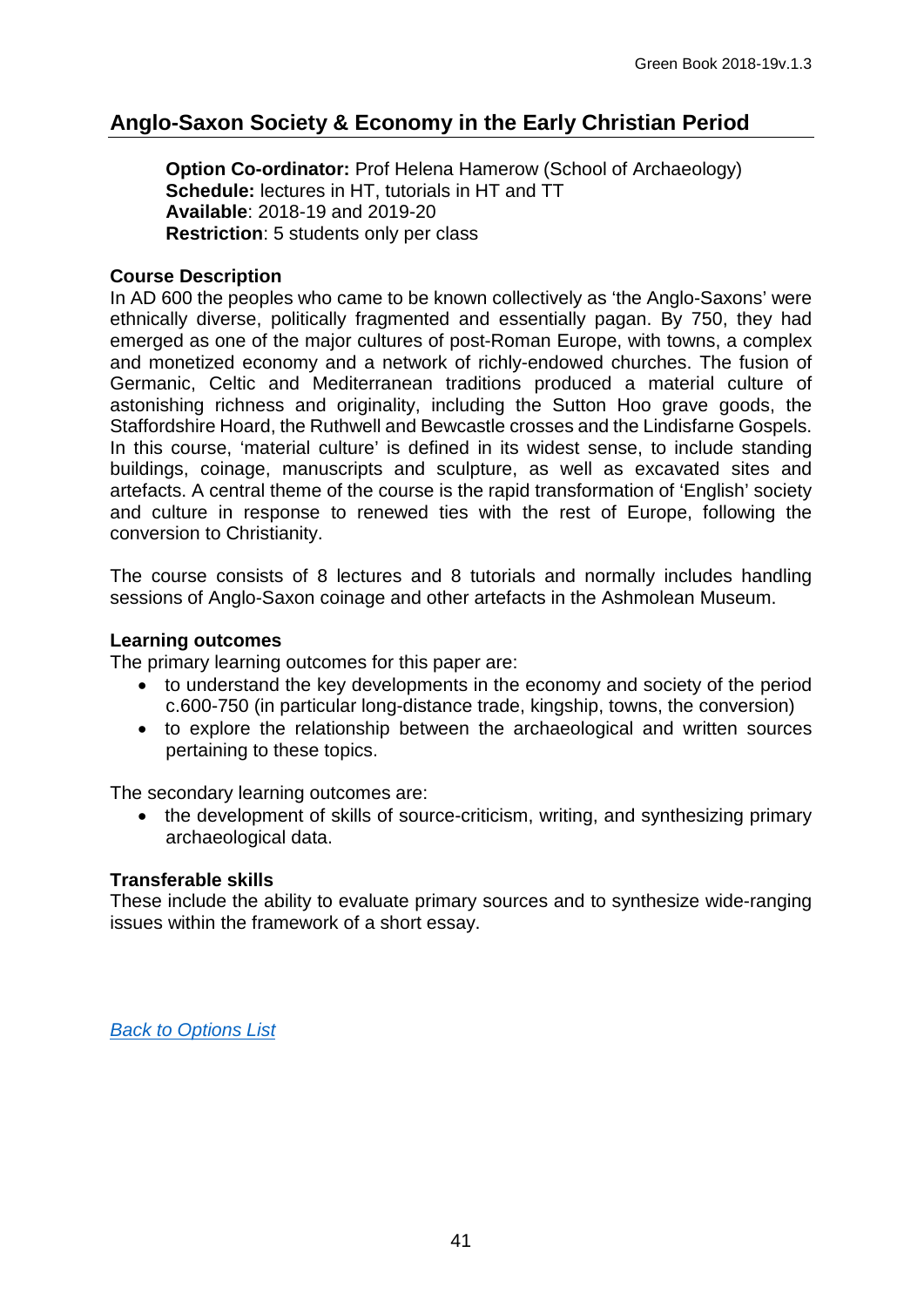# **The Archaeology of Minoan Crete, 3200-1000 BC**

**Option Co-ordinator**: Dr. L Bendall (School of Archaeology) **Schedule**: lectures in MT and HT, tutorials in MT **Available**: 2018-19 and 2019-20

## **Course Description**

This course explores the archaeology of Crete during the Bronze Age, a time of major social, cultural, and political transformation in the Aegean, Near East, and Mediterranean more widely. Crete is the fifth largest island in the Mediterranean after Sicily, Sardinia, Cyprus and Corsica; its insularity allows the examination of internal and external change across clear-cut physical boundaries and the differing ways in which the island has related to wider patterns of economic and political interaction. Crete was a major player in developments which were to have lasting impact in both ancient and modern times, including the early domestication of the classic Mediterranean triad of vine, olive and wheat; the formation of the first state societies of Europe; the opening up of trade routes reaching the western Mediterranean and temperate Europe; and the collapse of the international world order at the end of the Bronze Age. The course will make use of the archaeological materials in the Ashmolean Museum, which thanks to the legacy of Sir Arthur Evans houses the largest collection of Minoan artefacts in the world outside Crete.

## **Learning outcomes**

- To become knowledgeable about the archaeology of Crete and its interactions within the Aegean, the wider Near East and Mediterranean during the Bronze Age
- To understand how archaeological evidence is used to reconstruct ancient societies
- To address wider themes (e.g. state formation, iconography, religion) in a specific context
- To explore how archaeological and textual evidence can be brought together
- To consider how the history of archaeological discovery influences modern interpretations of the past
- To further develop generic skills in essay writing, presentation, and working with material culture

## **Transferable skills**

Critical assessment of a range of sources, essay writing and presentation skills, understanding of approaches to material culture.

## **Lectures**

**Aegean Prehistory** [16 lectures of 1 hour each]

- 1. The discovery of the Aegean Bronze Age and the legacy of the Early Iron Age
- 2. Chronology, environment and the emergence of complex society in the Aegean
- 3. The Minoan palaces
- 4. Neopalatial Crete: politics and religion<br>5. (Minoanisation': art and iconography un
- 'Minoanisation': art and iconography under the volcano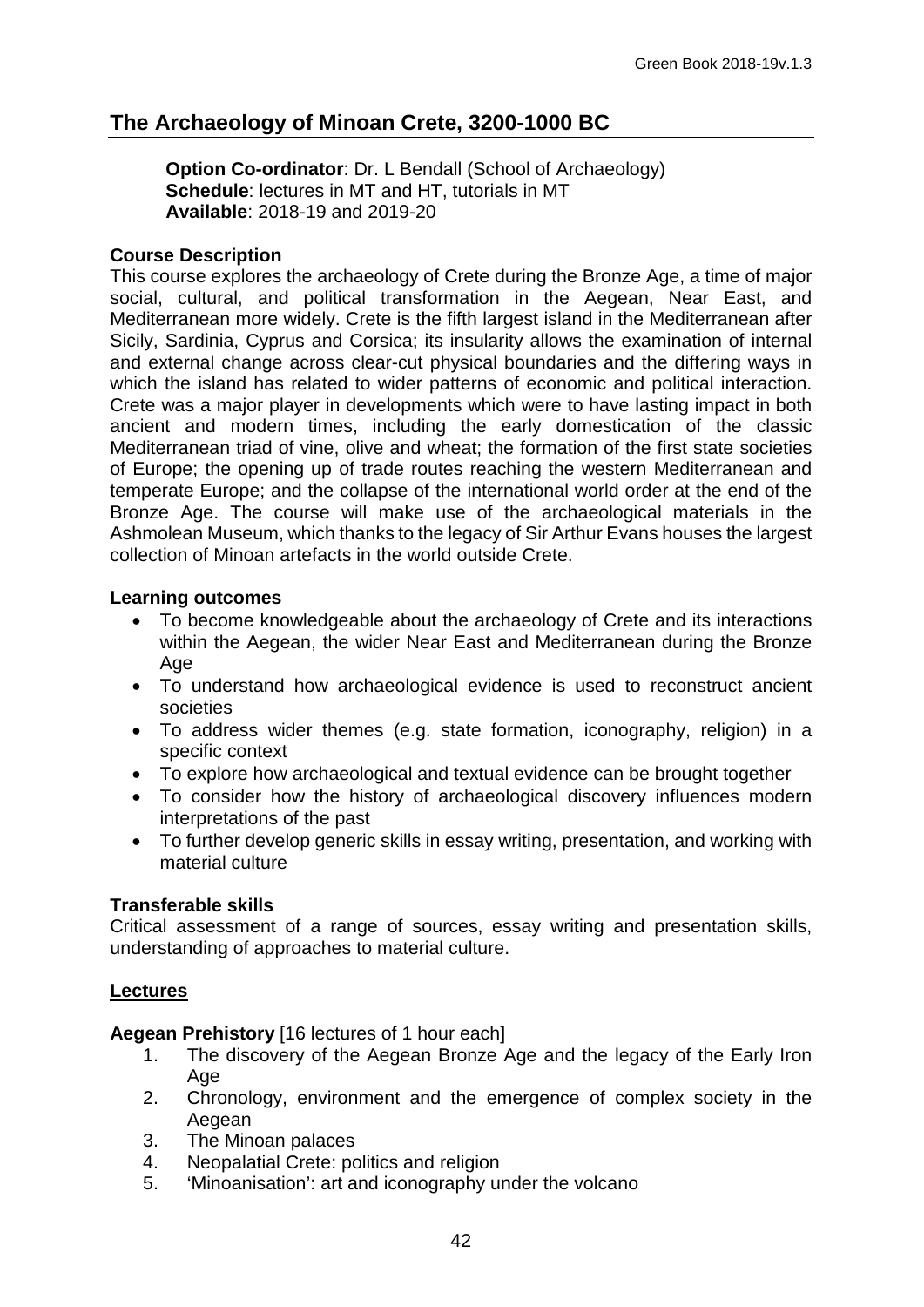- 6. The early 'Mycenaean' mainland and the Shaft Graves
- 7. The Mycenaean palaces: iconography, politics and infrastructure<br>8. Aegean conundrums: the fall of Knossos and life in LM IIIA and L
- 8. Aegean conundrums: the fall of Knossos and life in LM IIIA and LM IIIB<br>9. Linear B and the Mycenaean economy
- Linear B and the Mycenaean economy
- 10. Mycenaean religion
- 11. Mycenaeans abroad I: life in the Eastern Mediterranean
- 12. Mycenaeans abroad II: Homer, Anatolia and the archaeology of Troy
- 13. The 'collapse' of Mycenaean palace society
- 14. The Aegean in the Early Iron Age

**Aegean Bronze Age Scripts Seminar** [4 lectures of 2 hours each]

- 1. Introduction to 2<sup>nd</sup> millennium Aegean scripts; the decipherment of Linear B
- 2. Society and political geography
- 3. The Mycenaean economy
- 4. Mycenaean religion

[There will also be a 2-hour practical session at the Ashmolean Museum open to undergrads who have attended all lectures.]

#### **Classes**

- 1. Visit to the Ashmolean with short pottery presentations by students; overview
- of the material; discussion of chronology and methodology [1.5 hours]
- 2. Crete in the EBA: interaction with the Cyclades
- 3. The emergence of palace-based 'civilisation' on Crete
- 4. Minoan religion
- 5. Cretan writing and political geography in the Proto and Neopalatial Periods
- 6. Under the volcano: The Thera eruption and its effects on Crete
- 7. Crete in LM II-III la Crète Mycénienne?
- 8. Handling session in the Ashmolean [2 hours]

## NOTE:

*Lectures on Aegean Prehistory (16 hours, Michaelmas); also recommended is Aegean Bronze Age Scripts (8 hours, Hilary Term); core teaching for the option is in 8 classes combining traditional essay writing with student presentations and practical handling sessions at the Ashmolean Museum (normally in Michaelmas Term)*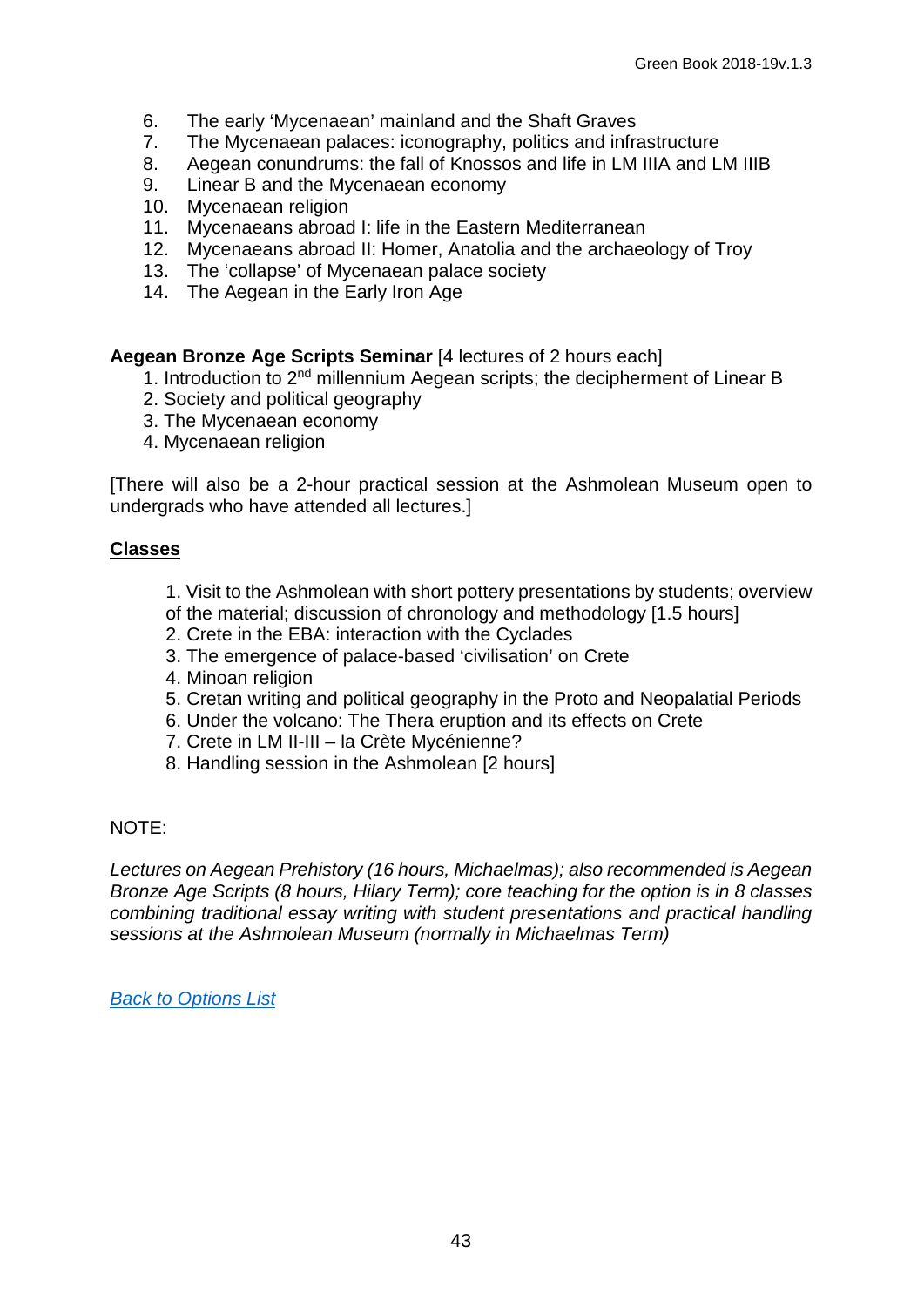# <span id="page-43-0"></span>**Archaeology of Modern Human Origins**

**Option Co-ordinator**: Prof. N Barton (School of Archaeology) **Schedule**: lectures and tutorials in HT **Available**: 2018-19 and 2019-20

## **Course Description**

This course will focus on cultural changes that saw the emergence of our own species: *Homo sapiens*. Traditionally, it has been accepted that major cultural innovations appeared suddenly during the European Upper Palaeolithic and were initiated by the first anatomically modern humans to arrive in this region. However, such a view has increasingly come under challenge in the light of evidence that Neanderthals may already have had the capacity for modern culture before the appearance of the Upper Palaeolithic, and similarly it has been argued that examples of cognitively complex behaviour can be recognised in the earlier African archaeological record, implying a longer and more gradual development overall.

A combination of seminars and lectures will focus on recent debates on 'modern behaviour': how and where did it arise and what were the potential mechanisms for change and innovation that led to more sophisticated tool use, language, selfawareness and group identity in modern humans. Amongst the topics covered will be: Pleistocene human dispersals; the study of Palaeolithic technologies and the use of stone artefacts, human diet and subsistence, the origins of language and the rise of symbolic and artistic expression. Eight tutorials/classes will also be offered in support of these topics. Classes held in the Ashmolean and Pitt Rivers Museums will provide opportunities for the practical study of lithic and bone artefacts.

## **Learning outcomes**

Primary learning outcomes are:

- To understand the comparative biological and cultural stages in human evolution during the Middle-Upper Pleistocene;
- To appreciate the theoretical issues and debates concerning physical and behavioural developments over this period;
- To be able to identify the characteristic artefacts of the Palaeolithic archaeological record.

Secondary learning outcome is:

The development of awareness of how archaeological evidence is used to interpret human behaviour from archaeological evidence.

## **Transferable skills**

The ability to assess and critically evaluate various lines of evidence from a variety of disciplines.

## **Seminars and lectures**

- 1. Biological concepts of *Homo sapiens* and debates about human antiquity
- 2. Early minds and technology
- 3. Archaic humans in Africa & Europe: the beginnings of cognitive complexity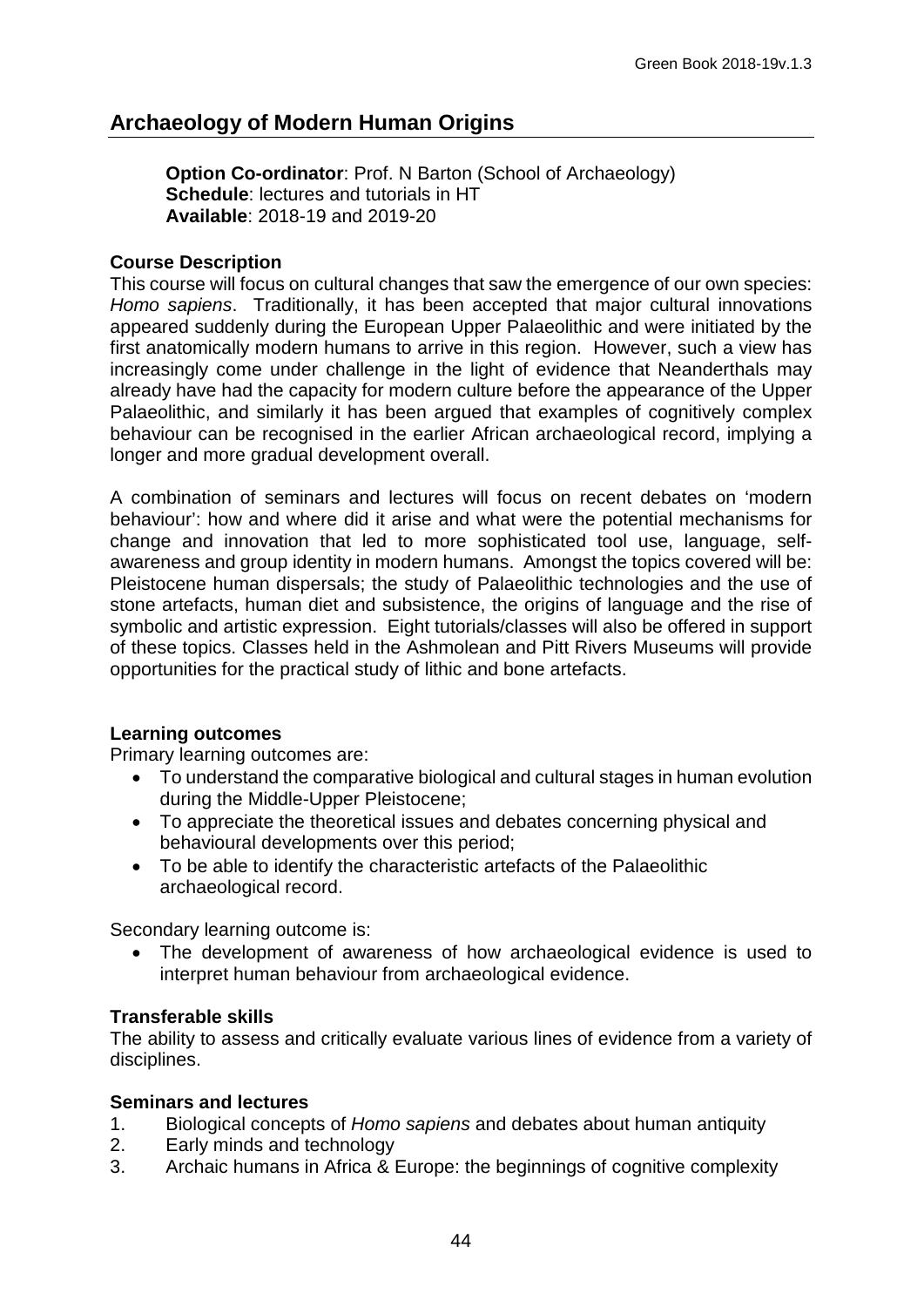- 4. Origins of language and Neanderthals<br>5. Homo sapiens and the emergence of 'l
- 5. *Homo sapiens* and the emergence of 'behavioural modernity'
- 6. Early Upper Palaeolithic humans and their Middle Palaeolithic counterparts
- 7. Art and society<br>8. Intensification a
- <span id="page-44-0"></span>Intensification and complexity at the end of the Pleistocene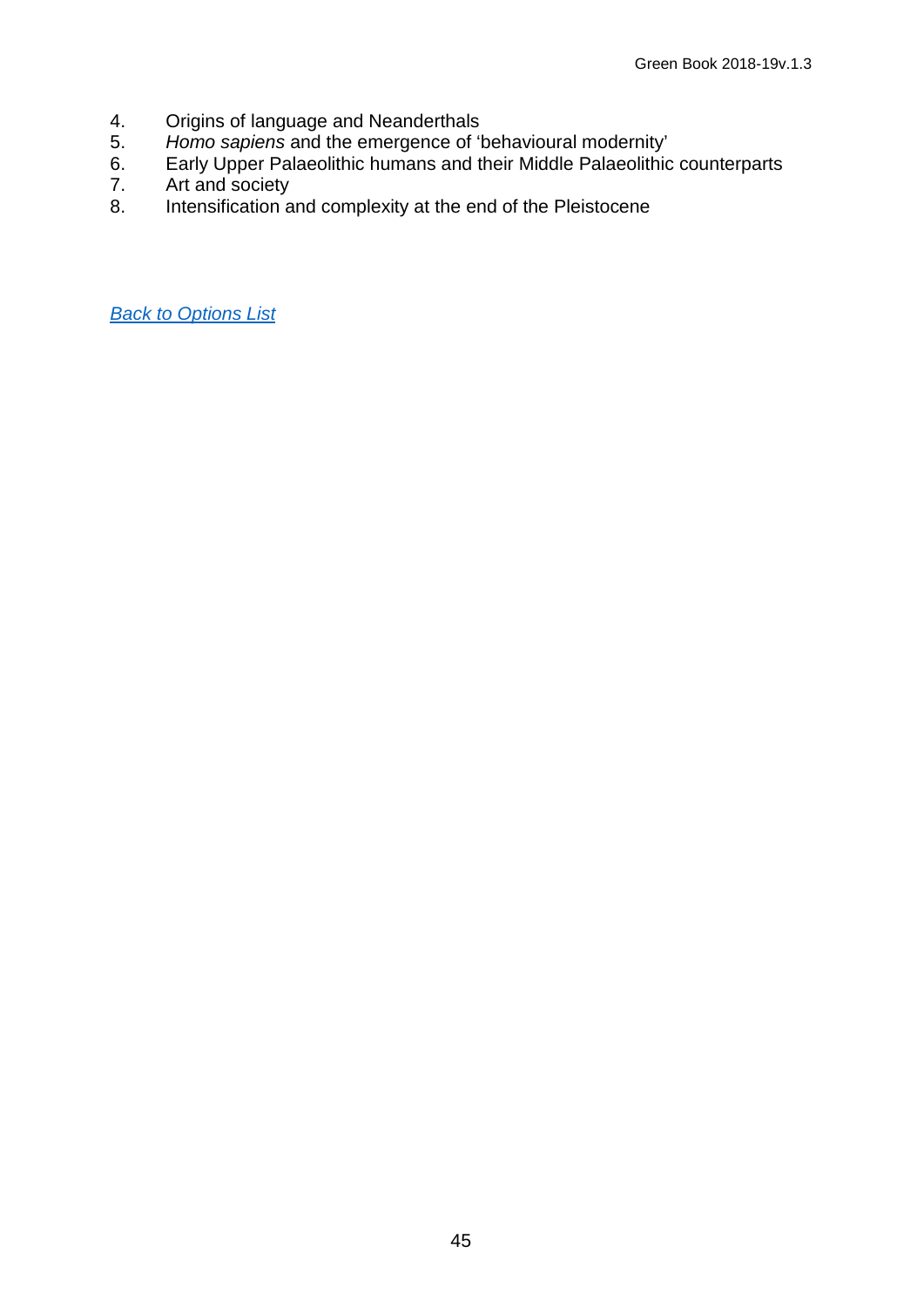# **The Archaeology of Southern African Hunter-Gatherers**

**Option Co-ordinator: Prof. P Mitchell (School of Archaeology) Schedule**: lectures and tutorials in MT **Available**: 2018-19 and 2019-20

## **Course Description**

Home to some of the oldest known anatomically modern human fossils and now providing compelling new evidence of the antiquity of modern forms of behaviour, southern Africa also has one of the richest and best understood rock art traditions in the world. In addition, anthropological research here has made a significant contribution to both the development and the critique of general models of huntergatherer economic and social organisation.

This course provides a broad overview of some of the main recent developments in the archaeology of southern Africa's hunter-gatherers. The overall treatment is chronological, from the first anatomically and behaviourally modern humans to the present day situation of Bushman communities in the Kalahari. Within this framework, the emphasis is placed on changing paradigms in the explanation of past huntergatherer societies and on the relationship between archaeological and anthropological data in understanding social and economic change. In addition to the lectures listed below, eight tutorials provide an opportunity to explore particular issues in greater depth. The extensive southern African collections of the Pitt Rivers Museum are available for teaching this course.

This course can be taken with, or independently of, Farming and Early States in Sub-Saharan Africa

All the literature recommended for reading for this option is in English.

#### **Lectures**

- 1. Introduction: southern African origins of modern humans?
- 2. Hunter-gatherers of the late Pleistocene<br>3. A Holocene overview: history, sequence.
- 3. A Holocene overview: history, sequence, diversity
- 4. Ecological approaches to hunter-gatherer archaeology
- 5. Social approaches to hunter-gatherer archaeology<br>6. The social and economic context of Bushman rock
- The social and economic context of Bushman rock art
- 7. Foragers, pastoralists and revisionists
- 8. Foragers, farmers and colonists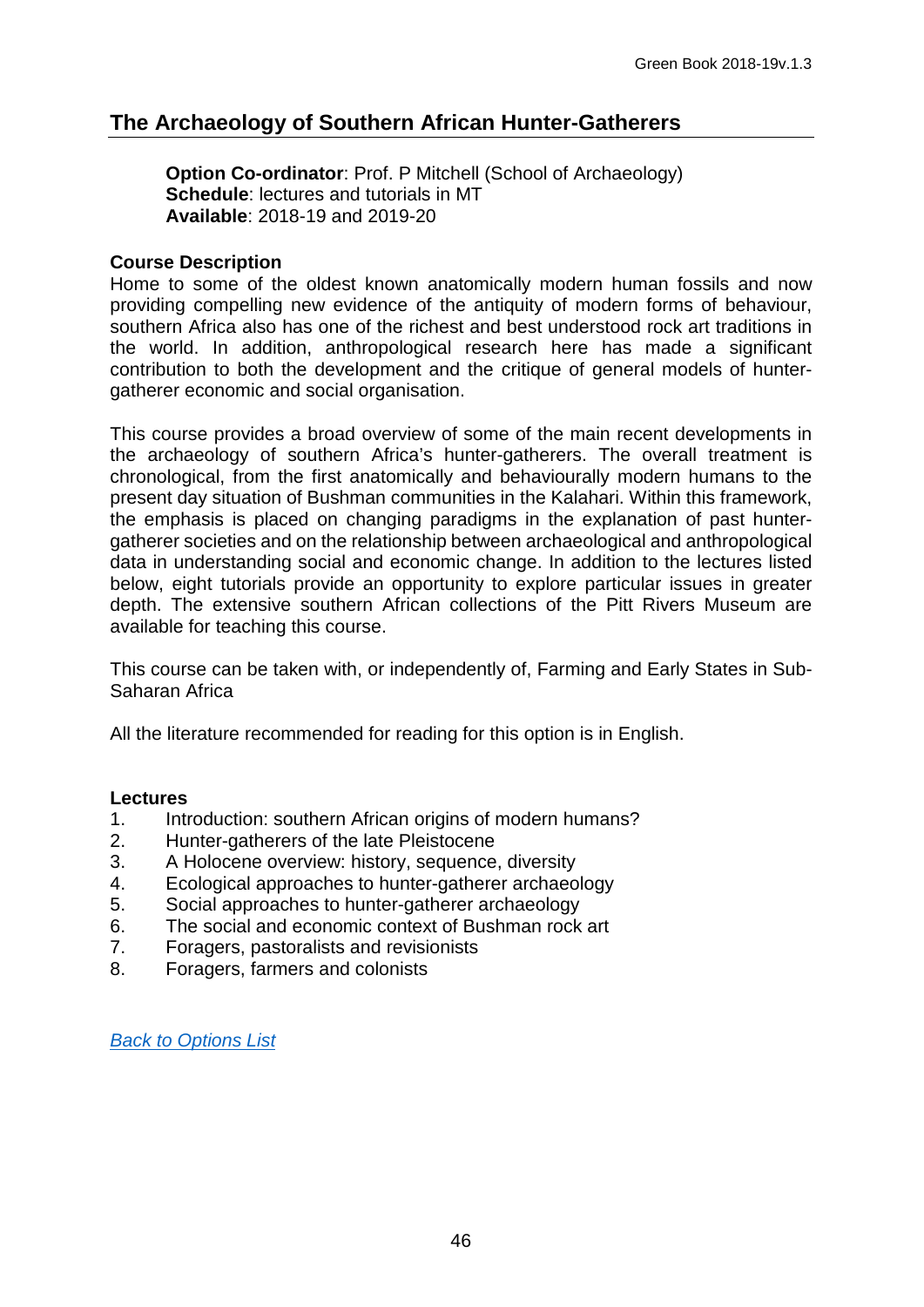# <span id="page-46-0"></span>**Art under the Roman Empire, AD 14-336**

**Option Co-ordinator**: Dr. P. Stewart (Classics) **Schedule**: lectures and tutorials in MT, HT & TT plus revision classes **Available**: 2018-19 and 2019-20

## **Course Description**

The art and visual culture of the Roman Empire is studied in its physical, social and historical contexts. Candidates will be expected to be familiar with major monuments in Rome and Italy and other leading centres of the empire (such as Aphrodisias, Athens, Ephesus and Lepcis Magna) and with the major strands and contexts of representation in the eastern and western provinces. They will be expected to show knowledge of written evidence where relevant as well as of the main media and categories of surviving images – statues, portrait busts, historical reliefs, funerary monuments, cameos, wallpaintings, mosaics, silverware and coins.

#### **Learning outcomes**

To understand the development of Roman art of the imperial period and its relationship to contemporary politics and society.

## **Transferable skills**

The transferable skills taught by the course include visual analysis, and the critical distillation of reasoned and well presented arguments from a large body of disparate evidence.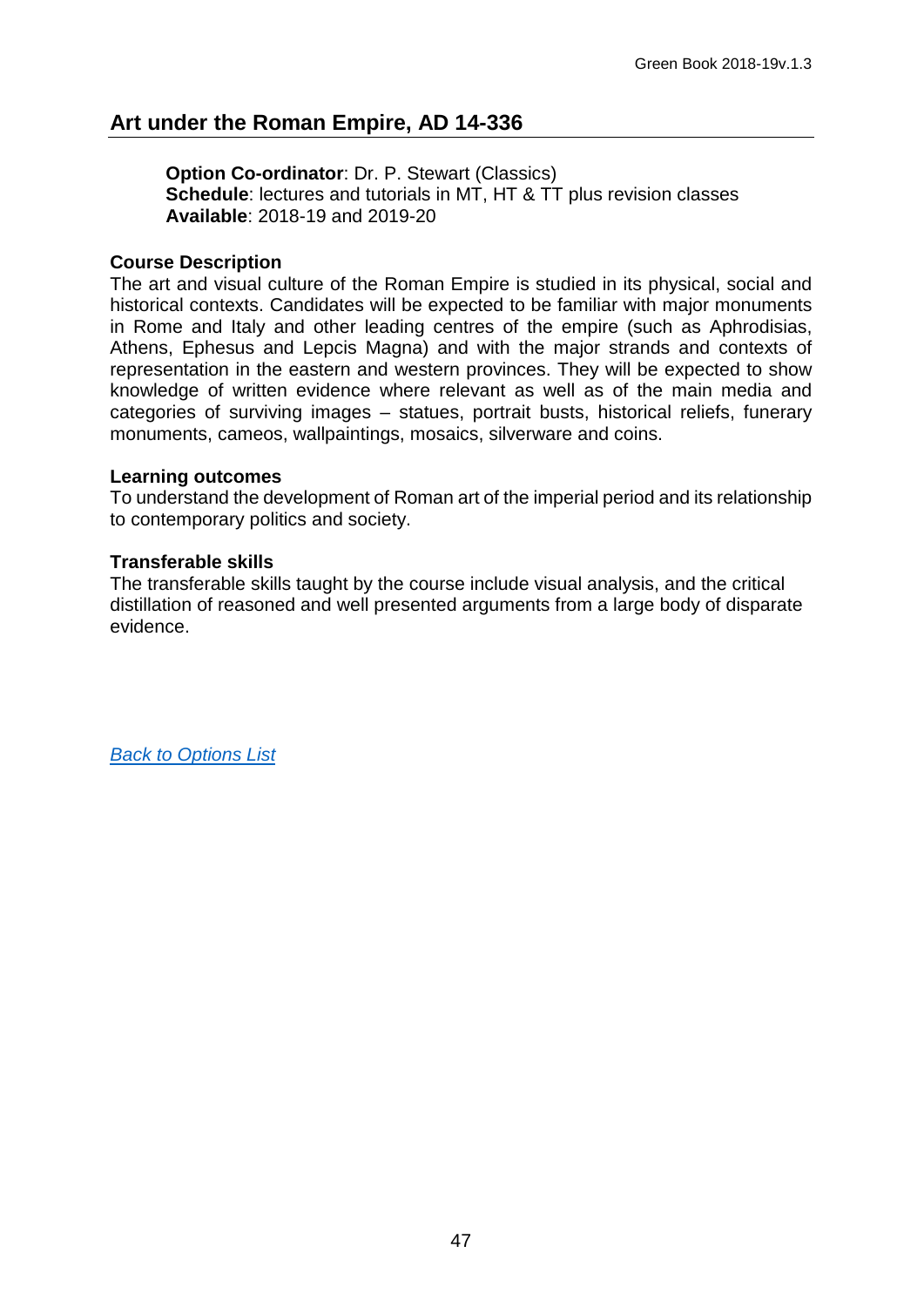# <span id="page-47-0"></span>**Byzantium: The Transition from Antiquity to the Middle Ages AD 500-1100**

**Option Co-ordinator**: Dr. I Jacobs (Classics & School of Archaeology) **Schedule**: lectures in MT and HT and tutorials are term flexible **Available**: 2019-20 **Not available**: 2018-19

## **Course description**

This course will examine through the evidence available from field archaeology, art history and relevant contemporary documents in translation, the transformation of Byzantium (the Christianised Eastern Roman Empire ruled from Constantinople) from an antique to a medieval society, in contrast to both western Europe and the Islamic world which were formed at least in part as a result of a break with Graeco-Roman traditions. Byzantium offers a case study of part of the ancient world which evolved into something new while remaining a Graeco-Roman and multi-ethnic state. The period covered extends from Byzantium's greatest territorial expansion (extending from Spain to Mesopotamia, and from Ravenna to Carthage) under Justinian (AD 527- 65), through its eventual contraction during the 'Dark Age' (7th-8th centuries), to its subsequent economic revival (from the 9th century) and political expansion (10th-11th centuries). Bearing in mind the impact on society of the specifically Christian developments of pilgrimage and monasticism, the study of transition will focus on three areas - settlement, production and trade. Comparative settlement study, on the periphery of Byzantium or in its cultural orbit, will focus on a selection of sites which were changed or founded between the 6th and 11th century: Ravenna, Venice, Cherson in the Crimea, and the ancient capitals of the Bulgarians and Russians, namely Preslav and Kiev.

## **Learning outcomes**

- To gain an overview of the characteristic aspects of the Byzantine world
- To demonstrate an understanding of what both unites and defines Roman and Byzantine centuries
- To understand and evaluate the vital role of Constantinople

## **Transferable skills**

- To assess, analyse and criticise various forms of material evidence
- To compare data from different sources and build up a coherent interpretation
- To developing critical analytical skills in verbal and written form

## **Lectures**

## **Michaelmas Term**

- 1. General introduction to the period 500-1100
- 2. The decline of the Roman and the emergence of the Byzantine city
- 3. Case-studies from the West
- 4. Case-studies from the East
- 5. Byzantium and the Muslim world
- 6. Rural settlements and households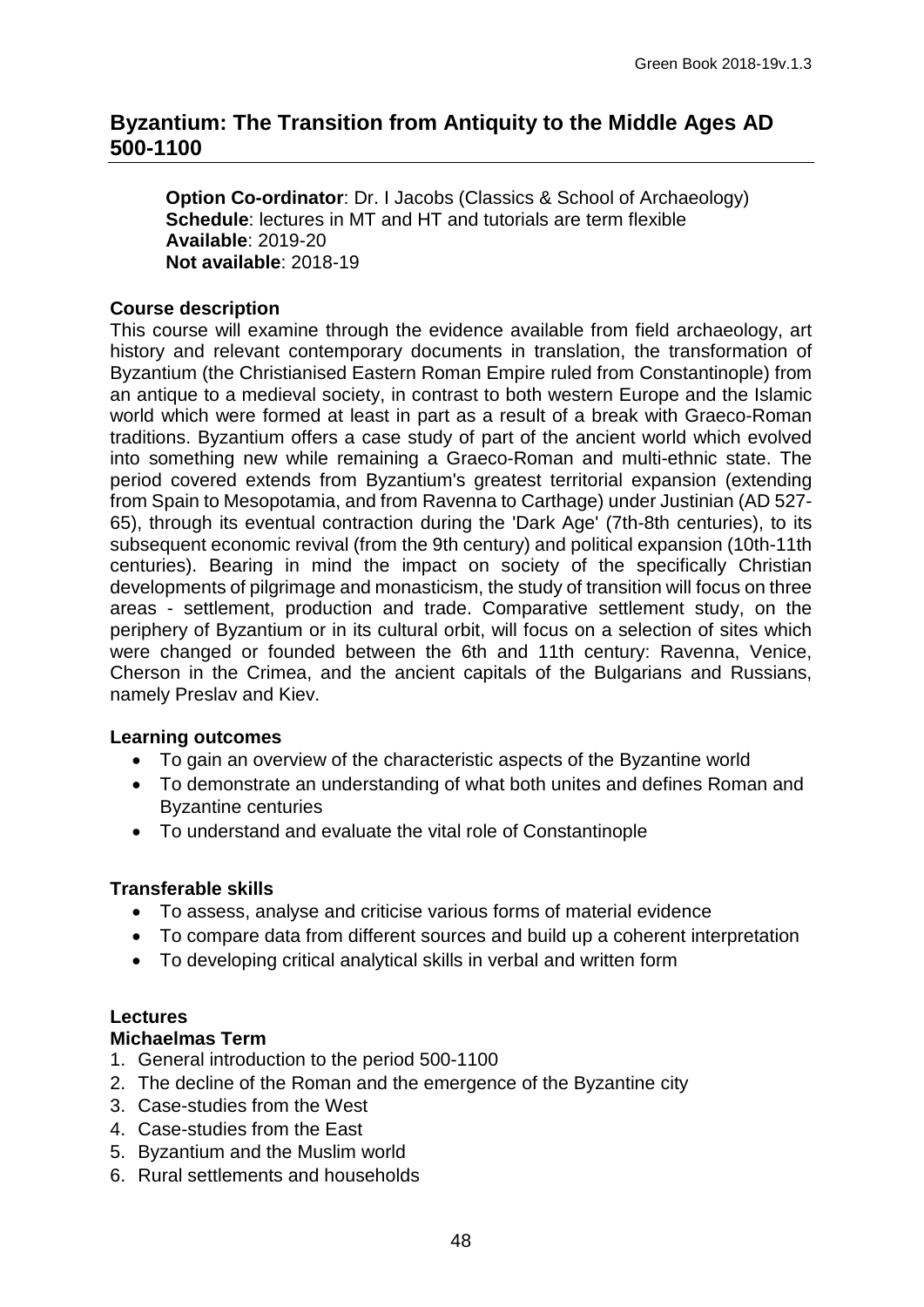- 7. Monastic communities
- 8. Economy and the land

## **Hilary Term**

- 1. Iconoclasm and Byzantine material culture
- 2. Church architecture from Rome to Byzantium
- 3. From mosaics to wall paintings
- 4. Miniature painting and its usage in daily life
- 5. Luxury crafts: enamels and ivories
- 6. An introduction to Byzantine epigraphy
- 7. Byzantine ceramics
- 8. Roads, seaways and trade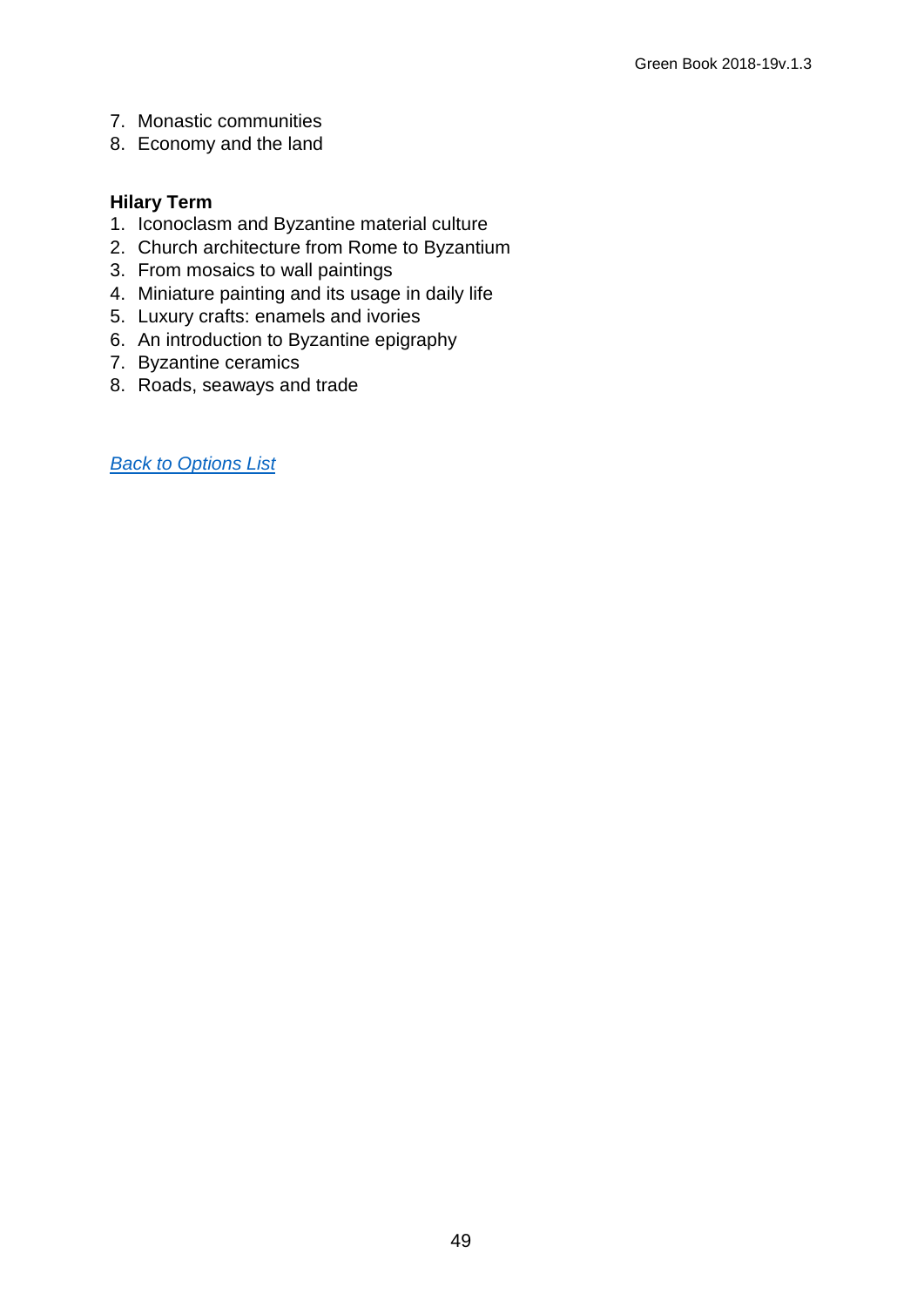# <span id="page-49-0"></span>**Chinese Archaeology**

**Option Co-ordinator:** Dr. A Hein (School of Archaeology) **Schedule**: lectures in MT and HT; tutorials in HT **Available**: 2018-19 and 2019-20

This course provides a survey of the archaeology of Ancient China from the early Neolithic (ca. 10,000 BP) through the Qin period (221-208 BC). Each lecture is arranged around a particular set of questions as well as a time period and/or region. In this fashion, this course explores the major cultural developments, focusing on the most important finds in greater detail, while at the same time discussing general archaeological questions and approaches.

The class commences by providing an overview of the environmental back ground as well as the history and organizational structure of archaeological work in China. After setting the stage in this fashion, the course will proceed chronologically, simultaneously covering questions of the emergence of agriculture, settlement patterns, burial practices, beliefs and ritual, craft production, the development of writing, complex societies, urbanization, and finally political unification.

## **Learning Outcomes**

At the end of this course the students are expected to:

- understand the natural and cultural context of archaeology in China
- have a broad overview of the major archaeological material from the early Neolithic to the time of the first Emperor of China
- know the main debates in Chinese archaeology and how they are related to wider discussions in archaeological theory on the one hand and to the history and current situation of archaeological work in China on the other

## **Transferrable Skills**

- understand the influence of geographic, political, and cultural factors on research undertakings in general
- think about complex issues based on a variety of sources of information
- critical reading and evaluation of primary and secondary sources
- present ideas clearly in speech and writing

## **Lectures**

*Prehistory: Neolithic to Bronze Age (Michaelmas)*

- 1. Chinese Archaeology in Context I: History and Practice of Archaeology in China
- 2. Chinese Archaeology in Context II: Natural Environment and Early Human **Occupation**
- 3. Acorns and Grains: Subsistence Practices in the Early Neolithic
- 4. Ceramic Production, Usage, and Exchange: Painted Pottery in Northern China
- 5. Social Inequality and Early Complex Societies: Discussing the "Jade Age"
- 6. The Origin of Chinese Civilization? The Longshan Interaction Sphere
- 7. Cities and States: The Early Bronze Age in the Central Plains
- 8. Speaking through Bronze and Bone: Divination, Ritual, and Early Writing

*Entering History: Shang to Qin (Hilary)*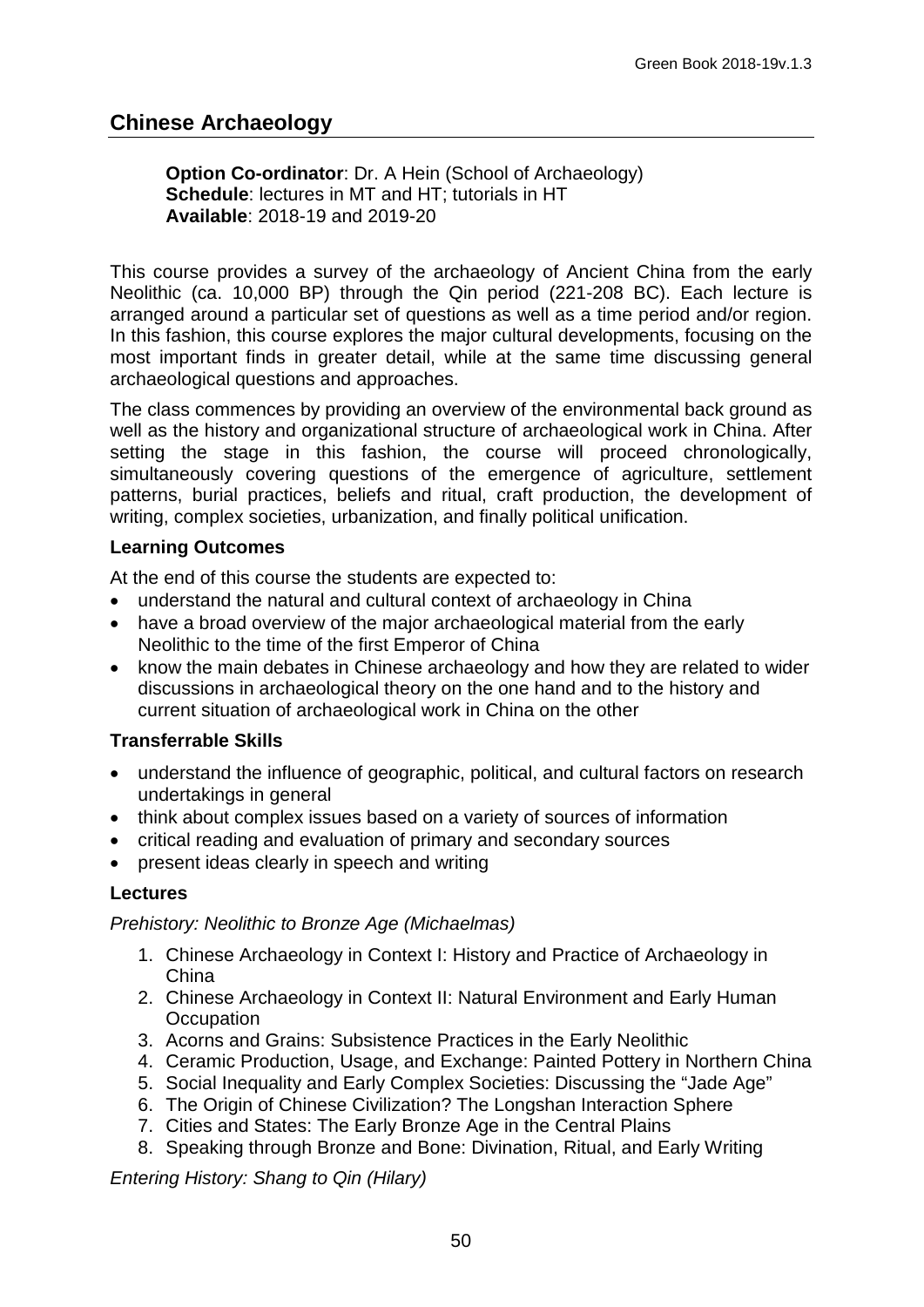- 1. Bronze and Power: Resource Control, Technology, and Ritual from Erlitou to Yinxu
- 2. The Shang "Periphery": Dadianzi, Panlongcheng, Xin'gan, and Sanxingdui
- 3. Changes in Production Processes and Emerging Urbanism: from Shang to Zhou
- 4. The Zhou Kings as seen through Graves and Texts: Issues in Historical Archaeology
- 5. Struggle for Supremacy and Unification: The Warring States Period
- 6. Widening the Gaze: Northern and Western "Frontiers"
- 7. Bureaucracy and Unification: The Qin Empire
- 8. Power and Immortality: The Grave of the First Emperor of Qin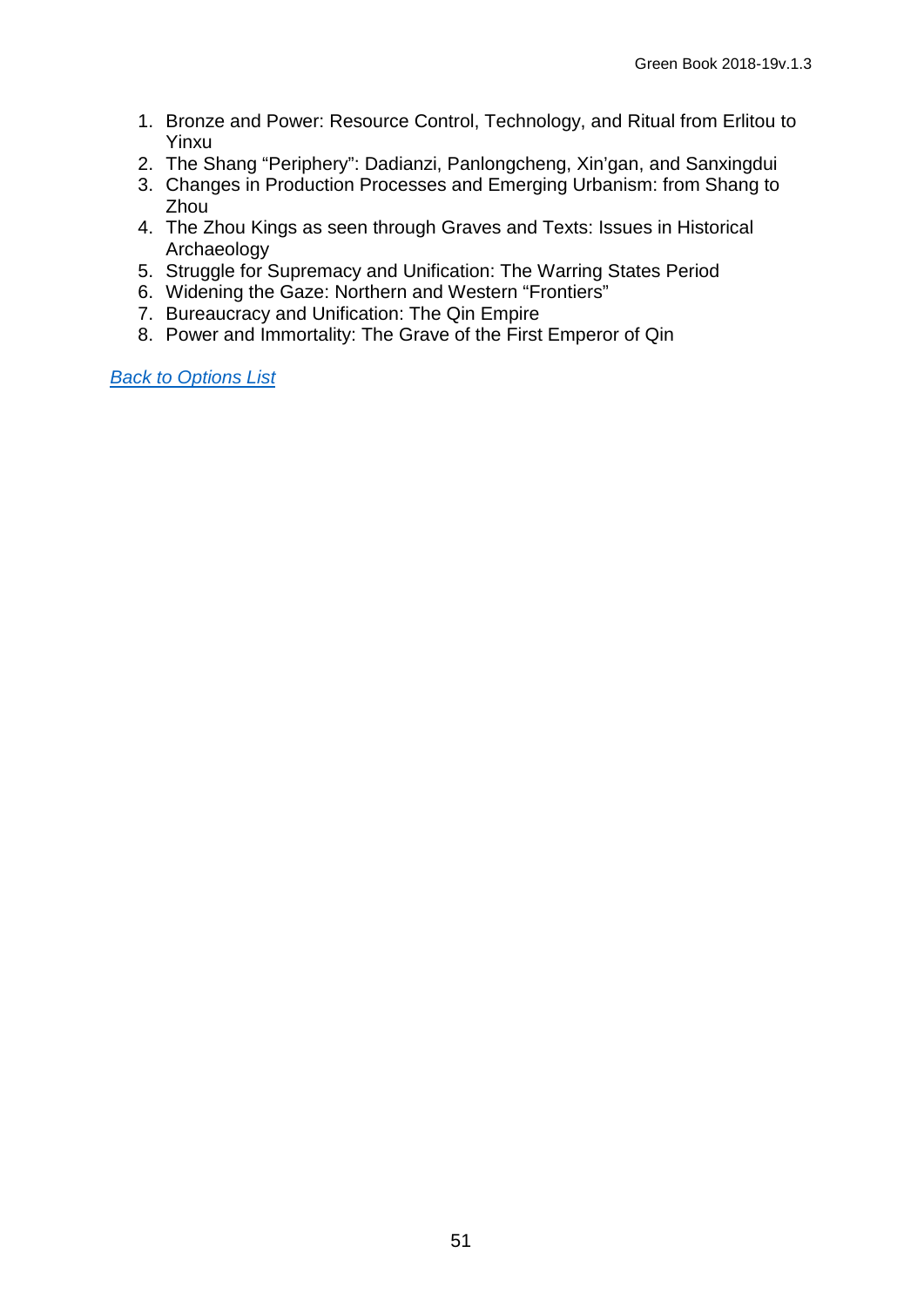# **The Emergence of Medieval Europe, AD 400-900**

**Option Co-ordinator: Prof Helena Hamerow (School of Archaeology) Schedule**: lectures and tutorials in MT inc. museum handling session in Ashmolean Museum **Available**: 2018-19 and 2019-20 **Restriction**: 5 students per class only

This course considers the cultural development of Europe from the demise of the Western Roman Empire to the Viking Age. It offers an overview of material culture change over a wide geographical region during some 500 years, although the emphasis is on western and northern Europe, including Britain.

The more specific objectives of the course are to explore the changing nature of early medieval identity and communities; the forces driving the enormous economic changes seen in this period; and the relationship between material culture and state formation. What was the influence of the late Roman Empire, the early Church, and the 'barbarian' Iron Age peoples of northern Europe on the culture, especially the material culture, of the early Middle Ages?

Themes include: Social Structure in Early Medieval Europe; Graves and Ritual Deposits; High-status Settlements and Burials; Rural Settlement and Economy; Towns and Trade; The Archaeology of the Conversion.

Tutorials include a handling session in the Ashmolean Museum.

## **Primary learning outcomes for this paper are:**

- to understand the key developments in the economy and society of NW Europe from AD 400-900, in particular those relating to the interaction of late Roman and barbarian cultures
- early state formation; towns and trade
- the impact of the conversion
- changes in the relationship between land and power.

## **Secondary learning outcomes are:**

- the development of writing skills
- source-criticism
- the ability to evaluate primary archaeological data.

## **Transferable skills**

Include the ability to evaluate primary sources and to synthesise wide-ranging issues within the framework of a short essay.

#### **Lectures**

Week 1: The Roman World & the Barbarians I: Central and Eastern Europe

Week 2: The Roman World & the Barbarians II: the West

Week 3: Sacrifice, Social Structure, and Identity

Week 4: The Transformation of Elites: Gift-giving and mortuary rituals

Week 5. Rural Settlement, Farming & Economic transformations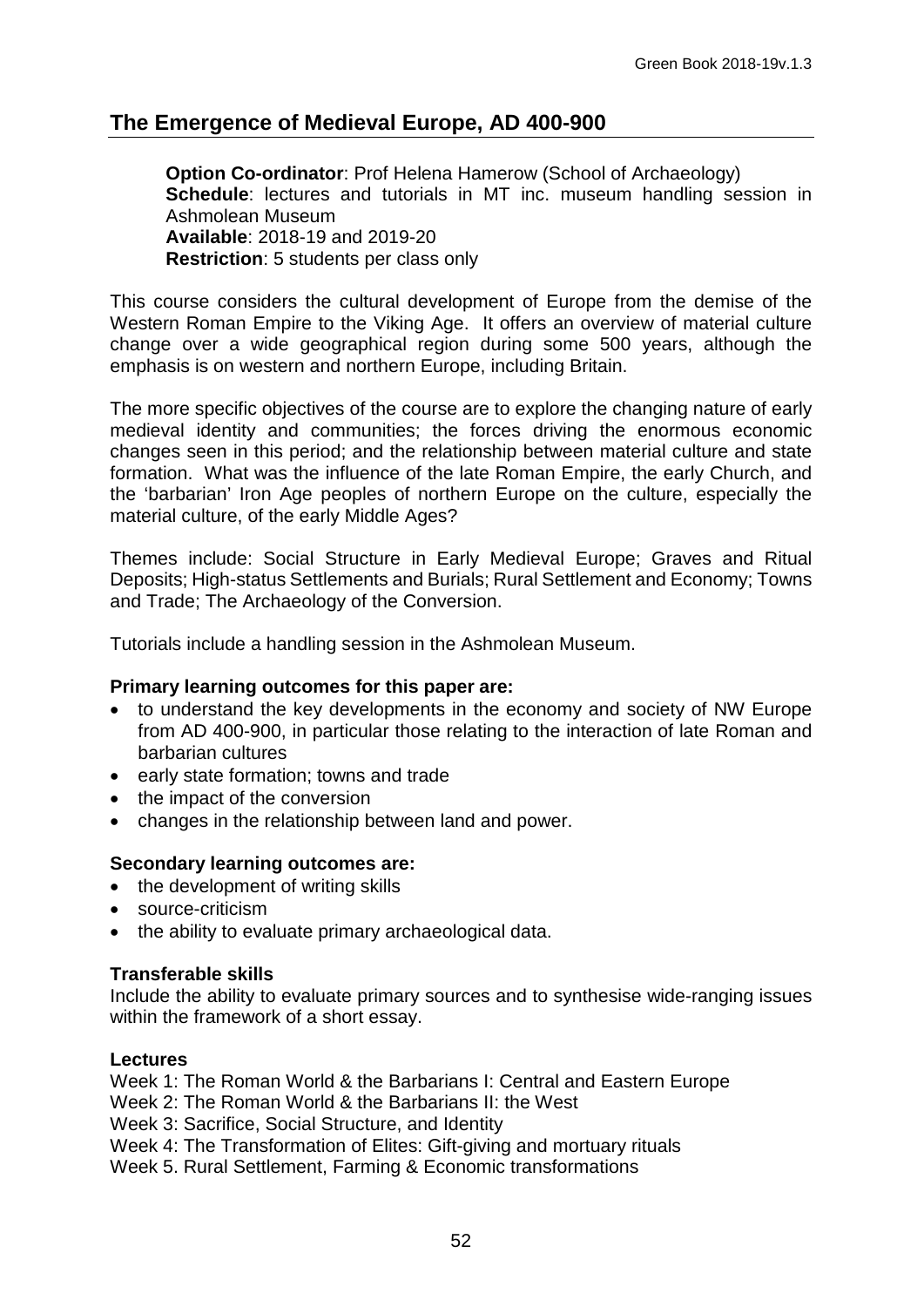Week 6: The Rise of Town Life Week 7: The Archaeology of the Conversion Week 8: The Vikings in Europe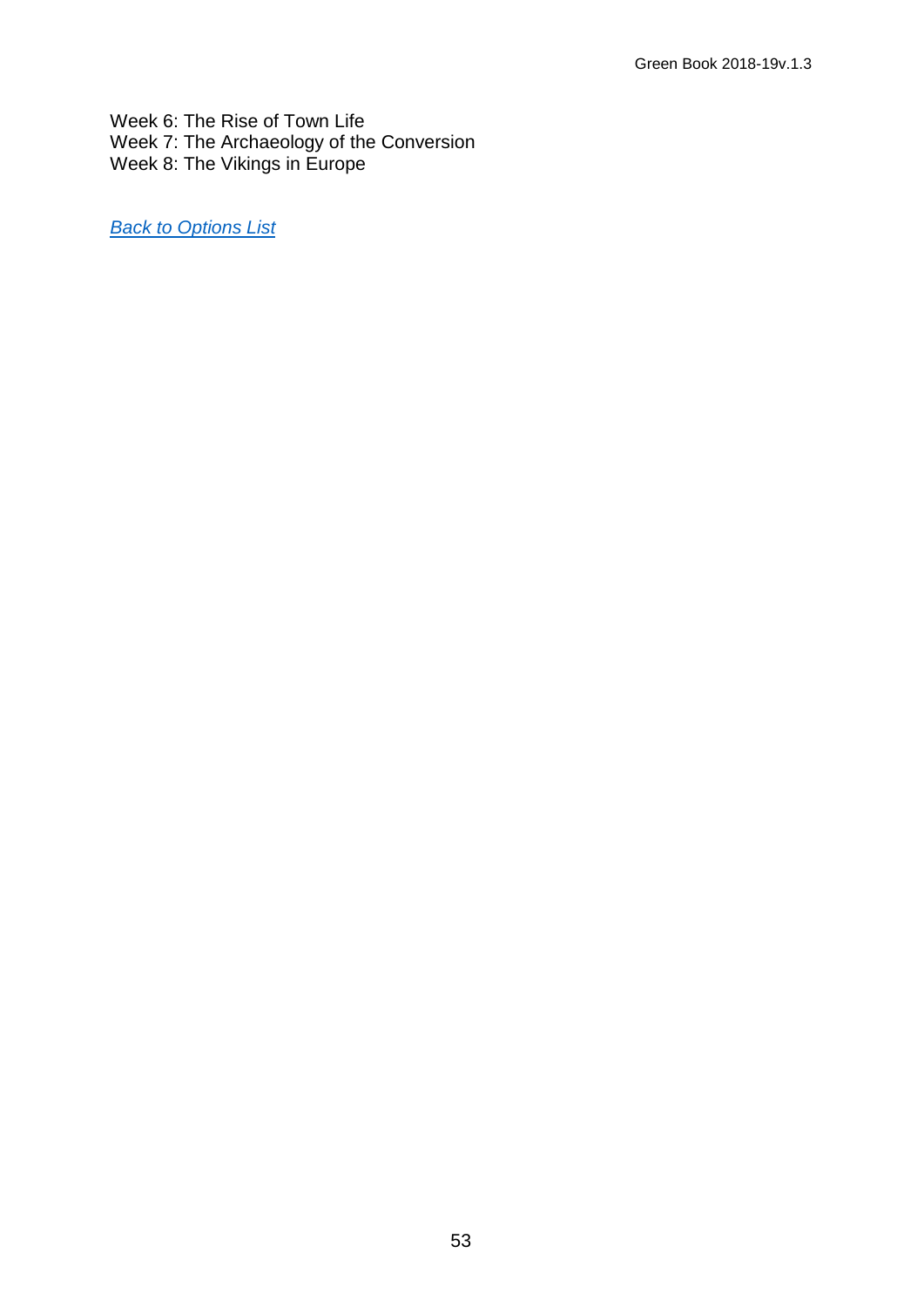<span id="page-53-0"></span>**Option Co-ordinator**: Associate Prof. Alex Alvergne (SAME) **Schedule**: lectures in MT and tutorials in MT and HT (preferably HT) **Available**: TBC

This option course is designed to teach students the fundamentals and current issues in evolutionary medicine. As compared to traditional medical research's focus on proximate mechanisms, a Darwinian approach allows a shift in perspective in focusing on ultimate levels of analysis, asking novel questions such as why the human body is vulnerable to diseases, is it safe to treat symptoms, why is a modern environment associated with new diseases, or what is the impact of human intervention on the evolution of pathogen virulence and drug resistance. Students will learn to draw on conceptual and methodological tools from evolutionary biology to study medical problems in a broader and interdisciplinary context, linking evolutionary biology to anthropology and current developments in genetics, immunology, microbiology and pharmacology. Hosted within the school of anthropology, the course will emphasize the ways in which an evolutionary perspective enables to re---evaluate the discourse and practices of contemporary western medicine. Students are not required a biological background for attending, as fundamentals of evolutionary theory applied to medicine will be covered in the first week (but see reading list for preparing the course). However, an interest in the study of medicine from a non-conventional approach is essential.

#### **Learning outcomes**

After completing this course, students should be able to

- Discuss current issues in evolutionary medicine
- Relate evolutionary concepts and methods with medical research and practices
- Contrast and integrate anthropological and evolutionary approaches to examine the discourse of western contemporary medicine
- Evaluate current research to judge the contribution of evolutionary medicine to medical issues

## **Transferable skills**

Personal motivation, organization and time management Written communication Verbal communication Research and analytical skills

## **List of lectures**

- 1. Evolutionary thinking in health and medicine: basic principles
- 2. Genetic diversity and phenotypic variation in susceptibility to diseases
- 3. Host--‐pathogen coevolution: the cases of TB & HIV
- 4. The evolution of defences mechanisms
- 5. Life history trade--‐offs & reproductive health
- 6. The evolution of senescence
- 7. Cultural change, the "mismatch" hypothesis and Western diseases
- 8. Cancer as an evolutionary process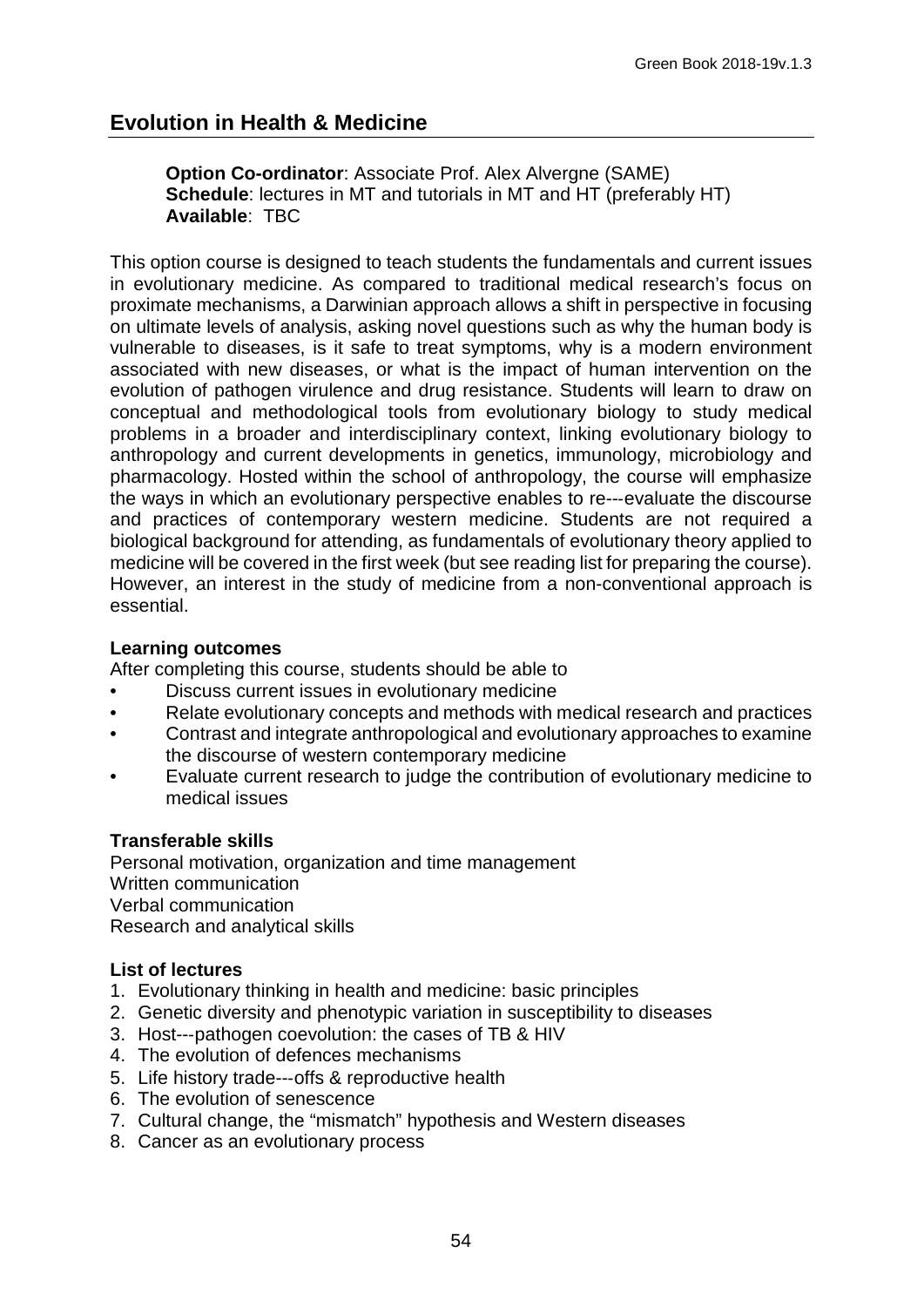# <span id="page-54-0"></span>**Farming & Early States in Sub-Saharan Africa**

**Option Co-ordinator**: Prof. P Mitchell (School of Archaeology) **Schedule**: lectures and tutorials in HT **Available**: 2018-19 and 2019-20

Despite the extensive research conducted there over the last three decades, the archaeology of Sub-Saharan Africa is still largely unknown to most western audiences. This course focuses on two key processes in world prehistory over the last 10,000 years; the development and spread of systems of food-production and the formation of state societies. These processes are examined using data from several regions of Africa south of the Sahara in order to illustrate the diversity of the African experience. In addition to this comparative focus, particular themes examined will include the relevance of oral tradition and linguistics to reconstructions of prehistory, the symbolic role of metallurgy in many African societies and the extent to which influences from outside Africa were of importance to the continent's development.

The course of eight lectures outlined below proves a chronological and thematic framework for the option, with eight tutorials offering an opportunity to explore particular issues in greater depth.

All the basic reading for this course is in English, but some knowledge of French is necessary for those wishing to investigate original papers on some aspects of West and Central African prehistory.

This course can be taken with, or independently of, African hunter-gatherers. Note that lectures on African topics in Mods I and FHS IV amplify the material covered here and can also be pursued in tutorials.

## **Lectures**

- 1. Cattle before crops: the early development of food-production in northern and Saharan Africa
- 2. Food-production south of the Sahara: the Sahel, the forests and East Africa<br>3. African metalworking: the origins and significance of iron and copper metallur
- African metalworking: the origins and significance of iron and copper metallurgy
- 4. A Bantu expansion? The spread of iron-working communities south of the Equator
- 5. State formation and trade: the West African Sudan
- 6. State formation and trade: the West African Forest Zone
- 7. Urbanism and state formation in East Africa
- 8. History and archaeology in nineteenth-century southern Africa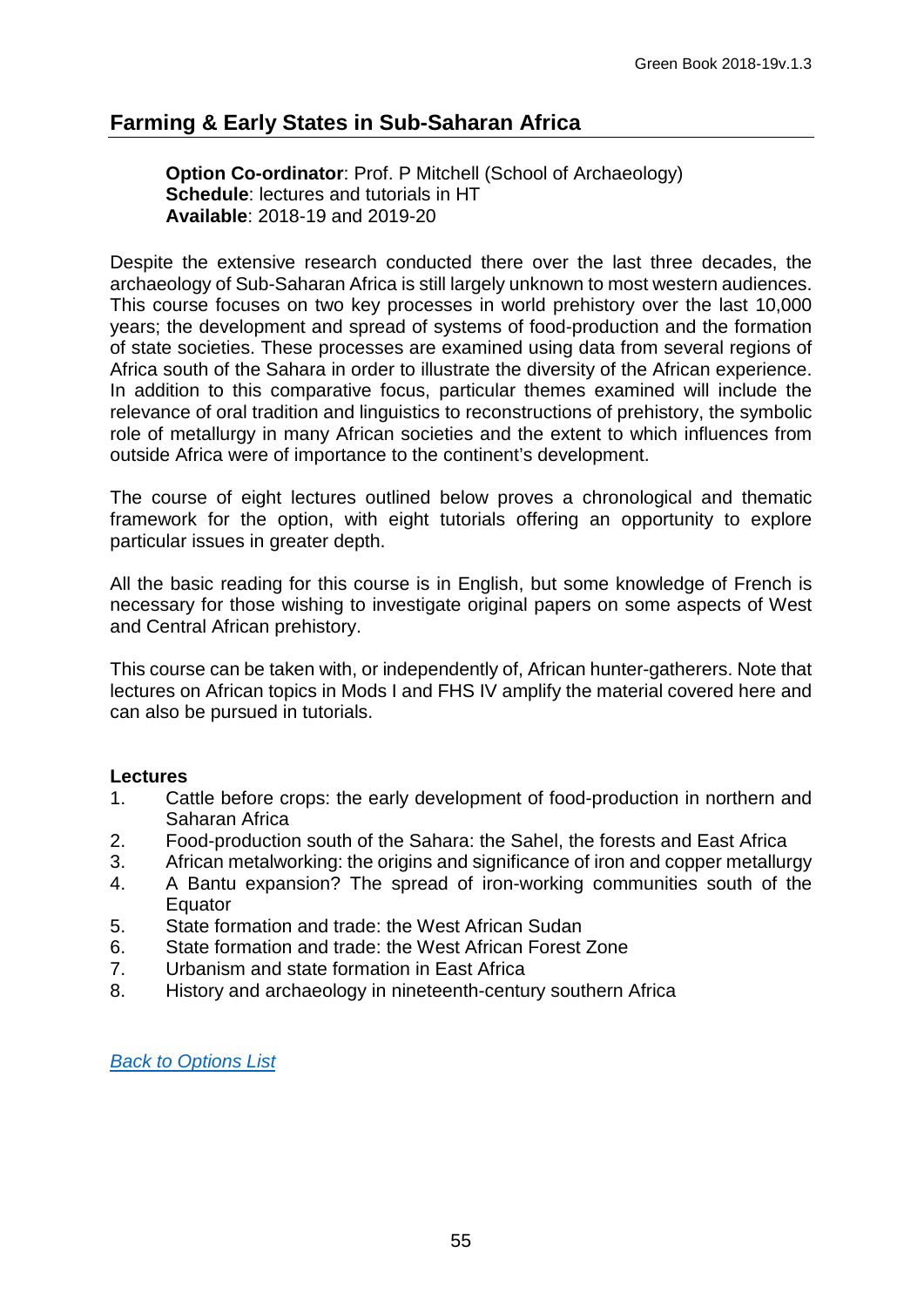# <span id="page-55-0"></span>**From Hunting & Gathering to States & Empires in Southwest Asia**

**Option Co-ordinator: Prof. A Bogaard and Dr L Hulin (School of Archaeology) Schedule**: lectures and tutorials in HT **Available**: 2018-19 and 2019-20

This paper surveys the archaeology of south-west Asia from the emergence of sedentary lifeways in the late Pleistocene to the collapse of Bronze Age civilisations at the close of the second millennium cal B.C. For the Chalcolithic and Bronze Age, emphasis is placed on the Levant (including modern Syria, Lebanon, Jordan and Israel), to complement the Mesopotamian component of FHS paper 4. Key issues include the origins and nature of early agriculture, the emergence of social stratification and institutionalised authority and the archaeology of identity in the context of state formation and imperial domination during the Bronze Age.

This option incorporates a practical archaeological approach using the collections of the Ashmolean and Pitt Rivers museums. Classes provide an opportunity for object-focussed discussion and complement essay-based tutorials.

## **Learning Outcomes**

You should gain a solid grasp of the later prehistory/early history of south-west Asia, including its chronological and culture-historical framework, the history of scholarship and its broader significance for world archaeology.

## **Transferable Skills**

- critical assessment and evaluation of the potential and limitations of archaeological evidence;
- <span id="page-55-1"></span>• understanding and evaluation of the archaeological process from data collection to publication and subsequent reinterpretation.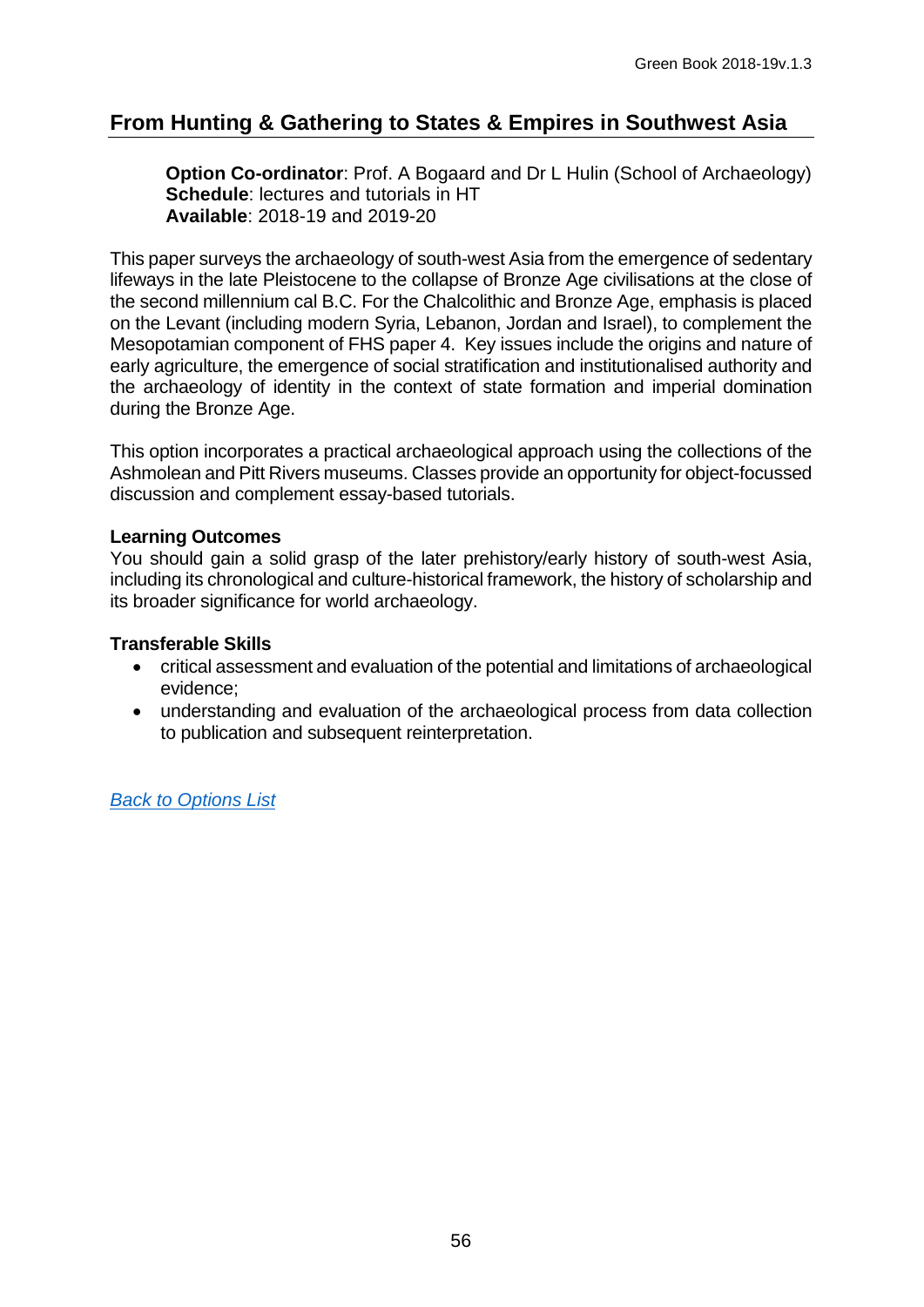# **Gender Theories & Realities: Cross-cultural Perspectives**

**Option Co-ordinator**: Dr Konstantina Isidoros (SAME) **Schedule**: Lectures in MT and tutorials in MT or HT **Available**: 2018-19, TBC 2019-20

This course will familiarise students with theories of gender and feminist critique and how to apply these insights to the analysis of anthropological and archaeological research past and present. We will explore the various social meanings given to males and females in a wide range of ethnographic settings and the effect of these gender constructs on a person's identity, access to knowledge and power, role in social relationships, claim to resources and the symbolic representation of gender within each society. By examining recent anthropological field research on women and men and the meaning of social representations of gender roles in local contexts, we will present varied approaches to the study of gender and society.

This option offers an opportunity to explore the contributions to social theory and analysis made by gender focused anthropological studies. As such, it builds on and significantly expands topics covered in the core papers as well as addressing areas of gender/feminist research not covered by the core syllabus.

Throughout the course, students are expected to keep a 'gender diary' aimed at relating the content of the course to their own lived experiences. The gender diaries will form the focus of the final session in week 8.

There will be eight meetings consisting of 1.5-hour classes. Students will be encouraged to contribute to seminars and discussions. Eight tutorials will be arranged for students to provide opportunities to develop diverse themes within a cross-cultural perspective.

Tutor: Konstantina Isidoros [\(konstantina.isidoros@anthro.ox.ac.uk\)](mailto:konstantina.isidoros@anthro.ox.ac.uk)

## **Overview of the course:**

- **1. Sex & Gender: developments from early feminist anthropology onwards**  (Elizabeth Ewart)
- **2. Introduction to Queer Anthropology** (Thomas Hendriks)
- **3. Alternative Religious Feminisms** (Maria Jaschok)
- **4. Gender and Expressive genres (**Zuzanna Olszewska)
- **5. Gender & Archaeology** (Lucia Nixon)
- **6. Gendered Intimacies: Love & Marriage, Sentiments & Strategies**  (Konstantina Isidoros)
- **7. Foregrounding Men & Masculinities** (Konstantina Isidoros)
- <span id="page-56-0"></span>**8. Gender Diaries** (Elizabeth Ewart)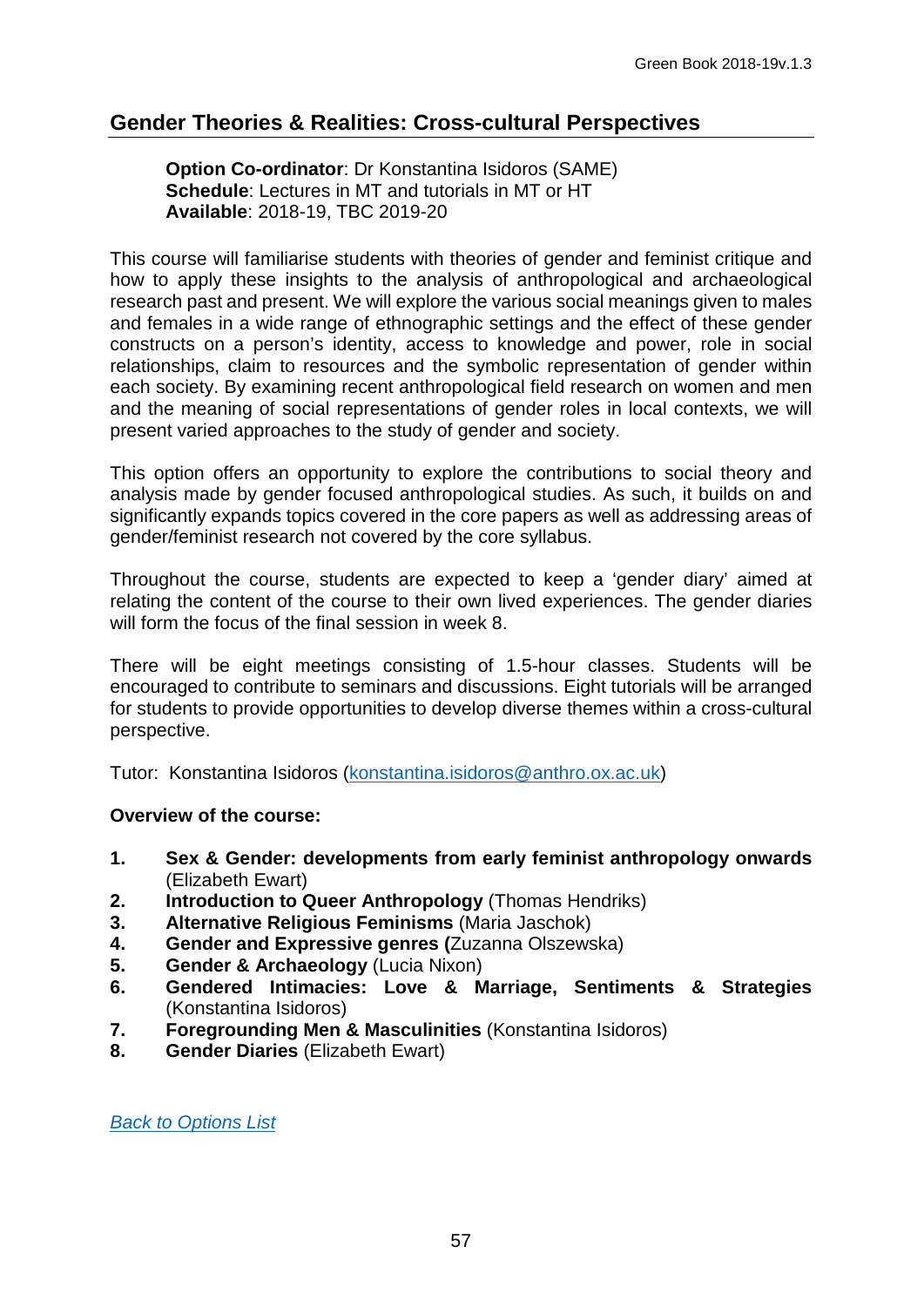# **Greek Archaeology & Art, c. 500-323 BC.**

**Option Co-ordinator**: Prof. R. R. R. Smith and Dr. M. Stamatapoulou (Classics) **Schedule**: lectures in HT and TT and tutorials in all terms **Available**: 2018-19 and 2019-20

This course studies the visual and monumental culture of classical Greece in depth. Its subjects are the cities, sanctuaries, temples, statues, and other characteristic figured media of the period, such as grave reliefs and painted vases. These things are studied in their physical and historical contexts as vital constituents of classical Greek culture. The course examines the changing functions, styles, and iconographies of figured objects, and looks at how they can be interpreted in terms of contemporary Greek society and politics. It also analyses the social, symbolic, and economic significance of architecture, particularly monumental public architecture, within Greek cities and sanctuaries.

This period witnessed a revolution in seeing and representing that lies at the base of the western art tradition, and its surviving monuments are sufficiently well documented to allow us to study this revolution in its own terms alongside what it came to mean later. It forms an interesting test case for assessing what images and monuments can add to our understanding of a period that is also well represented in literary texts. Emphasis is placed on the methods by which figured artefacts may be dated and assessed historically. An ability to read ancient or modern foreign languages is not required.

#### **Learning outcomes**

You will be familiar with the most important monuments of the period and with their historical contexts. You will understand concepts of iconography, style, and relative chronology, will appreciate the significance of complex images within ancient Greek society, and will understand the way they operate within different social and political environments.

## **Transferable skills**

Interpretation of complex images and ability to base valid arguments on them, (2) analysis of opposing opinions and arguments, and (3) ability to weigh primary evidence to reach your own conclusions.

#### **Lectures and classes – Students who wish to take this option must attend 2 lecture series in HT and two revision lecture series in TT. They are also advised to attend 4 lecture series in MT**

Greek Sculpture II (must attend) Greek Vases II (must attend) Classical and Hellenistic Wall Painting (biennial) Classical & Hellenistic Art in the Cast Gallery (biennial) Greek Cities, Sanctuaries, and Cemeteries (biennial) Classical Greek Art and Archaeology: Revision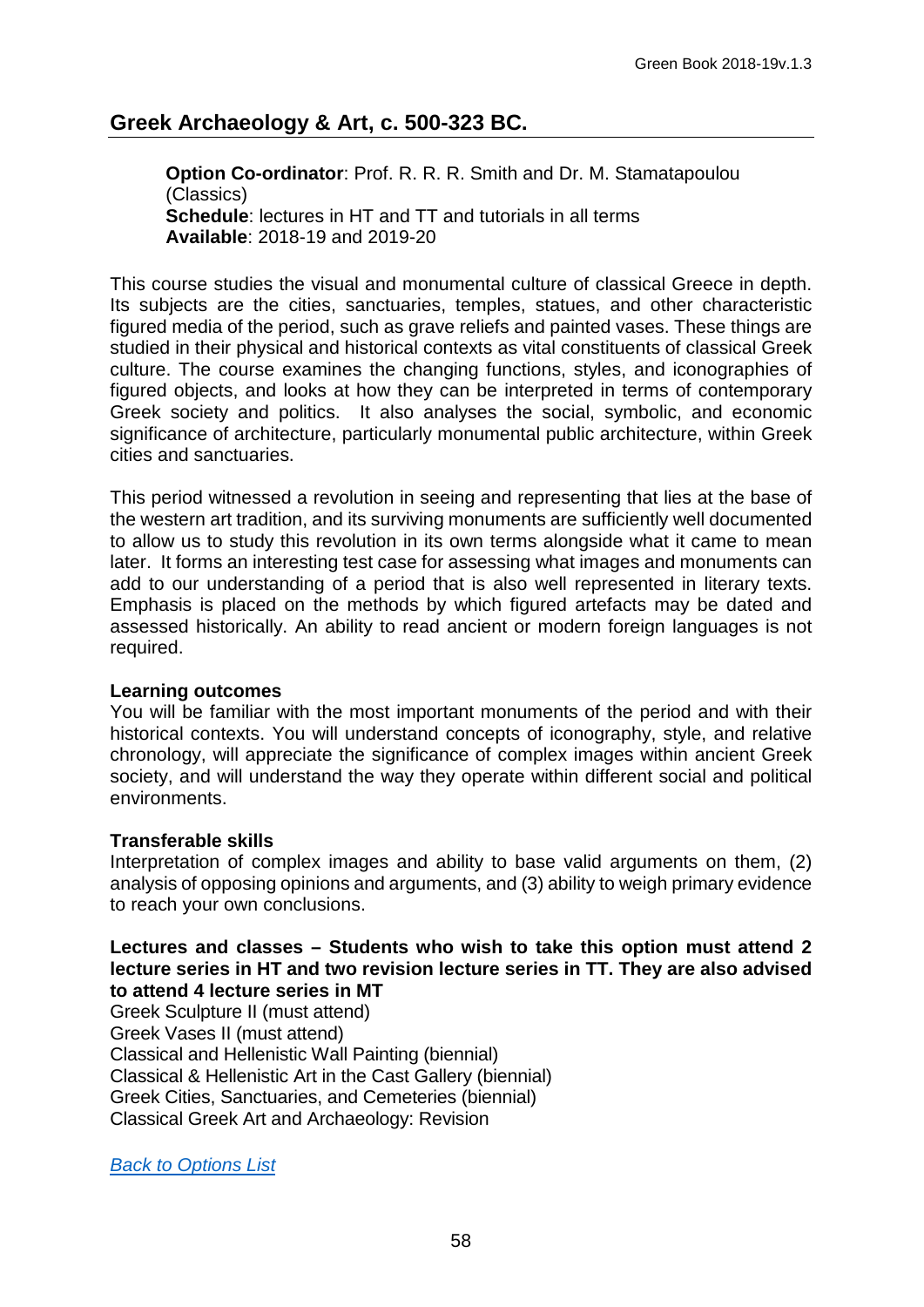# <span id="page-58-0"></span>**The Greeks & the Mediterranean World, c. 950-500 BC**

**Option Co-ordinator**: Prof. I. Lemos (Classics) **Schedule**: lectures in MT and HT and tutorials arranged as necessary **Available**: 2018-19 (MT only) and 2019-20 (HT only)

This course has two main broad aims: First the study of a period during which Greek society expanded its horizons both geographically and in terms of the complexity of its organization. Second the in-depth study of culture contact between Greece and the different parts of the Mediterranean world (the Eastern, Central and Western Mediterranean).

In the period under study Greek communities turned themselves into prosperous selfgoverning city-states exercising power that was felt over a wide area. This is also the period when contacts with the non-Greek world played a vital role: trading posts were established in the Levant and later in Egypt, settlements were established abroad in Italy, Sicily, the north Aegean, the Black Sea, and North Africa, and Greeks in Asia Minor came increasingly under pressure from powers further east. Moreover as literary evidence comes to be available, there is a challenge to integrate the diverse literary evidence with the rich material record.

Those taking this paper are expected to become familiar with the material evidence and the most important sites (Lefkandi, Zagora, Athens, Al Mina, Naucratis, Cyrene, Syracuse, Pithekoussai, Motya, Carthage, Huelva). Emphasis is placed on the problems of interpreting the detailed evidence in order to construct a broader picture. Ability to read ancient or modern foreign languages is not required.

## **Learning outcomes**

By the end of the course you should be familiar with the most important Greek artefact types and the main cultures of the areas around the Mediterranean. More generally you should be able to understand basic processes of cultural contact and interaction, and the ways of investigating social development based on the archaeological record.

## **Transferable skills**

The analysis of visual and material evidence, and the ability to use them alone or in combination with written evidence to create valid arguments and reconstructions.

## **On-line resources**

Visit Weblearn for list of lectures, bibliography, and Power Points: [https://weblearn.](https://weblearn/)ox.ac.uk/access/content/group/classics/undergraduate/paper descriptions \_ resources/Classical Archaeology Papers/The Greeks and the MediterraneanWorld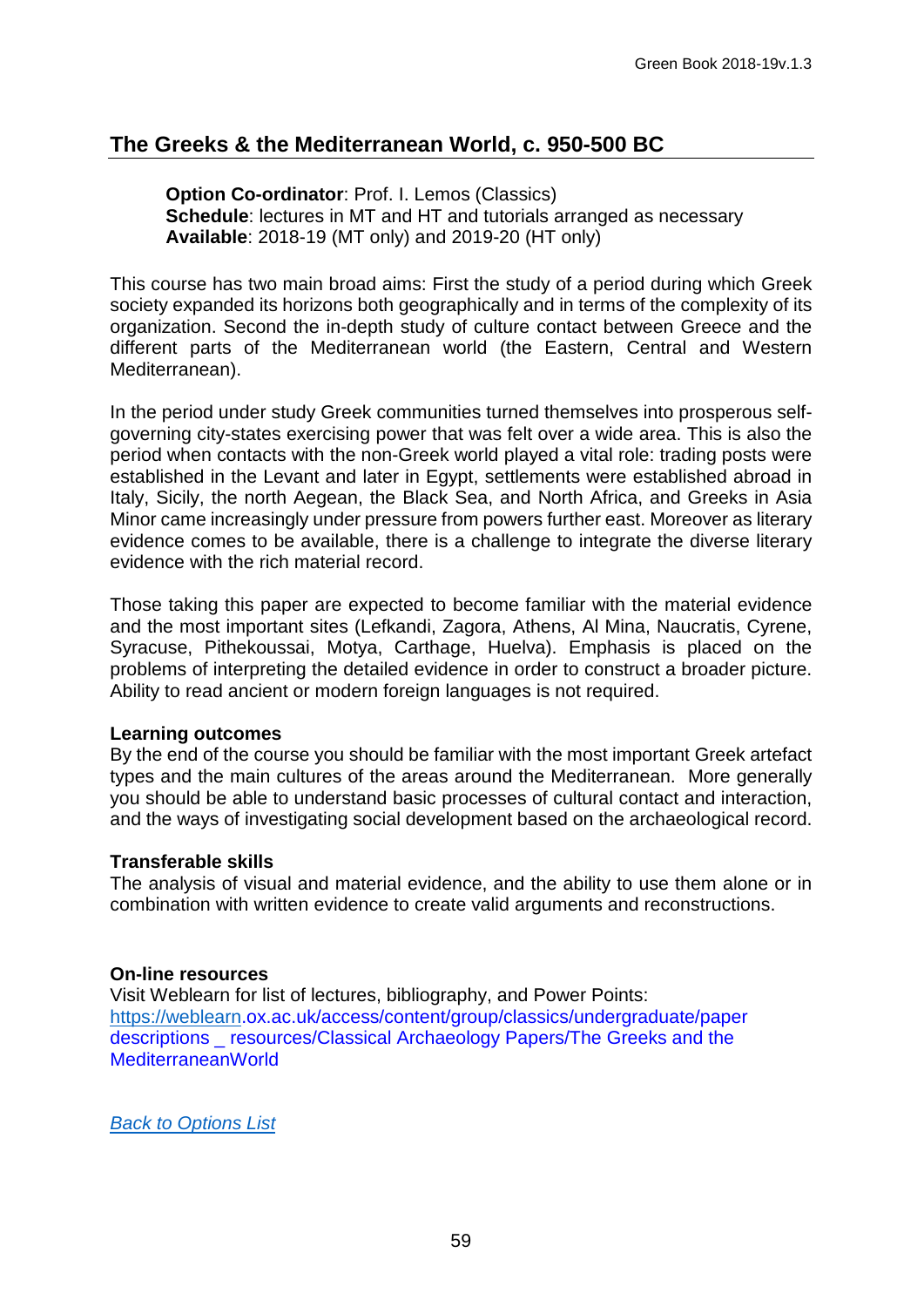# <span id="page-59-0"></span>**Hellenistic Art & Archaeology, 330-30 BC**

#### **Option Co-ordinator: Prof. R. R. R. Smith (Classics) Schedule**: lectures in MT and HT and tutorials in all terms **Available**: 2018-19 and 2019-20

The Macedonian conquest of Asia brought a forced expansion of the Greek imagination and environment that has left an abundant and varied trace in the visual and material culture of the period. The course studies major themes, contexts, and media of Hellenistic art, set against the dense archaeology of the best-preserved cities and sites of the period – from Macedonia to Bactria, from the Aegean to central Italy. The material includes distinctive categories of object, such as bronzeware, clay seals, gems, glassware, grave stelai, jewellery, mosaics, silverware, statues in bronze, statues in marble, terracottas, and wall-paintings. Major subjects include: (1) the art and cities of the kings at the height of their power in the late fourth and third centuries BC, (2) the visual remains of Greek-local interaction in Egypt and Iran, (3) the monuments of the old city-states that flourished within and between the Macedonian kingdoms, and (4) the complex process of acculturation by which the apparatus and technology of Hellenistic art and material culture were adopted in Italy.

NOTE: There are (1) sixteen lectures on Hellenistic Art and Archaeology given in two independent series in Hilary Term on an alternating two-year cycle, (2) six lectures of 1.5 hrs each on Hellenistic Art in the Cast Gallery, and (3) six lectures on Hellenistic sanctuaries – both (2) and (3) are given every second year, in Michaelmas and Hilary Terms (next in MT 2017 and HT 2018).

Please note also: The syllabus stays the same in each and every year; the two-year cycle refers to the lectures. Students are advised to go to the main Hilary Term lectures in both years of their FHS -- the two lecture series (eight each) are by different lecturers and overlap only partly between the two years. Tutorials are given through the year, and there are two university revision classes in Trinity Term.

#### **Transferable skills**

Interpretation of complex images and ability to base valid arguments on them, (2) analysis of opposing opinions and arguments, and (3) ability to weigh primary evidence to reach your own conclusions.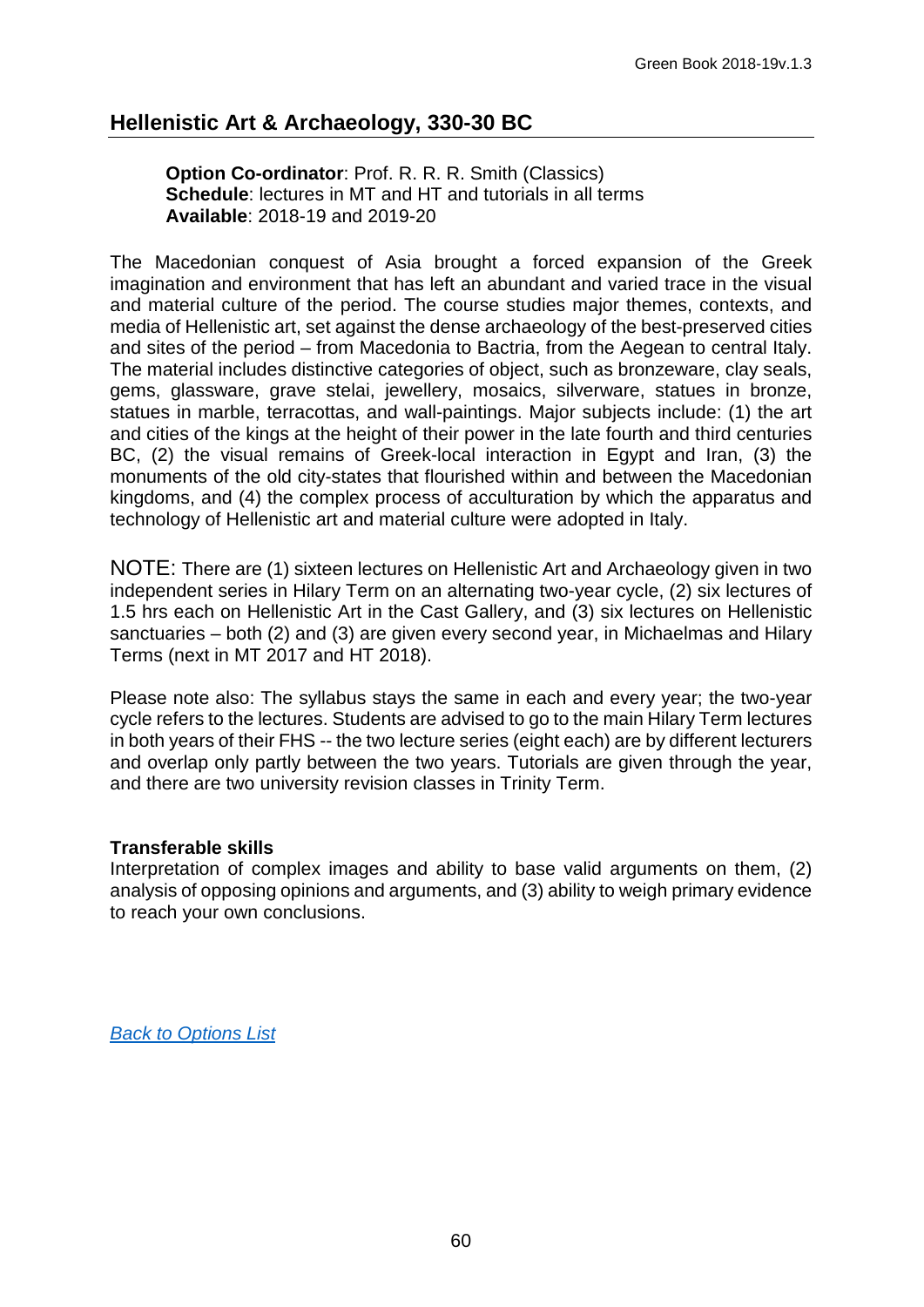# <span id="page-60-0"></span>**Japanese Society**

**Option Co-ordinator**: Prof. R. Goodman (SAME) **Schedule**: lectures in HT and tutorials in HT and TT **Available**: 2018-19 and 2019-20 **Restriction**: Available to Third Years only and cap on class number

This course has two main aims; (a) to provide an introduction to Japanese society from an anthropological perspective and (b) to show how the study of Japan can contribute to mainstream anthropological theory. Major themes which will be covered include notions of personhood, rituals and symbols, time and space, structure and agency, continuity and change, and the construction of ethnic identity. It will be possible to study a number of contemporary social institutions in depth, including the Japanese education system, medical system, household and kinship systems, legal and economic systems, new religions, and the worlds of traditional arts and popular culture. At the micro level, the details of these operations and the ideologies which support them will be examined, while at the macro level the course will explore their relation to other social institutions and the wider political and economic arena both inside and outside Japan.

In Hilary Term, there will be a series of 8 lectures which will introduce students to the anthropological literature on Japan (details below). There will also be a weekly class. Students will be able to choose from a list of around 20 topics for the class which they would like to pursue. Each topic is headed by a key anthropological reading which all those who attend the class must read (copies will be available in the library) and the purpose of the class is to relate the specific readings on Japan (not all of which will be anthropological) to the themes covered in this anthropological text. Each week, four or five students will be assigned to present position papers to the class; two others will act as discussants. In Trinity Term, there will be a combination of new topics and revision classes.

All students will be required to undertake a piece of assessed work by the end of week 4 of the term in which the classes are taught. Details will be given during the first class of the term

## **Learning outcomes**

- To see how an advanced, industrial urban society like Japan can be studied using mainstream anthropological methods;
- The implications of studying a society like Japan for anthropological theory.

## **Lectures (8 lectures)**

*Please note that the lectures are a central part of the course and all students are very strongly recommended to attend.*

## **The Construction of Japanese Ethnicity: An Anthropological Introduction**

1. Issues in the study of Japan: Said and Orientalism

## **The Functionalist/Essentialist Dominant Paradigm of Japanese Ethnicity**

- 2. Technology and the changing demography
- 3. Homogeneity, minority groups and migrant workers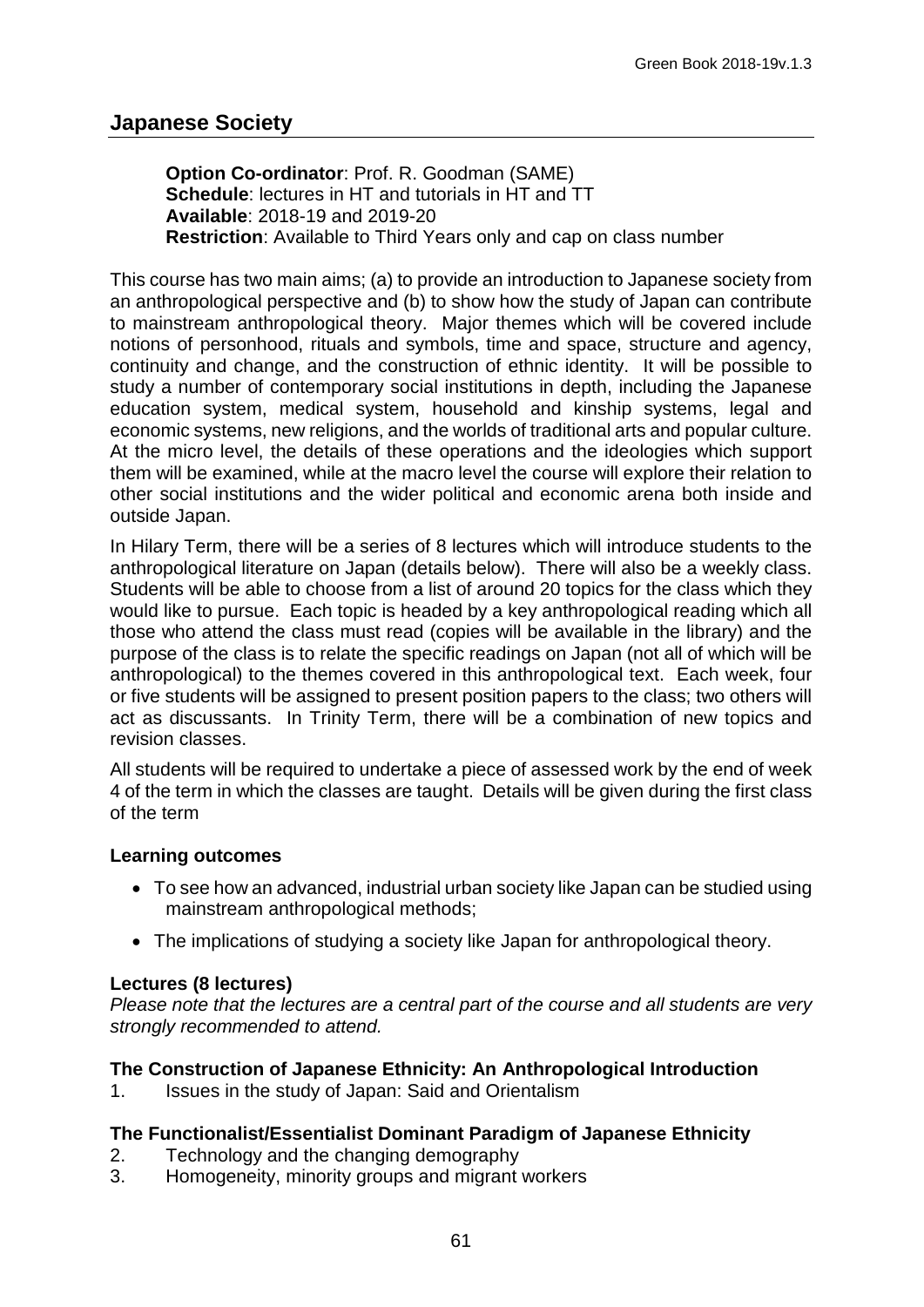- 4. The concept of the person<br>5. Groupism and hierarchy
- 5. Groupism and hierarchy<br>6. Nakane. Doi and the 'kin
- Nakane, Doi and the 'kinship model' of Japanese society

- **Critique of the Model**<br>7. Inherent assump 7. Inherent assumptions and a critique of the 'kinship model'.<br>8. Case study of functionalist versus the conflict models of the.
- Case study of functionalist versus the conflict models of the Japanese company.

<span id="page-61-0"></span>There is a good collection of videos on Japanese society and Japanese films held at Nissan Institute (Bodleian) Library. These are well worth viewing as part of this course.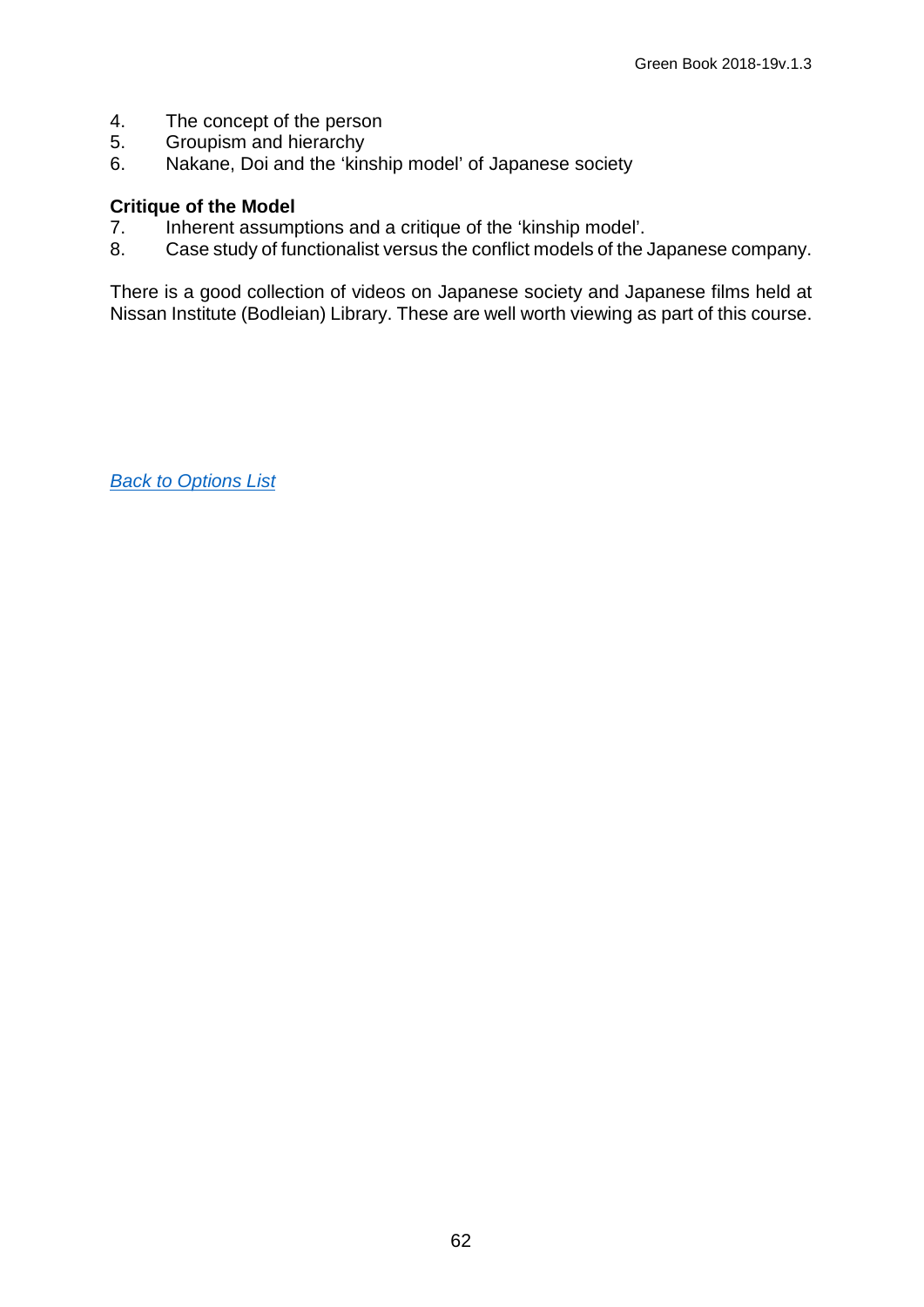# **Language and Anthropology**

**Option Co-Convenors: Prof E Hsu and Dr Z Olszewska (SAME) Schedule:** Lectures and tutorials in HT Not available: 2018-19 and TBC 2019-20 Restriction: 4 students cap

#### **Introduction**

Understanding and using languages as means of communication lies at the heart of ethnographic fieldwork, opening windows on new worlds and ways of thinking and being. But language is also key to understanding a whole range of other social and cultural issues and theories in social anthropology and its subfields. Language has been one of the core areas of classic anthropology since the days of Malinowski in the UK and Boas in the US. This course will enable students to appreciate the importance of language not only as part of everyday life, self-expression and communication, but also its central role in numerous cultural domains including ritual and religion, political speech and rhetoric, and knowledge production and meaning-making, among others. It will also introduce students to key anthropologists who have studied language as a part of their research and how they theorised their findings.

The main aim of the course is to offer an overview of the most significant themes in the anthropological study of language, familiarising students with the main authors, modes of analysis and concepts, and drawing also on related disciplines, including sociolinguistics. The course covers a broad range of world regions and allows for comparative perspectives. Lectures, which are an essential part of the course, will be given by Elisabeth Hsu, Ramon Sarró, Zuzanna Olszewska and David Zeitlyn. Tutorials will be provided by Elisabeth Hsu and Zuzanna Olszewska.

## **Learning Outcomes**

- Learn key concepts and main theories and authors in the field of linguistic anthropology and related fields.
- Develop an acute awareness of language as a sociocultural practice that is implicated in sociocultural processes of religion, political power, bureaucracy, daily life, etc.
- Build up a conceptual and analytical toolkit enabling further reading, learning and research in the field, including how to focus on linguistic features in fieldwork.

## **Lectures (8)**

Week 1: Language, Culture, Thought: The Linguistic Relativity Debate (Elisabeth Hsu)

Week 2: Semantic Anthropology (Elisabeth Hsu)

Week 3: The Ethnography of Metaphor in Prophetic Speech (Ramon Sarró)

Week 4: The Ethnography of Prophetic Writing (Ramon Sarró)

Week 5: Purism or 'Polylanguaging'?: Language in a Diverse World (Zuzanna Olszewska)

Week 6: Anthropology of/and Literature (Zuzanna Olszewska)

Week 7: Cross-cultural Pragmatics & Conversation/Discourse Analysis (David Zeitlyn)

<span id="page-62-0"></span>Week 8: Politeness and Formality: Beyond Tu-ing and Vous-ing (David Zeitlyn)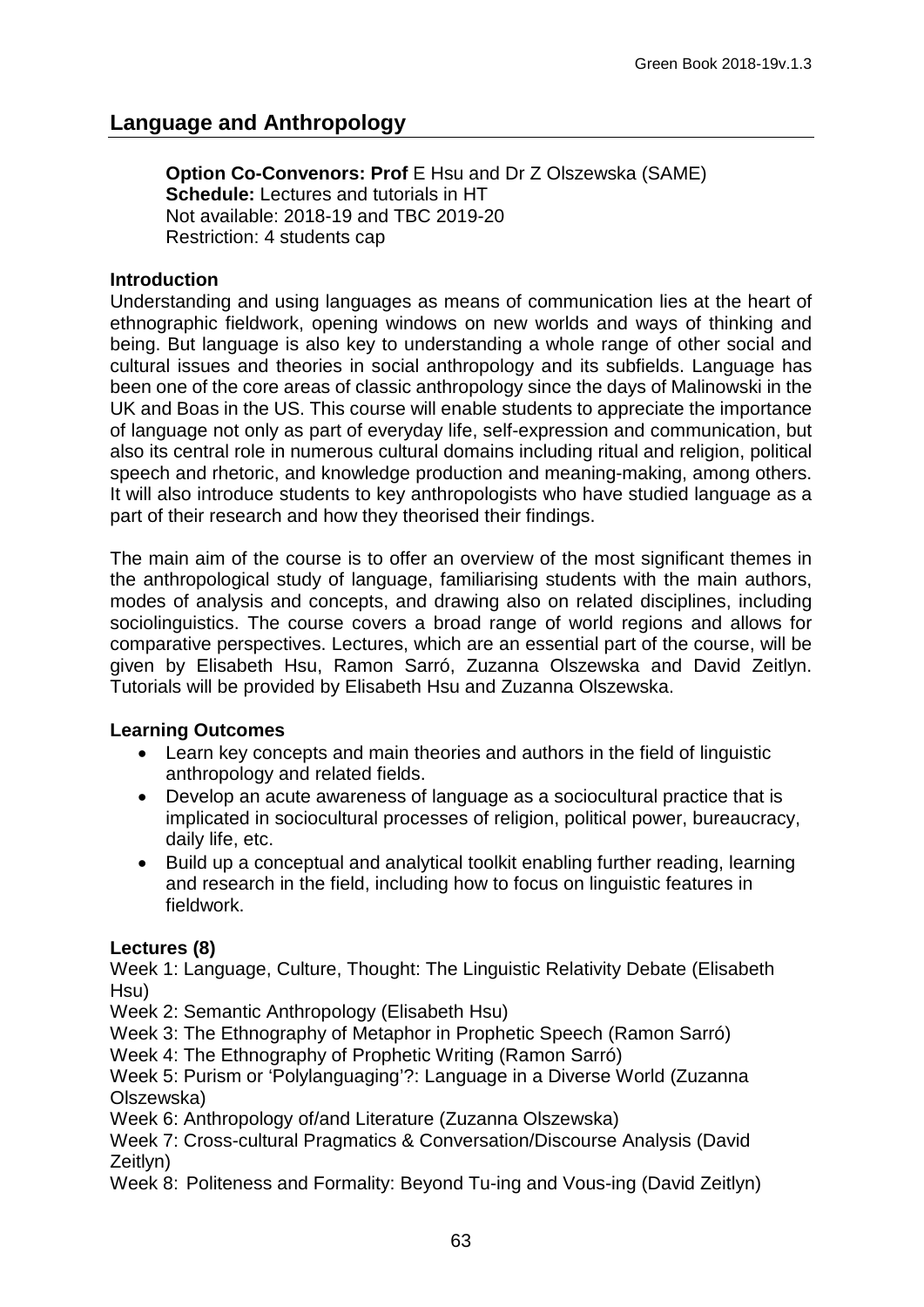# **The Late Bronze Age & Early Iron Age Aegean**

**Option Co-ordinator:** Dr Lisa Bendall (School of Archaeology) **Schedule**: lectures in MT and tutorials are term flexible **Available**: 2018-19 and 2019-20 **Note:** students should also attend lectures on Aegean Bronze Age Scripts in HT

This course of lectures serves as an introduction to the major sites of the Aegean and their material culture from c. 1700 to 700 B.C. (the Late Bronze Age and Early Iron Age), with a focus on ways in which archaeological and textual data (chiefly Linear B, Hittite documents and Homeric epic) can be integrated in reconstructing the past. After an introduction that briefly outlines the development of scholarship in Aegean prehistory and sets the physical scene, the lectures present an overview of the major themes in the material record: the emergence, operation and collapse of complex socio-economic organizations ('palaces'); the nature and role of representational art; funerary practices and their social significance; monumental architecture, fortifications, and other major engineering works; economic and cultural relationships with the eastern and western Mediterranean and temperate Europe; the transition from a Bronze to an Iron Age and its social and economic implications; the use of the past as reflected both in the material record and in Homeric epic. Knowledge of the Greek language is not required.

## **Learning outcomes**

- knowledge of the archaeology of the Aegean Bronze and Early Iron Ages
- understanding of how archaeological evidence is used to reconstruct ancient societies, particularly in combination with textual evidence
- appreciation of wider themes (e.g. state formation, iconography, religion) in a specific context
- appreciation of how the history of archaeological discovery influences modern interpretations of the past

## **Transferable skills**

Critical assessment and evaluation of the potential and limitations of both archaeological and other forms of evidence.

## **Lectures**

- 1. The discovery of the Aegean Bronze Age and the legacy of the Iron Age
- 2. Chronology, environment and the emergence of complex societies in the Aegean
- 3. The Minoan palaces
- 4. Neopalatial Crete: politics and religion
- 5. 'Minoanisation': art and iconography under the volcano
- 6. The early 'Mycenaean' mainland and the Shaft Graves
- 7. The Mycenaean palaces: iconography, politics and infrastructure
- 8. Aegean conundrums: the fall of Knossos and life in LM IIIA and B
- 9. Linear B and the Mycenaean economy
- 10.Mycenaean religion
- 11.Mycenaeans in Anatolia and the archaeology of Troy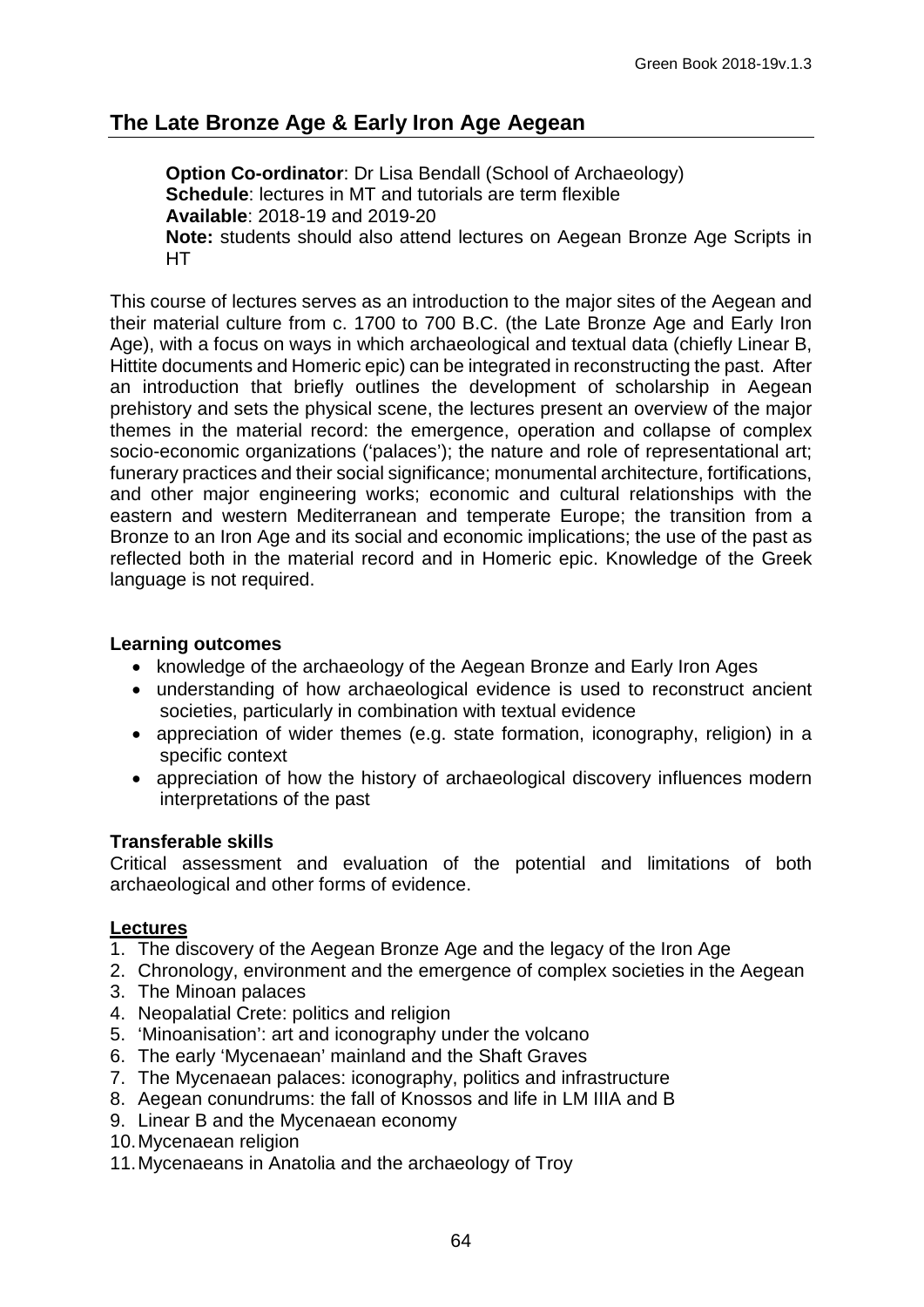- 12.The 'collapse' of Mycenaean palace society
- 13.Life and death in a not-so-Dark Age: Xeropolis and Lefkandi
- 14.Old tales and new beginnings: Greeks and Phoenicians abroad
- 15.'State' formation once again: moving towards the *polis*
- 16.Who owns the past? Heritage, archaeology, and Aegean Prehistory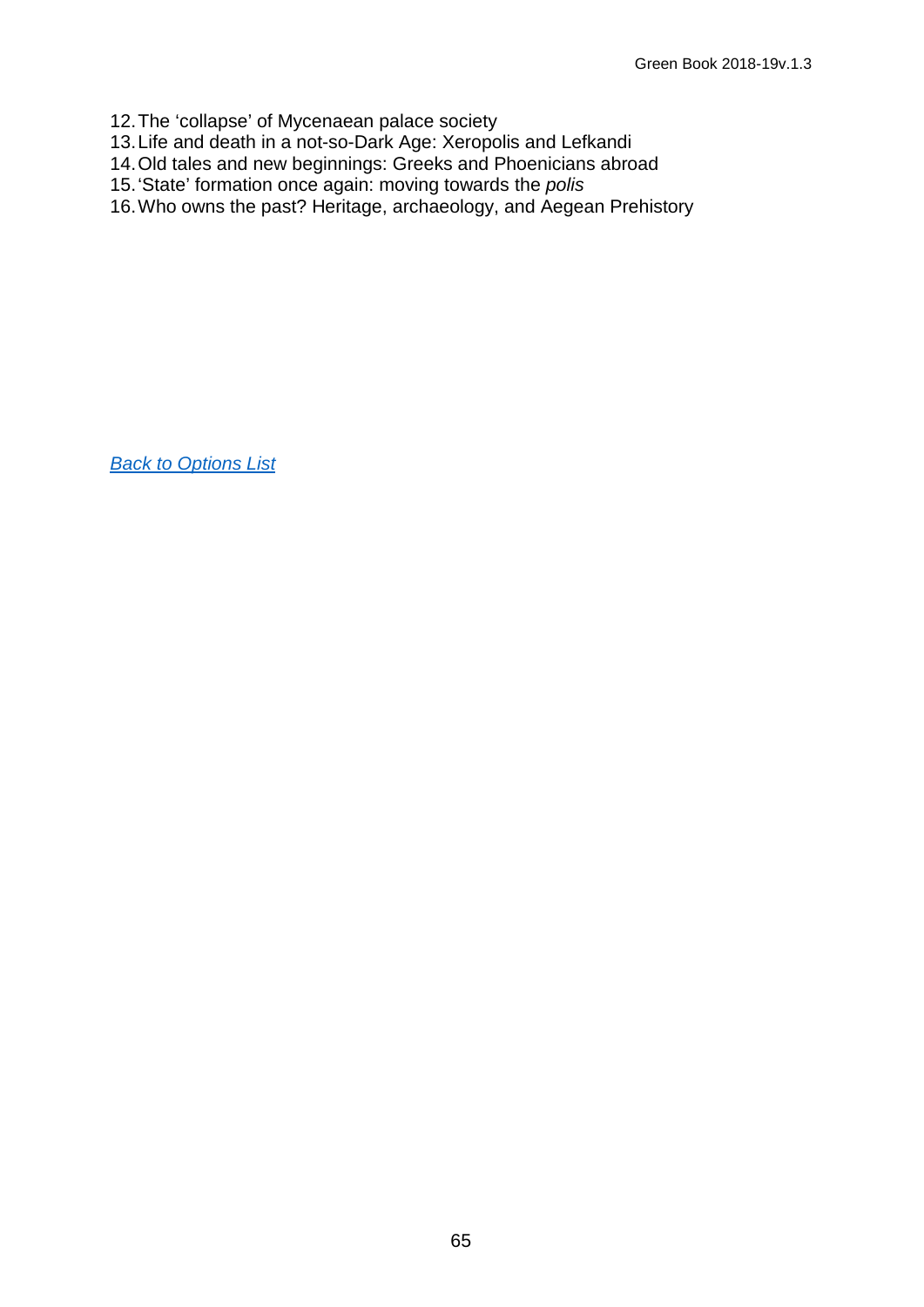# <span id="page-65-0"></span>**The Later Prehistory of Europe**

**Option Co-ordinator**: Prof. A. Bogaard, Prof. C. Gosden and Dr. R. Schulting (School of Archaeology) **Schedule**: lectures and tutorials in MT **Available**: 2018-19 and 2019-20

Later prehistoric Europe offers an unparalleled diversity and richness of material evidence for key transitions in human history, encompassing the shift from hunting and gathering to farming, the emergence of funerary monuments, spectacular early metalwork and the rise and fall of chiefly elites. Moreover, the history of thought surrounding this evidence charts fundamental developments in archaeological method and theory.

In this paper we survey the archaeology of later prehistoric Europe with reference to a series of themes, including:

- the development of hunter-gatherer societies after the Ice Age;
- the spread and nature of early farming and herding practices;
- the long-term social consequences of farming/herding;
- shifting materialities and identities.

Lectures provide an overview of the chronology and material evidence for the Mesolithic, Neolithic, Bronze and Iron Ages, while tutorials critically review past and present approaches to key transitions in different parts of Europe. Object-based classes in the Ashmolean Museum provide an opportunity to examine and discuss key forms of material culture.

## **Lecture list**

- 1. Mesolithic societies in Europe (RS)
- 2. Neolithic society in Europe 1: southern Europe (AB)
- 3. Neolithic society in Europe 2: central Europe (AB)
- 4. Neolithic society in Europe 3: northern Europe (RS)
- 5. Late Neolithic-Early Bronze Age society in Europe: continuity and change (AB)
- 6. Agricultural landscapes and death in the Middle and Later Bronze Age (CG)
- 7. Iron Age Europe state formation versus equality (CG)
- 8. The late Iron Age and the coming of Rome (CG)

## **Learning Outcomes**

You should gain a solid grasp of key shifts and themes in European prehistory and their role in the development of archaeological method and theory. You should also develop a good grounding in the chronology and culture-history of later prehistoric Europe.

#### **Transferable Skills**

- Critical assessment and evaluation of the potential and limitations of archaeological evidence, including ecofactual/bioarchaeological data
- An introduction to current theory concerning relations between people and the material world
- Critical assessment of competing theories and claims
- Generic skills in developing critical analytical skills in verbal and written form.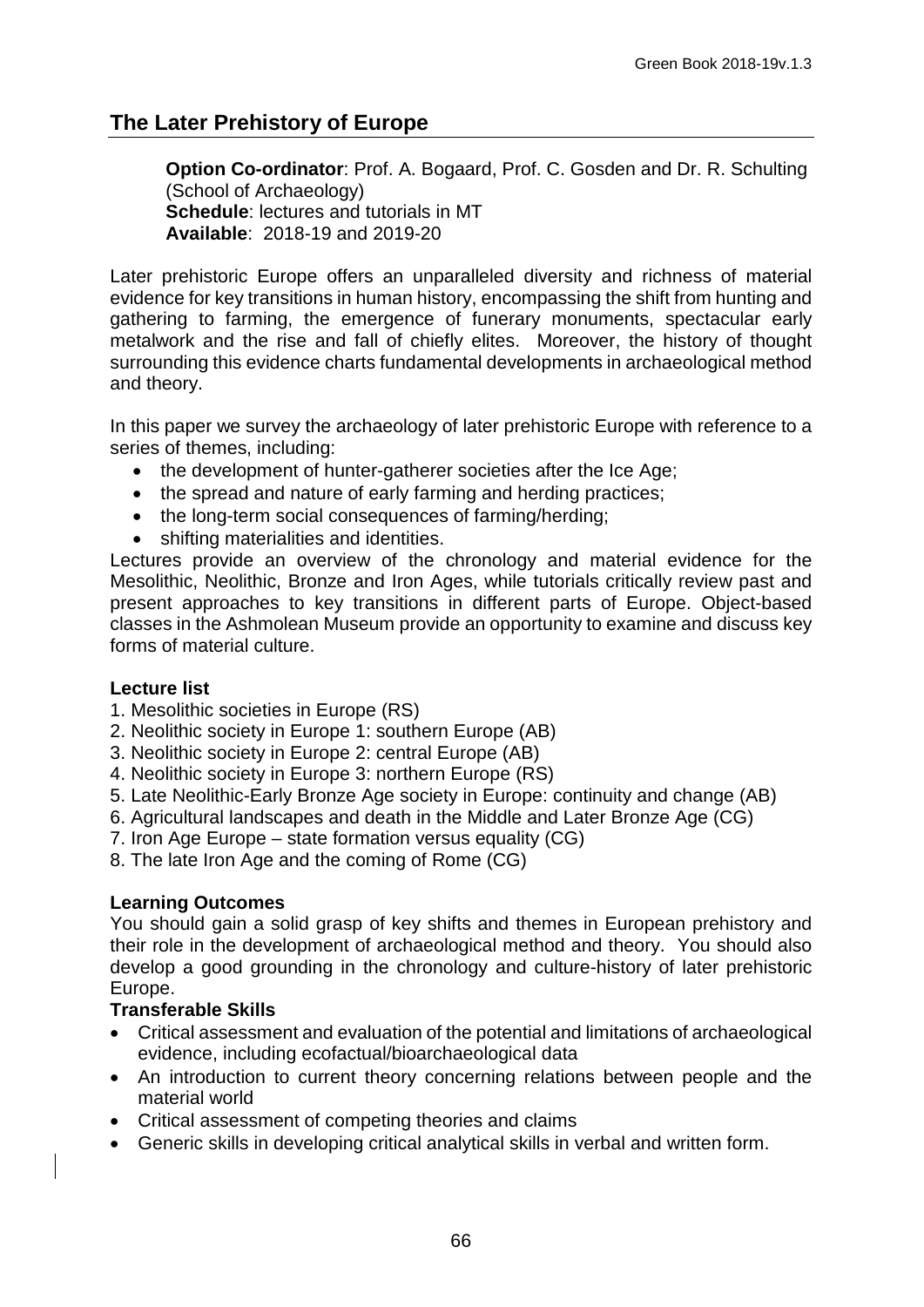# **Lowland South America**

**Option Co-ordinator**: Dr. E. Ewart (SAME) **Schedule**: lectures and tutorials in HT and TT **Available**: 2018-19 and 2019-20

The course introduces students to one of the most exciting and recently studied ethnographic regions of the world, lowland South America. Defined broadly, this cultural area comprises the lowland tropical and subtropical regions east of the Andes, the coastal and foothill regions on either side of the Andes, and other lowland geographic regions, including urban and peri-urban frontier regions.

#### **Learning Outcomes**

By the end of the course, students will have gained a general understanding of (1) Amerindian ways of life, and value and thought systems; (2) the ecological, historical and political conditions of contemporary Amazonian countries; and (3) the theoretical debates raised by ethnographic analysis. Primary aims of the course are to show students a) how the ethnology of lowland South America, through its diversity and debates, is renewing anthropological thinking on a number of key issues; b) ways of integrating data from archaeology, ethnography, linguistics and ethnobiology; and, c) research ethics and questions of representation. The course involves detailed reading and discussion of ethnographic texts as well as visual media.

#### **Transferable Skills**

In addition to learning how to identify and systematise bibliographical sources, read critically, develop oral and written skills, and evaluate alternative theoretical approaches to the analysis of society in a particular world, students will also gain an ability to appreciate and comprehend the diversity of thinking in and about the world. Finally, they will be encouraged to think about Amazonianist anthropology in relation to other cultural areas.

## **Lecture Topics:**

#### **Hilary Term**

#### **Introduction to the region:**

- 1. Introduction to the region and its peoples: Multiplicity, commonalities and transformations
- 2. Lowland South American societies through time: Views from archaeology, history and ethnography.
- 3. Histories of contact identities, state and indigeneity
- 4. Myths and histories
- 5. Economies of the rainforest
- 6. Nature and society debates in Amazonianist anthropology
- 7. Cosmology
- 8. Being and becoming human: Amazonian bodies and relatedness

## **Trinity Term**

- 1. Villages and houses: spatial organisations
- 2. Transformations: enemies and dead people
- 3. Shamanism /Warfare
- 4. Review and revision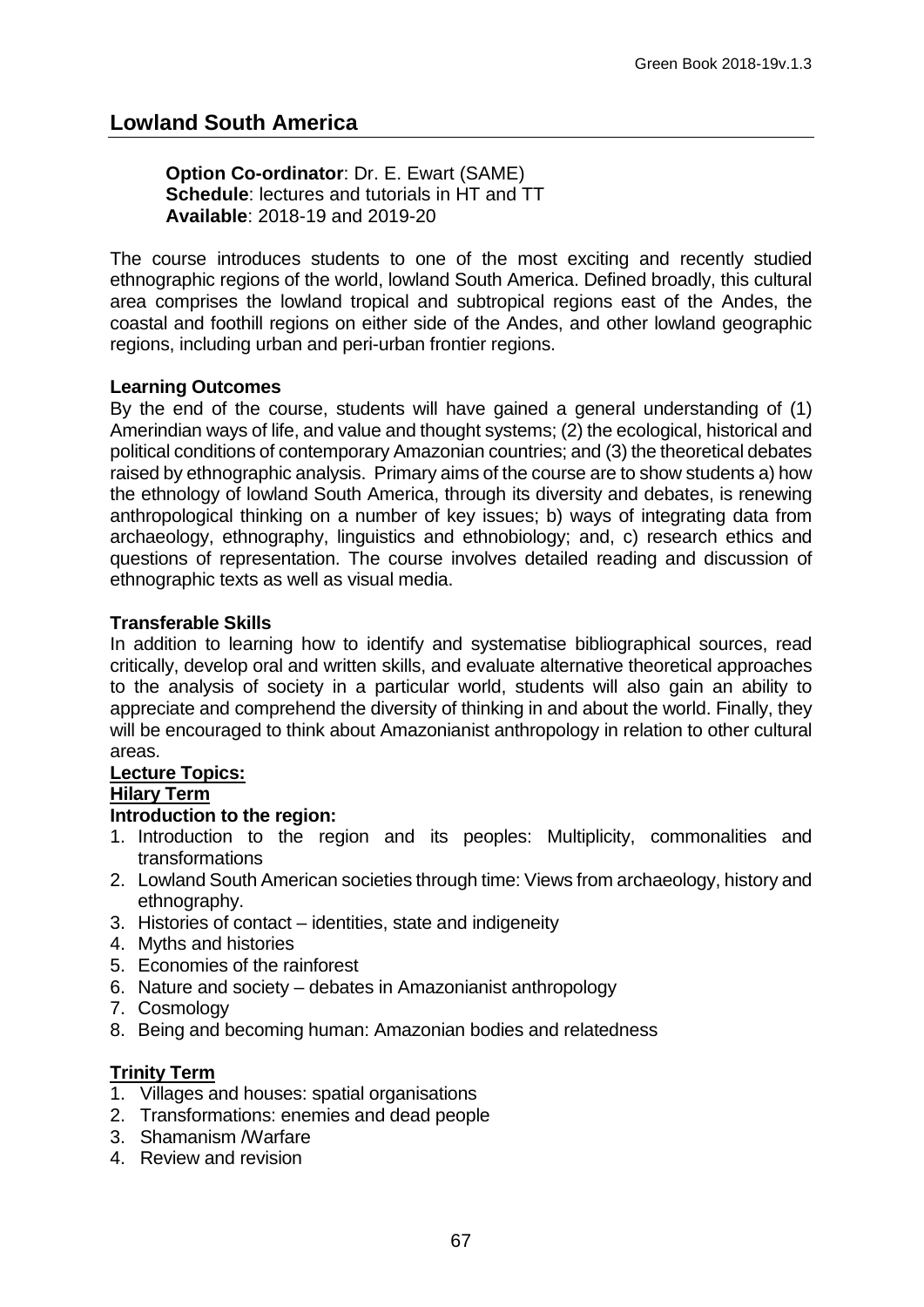# <span id="page-67-0"></span>**Medical Anthropology: Sensory Experience, the Sentient Body and Therapeutics**

**Option Co-ordinators**: Prof. E Hsu (SAME) **Schedule**: lectures, tutorials and ethnographic film viewings in HT **Available**: 2018-19 and 2019-20 **Restriction:** 3rd years only

In this course that straddles Social and Medical Anthropological theories and methods, we discuss ethnographies of 'ritual healing' with a focus on the sensory experiences that people develop during this process. Touch, taste, vision, hearing and smell are all examined, as well as the lesser known senses such as kinaesthesia and proprioception, and how they are collapsed during moments of synaesthesia and of all-encompassing acute pain. Our examples suggest that ritual is a process during which culturally-specific techniques are skilfully deployed to produce sensorial effects that affect patients and their carers in ways that enhance health and well-being. Students will draw on and develop their ideas about the anthropology of the body, embodiment and the habitus, and will become familiar with ethnographic topics as diverse as bloodletting and body painting, the body politic and the body ecologic, cannibalism and capoeira, obesity and olfaction, spirit possession and placebo, religion and ritual rhetoric.

Students will be encouraged to go beyond the analysis of healing rituals in terms of symbols, narrative and metaphor. Too often, ethnographers have glossed over the intimate details of rituals, creating a ritual 'black box' that neglects to explore which skills and techniques are learned to induce which effects experienced as healthful. By foregrounding sensory experience, we attend to sentient bodies that can be engaged in an 'education of attention, during the ritual and also in daily life.

## **Learning Outcomes**

- The sensory approach fundamentally redefines questions that are pursued separately in biological and social anthropology, in so far as it highlights the fluidity and interdependency of practice and perception
- Learning how to read ethnography and reframe the read within a different theoretical framework
- To familiarise oneself with medical anthropological analysis and thinking

## **Overlaps with other core courses**

- The discussion of the body and ritual, performance overlaps with Arch & Anth Paper 2: Cultural Representations, Beliefs and Practice and with Human Science Paper 5a: Anthropological Analysis and Interpretation.
- Debates surrounding the anthropology of food and phenomenology overlap with Paper 3: Landscape and the Environment for Arch & Anth students.

## **Transferable skills**

- Thinking through ethnographies
- Making connections between different fields of knowledge
- Learning to appreciate bodily intelligence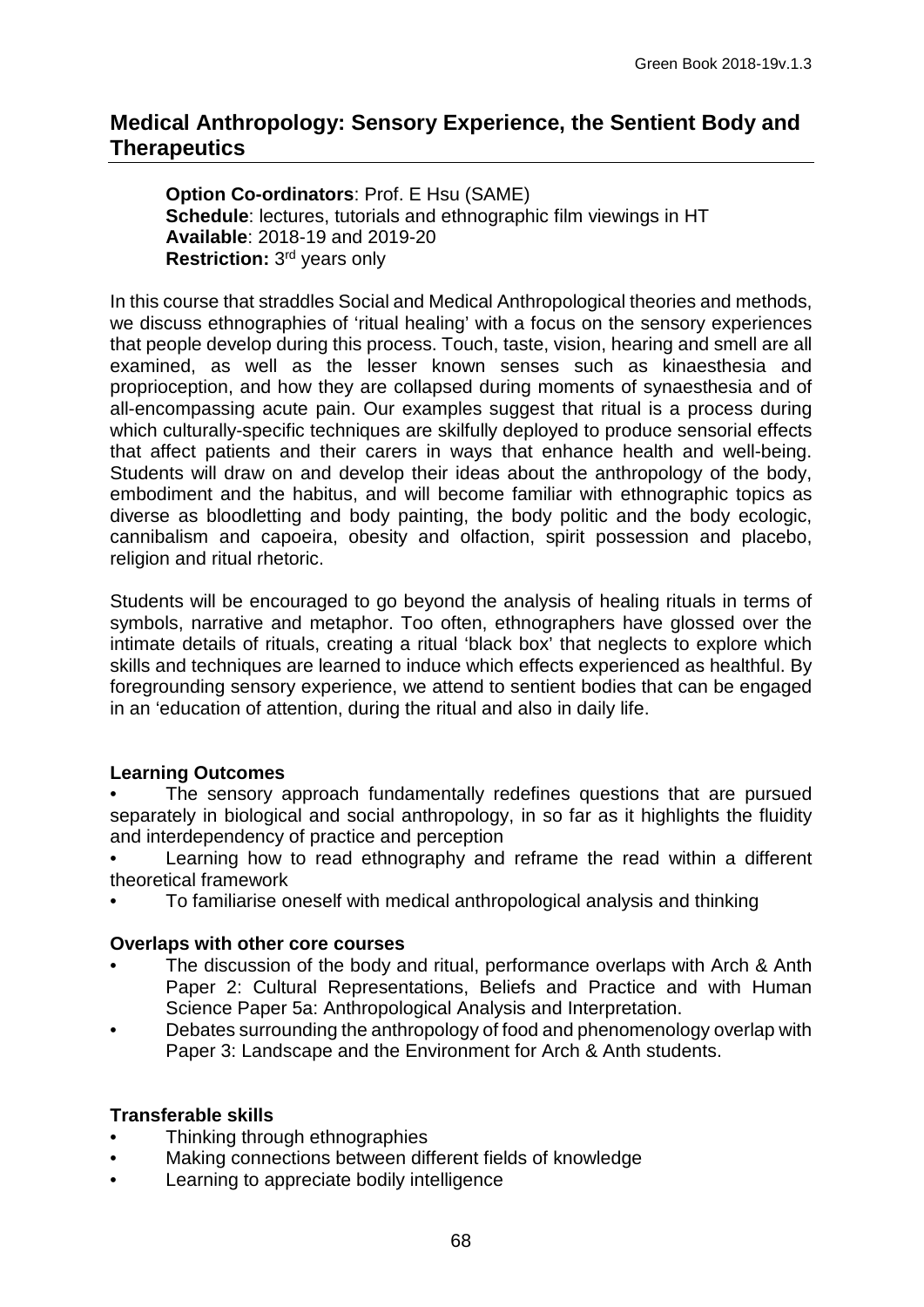## **Lectures** [Hilary Term 2018]

There will be eight lectures given by Prof Elisabeth Hsu, 4 tutorials, 4 student-led seminars, and 4 film viewings,

- 1. What is gained by a sensory approach to ritual?<br>2. Acute Pain Infliction as Therapy: causing 'preser
- Acute Pain Infliction as Therapy: causing 'presence'
- 3. Play, performance, dance and kinaesthesia<br>4. Sound. voice. word and rhythm
- 4. Sound, voice, word and rhythm<br>5. The discerning touch
- 5. The discerning touch<br>6. Vision in the clinic. in
- 6. Vision in the clinic, in meditation, & in other settings<br>7. Odour and Transition: fermentation and evocation
- 7. Odour and Transition: fermentation and evocation<br>8. Taste and Distinction: substance intake: a matter o

Taste and Distinction: substance intake: a matter of identity or dissolution into the environment?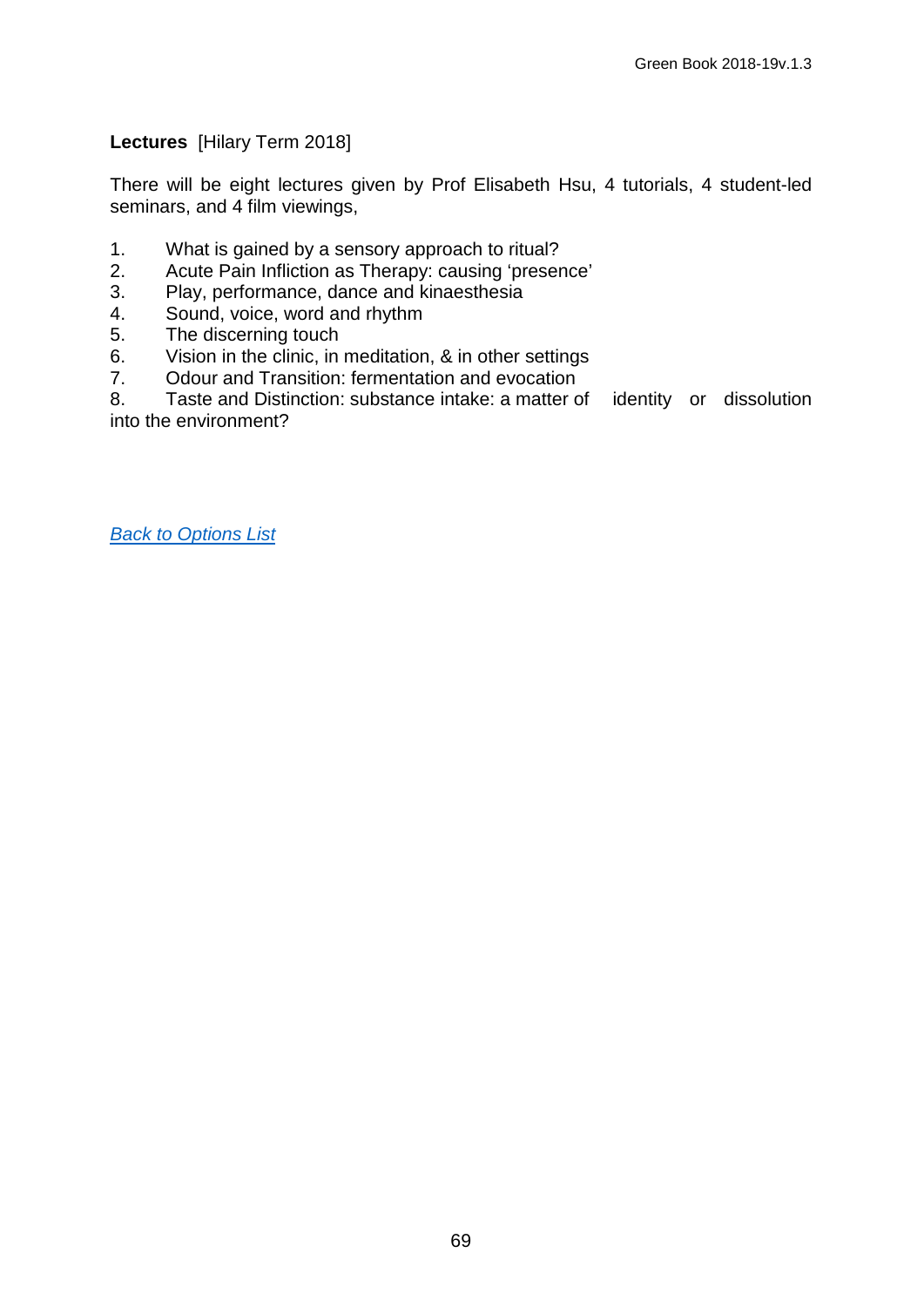# <span id="page-69-0"></span>**Mediterranean Maritime Archaeology**

**Option Co-ordinator: Dr. D. Robinson (School of Archaeology) Schedule**: lectures in HT and tutorials in MT and HT **Available**: 2018-19 and TBC 2019-20 runs biennially.

The lectures for the paper on Mediterranean Maritime Archaeology are designed to demonstrate the latest theoretical, methodological and technical developments in the field and also to provide an overview of the rich maritime heritage of the Mediterranean basin up to Late Antiquity. They are delivered biannually, with methods and theory lectures in 'odd' years – i.e. 2017 – and history in even years – i.e. 2018.

The purpose of the first set of lectures is to examine the historical development of seafaring within the communities of the Mediterranean basin and their near neighbours. The lectures identify the main trends in the technological development of both military and merchant naval architecture both at sea and on land. They also examine the changing attitudes of Mediterranean communities through the development of larger political units and increasing international trade and exchange. The nature of the archaeological, textual and iconographic evidence will be discussed in order to understand issues such as the lack of warships in the archaeological record and the apparent collapse of trade after the  $2<sup>nd</sup>$  century AD as seen by the evidence of wrecked merchant ships.

The second set of lectures provides an up-to-date overview of the current methods and theory in maritime archaeology and its allied sub-disciplines of maritime history and anthropology. It will also highlight the importance of contemporary issues in maritime archaeology such as the requirement for a robust legislative framework for the management and protection of submerged sites, the problems with treasure hunting and the necessity to document the fast disappearing traditional lifeways of maritime communities. These lectures will draw widely for its examples of best practise and consequently include case studies from the ancient world of the Mediterranean as well as the medieval and modern periods where appropriate.

## **Learning outcomes**

By the end of the course you will be familiar with the important developments in maritime technology, particularly in the Mediterranean, and their socio-economic and military contexts. You will be aware of excavation methodology and maritime archaeology relates to maritime history and anthropology.

## **Transferable skills**

The analysis and integration of complex data sets and the ability to base reasoned arguments on them.

## **Lectures**

HT odd years: *the historical development of seafaring*

- 1. Introduction to Maritime Archaeology
- 2. Egyptian
- 3. Homeric
- 4. Classical Greek
- 5. Hellenistic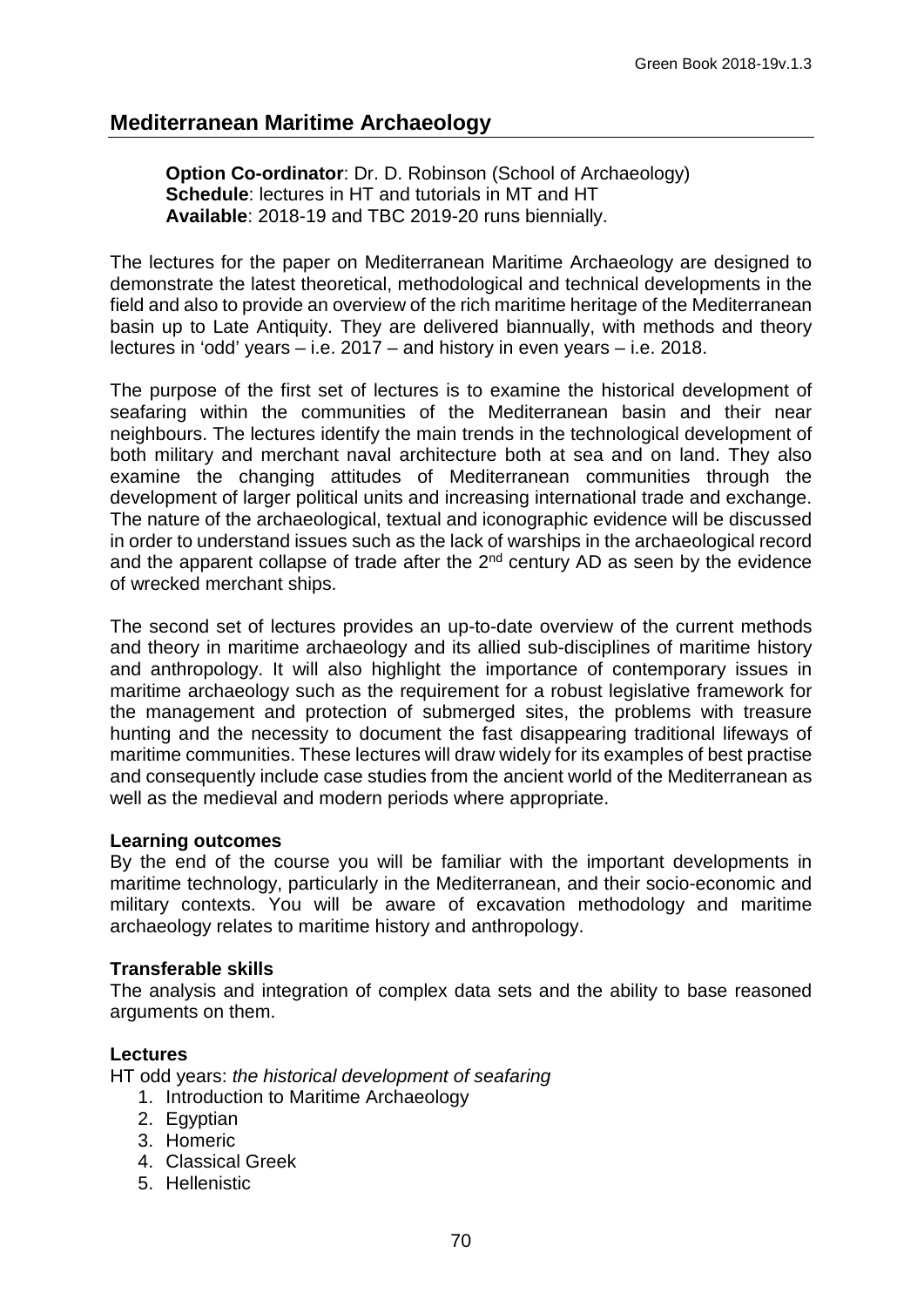- 6. Roman
- 7. Late Antiquity
- 8. Seafaring beyond the Mediterranean

HT even years: *techniques and trends in maritime archaeology*

- 1. Ethics and the law
- 2. Maritime ethnography and experimental
- 3. Underwater survey and submerged landscapes
- 4. Ship wrecks in shallow and deep water
- 5. Conservation and post-excavation
- 6. War at sea
- 7. The philosophy and development of wooden shipbuilding Ports, harbour infrastructure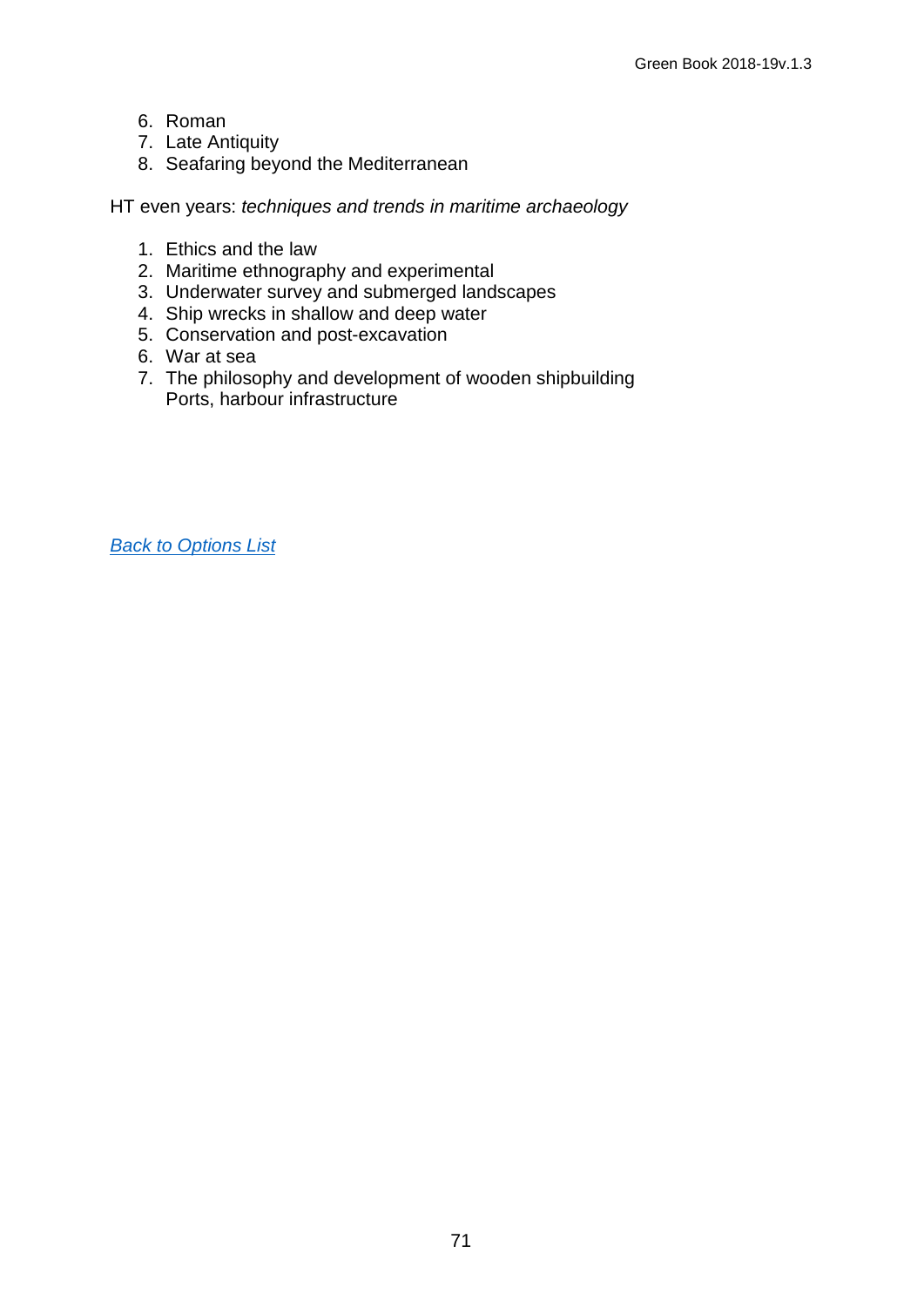## <span id="page-71-0"></span>**Mesopotamia & Egypt from the Emergence of Complex Society to c. 2000 BC**

**Option Co-ordinator**: Dr. P. Collins and Dr. L. McNamara (Egyptology and Ancient Near Eastern Studies) **Schedule**: lectures in MT and HT and tutorials in MT **Available**: 2018-19 and 2019-20 **Restriction**: 10 students per class only

The paper will contain questions on the period in both regions from the mid-fourth millennium to the end of the third millennium, which saw the emergence of the world's first city-state and territorial-state based civilizations, along with fundamental transformations in social organization. Characteristic manifestations of the civilizations include: development of social hierarchies; early and spectacular monumental architecture; large-scale irrigation; long-distance trade and exchange; warfare and fortification of cities; invention of writing and development of bureaucracy. Comparison and contrast of parallel phenomena in the two regions will be emphasized. The interpretation of archaeological evidence of large structures and of writing will be an object of special study, both for the phenomena in themselves and for how they may provide evidence for control of increasingly numerous and differentiated populations.

## **Learning outcomes**

- To gain a knowledge of the record from the formative period of ancient Near Eastern civilizations;
- to comprehend issues involved in studying the transition from prehistoric societies to early historic civilizations;
- to compare and integrate pictorial, written, artefactual, and site-based evidence from two strongly contrasting traditions.

## **Transferable skills**

- To evaluate theoretical and more narrowly evidence-based approaches to intellectual problems;
- to combine different types of evidence in building up coherent interpretations;
- to assess the value and limitations of various types of evidence.

## **Method of teaching**

Lectures on early Mesopotamia and Egypt are available as part of the core course on Civilizations of the Ancient Near East in the Faculty of Oriental Studies. The relevant parts of the course are in Michaelmas Term and are typically four mornings per week.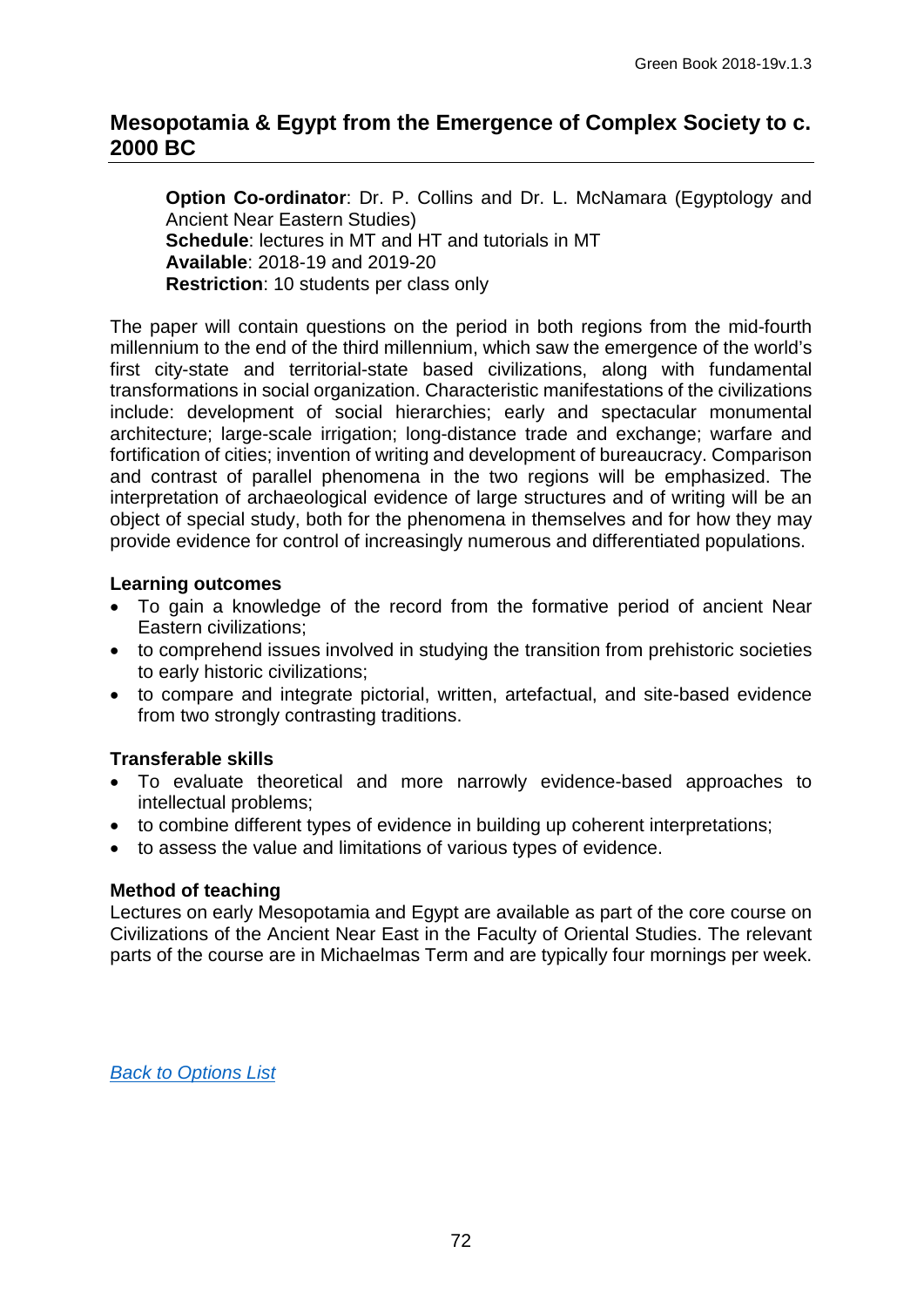# **Physical Anthropology & Human Osteoarchaeology**

**Option Co-ordinator**: Dr. N. Márquez-Grant (SAME) & Dr. R. Schulting (School of Archaeology) **Schedule**: lectures and tutorials in MT **Available**: 2018-19 and 2019-20 **Restriction**: Available to Third Years only and cap on size of 8 students

Human skeletal remains provide clues about the past to archaeologists, anthropologists and forensic scientists. They reflect the political, cultural, economic, social and ecological context of a particular period and its funerary practices. Many of the techniques employed and even the questions asked are relevant to all three disciplines, such as basic age-at-death and sex estimation, health status, and trauma. Forensic anthropology has the additional aspect of working within a forensic or medicolegal setting, wherein the anthropological analysis of human skeletal remains assists in the identification of the deceased as well as contributing to establishing the time since death and the events surrounding death.

The course provides an introduction to the study of human skeletal remains from archaeological and forensic contexts. The lectures and tutorial classes (practically based) will teach students human anatomy, estimation of age-at-death and sex of the skeleton. Consideration will be given to physical human variation (including cranial morphology, post-cranial anatomical variation and stature), oral pathology, dietary reconstruction and palaeopathology. Within palaeopathology students will learn about the evolution of particular diseases; how to assess the health status of past populations and to understand the biocultural approach to interpreting health and disease in order to enhance the understanding of past and present lives.

## *Primary* **learning outcomes**

- to gain knowledge of basic human skeletal anatomy and to develop skills in human bone identification;
- to demonstrate a basic knowledge of anthropological methods to estimate the minimum number of individuals, age-at-death, sex and stature;
- to gain knowledge of how human skeletal remains can help us understand past living conditions, lifestyles and funerary practices, for example through palaeodemography, palaeopathology and interpreting these date within a wider biocultural framework;
- to obtain an awareness of the work of a forensic anthropologist in contexts of individual police cases, human rights investigation and mass disasters

## **Tutorial essays:**

Unless otherwise note, to be submitted by email on Fridays before 4.30pm or a printed hardcopy in NMG's pigeonhole at Wolfson College (Linton Road) on Saturdays by 11.00am.

## **Tutorial essay titles:**

[essays to be c. 2500-3000 words except for that relating to Week 1]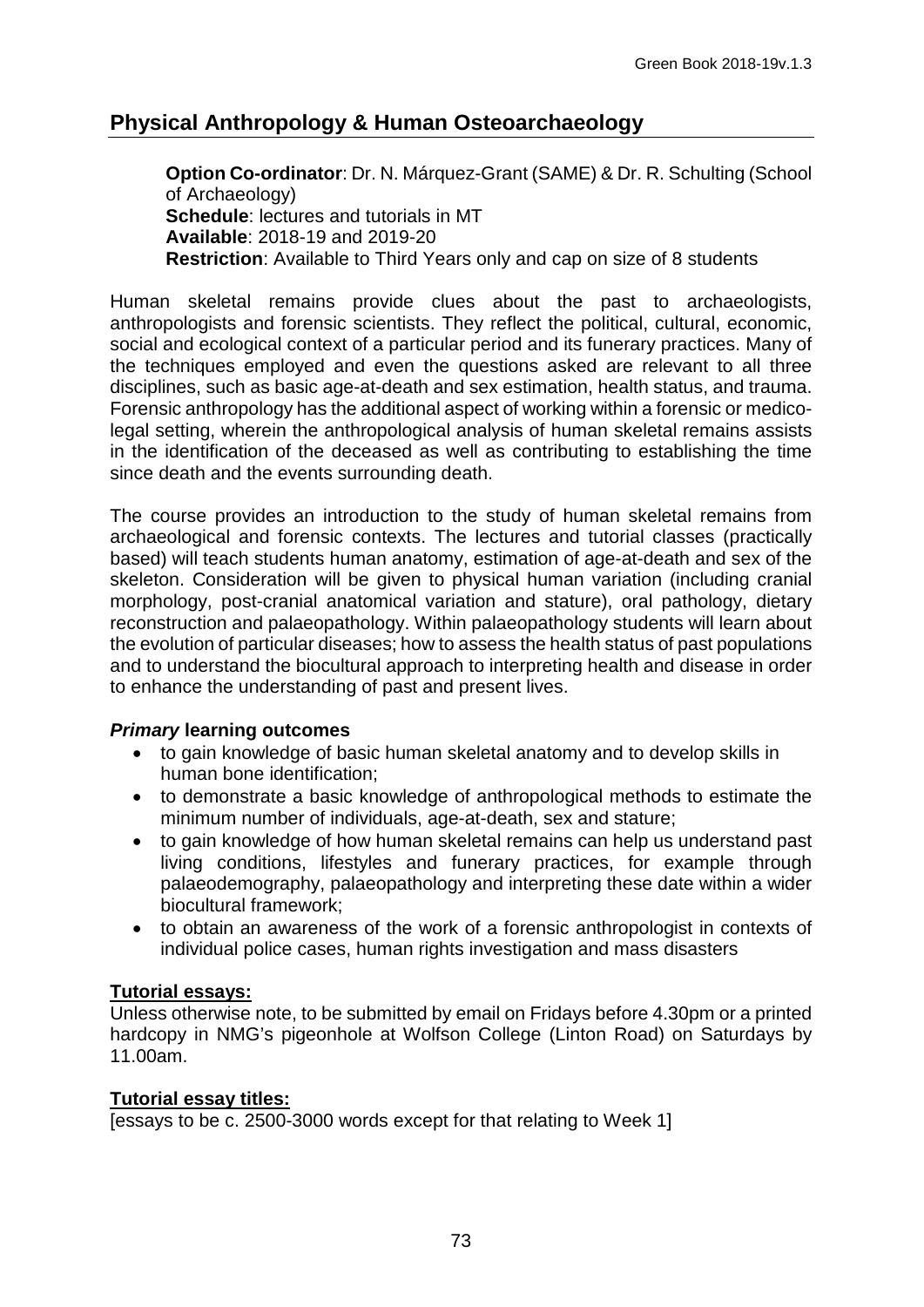#### **Essay 1 (to be submitted at the end of Week 1):**

What are some of the ethical issues regarding the excavation, analysis, retention and display of human remains?

#### **Essay 2 (to be submitted at the end of Week 2)**

What is palaeodemography and what are the problems? What methods exist for ageat-death and sex estimation? What are the limitations in age-at-death and sex estimation?

#### **Essay 3 (to be submitted at the end of Week 3)**

What is palaeopathology? What are its problems/limitations including the 'osteological paradox'? Provide examples of pathological conditions which can be found in archaeological human remains. How is health and disease influenced by other factors (e.g. climate, socio-economic status, population density) and what is meant by employing a 'biocultural approach' when interpreting or reconstruction health and disease from ancient populations?

#### **Essay 4 (to be submitted to Dr Rick Schulting at the end of Week 4)**

How secure can we be in our identification of cranial injuries as 'perimortem', and, even assuming this, can we then go on to identify them as the cause of death? There is a large literature on this topic, which you are encouraged to explore on your own. The papers below are intended to provide a starting point. Berryman and Haun 1996 is particularly useful (though one image of how cranial trauma 'works' is slightly confusing).

#### **Essay 5 (to be submitted at the end of Week 5)**

How can we reconstruct the diet and nutrition of ancient populations?

#### **Essay 6 (to be submitted at the end of Week 6)**

What is the role of the forensic anthropologist? With the upsurge for DNA for victim identification, is anthropology still relevant or necessary?

#### **Essay 7 (Essay 6 (to be submitted to Dr Rick Schulting at the end of Week 6)**

How can stable isotopes help identify a person's origins, and how well does this evidence stand up?

In **Week 8**, there will be an assessment of your recording of a skeleton you will have studied on Monday Week 8.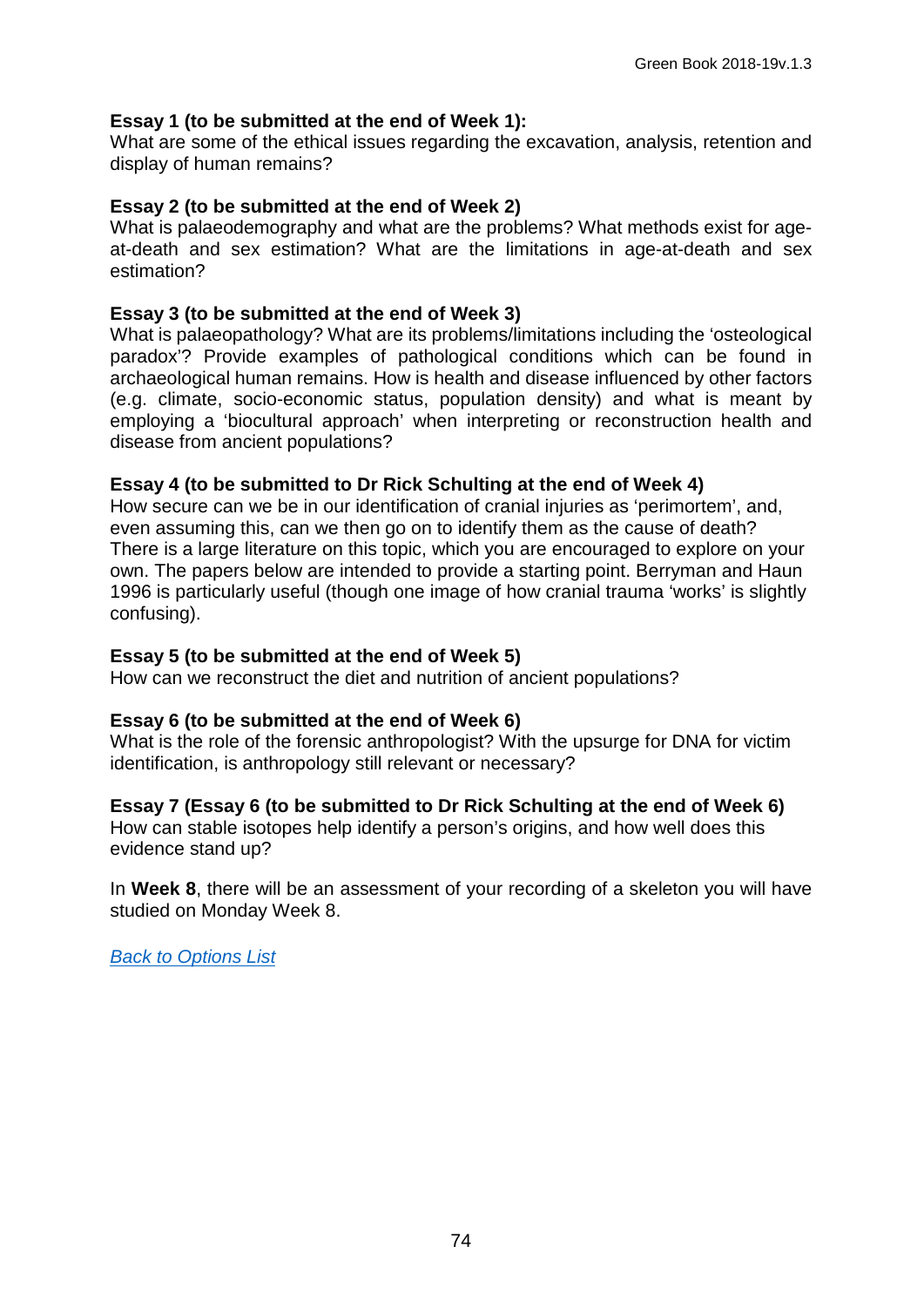# **Roman Archaeology: Cities & Settlements under the Empire**

**Option Co-ordinator**: Prof. A. Wilson (Faculty of Classics/School of Archaeology) **Schedule**: lectures in MT and HT, tutorials flexible. Revision classes in TT **Available**: 2018-19 and 2019-20

In exploring the development of towns and their related territories in the first three centuries AD, this course provides an introduction to Roman urbanism and the lively modern debate over how it worked and whom it served. The study of the physical design of the city, its public and private buildings, and its infrastructure, along with the objects of trade and manufacture, is placed in the broader context of the types and patterns of rural settlement, agricultural production, transport and communications. This allows various themes to be investigated, including what it meant to live in a Roman town, and in its countryside, and the role of cities in the Roman economy.

Those taking the course will become familiar with the physical character of Roman cities based on selected representative sites (primarily Corinth, Carthage, Caesarea Maritima, Palmyra, Lepcis Magna, Verulamium [St Albans] and Silchester) and with major landscape studies in Italy, Greece and North Africa. Particular attention is paid to problems and biases in assessing the character of the physical evidence; and in testing theoretical models against hard data. Evidence from written sources will be incorporated where appropriate, but an ability to read ancient languages is not required.

#### **Learning outcomes**

- to understand the nature and development of Roman urbanism through the material remains;
- to understand the methods and techniques used to investigate Roman landscapes and human settlement within them;
- to be able to assess critically the contribution that archaeology is able to make to the debate over the nature and economic role of Roman cities.

## **Transferable skills**

The transferable skills taught by the course include the critical distillation of reasoned and well presented arguments from a large body of disparate evidence.

## **LECTURES** – **16 in Michaelmas Term, 8 in Hilary Term**

**Roman Archaeology: Cities and Settlements under the Empire. I. Settlement themes** (Michaelmas Term, Mondays)

Prof. Andrew Wilson

This lecture course is one of two series running in parallel in Michaelmas Term (the other is Roman Archaeology: Cities and Settlements under the Empire. II: Urban Case Studies). The course covers questions and themes on rural settlement, trade and economy, and city-countryside relations.

- **1.** Wk 1: Roman urbanism themes and questions
- **2.** Wk 2: Euergetism and urban development<br>**3.** Wk 3: Hydraulic engineering and water sur
- **3.** Wk 3: Hydraulic engineering and water supply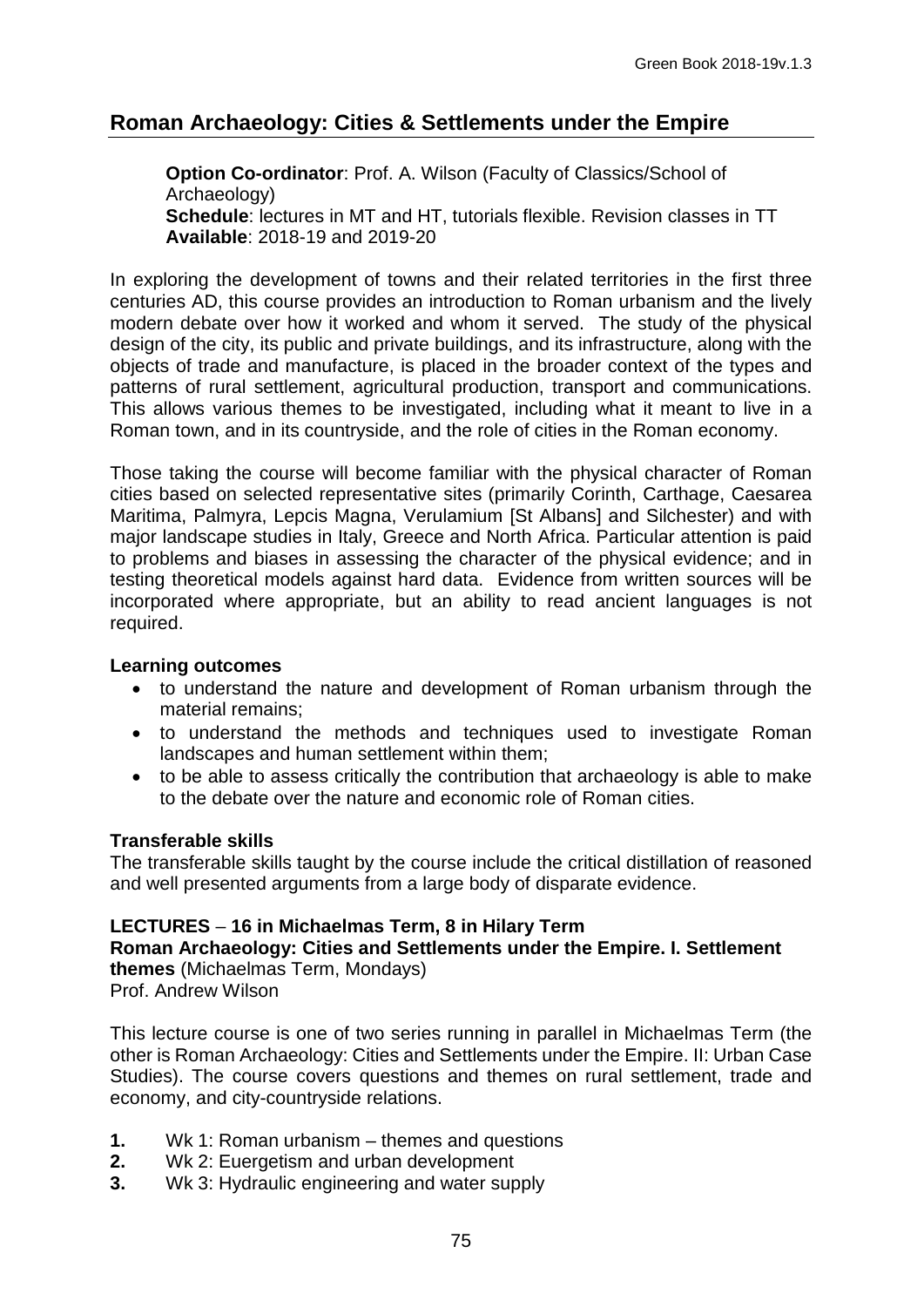- **4.** Wk 4: Cities of the dead
- **5.** Wk 5: Field survey
- **6.** Wk 6: The villa and agricultural production
- **7.** Wk 7: Villages, small towns and the rural settlement hierarchy
- **8.** Wk 8: The army and the frontiers

#### **Roman Archaeology: Cities and Settlements under the Empire. II. Urban case**

**studies** (Michaelmas Term, Mondays) Prof. A. Wilson

This is the second of two series running in parallel in Michaelmas Term (the other is Roman Archaeology: Cities and Settlements under the Empire I: Settlement themes). This course provides an introduction to Roman cities, how they were laid out, what they looked like, how they functioned and what it was like to live in them. A general introduction on town planning is followed by case studies of different cities from across the whole of the Roman Empire, and a final lecture on the economic role of Roman cities.

- **9.** Wk 1: Roman urbanism town planning<br>**10.** Wk 2: Lepcis Magna
- **10.** Wk 2: Lepcis Magna
- **11.** Wk 3: Carthage
- **12.** Wk 4: Corinth
- **13.** Wk 5: Caesarea Maritima
- **14.** Wk 6: Palmyra
- **15.** Wk 7: Silchester and Verulamium<br>**16.** Wk 8: Cities and the Roman econe
- **16.** Wk 8: Cities and the Roman economy

Two further courses are offered in alternate years:

#### **The Archaeology of the Roman Economy** (Hilary Term 2018, Mondays) Prof. A. Wilson

- 17. Wk 1: Approaches to the Roman Economy<br>**18.** Wk 2: Climate, Environment, and Disease
- **18.** Wk 2: Climate, Environment, and Disease
- **19.** Wk 3: The Archaeology of Economic Institutions
- 
- **20.** Wk 4: Developments in maritime trade **21.** Wk 5: Indo-Roman trade and the state
- **22.** Wk 6: Roman technology: the possibilities and limits for preindustrial growth
- **23.** Wk 7: Before the pin factory: Division of labour and mass production **24.** Wk 8: Mining, metal supply, and the supply of money
- **24.** Wk 8: Mining, metal supply, and the supply of money

#### **Roman Urban Living (object-based class in the Ashmolean** (Hilary Term 2019, Mondays)

Prof. A. Wilson

- **17.** Wk 1: The urban fabric<br>**18.** Wk 2: Domestic life
- **18.** Wk 2: Domestic life
- **19.** Wk 3: Food and diet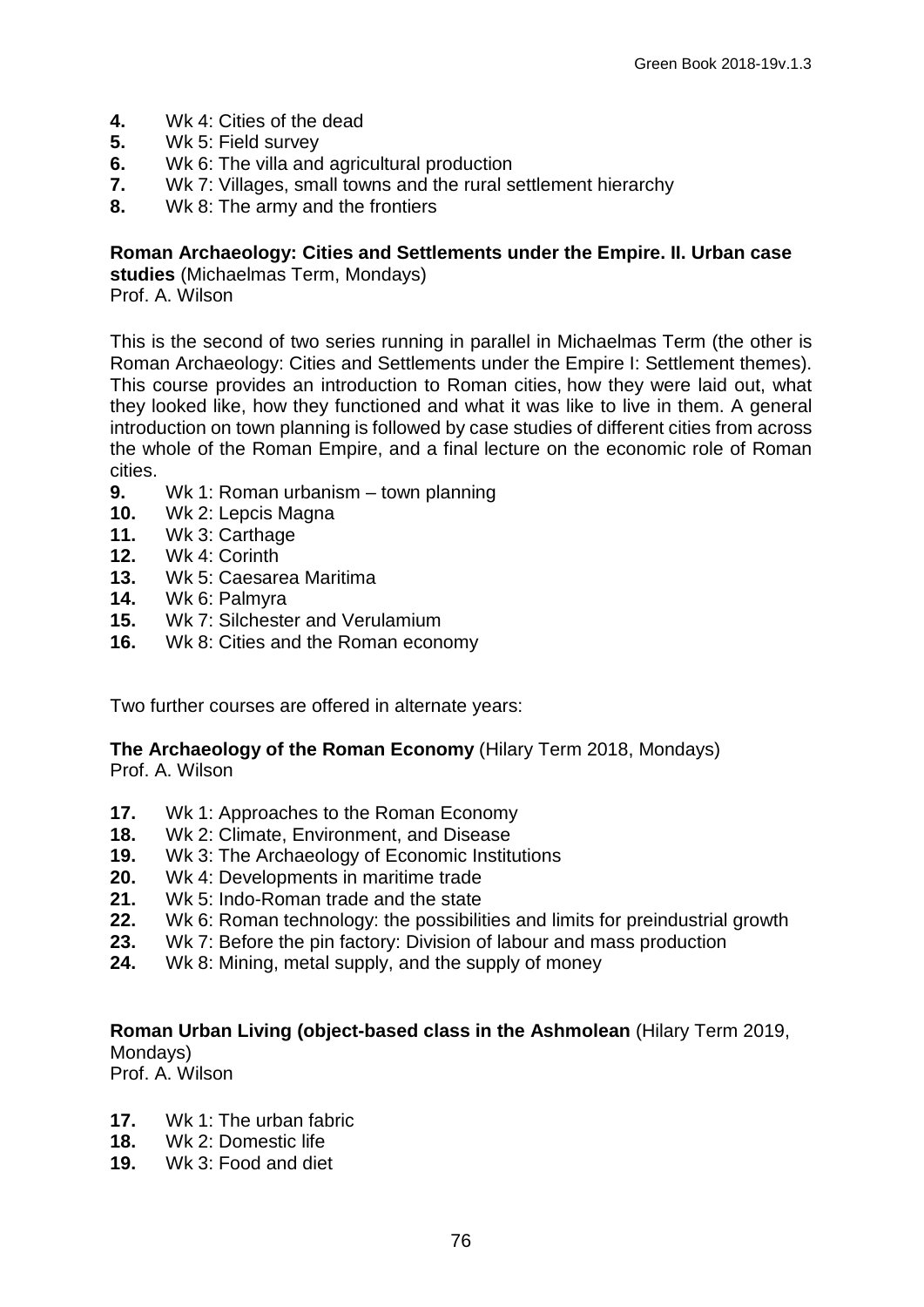- **20.** Wk 4: Personal adornment, grooming and health
- **21.** Wk 5: Leisure<br>**22.** Wk 6: Work, tr
- **22.** Wk 6: Work, trade and crafts
- **23.** Wk 7: Religion
- **24.** Wk 8: Death and burial

*Note: Lectures are an integral part of the examined syllabus and attendance at all of them is strongly recommended.*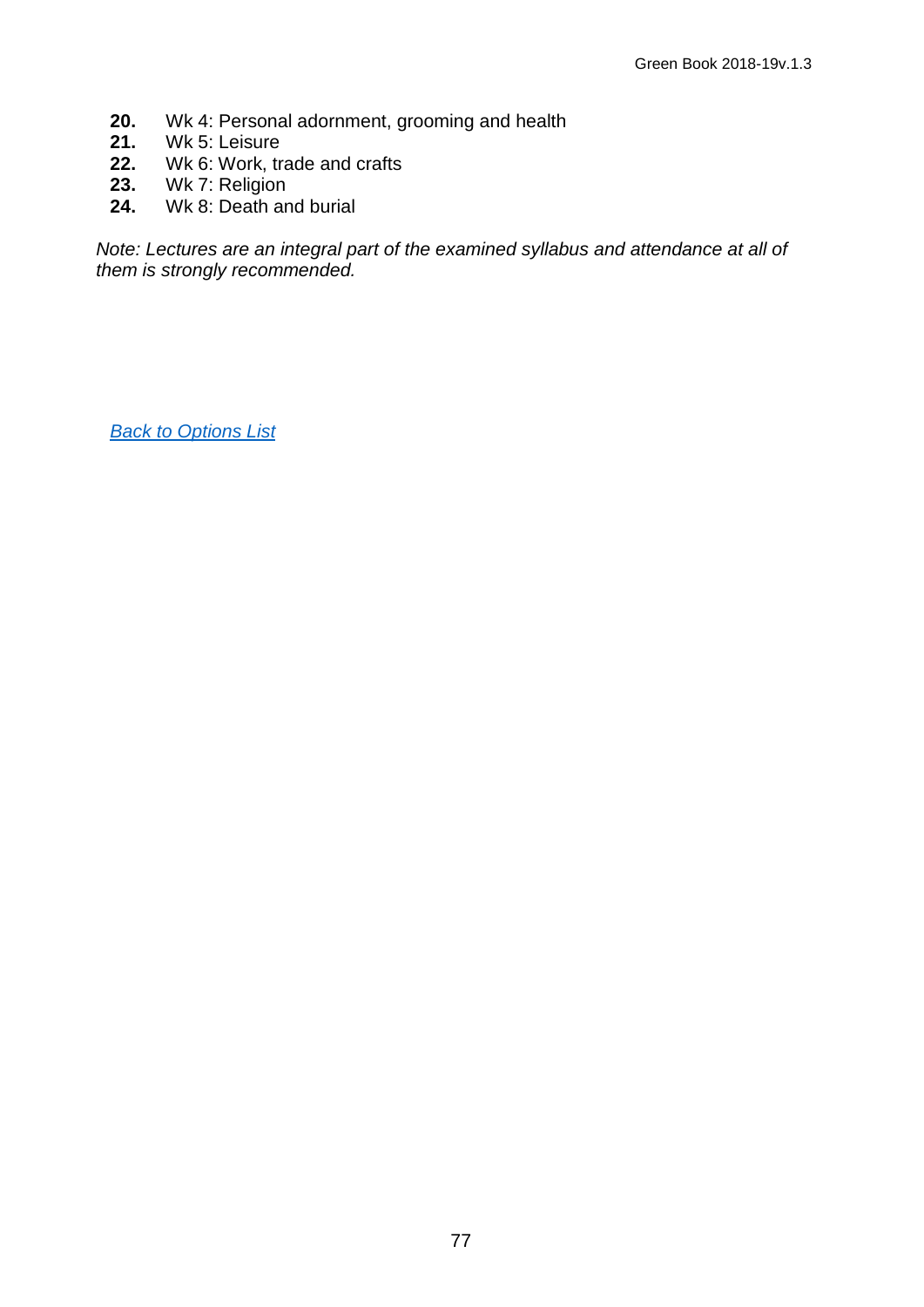# **Science-Based Methods in Archaeology**

**Option Co-ordinator: Dr. J-L. Schwenninger (School of Archaeology) Schedule**: Lectures & tutorials in MT and HT **Available**: 2018-19 and 2019-20

This course provides an introduction to archaeological sciences, concentrating on three principle areas. It will be of interest to students wishing to take a scientific direction in their archaeological studies, as well as for those who wish to understand the general foundations of science-based evidence in the discipline and the nature of that evidence. Each section has 6 formal classes in which the essential components are outlined (total 18 lectures), and 2 tutorials during which we further discuss appropriate case studies, problems and essays (total 6 tutorials).

Biomolecular approaches to diet deals with the retrieval of chemical evidence from skeletal tissues for addressing questions about human diet in the past. We concentrate on the recovery and interpretation of stable isotope information from bones and teeth, complemented by trace element studies and chemical and isotopic evidence from organic food residues in potsherds and tools. We also consider the taphonomic issues associated with the preservation of these chemical signals.

In Materials analysis of artefacts we discuss the background to application of materials science to archaeological artefacts, with an emphasis on the main methods in current use, such as petrology, microscopy (of various kinds), chemical and isotopic analysis, and chromatography. The lectures follow the classification of the materials, e.g. ceramics, metals, glass and organic materials (such as amber).

The Dating methods section deals with a variety of current and developing approaches to establishing absolute chronology. The main emphasis is on radiocarbon dating but we also discuss a suit of other techniques, both established and emerging. Some of these have been developed to address chronology at greater age depths (ie luminescence and uranium series dating) or to enhance precision (tephrochronology) where required.

#### **Learning outcomes**

On completion students should have gained an understanding of the main principles of these approaches, the nature of accumulating and changing knowledge, and the experimental basis for expanding that enquiry. They should be able to read, and critically assess, research papers contributing to the field. They will develop an understanding that to be effective such approaches must be placed firmly within their archaeological contexts.

#### **Transferable skills**

- Critical assessment in evaluating specific research issues and scientific techniques.
- Understanding the scientific foundations.
- Evaluation, validation and manipulation of quantitative data.
- Presentation of an argument supported by evidence.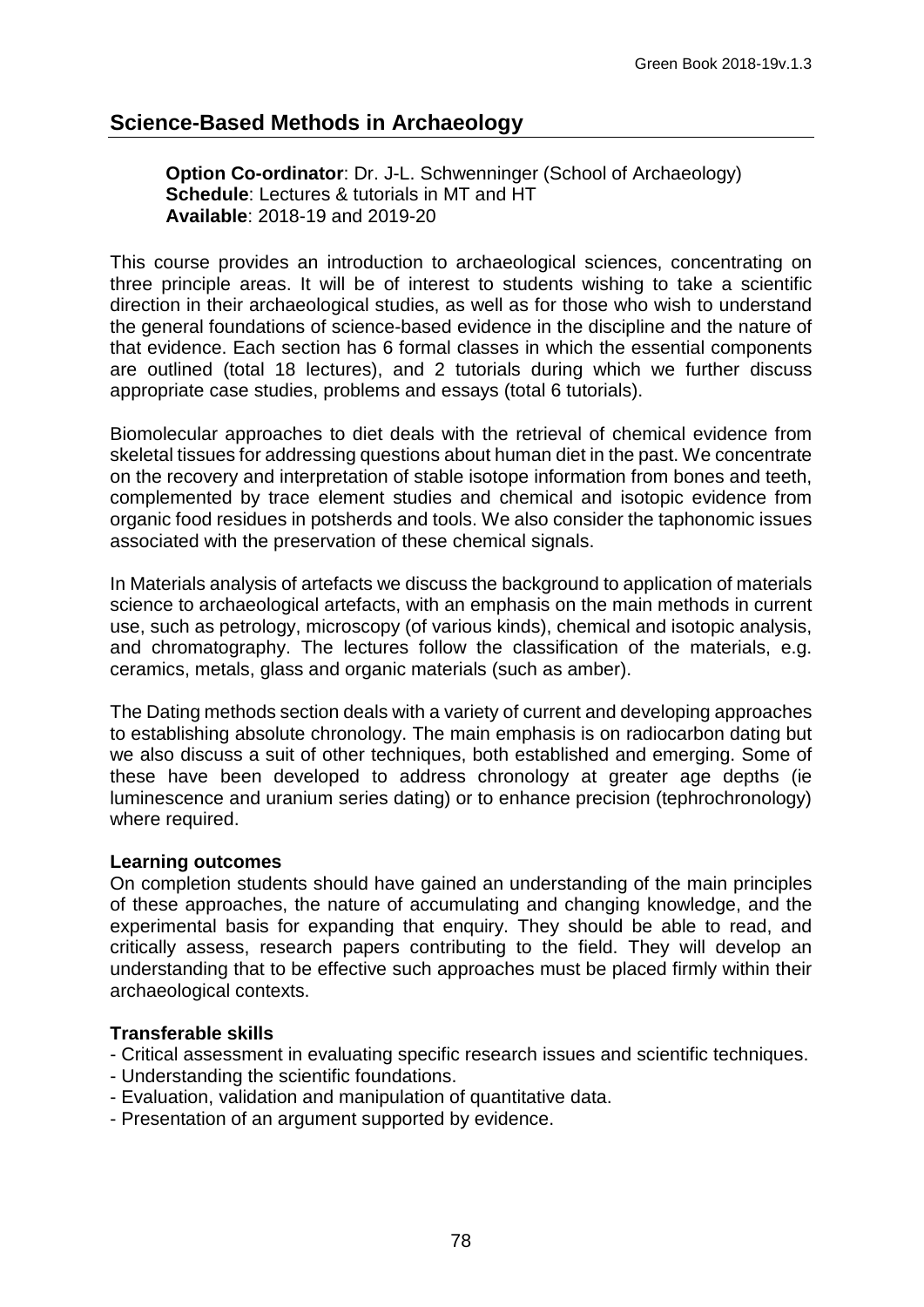## **List of lectures**

Lecturers: Dr P. Ditchfield, Dr N.L. Erb-Satullo, Prof. J. Lee-Thorp, Prof. T. Higham, Prof. M. Pollard, Prof. C. Ramsey, Dr R. Schulting & Dr J-L. Schwenninger.

#### **Michaelmas term (9 lectures)**

# **Biomolecular approaches to diet (6 lectures)**<br>1. Introduction – biomolecular approach

- Introduction biomolecular approaches, chemistry of calcified tissues, chemical indicators in organic & inorganic components. (JLT)
- 2. The classic maize studies, the classic marine food studies. (JLT)<br>3-4. Trophic levels from isotopes and trace elements: what about plant
- Trophic levels from isotopes and trace elements; what about plants in the past? [Note: This is a double lecture] (JLT)
- 5. Organic residues on/in pots: lipids and other residues and compound-specific isotope analysis. (RS)
- 6. Issues weaning and life history transitions, the aquatic food problem, constraints. (JLT)

## **Materials analysis of artefacts** (3 lectures)

- 7. Application of materials science to archaeological artefacts, main methods in current use. (NES)
- 8. Microscopy and chemical analysis. (NES)<br>9. Ceramics. (NES)
- 9. Ceramics. (NES)

## **Hilary term (9 lectures)**

#### **Materials analysis** (continued 3 lectures)

- 10-11. Metals and glasses. [Note: This is a double lecture] (NES & MP)
- 12 Identification and provenience of organic materials; Overview. (NES)

#### **Dating methods in Archaeology** (6 lectures)

- 13. Introduction to dating in archaeology: Relative dating, sequences, introduction to radiocarbon dating. (TH)
- 14. Radiocarbon dating: chemical pre-treatment and measurement techniques. (TH)
- 15. Radiocarbon dating: calibration and OxCal. (CR)
- 16. Climatic clocks and frameworks. (PD)<br>17. Methods for addressing older chronold
- Methods for addressing older chronologies: Luminescence dating. (J-LS)
- 18. Further scientific dating methods. (CR)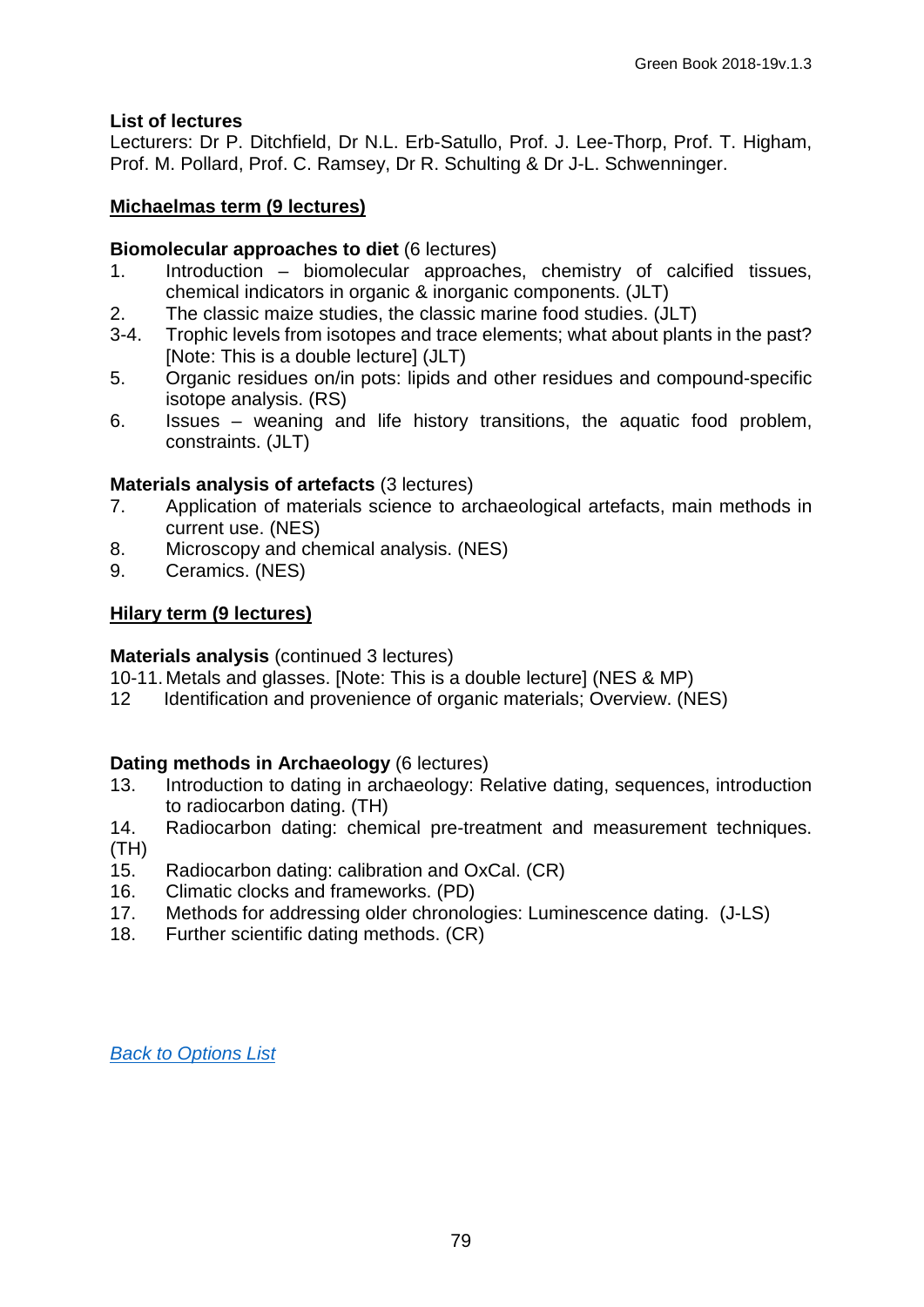# **South Asia**

**Option Co-ordinator**: Prof. D.N. Gellner (SAME) **Schedule**: lectures in HT, tutorials as necessary **Available**: 2018-19 and 2019-20

South Asia conventionally covers India, Nepal, Sri Lanka, Pakistan, Bangladesh and Bhutan, with the available anthropological literature broadly declining in that order. The range of topics covered will include (subject to availability): tribe, caste and the village; kinship, gender and personhood; Hinduism and other religions in south Asia; politics, nationalism and colonialism; migration and diasporas. The teaching will take place in Hilary Term and will consist of a combination of up to eight lectures and classes. Undergraduate students also receive eight tutorials on the course; these may be taken in any term, with the agreement of students and tutors. The tutor may be someone other than the course convenor.

#### **Learning outcomes**

The course is designed to give students an understanding of the fundamentals of society, culture, religion, and politics in the South Asian region, especially India. Since many of the topics covered have proved illustrative of, and influential on, social anthropological methods and theories in general, the course should also expand the student's understanding of the discipline more widely.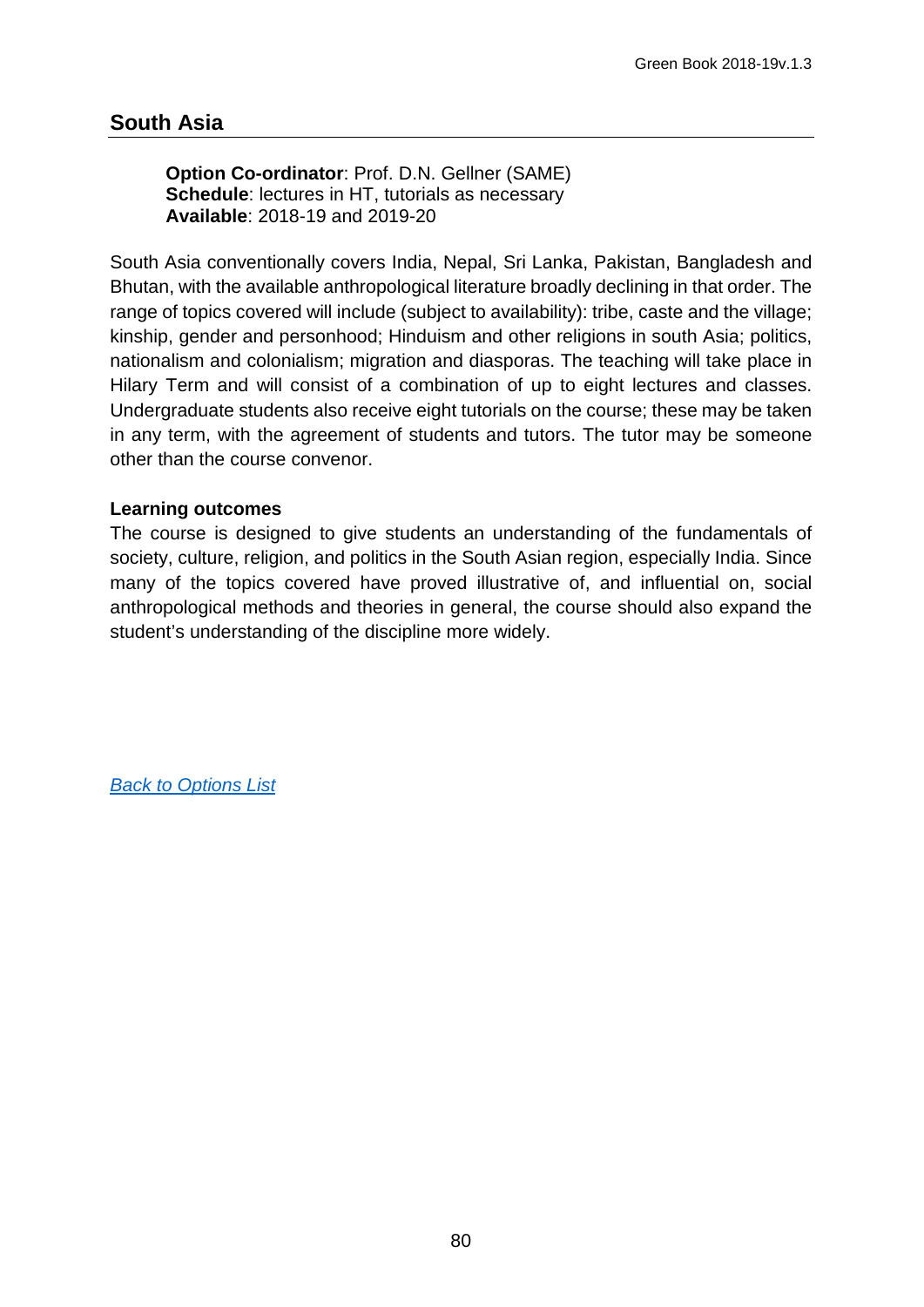# **Themes in African Anthropology**

**Option Co-ordinator**: Dr. D Patten andand Dr. R Sarró (SAME) **Schedule**: lectures and tutorials in HT **Available**: 2018-19 and 2019-20 **Restriction**: Third Years only

#### **Course Description**

This course provides an empirical foundation and conceptual framework for the academic study of Africa and its peoples. The course also aims to introduce students to a critical understanding of ethnographic writing on Africa. The course is organized around a series of lectures and readings which introduce theoretical issues that have developed in the anthropology of Africa. These will be presented in weekly classes held in conjunction with a film series that introduces a range of ethnographic and wider issues in African culture and society.

## **Content and Structure**

The writing of ethnography is necessarily grounded in local concerns and debates and the course will examine how the ethnography of Africa has contributed to the development of the wider anthropological discipline. The course will introduce the challenges of representing selves and others by examining ethnography's engagement with key issues in anthropology and by exploring ethnography's relationship with its own past.

- 1. Anthropology and Africa [David Pratten]<br>2. Frontiers and other places [Ramon Sarro]
- Frontiers and other places [Ramon Sarró]
- 3. The past and other times [Ramon Sarró]
- 4. Power, wealth and the occult [Thomas Hendriks]
- 5. Gender, reproduction and transformation [Thomas Hendriks]<br>6. Life and objects (fetish to pharmaceuticals) [Thomas Cousins
- Life and objects (fetish to pharmaceuticals) [Thomas Cousins]
- 7. Social struggles and the politics of health and healing [Thomas Cousins]
- 8. Masking & Modernity [David Pratten]

We will run an African film series (of features and documentaries) in parallel with the course usually screening immediately after the weekly seminar.

#### **Course Objectives**

By the end of the course students will:

- gain a more informed and critical understanding of African countries;
- acquire knowledge of contemporary African societies and of the contribution of this regional ethnography to anthropological theory and other social sciences.
- be able to locate such themes in a wider debate of anthropological theory
- further their ability to analyse and critically evaluate ethnographic texts
- improve skills in writing and in the presentation of information and argument
- acquire a knowledge of the culture and social institutions of Africa as preparation for MSc or M.Phil theses and for further research on African anthropology.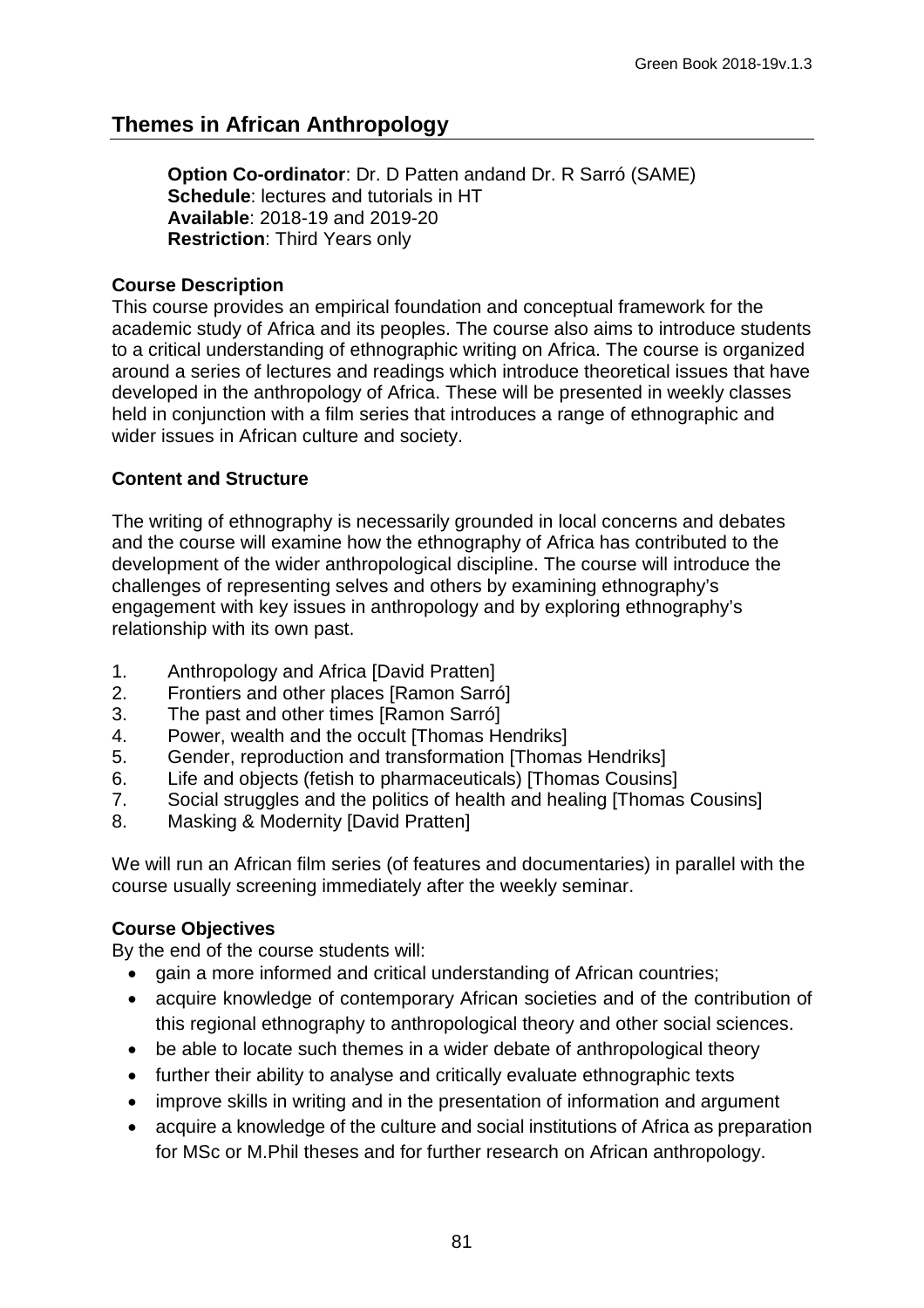## **Teaching arrangements**

The course is divided into 8 weekly sessions, each one comprising a 55 minute lecture plus 55 minutes of discussion of selected literature. All students must attend 8 two-hour sessions as well as their weekly essay-based tutorials. Each student will be expected to make a significant contribution to class discussions based on their readings.